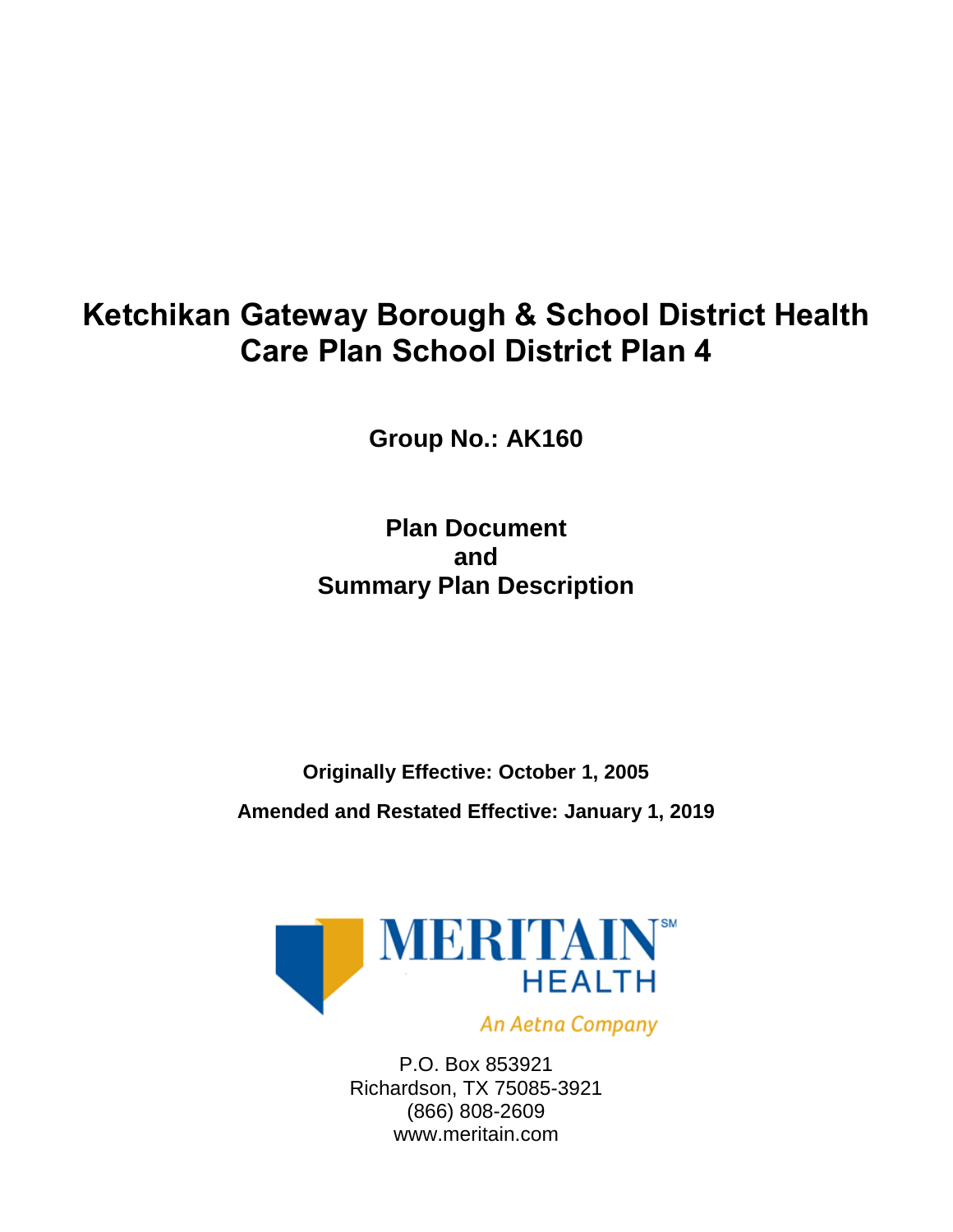# **TABLE OF CONTENTS**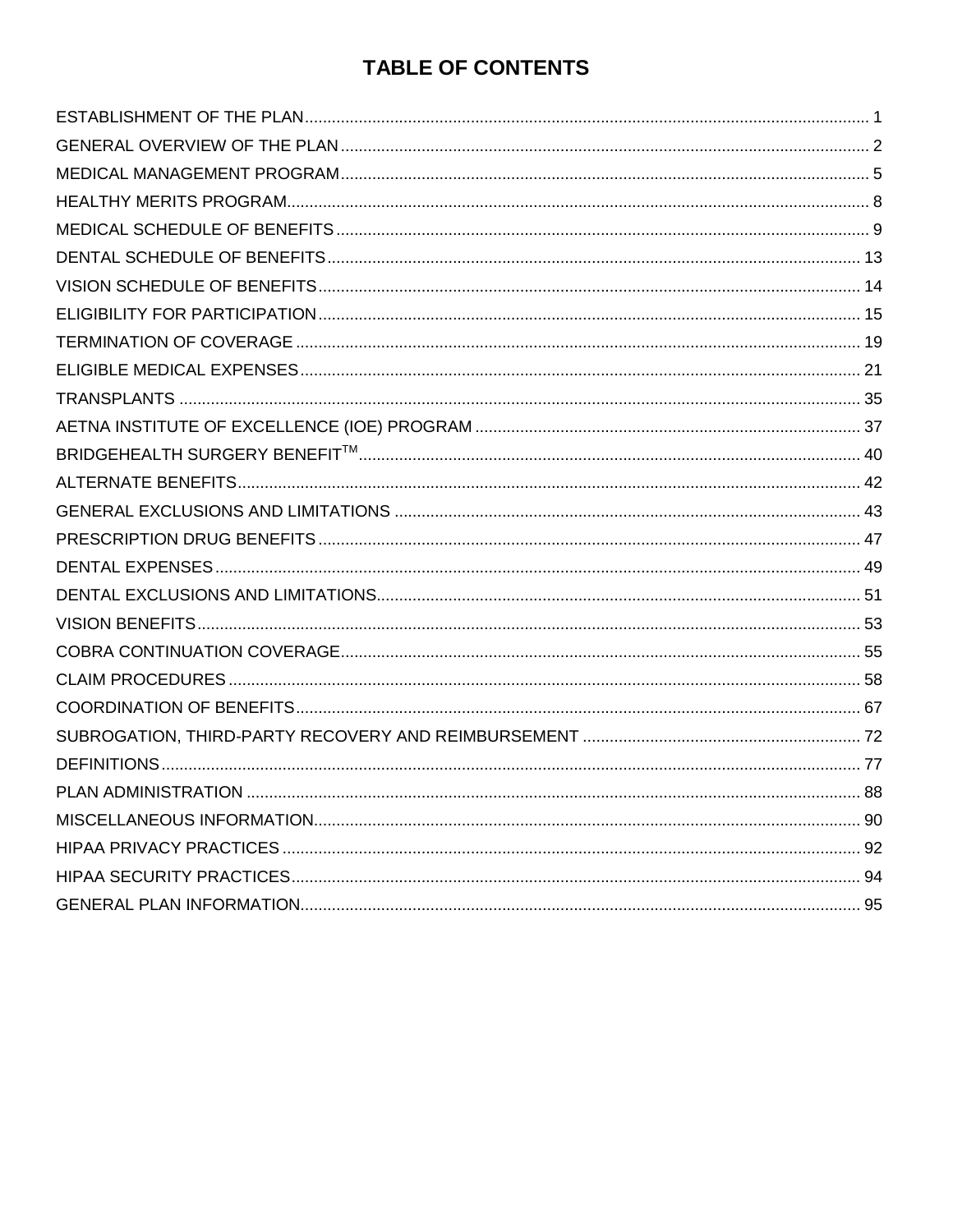# **ESTABLISHMENT OF THE PLAN**

<span id="page-2-0"></span>Ketchikan Gateway Borough & School District (the "Employer" or the "Plan Sponsor") has adopted this amended and restated Plan Document and Summary Plan Description effective as of January 1, 2019, for the Ketchikan Gateway Borough & School District Health Care Plan School District Plan 4 (hereinafter referred to as the "Plan" or "Summary Plan Description"), as set forth herein for the exclusive benefit of its Employees and their eligible Dependents. The Plan was originally adopted by the Employer effective as of October 1, 2005.

### **Purpose of the Plan**

The Plan Sponsor has established the Plan for your benefit and for the benefit of your eligible Dependents, on the terms and conditions described herein. The Plan Sponsor's purpose in establishing the Plan is to help to protect you and your family by offsetting some of the financial problems that may arise from an Injury or Illness. To accomplish this purpose, the Plan Sponsor must attempt to control health care costs through effective plan design and the Plan Administrator must abide by the terms of the Plan Document and Summary Plan Description, to allow the Plan Sponsor to allocate the resources available to help those individuals participating in the Plan to manage their healthcare costs.

The Plan is not a contract of employment between you and your Employer and does not give you the right to be retained in the service of your Employer.

The purpose of this Plan is to set forth the terms and provisions of the Plan that provide for the payment or reimbursement of all or a portion of certain health care expenses. This Plan is maintained by the Plan Administrator and may be inspected at any time during normal working hours by you or your eligible Dependents.

This Plan is maintained pursuant to one or more collective bargaining agreements. A copy of any applicable collective bargaining agreement may be obtained, upon request and free of charge, by contacting the Plan Administrator during normal business hours.

### **Adoption of this Plan Document and Summary Plan Description**

The Plan Sponsor, as the settlor of the Plan, hereby adopts this Plan Document and Summary Plan Description (SPD) as the written description of the Plan. This Plan represents both the Plan Document and the Summary Plan Description. This Plan Document and SPD amends and replaces any prior statement of the health care coverage contained in the Plan or any predecessor to the Plan.

IN WITNESS WHEREOF, the Plan Sponsor has caused this Plan Document and Summary Plan Description to be executed as of the date set forth below.

Ketchikan Gateway Borough & School District

Dated:\_\_\_\_\_\_\_\_\_\_\_\_\_\_\_\_\_\_\_\_\_\_\_\_\_\_\_\_\_\_\_\_\_\_\_\_\_ By:

Name:

Title: **The Community of the Community of the Community** of the Community of the Community of the Community of the Community of the Community of the Community of the Community of the Community of the Community of the Commu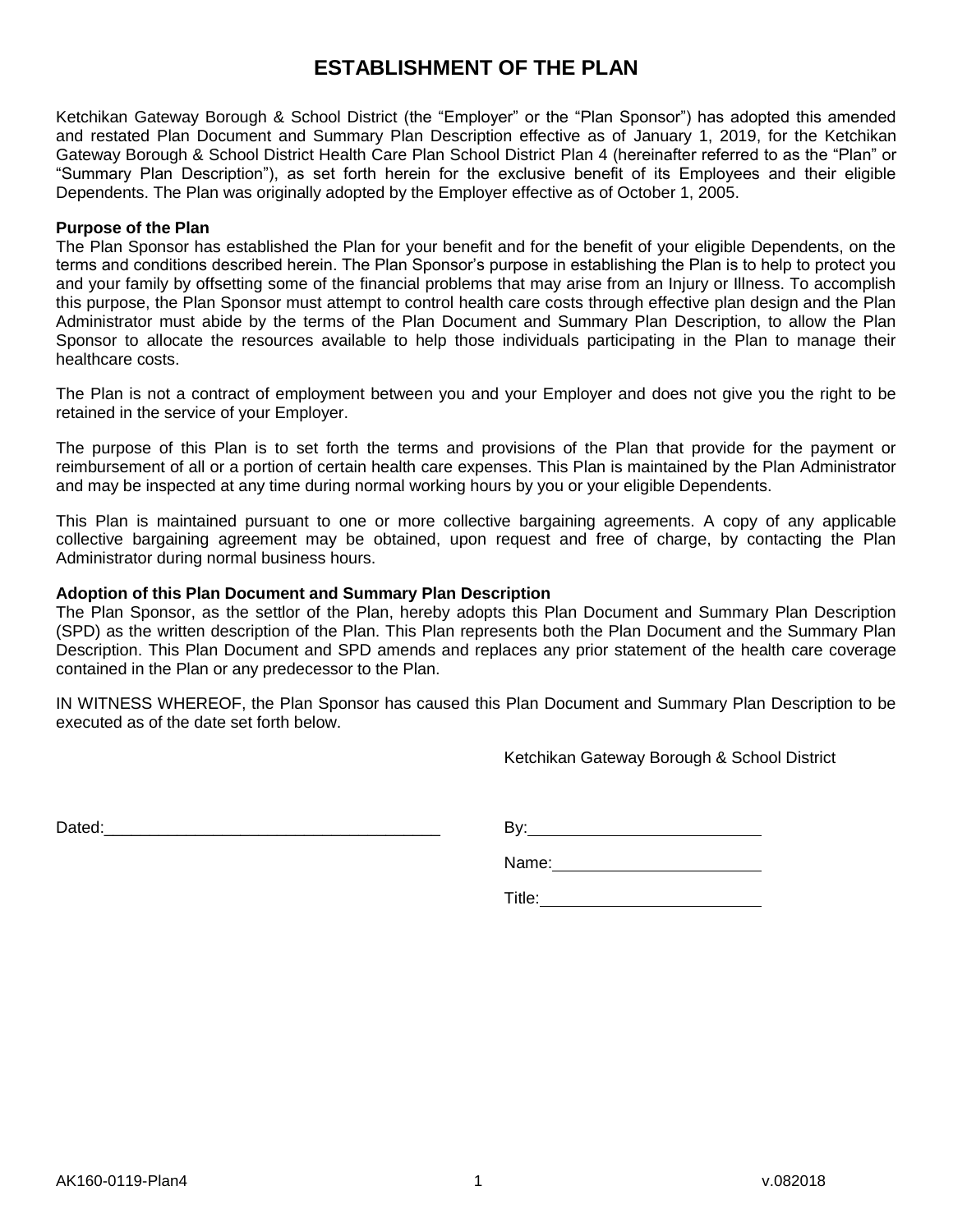# **GENERAL OVERVIEW OF THE PLAN**

<span id="page-3-0"></span>The Plan Administrator has entered into an agreement that provides access to one or more networks of Participating Providers called "Networks". Available Networks are identified on the Employee identification card. These Networks offer you health care services at discounted rates. Using a Network provider will normally result in a lower cost to the Plan as well as a lower cost to you. There is no requirement for anyone to seek care from a provider who participates in the Network. The choice of provider is entirely up to you. You are also not required to designate a Primary Care Physician (PCP), but the Plan encourages you to designate a PCP to help manage your care.

#### **Non-Participating Provider Exceptions**

Covered services rendered by a Non-Participating Provider will be paid at the Participating Provider level subject to the Usual and Customary provision of the Plan when a:

- (1) Covered Person has an Emergency Medical Condition requiring immediate care.
- (2) Participating Provider is not available within a 25 mile radius of the Covered Person's residence.

For air ambulance services, allowable charges will be payable at the Medicare/CMS Rural Rate instead of the Usual and Customary level and no discount will be given.

A current list of Participating Providers is available, without charge, through the Third Party Administrator at www.meritain.com. If you do not have access to a computer at your home, you may contact your Employer or the Network at the phone number on the Employee identification card to obtain a paper copy of the Participating Providers available.

You have a free choice of any provider and you, together with your provider, are ultimately responsible for determining the appropriate course of medical treatment, regardless of whether the Plan will pay for all or a portion of the cost of such care. Participating Providers are independent contractors; neither the Plan nor the Plan Administrator makes any warranty as to the quality of care that may be rendered by any Participating Provider.

#### **For Outpatient Ancillary Services**

Aetna Network offer special discounted rates for Covered Persons. You are not required to access services from these providers; however, the discounted rates will save both you and the Plan money. Ancillary services include chiropractic care, routine office visits, lab work, x-rays, physical therapy, home health care, etc.

### **Covered Persons Who Live Out-of-Area**

If you live or receive services from a provider that is more than 25 miles outside the Participating Provider service area, you are considered "out-of-area." This means that the Plan does not have agreements with Participating Providers in your area. Services received from an Out-of-Area Acute Care Facility will be covered at the Participating Provider benefit percentage, and your portion will accrue towards the Out-of-Pocket Maximum. When you come into the Participating Provider service area for services, you will be subject to the Participating Provider provisions.

#### **Costs**

You must pay for a certain portion of the cost of Covered Expenses under the Plan*,* including (as applicable) any Copay, Deductible and Coinsurance percentage that is not paid by the Plan, up to the Out-of-Pocket Maximum set by the Plan*.* 

### **Coinsurance**

Coinsurance is the percentage of eligible expenses the Plan and the Covered Person are required to pay. The amount of Coinsurance a Covered Person is required to pay is the difference from what the Plan pays as shown in the Medical Schedule of Benefits.

There may be differences in the Coinsurance percentage payable by the Plan depending upon whether you are using a Participating Provider or a Non-Participating Provider. These payment levels are also shown in the Medical Schedule of Benefits.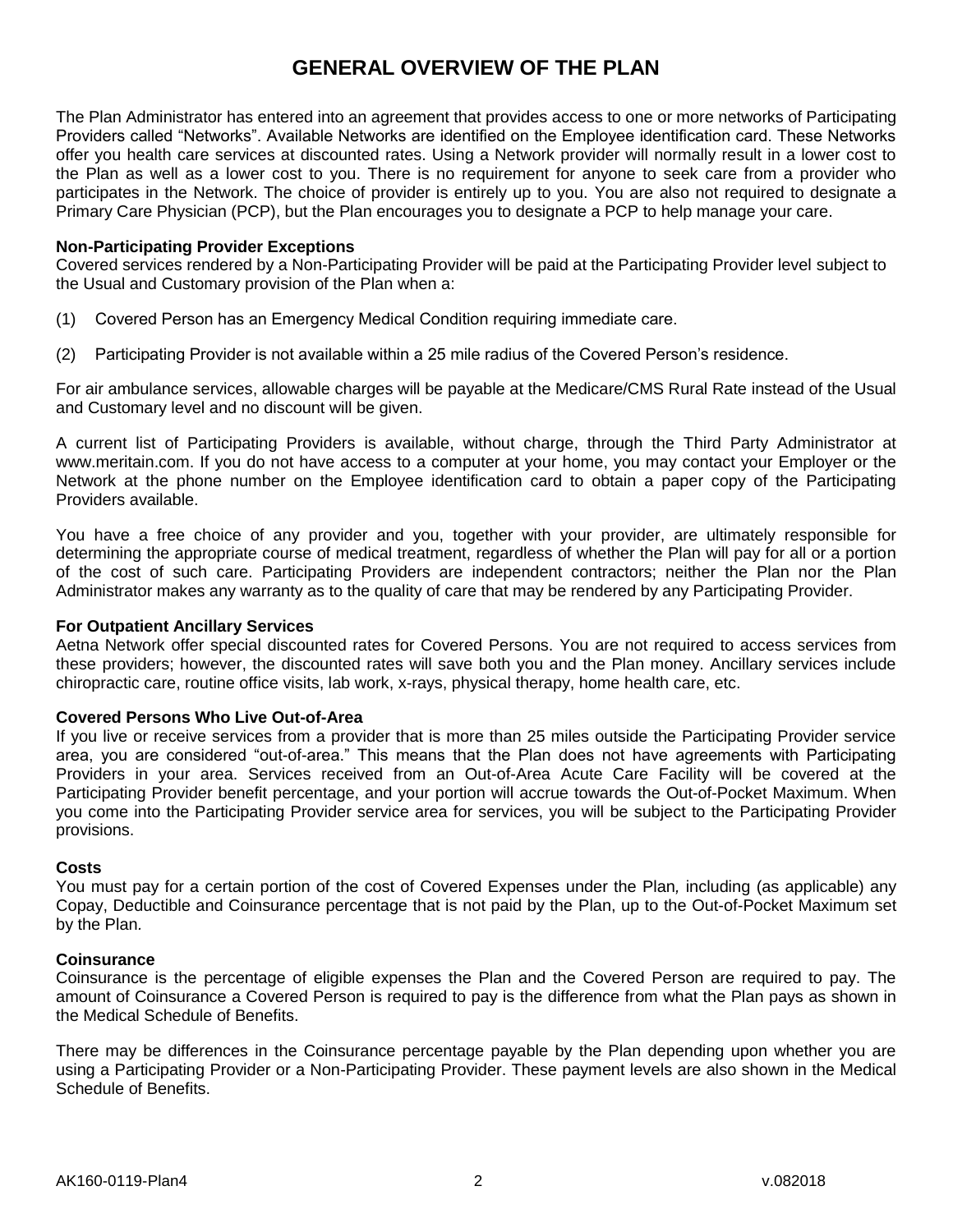## **Copay**

A Copay is the portion of the medical expense that is your responsibility, as shown in the Medical Schedule of Benefits. A Copay is applied for each occurrence of such covered medical service and is not applied toward satisfaction of the Deductible.

### **Deductible**

### *NOTE: This provision only applies to medical benefits under the Plan. Please refer to the Dental Expenses section of the Plan for the Deductible applicable to those benefits.*

A Deductible is the total amount of eligible expenses as shown in the Medical Schedule of Benefits, which must be Incurred by you during any Calendar Year before Covered Expenses are payable under the Plan. The family Deductible maximum, as shown in the Medical Schedule of Benefits, is the maximum amount which must be Incurred by the covered family members during a Calendar Year. However, each individual in a family is not required to contribute more than one individual Deductible amount to a family Deductible.

### **Out-of-Pocket Maximum**

An Out-of-Pocket Maximum is the maximum amount you and/or all of your family members will pay for eligible expenses Incurred during a Calendar Year before the percentage payable under the Plan increases to 100%.

The single Out-of-Pocket Maximum applies to a Covered Person with single coverage. When a Covered Person reaches his or her Out-of-Pocket Maximum, the Plan will pay 100% of additional eligible expenses for that individual during the remainder of that Calendar Year.

The family Out-of-Pocket Maximum applies collectively to all Covered Persons in the same family. The family Outof-Pocket Maximum is the maximum amount that must be satisfied by covered family members during a Calendar Year. The entire family Out-of-Pocket Maximum must be satisfied; however each individual in a family is not required to contribute more than the single Out-of-Pocket amount to the family Out-of-Pocket Maximum before the Plan will pay 100% of Covered Expenses for any Covered Person in the family during the remainder of that Calendar Year.

Your Out-of-Pocket Maximum may be higher for Non-Participating Providers than for Participating Providers. Please note, however, that not all Covered Expenses are eligible to accumulate toward your Out-of-Pocket Maximum. The types of expenses, which are not eligible to accumulate toward your Out-of-Pocket Maximum, ("non-accumulating expenses") include:

- (1) Dental and vision benefits, other than those dental and vision expenses paid under the major medical component of the Plan.
- (2) Charges this Plan does not cover, including precertification penalties.
- (3) Charges over Usual and Customary Charges for Non-Participating Providers.
- (4) Non-Participating Provider facility charges.
- (5) Non-Participating Provider air ambulance charges in excess of Medicare CMS Rural rate.

Reimbursement for these non-accumulating expenses will continue at the percentage payable shown in the Schedule of Benefits, subject to the Plan maximums.

The Plan will not reimburse any expense that is not a Covered Expense. In addition, you must pay any expenses that are in excess of the Usual and Customary Charges for Non-Participating Providers. This could result in you having to pay a significant portion of your claim. None of these amounts will accumulate toward your Out-of-Pocket Maximum.

Once you have paid the Out-of-Pocket Maximum for eligible expenses Incurred during a Calendar Year, the Plan will reimburse additional eligible expenses Incurred during that year at 100%.

If you have any questions about whether an expense is a Covered Expense or whether it is eligible for accumulation toward your Out-of-Pocket Maximum, please contact your Plan Administrator for assistance.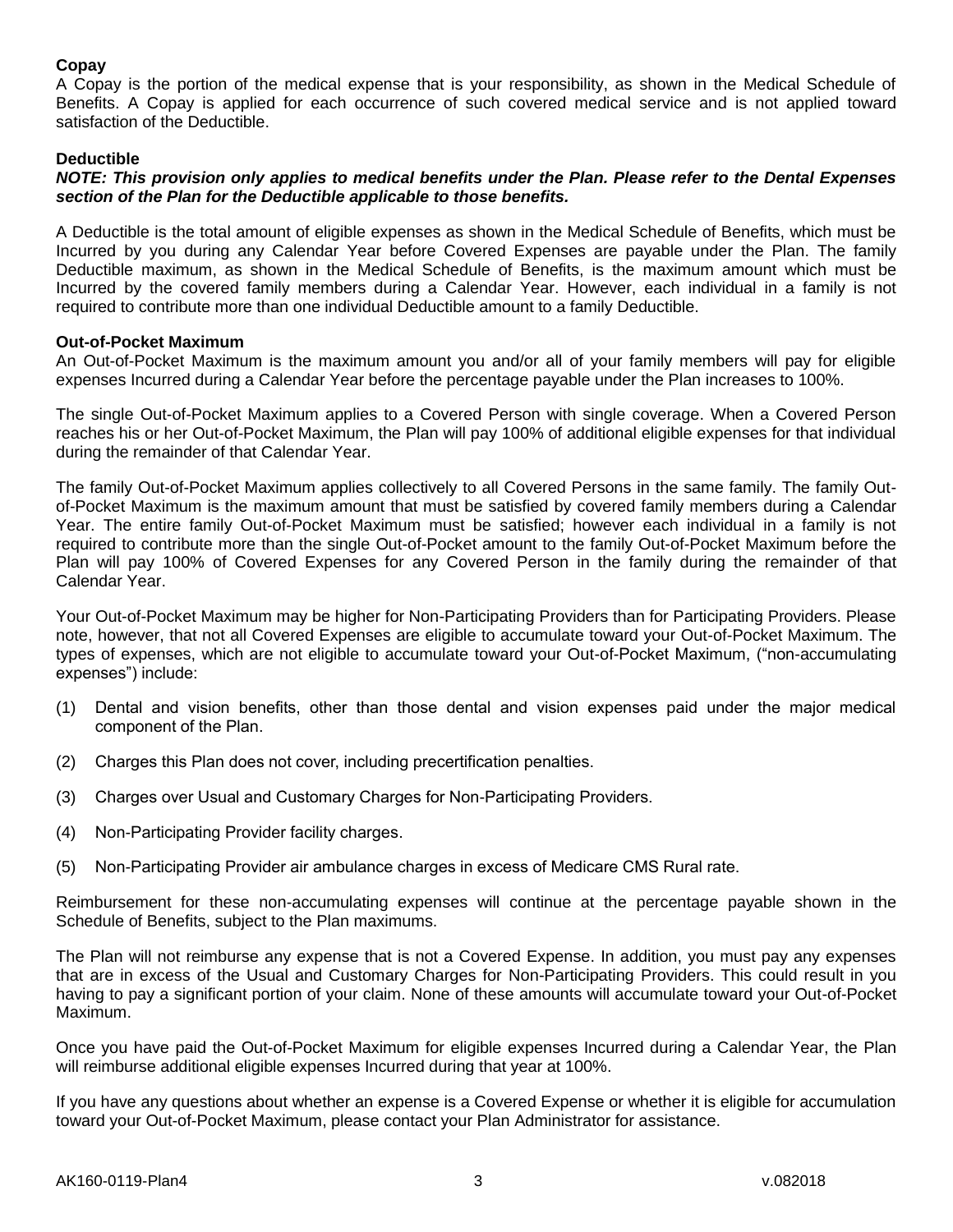### **Integration of Deductibles and Out-of-Pocket Maximums**

If you use a combination of Participating Providers and Non-Participating Providers, your total Deductible amount and Out-of-Pocket Maximum amount required to be paid will not exceed the amount shown for Participating Providers. In other words, the amount of the Deductible expense and Out-of-Pocket Maximum you pay for both Participating Providers and Non-Participating Providers will be combined and the total will not exceed the amount shown for Participating Providers during a single Calendar Year.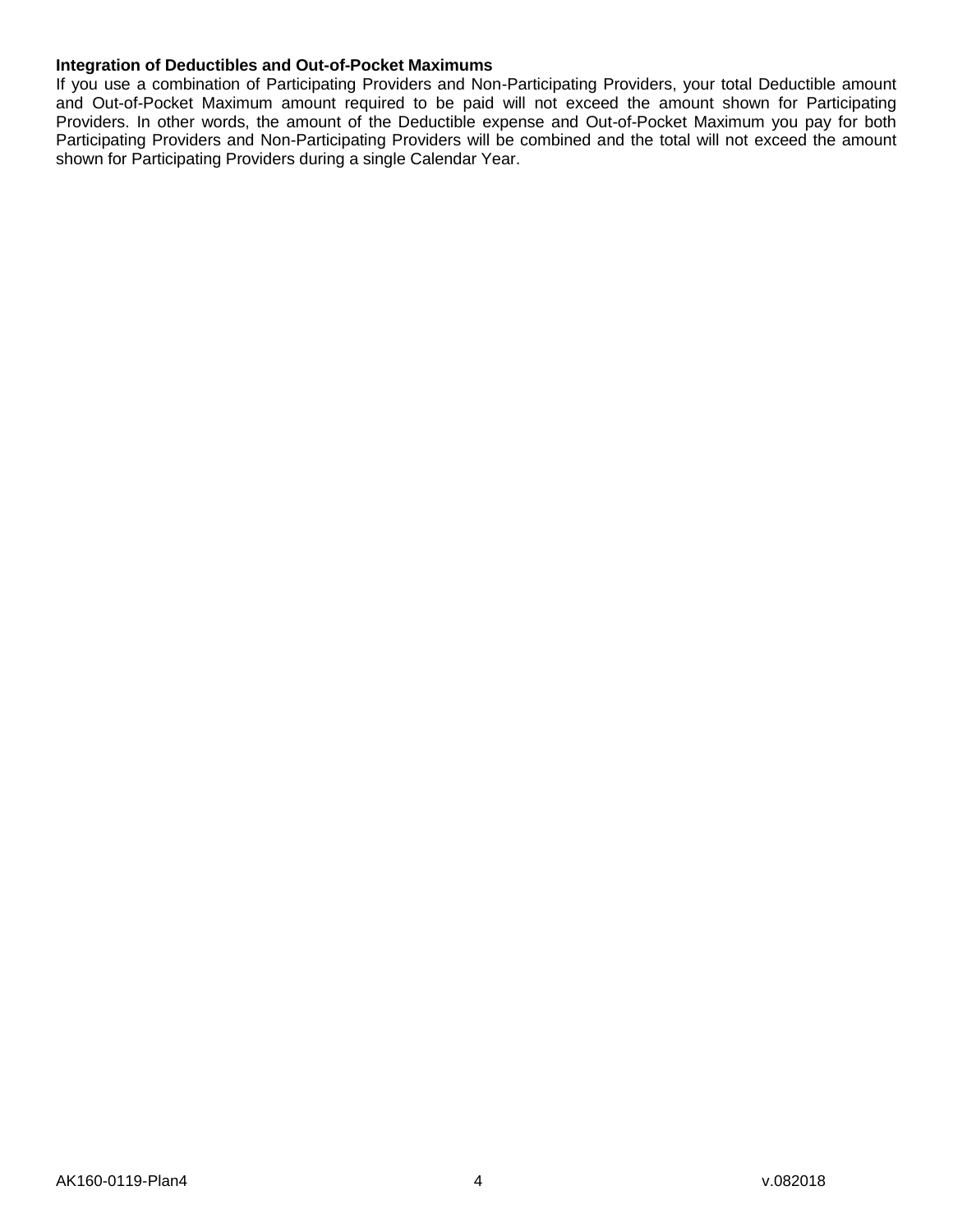# **MEDICAL MANAGEMENT PROGRAM**

<span id="page-6-0"></span>You, your eligible Dependents or a representative acting on your behalf, must call the Medical Management Program Administrator to receive certification of Inpatient admissions (other than admissions for an Emergency Medical Condition), as well as other non-Emergency Services listed below. This call must be at least 10 days prior to an Inpatient admissions or receipt of the non-Emergency Services listed below. If the Inpatient admission is with respect to an Emergency Medical Condition, you must notify the Medical Management Program Administrator within 2 business days or if later, by the next business day after the Emergency Medical Condition admission. Failure to obtain precertification or notify the Medical Management Program Administrator within the time frame indicated above may result in eligible expenses being reduced or denied. Please refer to the penalty section below.

Medical Management is a program designed to help ensure that you and your eligible Dependents receive necessary and appropriate healthcare while avoiding unnecessary expenses. The program consists of:

- (1) Precertification of Medical Necessity. The following items and/or services must be precertified before any medical services are provided:
	- (a) Inpatient admissions, including Inpatient admissions to a Skilled Nursing Facility, Extended Care Facility, Rehabilitation Facility, and Inpatient admissions due to a Mental Disorder or Substance Use Disorder
	- (b) Transplants

The following items and/or services should be precertified before any medical services are provided:

- (a) Air Ambulance prior review of services by the Covered Person, Physician, or facility for air ambulance services is highly recommended. Prior review of air ambulance services should occur at the earliest available opportunity prior to initiation of transportation. For all reviews or request specific to air ambulance, please call (614) 582-9254 to reach the air ambulance department, available 24 hours a day, 365 days a year.
- (2) Concurrent Review for continued length of stay and assistance with discharge planning activities.
- (3) Retrospective review for Medical Necessity where precertification is not obtained or the Medical Management Program Administrator is not notified.

### **Medical Management Does Not Guarantee Payment**

All benefits/payments are subject to the patient's eligibility for benefits under the Plan. For benefit payment, services rendered must be considered an eligible expense under the Plan and are subject to all other provisions of the Plan.

This program is not designed to be the practice of medicine or to be a substitute for the medical judgment of the attending Physician or other healthcare provider.

#### **How the Program Works**

#### **Precertification**

Before you or your eligible Dependents are admitted to a medical facility or receive items or services that require precertification on a non-Emergency Medical Condition basis (that is an Emergency Medical Condition is not involved), the Medical Management Program Administrator will, based on clinical information from the provider or facility, certify the care according to the Medical Management Program Administrator's policies and procedures.

The Medical Management Program is set in motion by a telephone call from you, the patient or a representative acting on your behalf or on behalf of the patient.

To allow for adequate processing of the request, contact the Medical Management Program Administrator at least 10 days before receiving any item or service that requires precertification or an Inpatient admission for a Non-Emergency Medical Condition with the following information:

- (1) Name, identification number and date of birth of the patient;
- (2) The relationship of the patient to the covered Employee;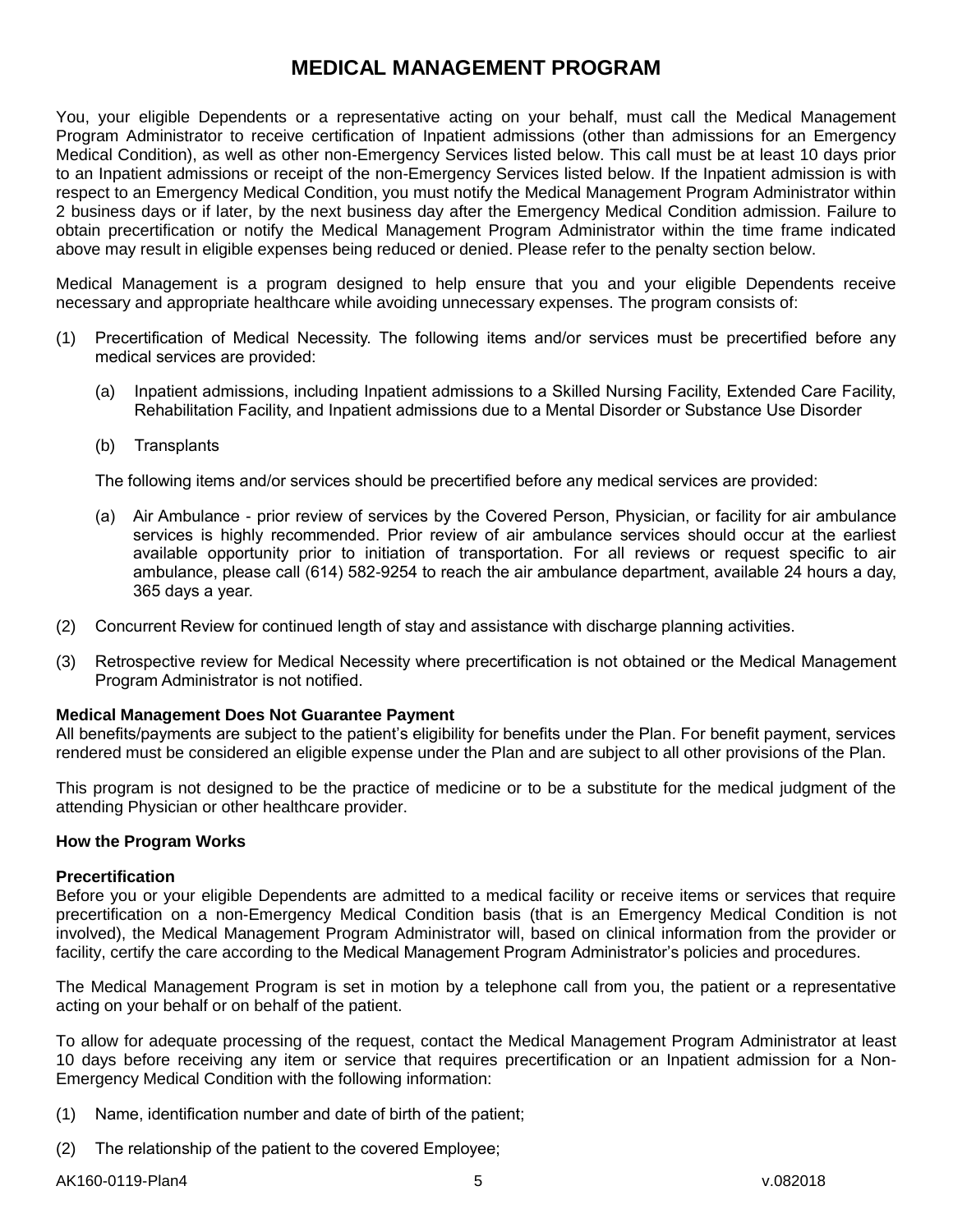- (3) Name, identification number, address and telephone number of the covered Employee;
- (4) Name of Employer and group number;
- (5) Name, address, Tax ID  $#$  and telephone number of the admitting Physician;
- (6) Name, address, Tax ID # and telephone number of the medical facility with the proposed date of admission and proposed length of stay;
- (7) Proposed treatment plan; and
- (8) Diagnosis and/or admitting diagnosis.

If there is an Inpatient admission with respect to an Emergency Medical Condition, you, the patient or a representative acting on your behalf or on behalf of the patient, including, but not limited to, the Hospital or admitting Physician, must contact the Medical Management Program Administrator within 2 business days after the start of the confinement or on the next business day, whichever is later.

Hospital stays in connection with childbirth for either the mother or newborn may not be less than 48 hours following a vaginal delivery or 96 hours following a cesarean section. These requirements can only be waived by the attending Physician in consultation with the mother.

You, the patient and the providers are NOT REQUIRED to obtain precertification for a maternity delivery admission, unless the stay extends past the applicable 48- or 96-hour stay. A Hospital stay begins at the time of delivery or for deliveries outside the Hospital, the time the newborn or mother is admitted to a Hospital following birth, in connection with childbirth. If a newborn remains hospitalized beyond the time frames specified above, the confinement must be precertified with the Medical Management Program Administrator or a penalty will be applied.

The Medical Management Program Administrator, in coordination with the facility and/or provider, will make a determination on the number of days certified based on the Medical Management Program Administrator's policies, procedures and guidelines. If the confinement will last longer than the number of days certified, a representative of the Physician or the facility must call the Medical Management Program Administrator before those extra days begin and obtain certification for the additional time. If the additional days are not requested and certified, room and board expenses will not be payable for any days beyond those certified.

If the patient does not obtain precertification for their Inpatient admission in advance of the admission or notify the Medical Management Program Administrator within 2 business days after an Emergency Medical Condition admission or if precertification is obtained or notification received outside the time frames specified, eligible expenses may be reduced or denied. Please refer to the penalty section below.

### **Penalty**

If you fail to obtain precertification or fail to notify the Medical Management Program Administrator within the time periods described above, benefits under the Plan will be reduced as follows:

(1) Covered Expenses will be reduced by \$250 per occurrence. The amount of the precertification penalty is not covered by the Plan and will not accumulate toward your Out-of-Pocket Maximum.

If the Plan's required review procedures are not followed, a retrospective review will be conducted by the Medical Management Program Administrator to determine if the services provided met all other Plan provisions and requirements. If the review concludes the services were Medically Necessary and would have been approved had the required phone call been made, benefits will be considered subject to the penalty outlined above. However, any charges not deemed Medically Necessary will be denied.

### **Discharge Planning**

Discharge planning needs is part of the Medical Management Program. The Medical Management Program Administrator will assist and coordinate the initial implementation of any services the patient will need post hospitalization with the attending Physician and the facility. If the attending Physician feels that it is Medically Necessary for a patient to stay in the medical care facility for a greater length of time than has been precertified, the attending Physician or the medical facility must request the additional service or days.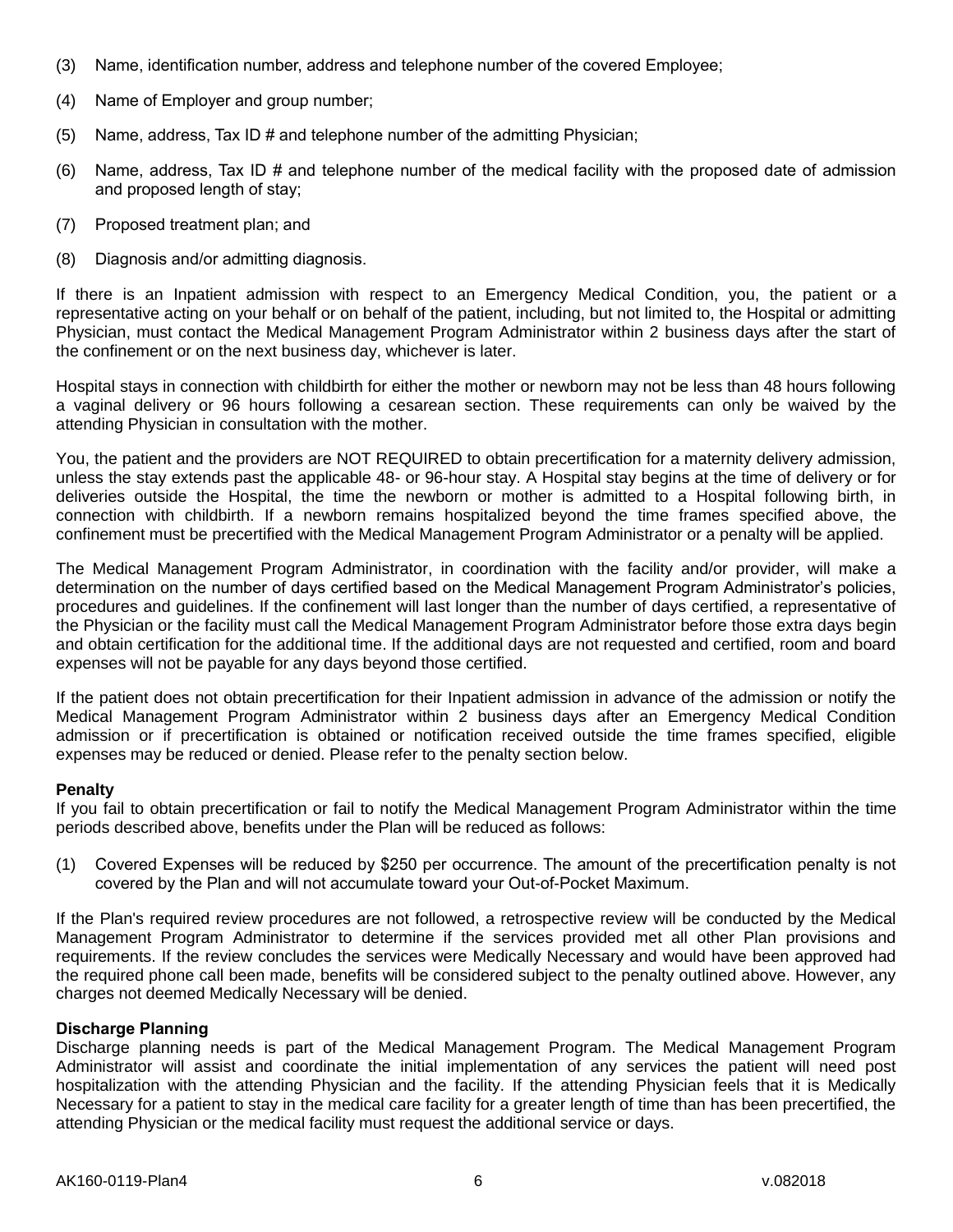### **Concurrent Inpatient Review**

Once the Inpatient setting has been precertified, the on-going review of the course of treatment becomes the focus of the program. Working directly with your Physician, the Medical Management Program Administrator will identify and approve the most appropriate and cost-effective setting for the treatment as it progresses.

### **To File a Complaint or Request an Appeal to a Non-Certification**

Verbal appeal requests and information regarding the appeal process should be directed to the Medical Management Program Administrator as identified on the General Plan Information page of this Plan.

#### **Case Management**

When a catastrophic condition, such as a spinal cord Injury, cancer, AIDS or a premature birth occurs, a person may require long-term, perhaps lifetime care. After the patient's condition is diagnosed, the patient might need extensive services or might be able to be moved into another type of care setting, even to the patient's home.

Case management is a program whereby a Case Manager contacts the patient to obtain consent for case management services. The Case Manager monitors the patient and explores, discusses and recommends coordinated and/or alternate types of appropriate medical care. The Case Manager consults with the patient, family and the attending Physician in order to develop a plan of care for approval by the patient's attending Physician and the patient.

This plan of care may include some or all of the following:

- (1) Personal support to the patient;
- (2) Contacting the family to offer assistance and support;
- (3) Monitoring Hospital or skilled nursing care or home health care;
- (4) Determining alternate care options; and
- (5) Assisting in obtaining any necessary equipment and services.

Case management occurs when this alternate benefit will be beneficial to both the patient and the Plan.

The Case Manager will coordinate and implement the case management program by providing guidance and information on available resources and suggesting the most appropriate treatment plan. The Plan staff, attending Physician, patient and patient's family must all agree to the alternate treatment plan.

Case management is a voluntary service. There are no reductions of benefits or penalties if the patient and family choose not to participate.

Each treatment plan is individually tailored to a specific patient and should not be seen as appropriate or recommended for any other patient, even one with the same diagnosis.

Medical Management will not interfere with your course of treatment or the Physician-patient relationship. All decisions regarding treatment and use of facilities will be yours and should be made independently of this Program.

The Medical Management Program Administrator contact information for this Plan is identified on the Employee identification card and also on the General Plan Information page of this Plan.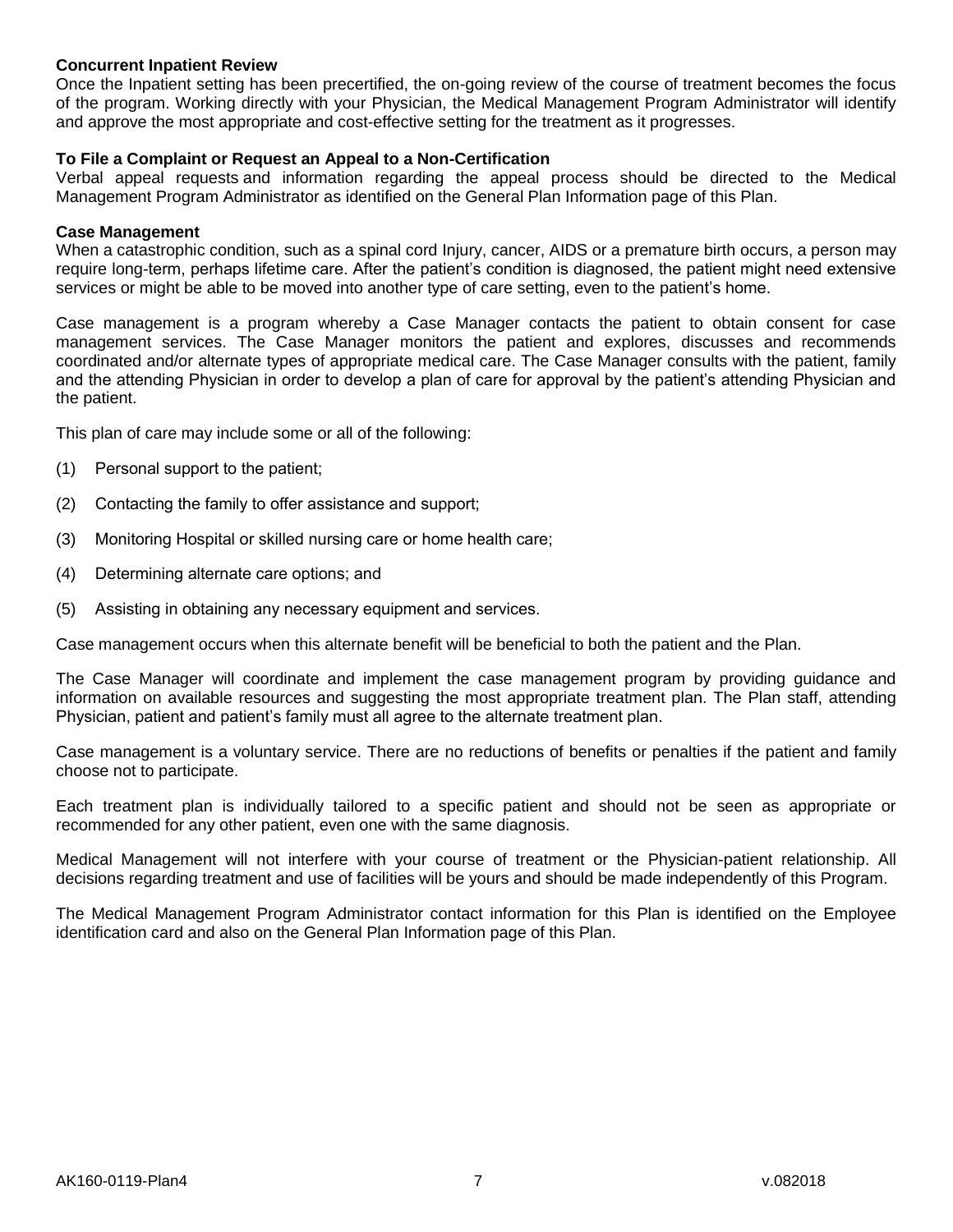# **HEALTHY MERITS PROGRAM**

<span id="page-9-0"></span>The Healthy Merits Program is a wellness benefit offered by the Employer to reduce the health risks of a Covered Person. The Healthy Merits Program is made up of several different components and is designed to provide a Covered Person with the tools and personal support they need to make positive lifestyle changes. Participation in this program is completely voluntary.

A Covered Person will receive program welcome materials via the Employer. The program welcome materials are an important part of the Healthy Merits Program; it explains this program in greater detail and contains additional requirements that may need to be satisfied to qualify under this program.

*NOTE: Participation is limited to covered Employee or covered Dependent (age 18 and over) that also participate in the medical plan of the Employer.*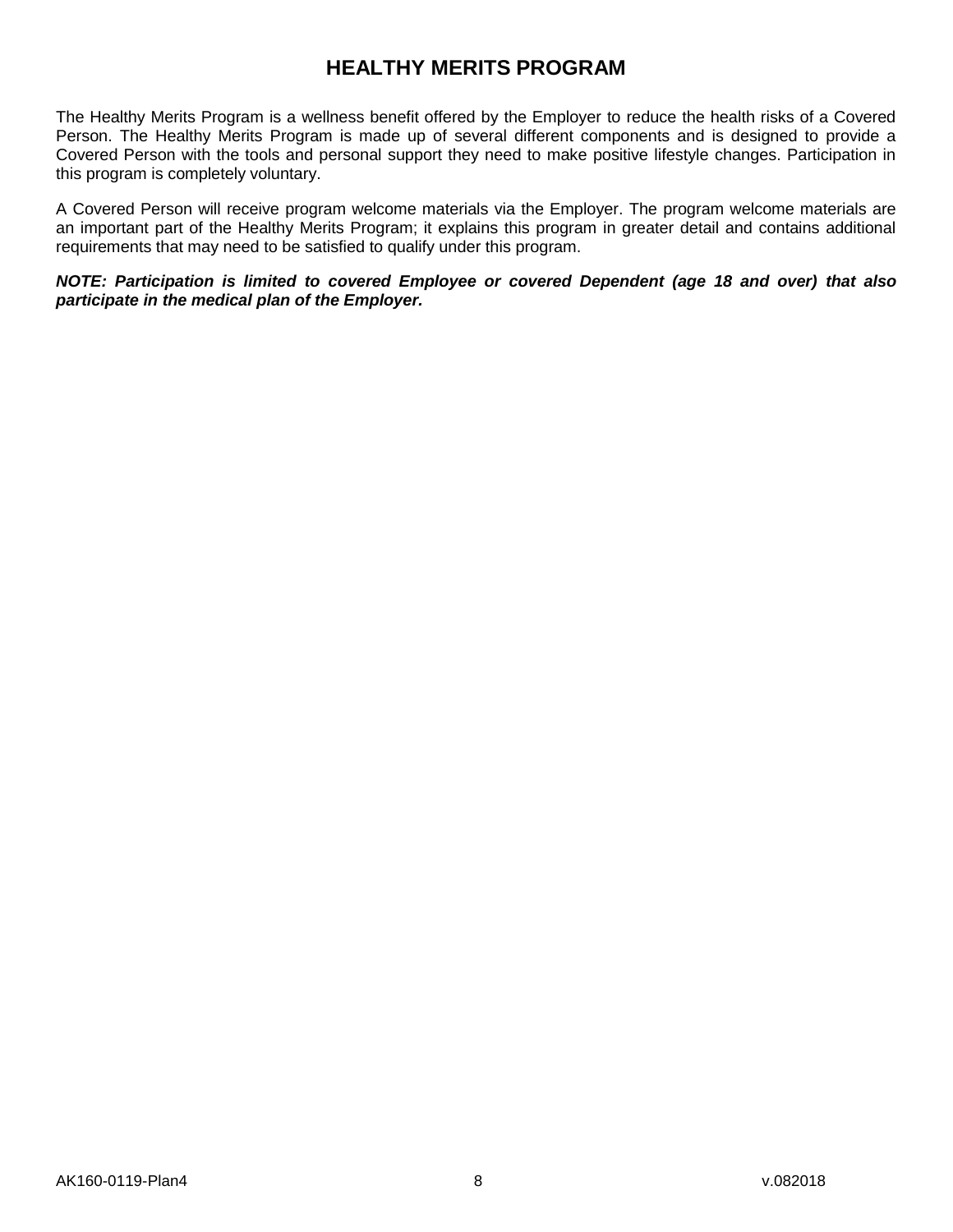# **MEDICAL SCHEDULE OF BENEFITS**

<span id="page-10-0"></span>

|                                                                                                                                                                | <b>PARTICIPATING</b><br><b>PROVIDERS</b>                                                                | <b>NON-PARTICIPATING</b><br><b>PROVIDERS</b>                |
|----------------------------------------------------------------------------------------------------------------------------------------------------------------|---------------------------------------------------------------------------------------------------------|-------------------------------------------------------------|
|                                                                                                                                                                |                                                                                                         | (Subject to Usual and<br><b>Customary Charges)</b>          |
| <b>LIFETIME MAXIMUM BENEFIT</b>                                                                                                                                |                                                                                                         | Unlimited                                                   |
| <b>CALENDAR YEAR MAXIMUM BENEFIT</b>                                                                                                                           |                                                                                                         | Unlimited                                                   |
| <b>CALENDAR YEAR DEDUCTIBLE</b><br>Single<br>Family                                                                                                            | \$350<br>\$1,050                                                                                        |                                                             |
| <b>CALENDAR YEAR OUT-OF-POCKET MAXIMUM</b><br>(includes Deductible, Coinsurance and Copays)                                                                    | Providers and Participating<br><b>Provider Facilities</b>                                               | Non-Participating Provider<br><b>Facilities</b>             |
| Single<br>Family                                                                                                                                               | \$1,500<br>\$4,500                                                                                      | Unlimited<br>Unlimited                                      |
| NOTE: Charges for Non-Participating Provider facility charges do not accumulate toward the Calendar Year Out-of-<br>Pocket Maximum and are never paid at 100%. |                                                                                                         |                                                             |
| <b>MEDICAL BENEFITS</b>                                                                                                                                        |                                                                                                         |                                                             |
| <b>Air Ambulance Services</b>                                                                                                                                  | 80% after Deductible                                                                                    | 80% after Deductible of the<br>allowable rate listed below: |
| One way transport (fixed wing or rotary)<br>Fixed wing air mileage, per statue mile<br>Rotary wing air mileage, per statue mile                                | 350% of the Medicare/CMS Rate<br>600% of the Medicare/CMS Rural Rate<br>200% of Medicare/CMS Rural Rate |                                                             |
| Amounts paid by the Covered Person in excess of the Medicare/CMS Rural rate do not accrue toward the Calendar<br>Year Out-of-Pocket Maximum.                   |                                                                                                         |                                                             |
| <b>Ground Ambulance Services</b>                                                                                                                               | 80% after Deductible                                                                                    | 80% after Deductible                                        |
| <b>Alternative Care</b>                                                                                                                                        | 80% after Deductible                                                                                    | 80% after Deductible                                        |
| Calendar Year Maximum Benefit                                                                                                                                  | 12 visits                                                                                               |                                                             |
| <b>Birthing Center</b>                                                                                                                                         | 100%; Deductible waived                                                                                 | 100%; Deductible waived                                     |
| <b>Chiropractic Care/Spinal Manipulation</b>                                                                                                                   | 80% after Deductible                                                                                    | 80% after Deductible                                        |
| <b>Durable Medical Equipment</b>                                                                                                                               | 80% after Deductible                                                                                    | 80% after Deductible                                        |
| NOTE: The Plan does not pay for any purchase of Durable Medical Equipment over \$1,000 without its advance<br>written approval by the Plan.                    |                                                                                                         |                                                             |
| <b>Emergency Services/Emergency Room Services</b>                                                                                                              | \$100 Copay, then<br>Deductible, then 80%                                                               | \$100 Copay, then<br>Deductible, then 80%                   |
| NOTE: The Copay will be waived if the person is admitted directly as an Inpatient to the Hospital.                                                             |                                                                                                         |                                                             |
| <b>Hearing Care</b>                                                                                                                                            |                                                                                                         |                                                             |
| Hearing Aid Devices Maintenance/Repairs                                                                                                                        | 80% after Deductible                                                                                    | 80% after Deductible                                        |
| Diagnostic Hearing Exam/Fittings                                                                                                                               | 80% after Deductible                                                                                    | 80% after Deductible                                        |
| <b>Home Health Care</b>                                                                                                                                        | 100%; Deductible waived                                                                                 | 100%; Deductible waived                                     |
| <b>Hospice Care</b>                                                                                                                                            | 80% after Deductible                                                                                    | 80% after Deductible                                        |
| Inpatient and Outpatient Lifetime Maximum<br><b>Benefit</b>                                                                                                    | 180 days                                                                                                |                                                             |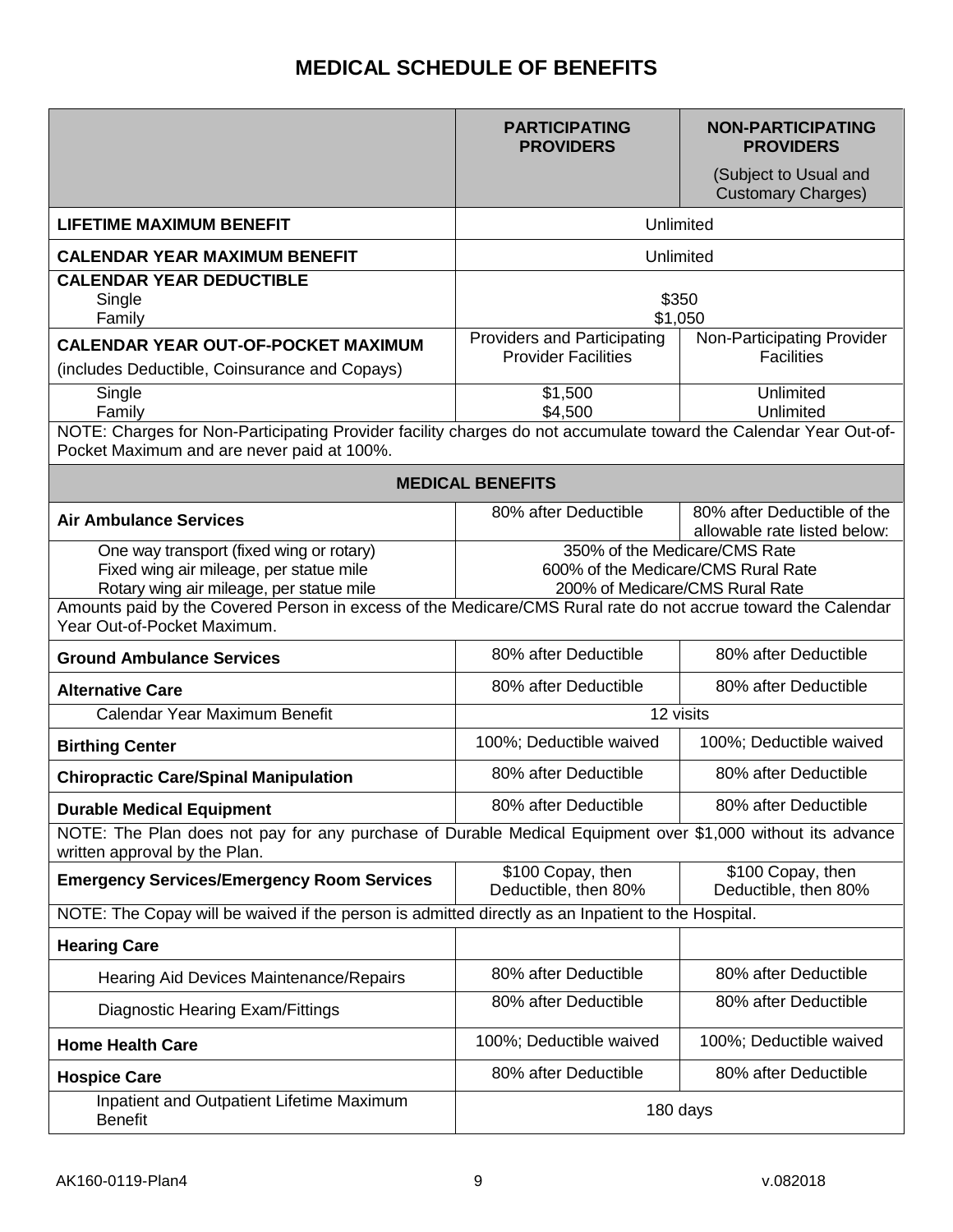|                                                                                                                                                                                                                                                                                                                            | <b>PARTICIPATING</b><br><b>PROVIDERS</b> | <b>NON-PARTICIPATING</b><br><b>PROVIDERS</b>         |
|----------------------------------------------------------------------------------------------------------------------------------------------------------------------------------------------------------------------------------------------------------------------------------------------------------------------------|------------------------------------------|------------------------------------------------------|
|                                                                                                                                                                                                                                                                                                                            |                                          | (Subject to Usual and<br><b>Customary Charges)</b>   |
| <b>Hospital Expenses or Long-Term Acute Care</b><br><b>Facility/Hospital (facility charges)</b>                                                                                                                                                                                                                            |                                          |                                                      |
| Inpatient                                                                                                                                                                                                                                                                                                                  | 80% after Deductible                     | 60% after Deductible                                 |
| Room and Board Allowance                                                                                                                                                                                                                                                                                                   | Semi-Private Room rate*                  | Semi-Private Room rate*                              |
| <b>Intensive Care Unit</b>                                                                                                                                                                                                                                                                                                 | <b>ICU/CCU Room rate</b>                 | <b>ICU/CCU Room rate</b>                             |
| Miscellaneous Services & Supplies                                                                                                                                                                                                                                                                                          | 80% after Deductible                     | 60% after Deductible                                 |
| Outpatient                                                                                                                                                                                                                                                                                                                 | 80% after Deductible                     | 60% after Deductible                                 |
| * A private room will be considered eligible when Medically Necessary. Charges made by a Hospital having only<br>single or private rooms will be considered at the least expensive rate for a single or private room.                                                                                                      |                                          |                                                      |
| Maternity (Professional Fees)*                                                                                                                                                                                                                                                                                             |                                          |                                                      |
| Preventive Prenatal and Breastfeeding Support<br>(other than lactation consultations)                                                                                                                                                                                                                                      | 100%; Deductible waived                  | 100%; Deductible waived                              |
| <b>Lactation Consultations</b>                                                                                                                                                                                                                                                                                             | 100%; Deductible waived                  | 100%; Deductible waived                              |
| All Other Prenatal, Delivery and Postnatal Care                                                                                                                                                                                                                                                                            | 80% after Deductible                     | 80% after Deductible                                 |
| * See Preventive Services under Eligible Medical Expenses for limitations.                                                                                                                                                                                                                                                 |                                          |                                                      |
| <b>Mental Disorders and Substance Use Disorders</b>                                                                                                                                                                                                                                                                        |                                          |                                                      |
| Inpatient                                                                                                                                                                                                                                                                                                                  | 80% after Deductible                     | 60% after Deductible                                 |
| Outpatient                                                                                                                                                                                                                                                                                                                 | 80% after Deductible                     | 80% after Deductible                                 |
|                                                                                                                                                                                                                                                                                                                            |                                          | (60% after Deductible if<br>performed at a facility) |
| Telemedicine*                                                                                                                                                                                                                                                                                                              | 80% after Deductible                     | N/A                                                  |
| *Telephonic services are covered for Mental Disorders only.                                                                                                                                                                                                                                                                |                                          |                                                      |
| NOTE: Emergency care (ambulance and Emergency Services/Room) will be paid the same as the benefits for<br>ambulance services and Emergency Services/Room listed above in the Medical Schedule of Benefits, however, the<br>Participating Provider level of benefits will always apply regardless of the provider utilized. |                                          |                                                      |
| <b>Newborn Care (facility charges)</b>                                                                                                                                                                                                                                                                                     | 80% after Deductible                     | 60% after Deductible                                 |
| <b>Physician's Services</b>                                                                                                                                                                                                                                                                                                |                                          |                                                      |
| <b>Inpatient/Outpatient Services</b>                                                                                                                                                                                                                                                                                       | 80% after Deductible                     | 80% after Deductible                                 |
| <b>Office Visits:</b>                                                                                                                                                                                                                                                                                                      | \$25 Copay, then 100%;                   | \$25 Copay, then 100%;                               |
| 1 <sup>st</sup> 6 visits Per Calendar Year                                                                                                                                                                                                                                                                                 | Deductible waived                        | Deductible waived                                    |
| <b>Additional Visits</b>                                                                                                                                                                                                                                                                                                   | 80% after Deductible                     | 80% after Deductible                                 |
| <b>Physician Office Surgery</b>                                                                                                                                                                                                                                                                                            | 80% after Deductible                     | 80% after Deductible                                 |
| All Other Charges During an Office Visit                                                                                                                                                                                                                                                                                   | 80% after Deductible                     | 80% after Deductible                                 |
| Teladoc                                                                                                                                                                                                                                                                                                                    | 100%; Deductible waived                  | N/A                                                  |
| <b>Pre-Admission Testing (Outpatient)</b>                                                                                                                                                                                                                                                                                  | 100%; Deductible waived                  | 100%; Deductible waived                              |
| Prescription Drugs (90-day supply, retail & mail<br>order)                                                                                                                                                                                                                                                                 |                                          |                                                      |
| Preventive Drug (Prescription Drugs classified<br>as a Preventive Drug by HHS)                                                                                                                                                                                                                                             | 100%; Deductible waived                  | 100%; Deductible waived                              |
| All Other Drugs                                                                                                                                                                                                                                                                                                            | 80% after Deductible                     | 80% after Deductible                                 |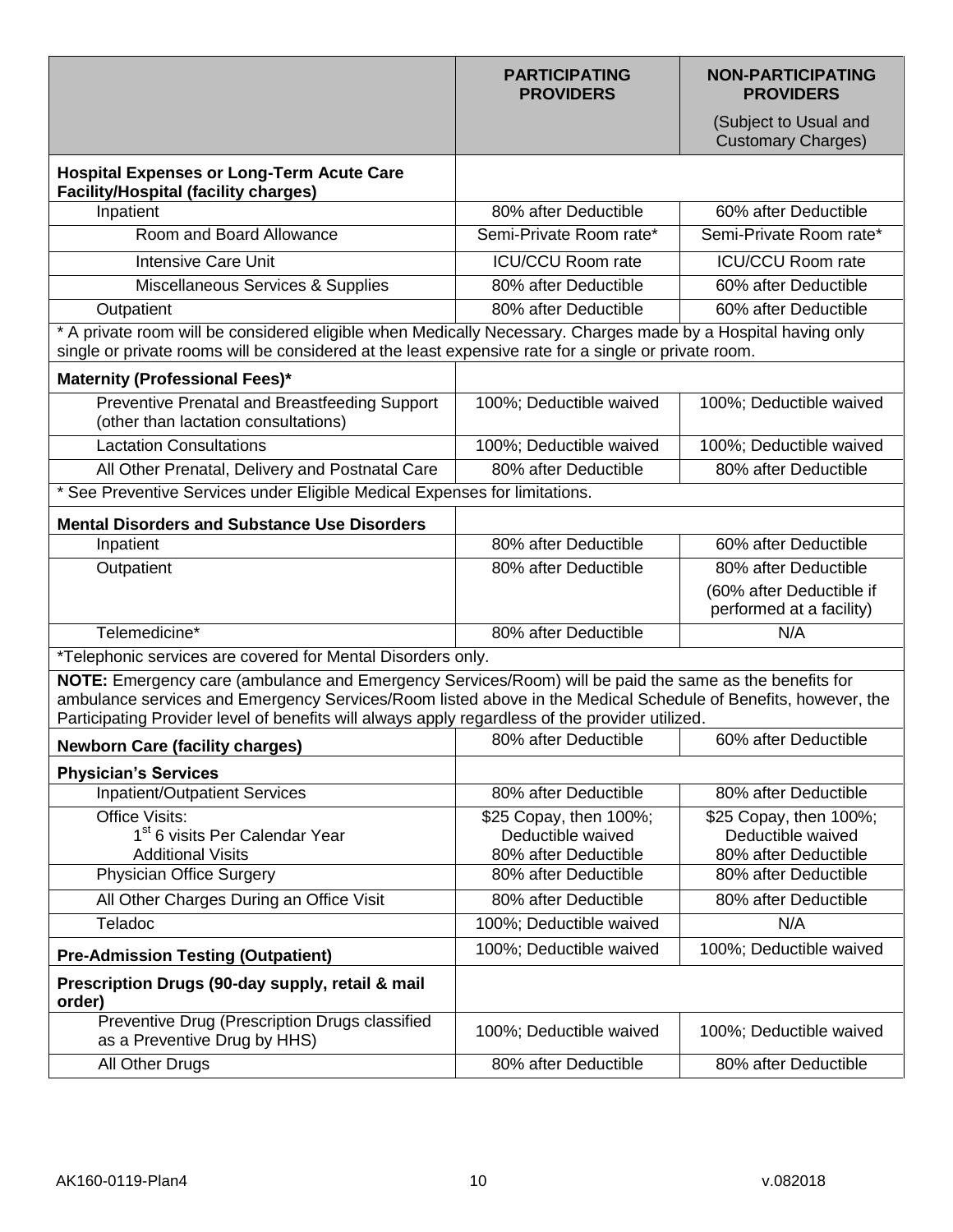|                                                                                                                                                                                                                                                                                                                                                                                                                                                                                                                                                                                                                                      | <b>PARTICIPATING</b><br><b>PROVIDERS</b> | <b>NON-PARTICIPATING</b><br><b>PROVIDERS</b>                                           |
|--------------------------------------------------------------------------------------------------------------------------------------------------------------------------------------------------------------------------------------------------------------------------------------------------------------------------------------------------------------------------------------------------------------------------------------------------------------------------------------------------------------------------------------------------------------------------------------------------------------------------------------|------------------------------------------|----------------------------------------------------------------------------------------|
|                                                                                                                                                                                                                                                                                                                                                                                                                                                                                                                                                                                                                                      |                                          | (Subject to Usual and<br><b>Customary Charges)</b>                                     |
| <b>Preventive Services and Routine Care</b>                                                                                                                                                                                                                                                                                                                                                                                                                                                                                                                                                                                          |                                          |                                                                                        |
| <b>Preventive Services</b><br>(includes the office visit and any other eligible<br>item or service received at the same time,<br>whether billed at the same time or separately)                                                                                                                                                                                                                                                                                                                                                                                                                                                      | 100%; Deductible waived                  | 100%: Deductible waived                                                                |
| <b>Routine Care</b><br>(includes any routine care item or service not<br>otherwise covered under the preventive services<br>provision above)                                                                                                                                                                                                                                                                                                                                                                                                                                                                                         | 100%; Deductible waived                  | 100%; Deductible waived                                                                |
| Routine colonoscopy (age 50 and over)<br>$\bullet$<br>Physical examinations related to school,                                                                                                                                                                                                                                                                                                                                                                                                                                                                                                                                       |                                          | 1 per 5 year period                                                                    |
| sports and employment                                                                                                                                                                                                                                                                                                                                                                                                                                                                                                                                                                                                                |                                          |                                                                                        |
| Routine immunizations<br>Routine PAP smear (18 and over)<br>Routine physical exam, including associated<br>x-rays, labs and tests                                                                                                                                                                                                                                                                                                                                                                                                                                                                                                    |                                          | 1 per year                                                                             |
| Routine prostate exam: age 40 through 49,<br>$\bullet$<br>who is in a "high risk group" because he is<br>African-American or has a family history of<br>prostate cancer; or age 50 or older<br>Well baby examinations<br>Mammograms as follows: one baseline<br>mammogram for a female age 35 through<br>39 inclusive; one mammogram every other<br>year for a female age 40 through 49; one<br>annual mammogram for a female age 50 or<br>over; one mammogram at any age for a<br>female with a history of breast cancer or<br>whose parent or sibling has a history of<br>breast cancer, if recommend by the person's<br>Physician |                                          | 1 per year                                                                             |
| <b>Routine Hearing Exams</b>                                                                                                                                                                                                                                                                                                                                                                                                                                                                                                                                                                                                         | 100%; Deductible waived                  | 100%; Deductible waived                                                                |
| Calendar Year Maximum Benefit                                                                                                                                                                                                                                                                                                                                                                                                                                                                                                                                                                                                        |                                          | 1 exam                                                                                 |
| NOTE: Includes any item or service not otherwise covered under the preventive services provision.                                                                                                                                                                                                                                                                                                                                                                                                                                                                                                                                    |                                          |                                                                                        |
| <b>Skilled Nursing Facility and Rehabilitation Facility</b>                                                                                                                                                                                                                                                                                                                                                                                                                                                                                                                                                                          | 100%; Deductible waived                  | 100%; Deductible waived                                                                |
| <b>Combined Calendar Year Maximum Benefit</b>                                                                                                                                                                                                                                                                                                                                                                                                                                                                                                                                                                                        |                                          | 90 days                                                                                |
| Speech Therapy (ST) and Hearing Therapy (HT)<br>(Outpatient)                                                                                                                                                                                                                                                                                                                                                                                                                                                                                                                                                                         | 80% after Deductible                     | 80% after Deductible<br>(60% after Deductible if<br>performed at a facility)           |
| <b>Surgery (Inpatient &amp; outpatient)</b>                                                                                                                                                                                                                                                                                                                                                                                                                                                                                                                                                                                          |                                          |                                                                                        |
| Facility                                                                                                                                                                                                                                                                                                                                                                                                                                                                                                                                                                                                                             | 80% after Deductible                     | 60% after Deductible                                                                   |
| <b>Professional Services</b>                                                                                                                                                                                                                                                                                                                                                                                                                                                                                                                                                                                                         | 80% after Deductible                     | 80% after Deductible                                                                   |
| Miscellaneous                                                                                                                                                                                                                                                                                                                                                                                                                                                                                                                                                                                                                        | 80% after Deductible                     | 80% after Deductible<br>(ancillary fees)<br>60% after Deductible<br>(facility charges) |
| NOTE: Certain Surgical Procedures are covered at 100% (Deductible waived) when they are received through the<br>BridgeHealth Surgery Benefit option. Not all Surgical Procedures are eligible for coverage under this option.                                                                                                                                                                                                                                                                                                                                                                                                        |                                          |                                                                                        |

Please refer to the BridgeHealth Surgery Benefit section for a more detailed description of this benefit.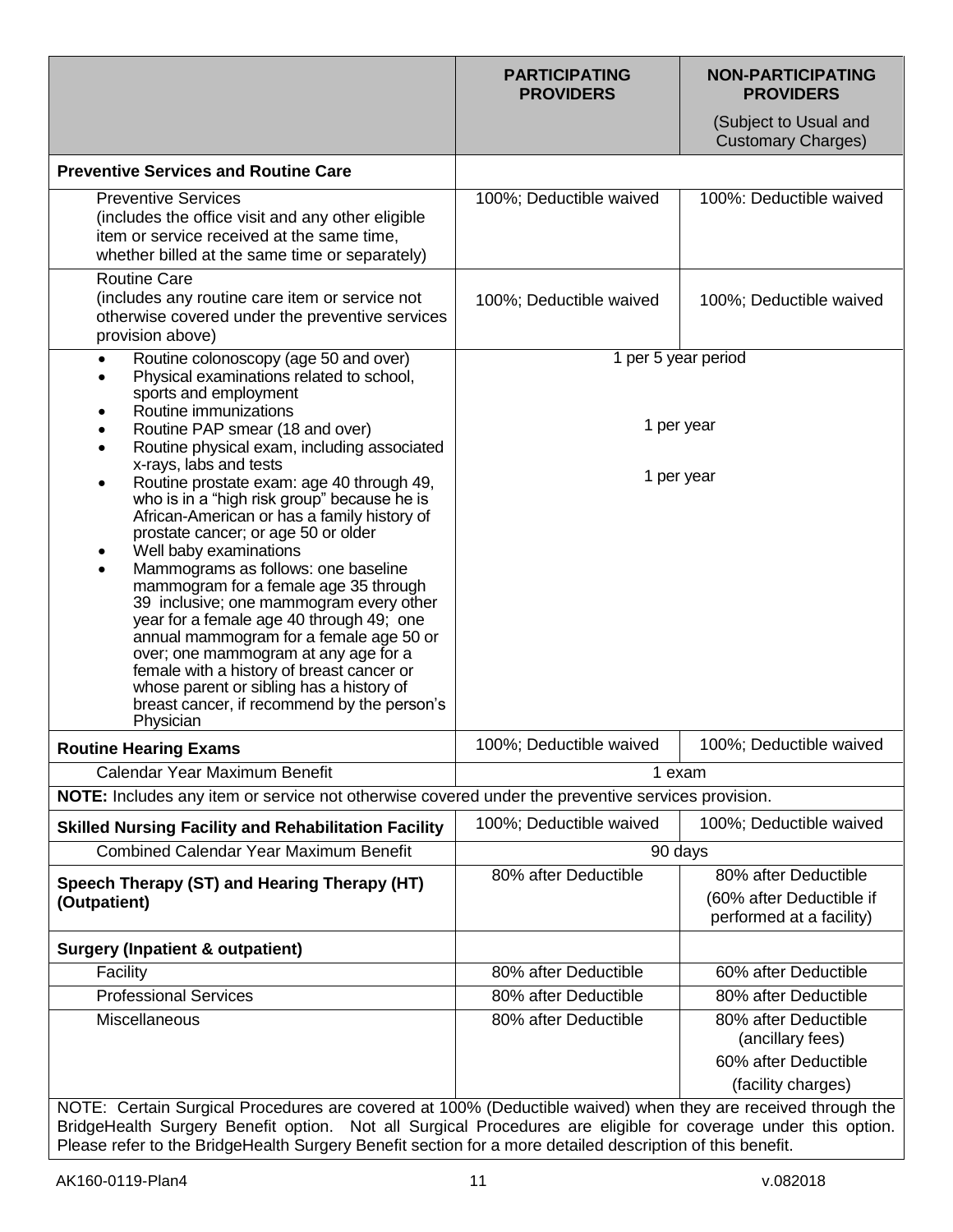|                                                                                                                                                | <b>PARTICIPATING</b><br><b>PROVIDERS</b>           | <b>NON-PARTICIPATING</b><br><b>PROVIDERS</b>         |
|------------------------------------------------------------------------------------------------------------------------------------------------|----------------------------------------------------|------------------------------------------------------|
|                                                                                                                                                |                                                    | (Subject to Usual and<br><b>Customary Charges)</b>   |
| <b>Temporomandibular Joint Dysfunction (TMJ)</b>                                                                                               | 80% after Deductible                               | 80% after Deductible                                 |
|                                                                                                                                                |                                                    | (60% after Deductible if<br>performed at a facility) |
| <b>Transplants</b>                                                                                                                             | 80% after Deductible<br>(Aetna IOE Program)*       | 80% after Deductible<br>(professional fees)          |
|                                                                                                                                                | 80% after Deductible                               | 60% after Deductible                                 |
|                                                                                                                                                | (professional fees-all other<br>Network providers) | (facility charges)                                   |
|                                                                                                                                                | 60% after Deductible                               |                                                      |
|                                                                                                                                                | (facility charges- all other<br>Network providers) |                                                      |
| * Please refer to the Aetna Institute of Excellence (IOE) Program section of this Plan for a more detailed description                         |                                                    |                                                      |
| of this benefit, including travel and lodging maximums. Travel and lodging will be paid at 100% with no Deductible.                            |                                                    |                                                      |
| NOTE: Cornea transplants performed by any provider are covered under the Plan as a separate benefit and paid<br>the same as any other Illness. |                                                    |                                                      |
| <b>All Other Eligible Medical Expenses</b>                                                                                                     | 80% after Deductible                               | 80% after Deductible                                 |
|                                                                                                                                                |                                                    | (60% after Deductible if                             |
|                                                                                                                                                |                                                    | performed at a facility)                             |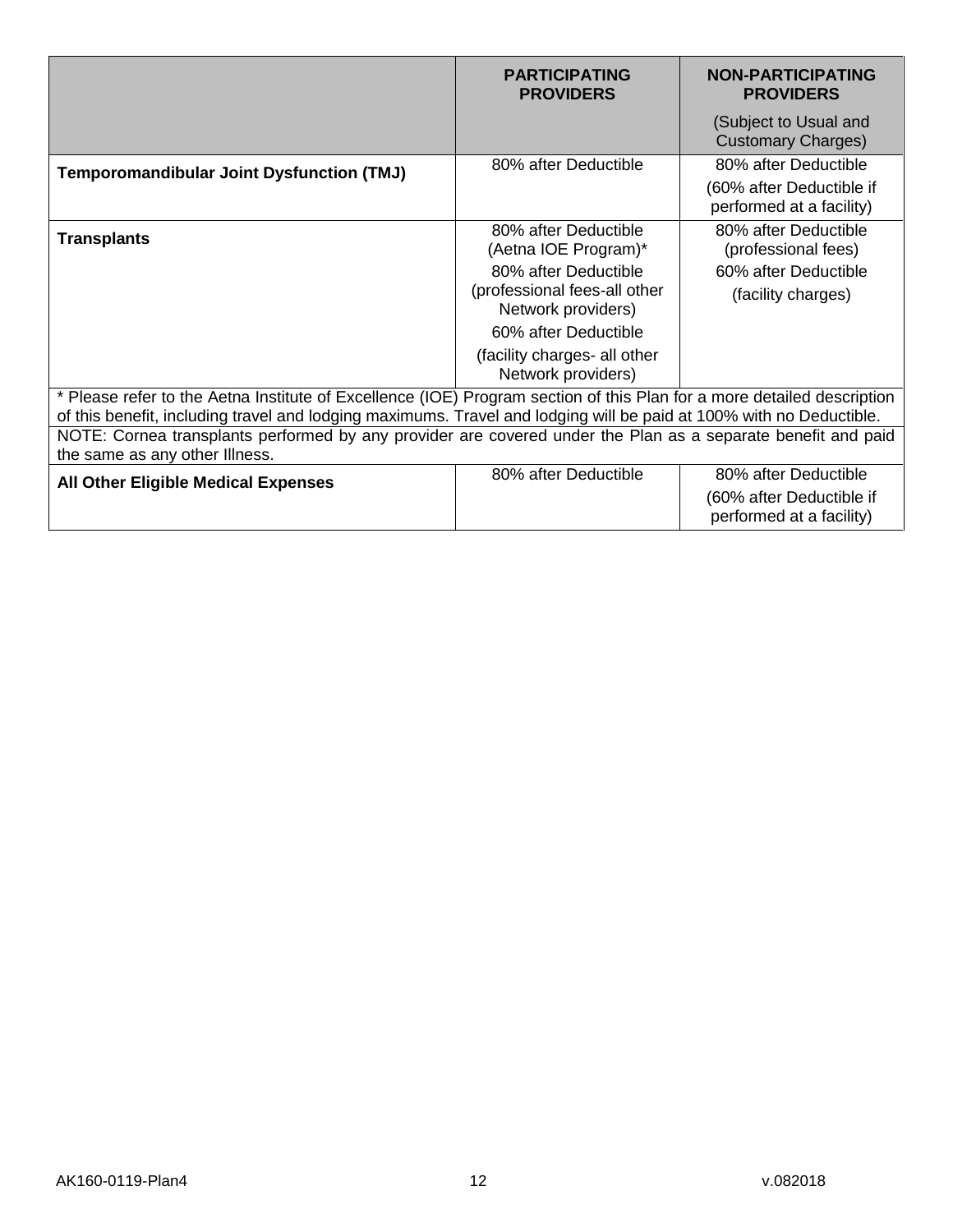# **DENTAL SCHEDULE OF BENEFITS**

<span id="page-14-0"></span>

|                                                                                                                                                                                                                                | <b>BENEFIT</b>                           |  |
|--------------------------------------------------------------------------------------------------------------------------------------------------------------------------------------------------------------------------------|------------------------------------------|--|
| <b>BENEFIT DESCRIPTION</b>                                                                                                                                                                                                     | (Subject to Usual and Customary Charges) |  |
| <b>CALENDAR YEAR DEDUCTIBLE</b>                                                                                                                                                                                                |                                          |  |
| Single                                                                                                                                                                                                                         | \$50                                     |  |
| Family                                                                                                                                                                                                                         | \$150                                    |  |
| <b>CLASS A, B AND C EXPENSES COMBINED</b><br><b>CALENDAR YEAR MAXIMUM BENEFIT</b>                                                                                                                                              | \$3,000 per Covered Person               |  |
| <b>CLASS A, B AND C EXPENSES COMBINED</b><br><b>LIFETIME MAXIMUM BENEFIT</b>                                                                                                                                                   | \$50,000 per Covered Person              |  |
| <b>DENTAL BENEFITS</b>                                                                                                                                                                                                         |                                          |  |
| <b>Class A-Preventive Services</b>                                                                                                                                                                                             | 100%; Deductible waived                  |  |
| Class B-Basic Services                                                                                                                                                                                                         | 90% after Deductible                     |  |
| <b>Class C-Major Services</b>                                                                                                                                                                                                  | 50% after Deductible                     |  |
| NOTE: There is a 12 month waiting period from the date your coverage begins for Class C-Major Services.<br>This<br>limitation will not apply to covered charges due solely to an Injury suffered while covered under the Plan. |                                          |  |

*NOTE: The dental benefits provided under this Plan are limited-scope benefits and are offered separately from any medical coverage offered under the Plan. You have a separate right to enroll in the dental benefits under the Plan. If you choose to enroll in such dental benefit, you may be charged an employee contribution amount that is separate from what you are charged for any other benefit offered under the Plan. The amount of a required employee contribution, if any, will be communicated to you by the Plan Administrator prior to the annual open enrollment period.*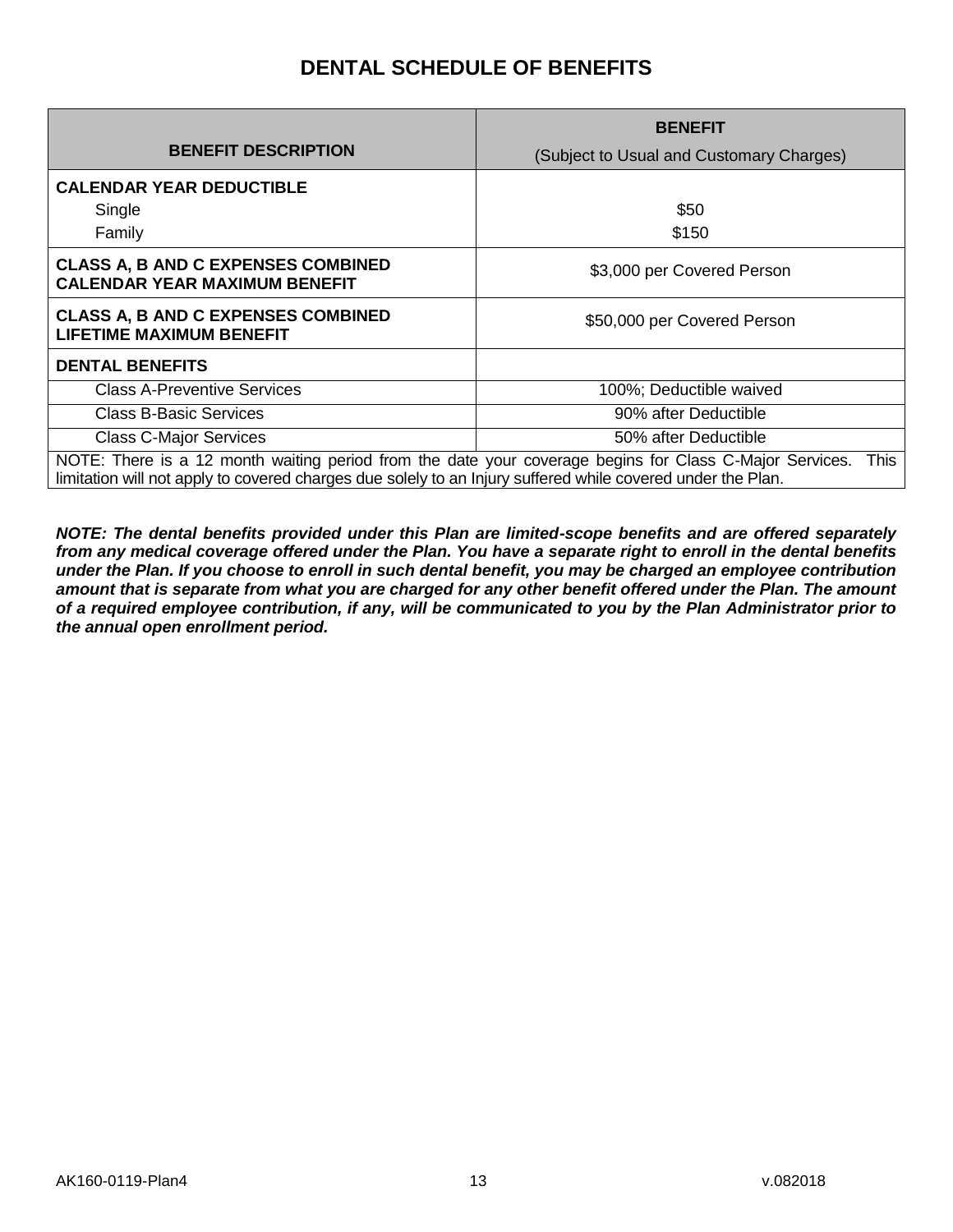# **VISION SCHEDULE OF BENEFITS**

<span id="page-15-0"></span>

| <b>BENEFIT DESCRIPTION</b>                                                                                                                                             | <b>BENEFIT</b>          |
|------------------------------------------------------------------------------------------------------------------------------------------------------------------------|-------------------------|
| Eye Exam                                                                                                                                                               | 80%                     |
| Calendar Year Maximum Benefit                                                                                                                                          | 1 exam                  |
| Lenses<br>Calendar Year Maximum Benefit<br>Disposable contacts will be payable up to a 12 month supply and will not<br>be subject to the "one pair of lenses" maximum. | 80%<br>1 pair of lenses |
| <b>Frames</b>                                                                                                                                                          | 80%                     |
| Maximum Benefit per 2 Calendar Years                                                                                                                                   | 1 pair of frames        |

*NOTE: The vision benefits provided under this Plan are limited-scope benefits and are offered separately from any medical coverage offered under the Plan. You have a separate right to enroll in the vision benefits under the Plan. If you choose to enroll in such vision benefit, you may be charged an employee contribution amount that is separate from what you are charged for any other benefit offered under the Plan. The amount of a required employee contribution, if any, will be communicated to you by the Plan Administrator prior to the annual open enrollment period.*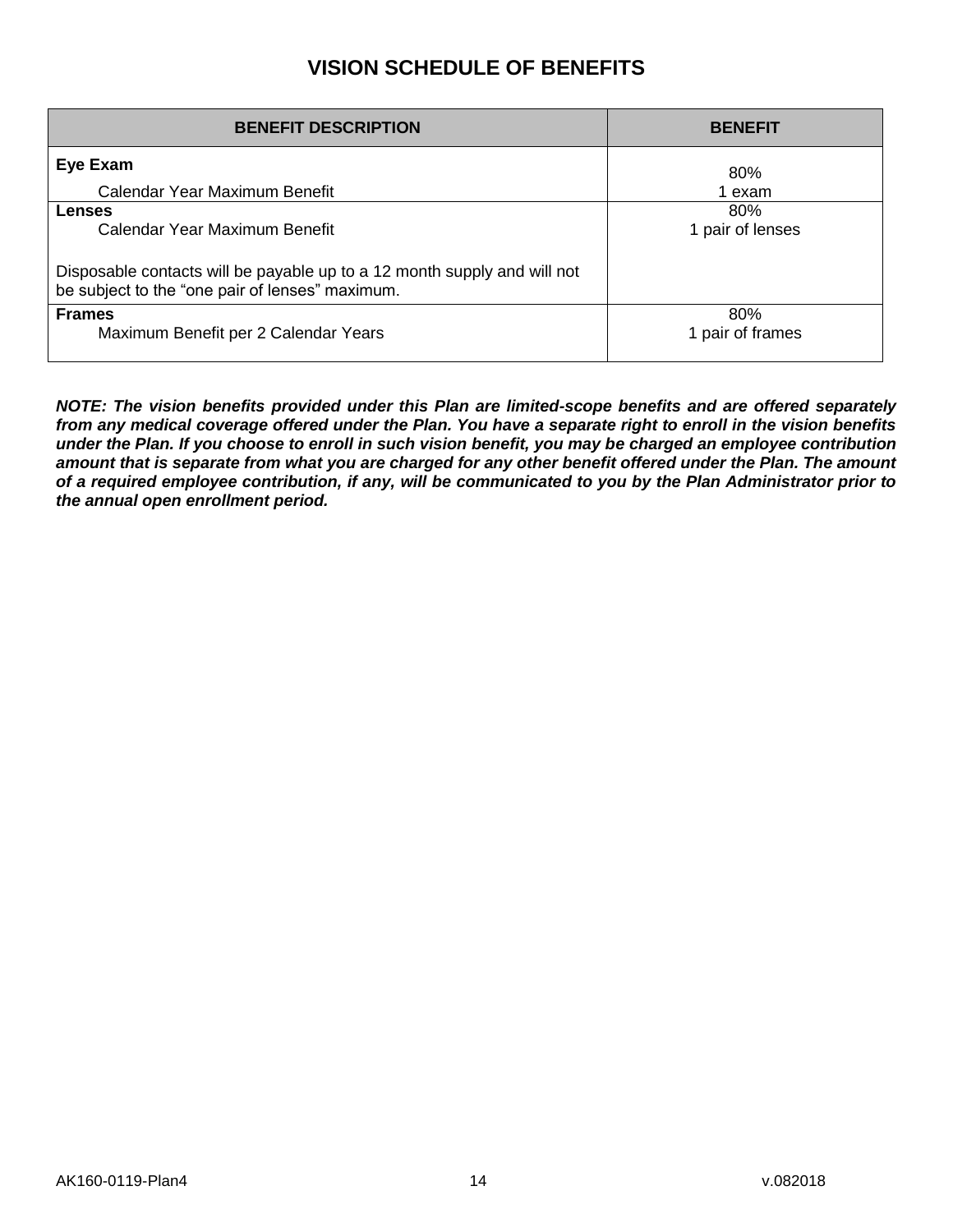# **ELIGIBILITY FOR PARTICIPATION**

### <span id="page-16-0"></span>**Employee Eligibility**

An Employee of the Employer who regularly works 20 hours or more Hours of Service per week, or as defined by their collective bargaining agreement will be eligible to enroll for coverage under this plan as of the first day he/she reports for employment with the Employer. Participation in the Plan will begin as of the first day of the month coinciding with or immediately following the date he or she reports for employment with the Employer provided all required election and enrollment forms are properly submitted to the Plan Administrator.

You are not eligible to participate in the Plan if you are a temporary, leased or Seasonal Employee, an independent contractor or a person performing services pursuant to a contract under which you are designated an independent contractor (regardless of whether you might later be deemed a common law employee by a court or governmental agency) or a person covered by a collective bargaining agreement that does not provide for participation in this Plan.

### **Determining Full-Time Employee Status for Ongoing Employees**

In determining whether an Ongoing Employee is classified as a Full-Time Employee, the Employer has set forth a Standard Measurement Period of 12 months followed by a Standard Stability Period of 12 months. If during the Standard Measurement Period, the Ongoing Employee is determined to be a Full-Time Employee, the Plan will have a 30 day Administrative Period to notify the Employee of his or her eligibility (and the eligibility of the Employee's eligible Dependents) to enroll in the Plan and to complete the enrollment process. An Employee who has been determined to be a Full-Time Employee during his or her Measurement Period will be offered single or family coverage, as applicable, that is effective as of the first day of the Employee's Stability Period.

### **Determining Full-Time Employee Status for New Variable Hour or Part-Time Employees**

In determining whether a new Variable Hour or Part-Time Employee will be considered as a Full-Time Employee during the Initial Stability Period, the Employer has set forth an Initial Measurement Period of 12 months followed by an Initial Stability Period of 12 months. If during the Initial Measurement Period, the Employee is determined to be a Full-Time Employee, the Plan will have a 30 day Administrative Period to notify the Employee of his or her eligibility to enroll in the Plan and to complete the enrollment process (and the eligibility of the Employee's eligible Dependents).

An Employee who has been determined to be a Full-Time Employee during his or her Measurement Period will be offered single or family coverage, as applicable, that is effective as of the first day of the Employee's Stability Period. Notwithstanding any other provision to the contrary, the combined length of the Initial Measurement Period and the Administrative Period for a New Employee who is a Part-Time or Variable Hour Employee may not extend beyond the last day of the first calendar month beginning on or after the first anniversary of the date the Employee completes at least one Hour of Service with the Employer.

### **Material Change in Position or Employment Status for New Variable Hour or Part-Time Employee**

An Employee who, during his or her Initial Measurement Period, experiences a material change in position or employment status that results in the Employee becoming reasonably expected to work at least 20 Hours of Service per week for the Employer will be treated as a Full-Time Employee to whom coverage under the Plan will be offered to the Employee and his or her eligible Dependents beginning on the earlier of:

- (1) The 4th full calendar month following the change in employment status; or
- (2) The first day of the Initial Stability Period (but only if the Employee averaged at least 20 Hours of Service per week during the Initial Measurement Period).

### **Dependent Eligibility**

Your Dependents are eligible for participation in this Plan provided he/she is:

- (1) Your Spouse, including common law.
- (2) Your Child until the end of the month in which he/she attains age 26.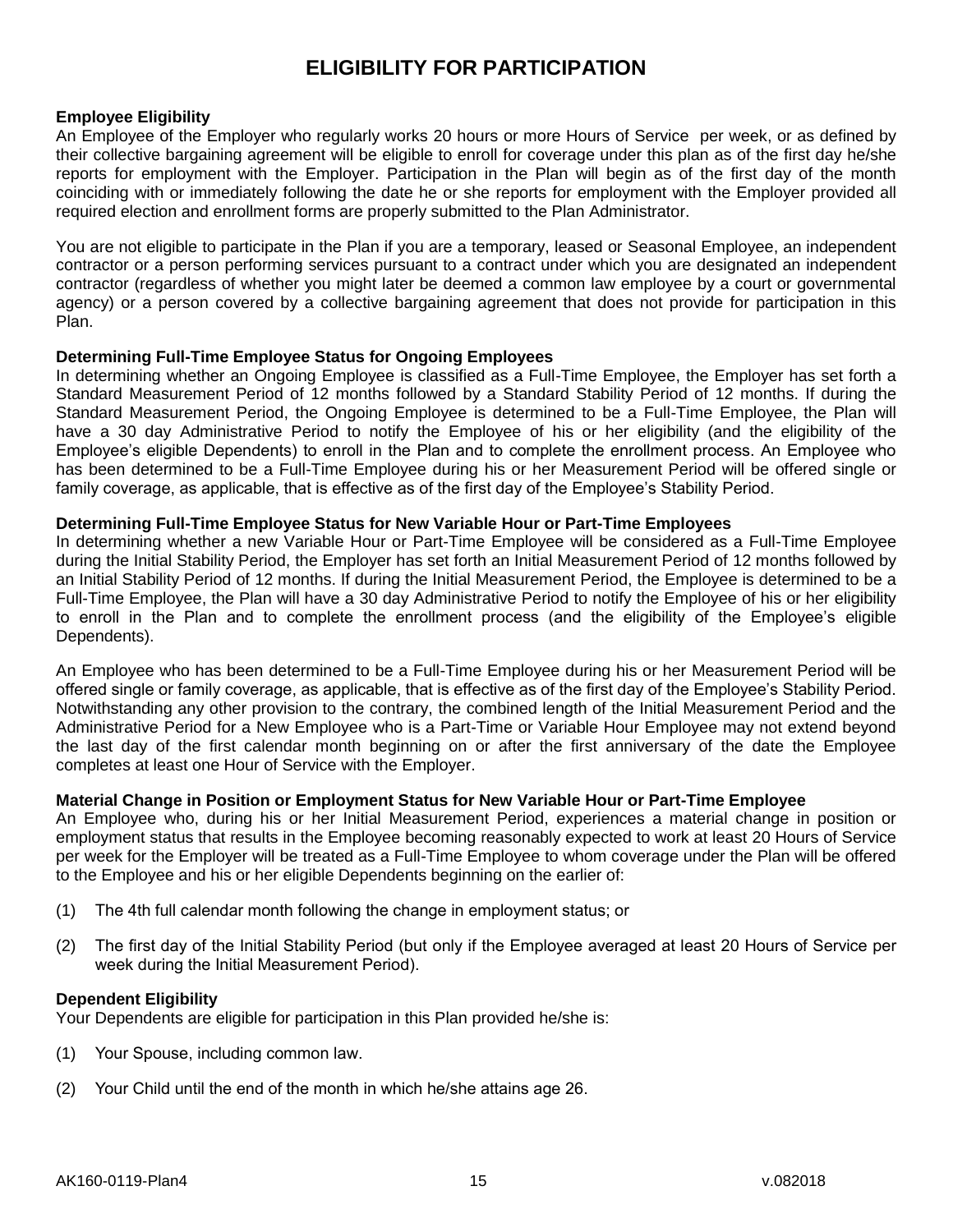- (3) Your Child age 26 or older, who is unable to be self supporting by reason of mental or physical handicap and is incapacitated, provided the child suffered such incapacity prior to the end of the month in which he/she attained age 26. Your Child must be unmarried and primarily dependent upon you for support. The Plan Sponsor may require subsequent proof of your Child's disability and dependency, including a Physician's statement certifying your Child's physical or mental incapacity.
- (4) A child for whom you are required to provide health coverage due to a Qualified Medical Child Support Order (QMCSO). Procedures for determining a QMCSO may be obtained from the Plan Administrator at no cost.

The below terms have the following meanings:

"Spouse" means any person who is lawfully married to you under any state law. This definition also includes a Spouse by reason of common law marriage when recognized in your state. The Plan Administrator may require documentation proving a legal marital relationship.

"Child" means your natural born son, daughter, stepson, stepdaughter, legally adopted child (or a child placed with you in anticipation of adoption), Eligible Foster Child or a child for whom you are the Legal Guardian. Coverage for an Eligible Foster Child or a child for whom you are the Legal Guardian will remain in effect until such child no longer meets the age requirements of an eligible Dependent under the terms of the Plan, regardless of whether or not such child has attained age 18 (or any other applicable age of emancipation of minors). A natural child of your covered minor dependent shall also be considered a Dependent Child, provided such child is primarily dependent upon the Employee for support and resides with the Employee for more than ½ of the Calendar Year.

"Child placed with you in anticipation of adoption" means a child that you intend to adopt, whether or not the adoption has become final, who has not attained the age of 18 as of the date of such placement for adoption. The term "placed" means the assumption and retention by you of a legal obligation for total or partial support of the child in anticipation of adoption of the child. The child must be available for adoption and the legal process must have commenced.

"Eligible Foster Child" shall mean an individual who is placed with you by an authorized placement agency.

"Legal Guardian" means a person recognized by a court of law as having the duty of taking care of the person and managing the property and rights of an individual that is placed with such person by judgment, decree or other order of any court of competent jurisdiction.

The Plan Administrator, in its sole discretion, shall have the right to require documentation necessary to establish an individual's status as an eligible Dependent.

### **When you and your Spouse are both Covered Employees**

When both you and your Spouse or Child are covered Employees, the Plan will allow you to be covered under this Plan as both an Employee and a Dependent of an Employee. Eligible Dependent Children of 2 covered Employees may be enrolled as Dependents of both Employees, whether the Employees are married or unmarried. This Plan will coordinate benefits following the guidelines as described in the "Coordination of Benefits" section of the Plan.

### **Court Ordered Coverage for a Child**

Federal law requires the Plan, under certain circumstances, to provide coverage for your children. The details of these requirements are summarized below.

The Plan Administrator shall enroll for immediate coverage under this Plan any Child, who is the subject of a "qualified medical child support order" ("QMCSO"). If you are ordered to provide such coverage for a Child and you are not enrolled in the Plan at the time the Plan Administrator receives a QMCSO, the Plan Administrator shall also enroll you for immediate coverage under this Plan. Coverage under the Plan will be effective as of the later of the date specified in the order or the date the Plan Administrator determines that the order is a QMCSO. Any required contribution for coverage pursuant to this section will be deducted from your pay in accordance with the Employer's payroll schedule and policies.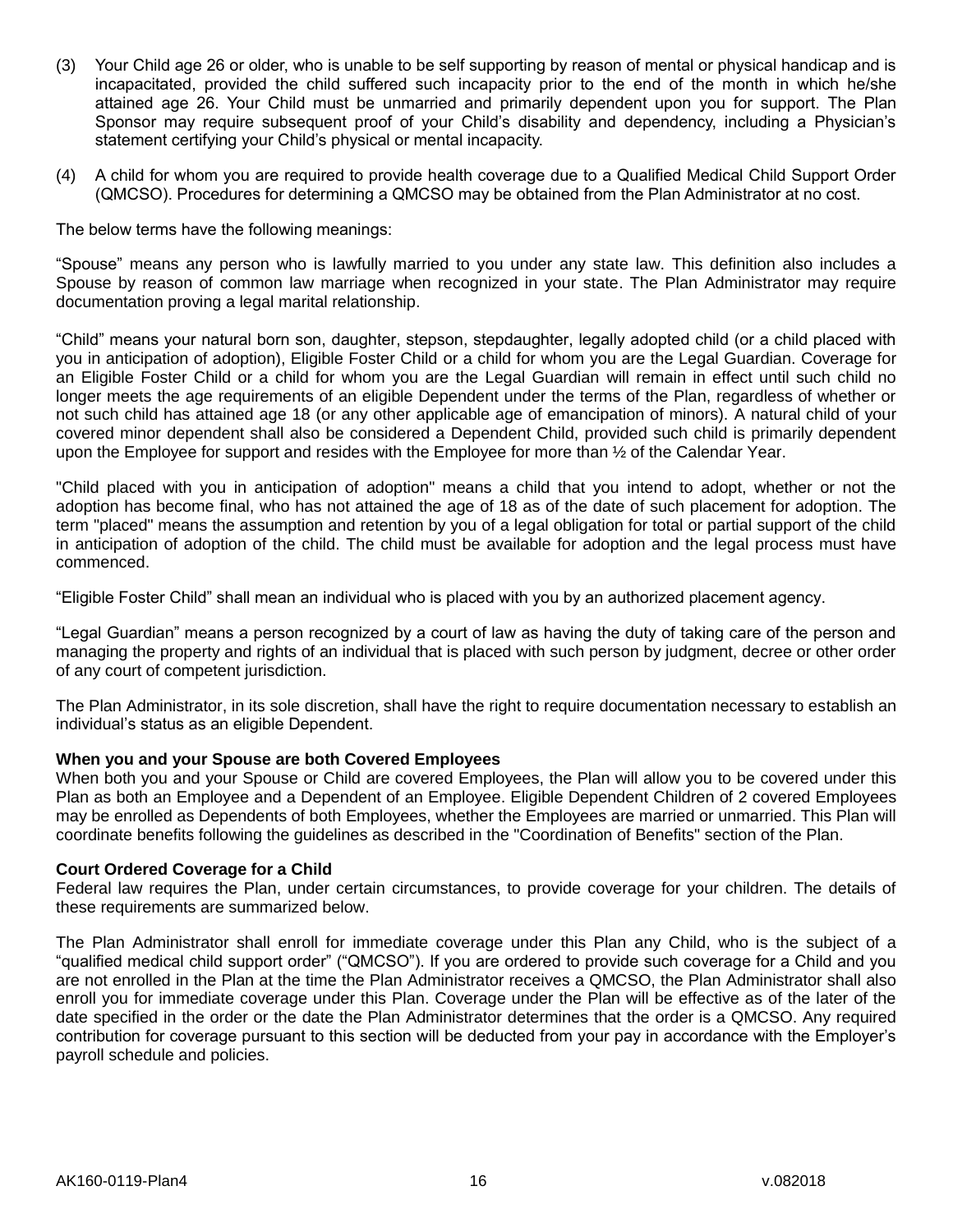A QMCSO is defined as a child support decree or order issued by a court (or a state administrative agency that has the force and effect of law under applicable state law) that obligates you to support or provide health care coverage to your child and includes certain information concerning such coverage. The Plan Administrator will determine whether any child support order it receives constitutes a QMCSO. Except for QMCSO's, no child is eligible for Plan coverage, even if you are required to provide coverage for that child under the terms of a separation agreement or court order, unless the child is an eligible Child under this Plan. Procedures for determining a QMCSO may be obtained, free of charge, by contacting the Plan Administrator.

### **Timely Enrollment**

Once you are eligible to participate in the Plan, you must enroll for coverage by completing all election and enrollment forms and submitting them to the Plan Administrator within 31 days (60 days for newborn/adopted child) after satisfaction of the eligibility requirements. If you are required to contribute towards the cost of coverage you must complete and submit a payroll deduction authorization for the Plan Administrator to deduct the required contribution from your pay. In addition, as part of the enrollment requirements, you will be required to provide your social security number, as well as the social security numbers of your Dependents. The Plan Administrator may request this information at any time for continued eligibility under the Plan. Failure to provide the required social security numbers may result in loss of eligibility or loss of continued eligibility under the Plan.

If you decline enrollment for you and/or your Dependents, you must provide a written statement to the Plan Administrator indicating that the reason you are declining enrollment is due to other health coverage. If you lose such other health coverage, it may constitute a Special Enrollment Event (described below) that gives you and/or your Dependents a right to enroll in the Plan mid-year due to such loss of coverage. However, if you failed to submit such written statement when initially eligible, you will lose your right to this special mid-year enrollment opportunity.

If you fail to complete and submit the appropriate election and enrollment forms within the 31-day period (60 days for newborn/adopted child) described above, you will not be eligible to enroll in the Plan until the next open enrollment period or unless you experience a Special Enrollment Event.

### **Open Enrollment Period**

You and your Dependents may enroll for coverage during the Plan's open enrollment period, designated by the Plan Sponsor and communicated to you prior to the open enrollment period. During this time you will be permitted to make changes to any existing benefit elections. Benefit elections made during the open enrollment period will be effective as of January 1 and will remain in effect until the next open enrollment period unless you or your Dependent experiences a Special Enrollment Event.

### **Late Enrollment**

If you did not enroll during your original 31-day (60 days for newborn/adopted child) eligibility period you may do so by making written application to the Plan Administrator during the annual open enrollment period (refer to annual open enrollment period section above). In these circumstances, you and/or your eligible Dependents will be considered Late Enrollees.

### **Special Enrollment Event**

A special enrollment event occurs when you or your Dependents suffer a loss of other health care coverage, when you become eligible for a state premium assistance subsidy or acquire a new Dependent as a result of marriage, birth, adoption or placement for adoption. In these circumstances, you and/or your eligible Dependents will be considered Special Enrollees.

Each special enrollment event is more fully described below:

- (1) **Loss of Other Coverage (other than under Medicaid or SCHIP).** If you declined enrollment for yourself or your Dependents (including your Spouse) because you or your Dependents had other health coverage (including coverage under a group health plan sponsored by a governmental or educational institution, a medical care program of the Indian Health Service or of a tribal organization), you may enroll for coverage for yourself and/or your Dependents under this Plan if the other health coverage is lost as a result of one of the following provided, however, you submitted a written statement to the Plan Administrator when you and/or your Dependents were initially eligible stating that other health coverage was the reason for declining enrollment under this Plan:
	- (a) The other health coverage was under COBRA and the maximum continuation period available under COBRA has been exhausted;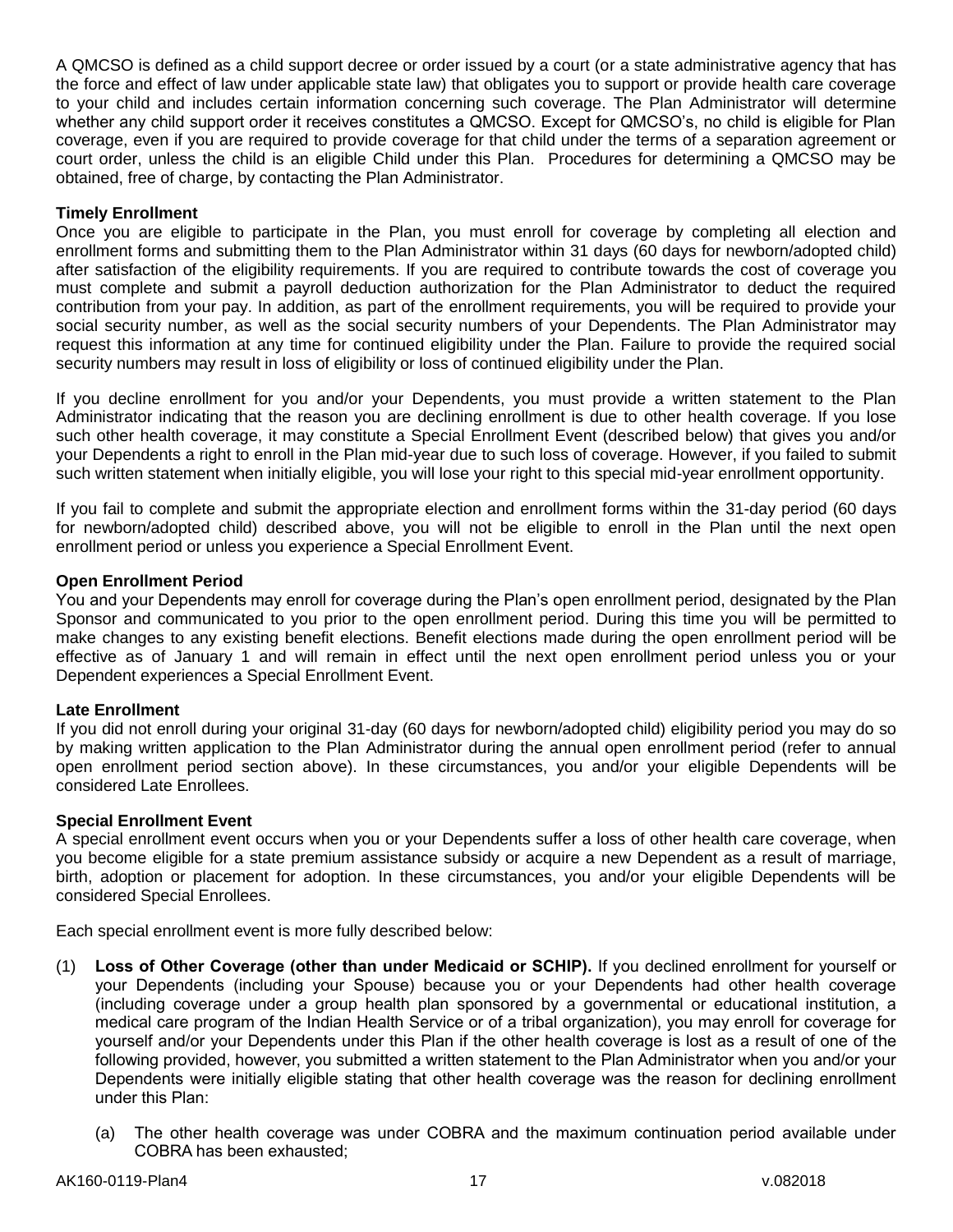- (b) Loss of eligibility under the other health coverage for reasons other than non-payment of the required contribution or premium, making a fraudulent claim or intentional misrepresentation of a material fact in connection with the other plan; or
- (c) Employer contributions cease for the other health coverage.

If you are already enrolled in a benefit option available under the Plan and your Dependent lost his or her other health coverage, you may enroll in a different benefit option available under the Plan due to the special enrollment event of your Dependent.

You must submit the appropriate election and enrollment forms to the Plan Administrator within 31 days after the date the other health coverage was lost. Coverage under the Plan will become effective on the date you submit the appropriate election and enrollment forms to the Plan Administrator.

(2) **Loss of Coverage under Medicaid or SCHIP or Eligibility for a State Premium Assistance Subsidy.** If you or your Dependents did not enroll in the Plan when initially eligible because you and/or your Dependents were covered under Medicaid or a state sponsored Children's Health Insurance Program (SCHIP) and your coverage terminates because you or your Dependents are no longer eligible for Medicaid or SCHIP or you or your Dependents become eligible for a state premium assistance subsidy under Medicaid or SCHIP, you may enroll for coverage under this Plan for yourself and your Dependents after Medicaid or SCHIP coverage terminates or after you or your Dependents' eligibility for a state assistance subsidy under Medicaid or SCHIP is determined.

You must submit the appropriate election and enrollment forms to the Plan Administrator within 60 days after coverage under Medicaid or SCHIP terminates or within 60 days after eligibility for a state premium assistance subsidy under Medicaid or SCHIP is determined. Coverage under the Plan will become effective on the date you submit the appropriate election and enrollment forms to the Plan Administrator.

- (3) **Acquisition of a New Dependent.** If you acquire a new Dependent as a result of marriage, birth, adoption or placement for adoption, you may be able to enroll for coverage under this Plan for yourself and your Dependents. You must submit the appropriate election and enrollment forms to the Plan Administrator within the time allotted below after the date you acquire such Dependent.
	- (a) Coverage becomes effective for a Dependent Child who is born after the date your coverage becomes effective as of such child's date of birth provided you complete and submit the required election and enrollment forms (including a payroll deduction authorization, if applicable) within 60 days after the child's birth. However, if you already have coverage for Dependents and are making the maximum required contribution for Dependent coverage under the Plan, the requirement to complete and submit election and enrollment forms is waived. Failure to enroll in the Plan, if required, within the 60 day described above will result in no coverage under the Plan.
	- (b) Coverage for a newly acquired Dependent due to marriage will be effective on the date of marriage provided you complete and submit the required election and enrollment forms (including a payroll deduction authorization, if applicable) within 31 days after your date of marriage. Failure to enroll in the Plan within the 31-day period described above will result in no coverage under the Plan.
	- (c) Coverage for a newly acquired Dependent due to adoption (or placement with you in anticipation of adoption) will be effective as of the date of adoption (or placement in anticipation of adoption) provided you complete and submit the required election and enrollment forms (including a payroll deduction authorization, if applicable) within 31 days after adoption or placement in anticipation of adoption, as applicable. Failure to enroll in the Plan within the 31-day period described above will result in no coverage under the Plan.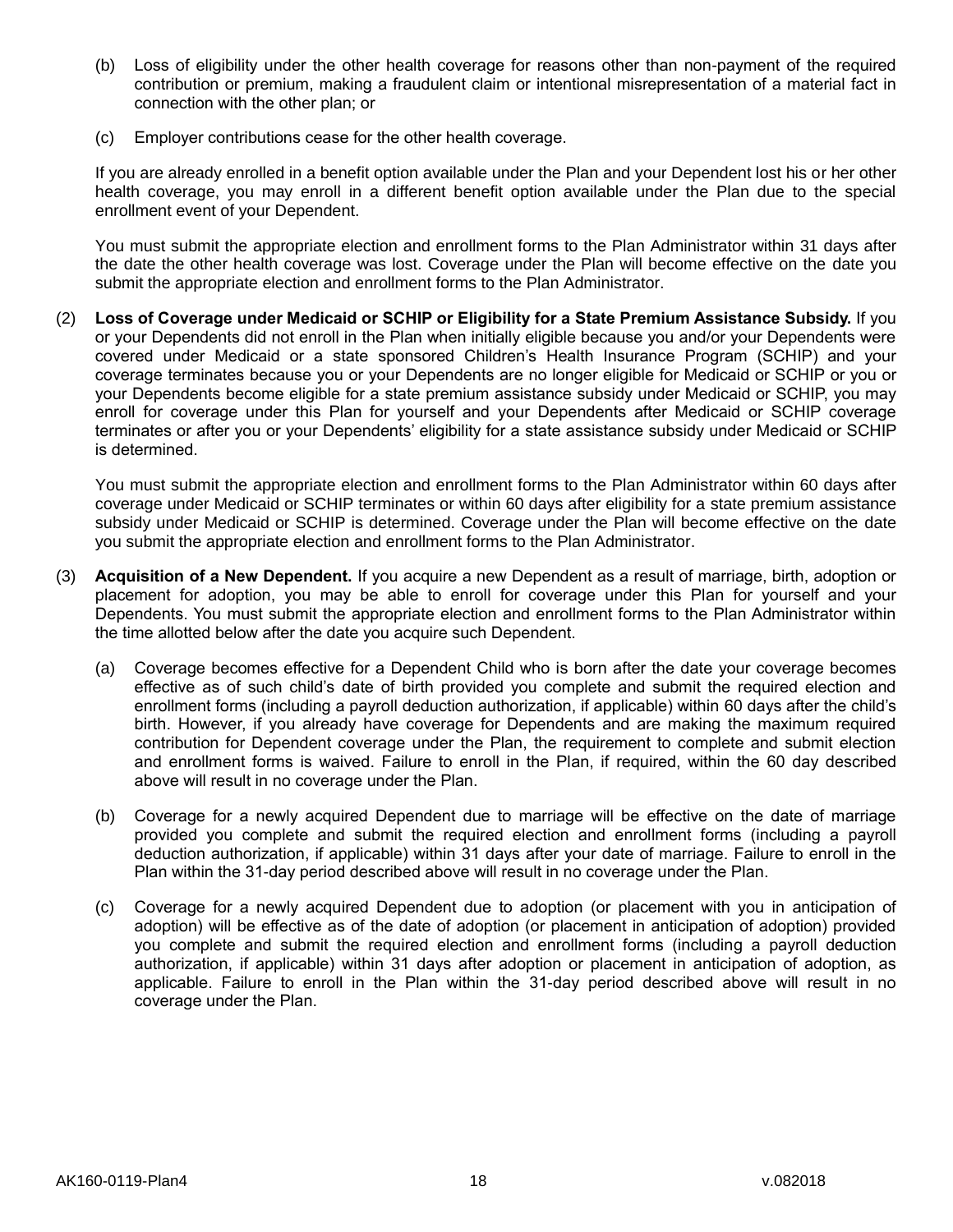# **TERMINATION OF COVERAGE**

## <span id="page-20-0"></span>**Termination of Employee Coverage**

Coverage under the Plan will terminate on the earliest of the following dates:

- (1) The date the Plan terminates, in whole or in part.
- (2) If you fail to make any contribution when it is due, the beginning of the period for which a required contribution has not been paid.
- (3) The date you report to active military service, unless coverage is continued through the Uniformed Services Employment and Reemployment Rights Act (USERRA) as explained below.
- (4) The end of the month in which you cease to be eligible for coverage under the Plan.
- (5) The end of the month in which you terminate employment or cease to be included in an eligible class of Employees.
- (6) The date you (or any person seeking coverage on your behalf) performs an act, practice or omission that constitutes fraud.
- (7) The date you (or any person seeking coverage on your behalf) makes an intentional misrepresentation of a material fact.
- (8) If an Employee becomes ineligible for coverage under the Plan due to a reduction in work-hours below the minimum number of hours an Employee is required to work per week to be eligible to enroll in coverage, the Employee's coverage will terminate upon the start of the next Stability Period.

## **Termination of Dependent Coverage**

Coverage under the Plan will terminate on the earliest of the following dates:

- (1) The date the Plan terminates, in whole or in part.
- (2) The date the Plan discontinues coverage for Dependents.
- (3) The date coverage terminates for the Employee.
- (4) If you and/or your Dependents fail to make any contribution when it is due, the beginning of the period for which a required contribution has not been paid.
- (5) The date the Dependent Spouse reports to active military service.
- (6) The end of the month in which a Dependent ceases to be a Dependent as defined by the Plan.
- (7) The date your Dependent (or any person seeking coverage on behalf of your Dependent) performs an act, practice or omission that constitutes fraud.
- (8) The date your Dependent (or any person seeking coverage on behalf of your Dependent) makes an intentional misrepresentation of a material fact.

### **Retroactive Termination of Coverage**

Except in cases where you and/or your covered Dependents fail to pay any required contribution to the cost of coverage, the Plan will not retroactively terminate coverage under the Plan unless you and/or your covered Dependents (or a person seeking coverage on behalf of you and/or your covered Dependents) performs an act, practice or omission that constitutes fraud with respect to the Plan or unless the individual makes an intentional misrepresentation of material fact. In such cases, the Plan will provide at least 30 days advance written notice to you or your covered Dependent who is affected before coverage will be retroactively terminated. As provided above, coverage may be retroactively terminated in cases where required employee contributions have not been paid by the applicable deadline. In those cases, no advance written notice is required.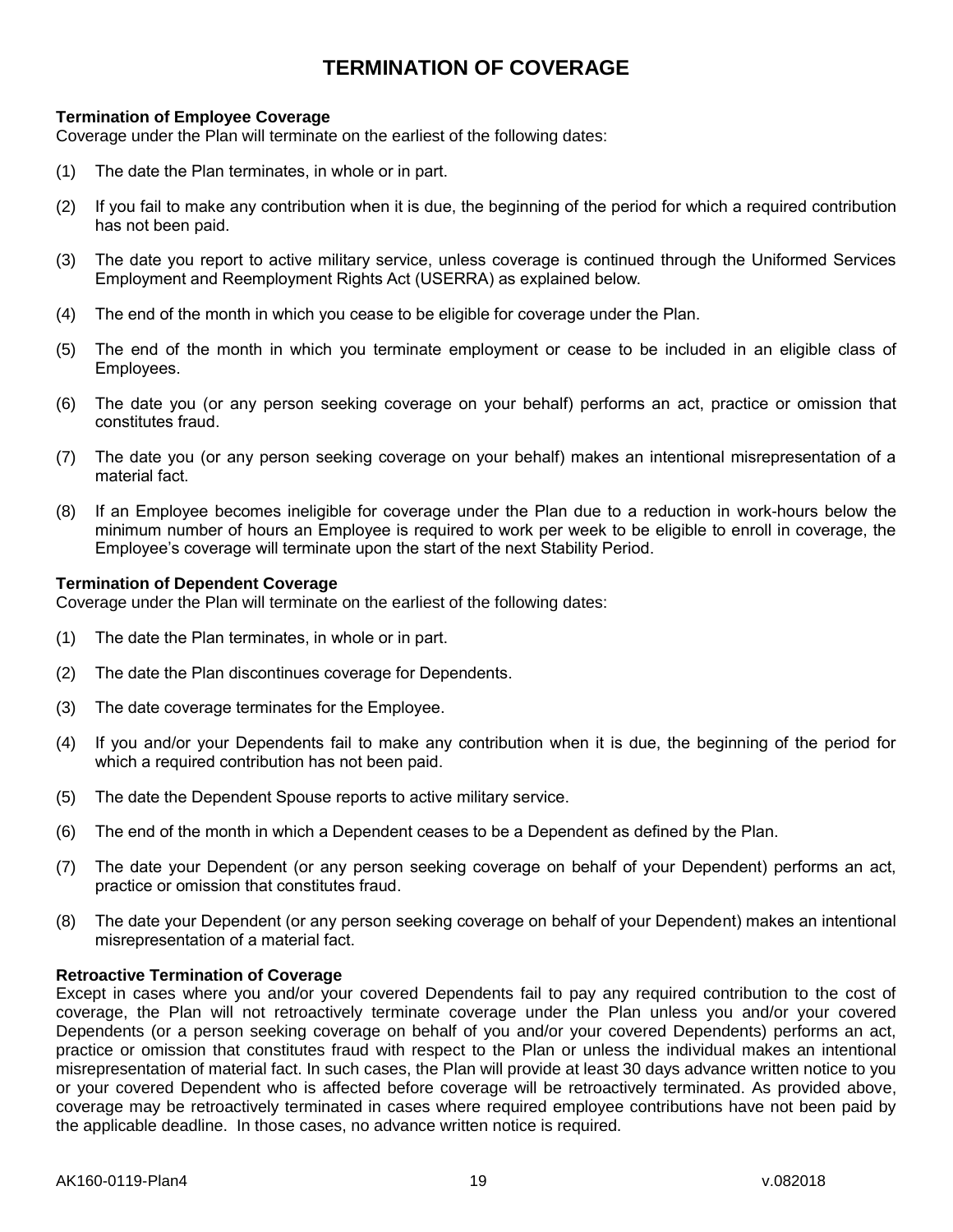### **Rehire Provision**

After you become covered under the Plan, if your employment ends and you are rehired by the Employer within 90 days after your termination date, your coverage will take effect on the date you complete at least one hour of service with the Employer. The waiting period will be waived.

If your coverage resumes within the same Calendar Year, the Plan will consider coverage continuously in force for purposes of applying the Deductible, Out-of-Pocket Maximum, and Plan maximums.

If you were not covered under the Plan on the date of your termination or you are rehired by the Employer more than 90 days after your termination date, you will be treated as a new Employee and will be required to satisfy the waiting period.

### **Continuation of Coverage under the Family and Medical Leave Act (FMLA)**

The Plan shall at all times comply with the Family and Medical Leave Act of 1993 (FMLA), as amended and as promulgated in regulations issued by the Department of Labor.

During any leave taken under the FMLA, you may maintain coverage under the Plan on the same conditions as coverage would have been provided if you had been continuously employed during the leave period. Failure to make required payments within 30 days of the due date established by your Employer will result in the termination of coverage for you and/or your eligible Dependents.

If you fail to return to work after the FMLA leave, the Employer may have the right to recover its contributions toward the cost of coverage during the FMLA leave.

If coverage under the Plan terminates during the FMLA leave, coverage will be reinstated for you and your covered Dependents if you return to work at the end of the FMLA leave.

### **Continuation of Coverage under State Family and Medical Leave Laws**

To the extent this Plan is required to comply with a state family and medical leave law that is more generous than the FMLA, continuation of coverage under this Plan will be provided in accordance with such state family and medical leave law, as well as under FMLA.

### **Continuation of Coverage under USERRA**

You may elect to continue Plan coverage under the Uniformed Services Employment and Reemployment Rights Act (USERRA) if you are absent from work due to military service in the Uniformed Services (as defined under USERRA). You may elect to continue coverage for yourself and any of your Dependents that were covered under the Plan at the time of your leave. Your eligible Dependents do not have an independent right to elect coverage under USERRA; therefore unless you elect to continue coverage on their behalf, your eligible Dependents will not be permitted to continue coverage under USERRA separately.

To elect coverage under USERRA, you must submit your election to continue coverage under USERRA, on a form prescribed by the Plan Administrator to the Plan Administrator within 60 days after the date of your leave. Coverage under the Plan will become effective as of the date of your leave and will continue for the lesser of (a) 24 months (beginning on the date your absence begins); or (b) the period of time beginning on the date your absence begins and ending on the day after the date you return to employment with the Employer or fail to apply for or return to employment with the Employer within the time limit applicable under USERRA.

If your leave is 31 days or more, you will be required to pay up to 102% of the full contribution under the Plan. If your leave is 30 days or less, you will not be required to pay more than the amount (if any) you would have paid had you remained an active Employee of the Employer. Your Employer will notify you of the procedures for making payments under this Plan.

Continuation coverage provided under USERRA counts towards the maximum coverage period under COBRA continuation coverage.

An Employee returning from USERRA-covered military leave who participated in the Plan immediately before going on USERRA leave has the right to resume coverage under the Plan upon return from USERRA leave, as long as the Employee resumes employment within the time limit that applies under USERRA. No waiting period will apply to an Employee returning from USERRA leave (within the applicable time period) unless the waiting period would have applied to the Employee if the Employee had remained continuously employed during the period of military leave.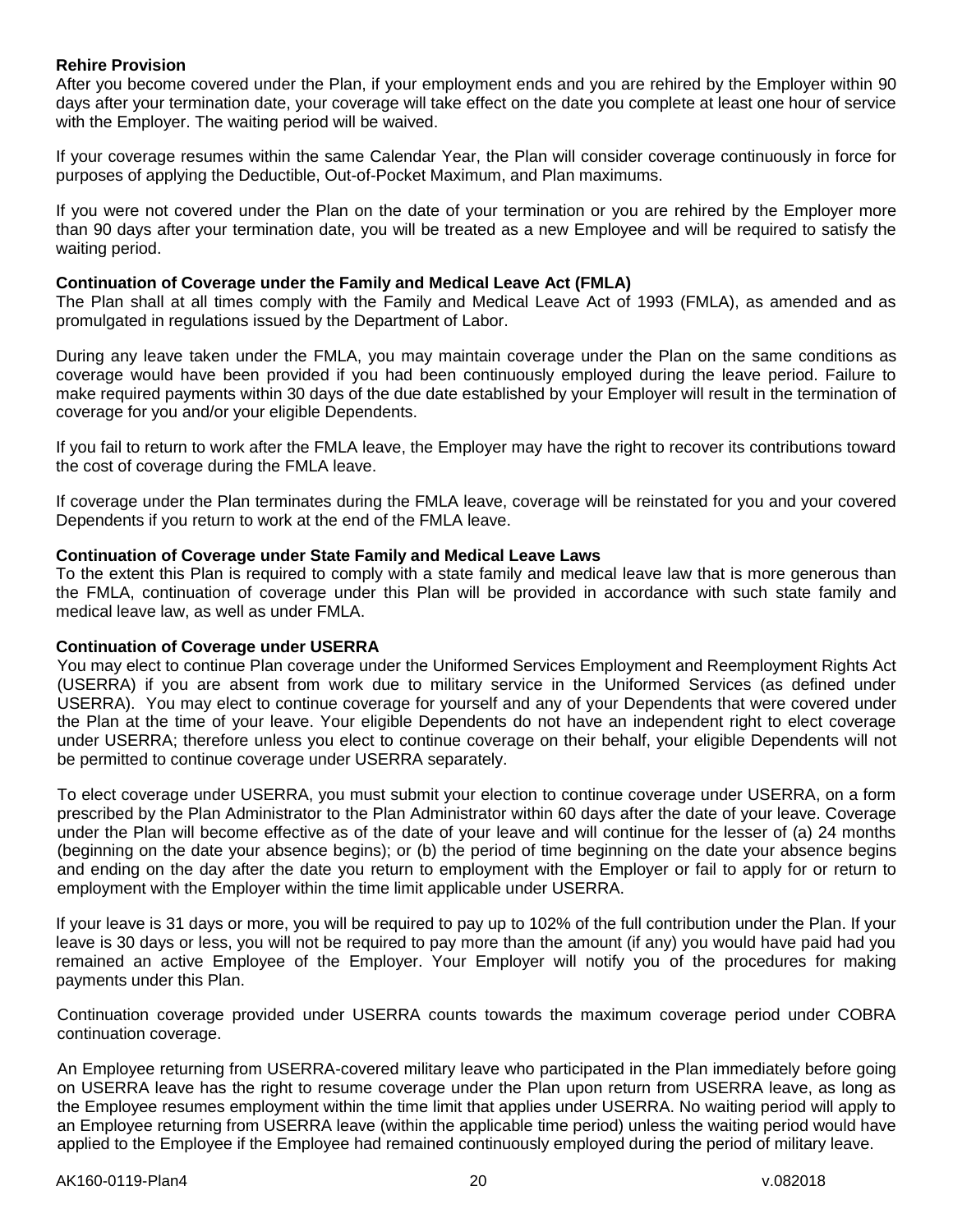# **ELIGIBLE MEDICAL EXPENSES**

<span id="page-22-0"></span>Eligible expenses shall be the charges actually made for services provided to the Covered Person and will be considered eligible only if the expenses are:

- (1) Routine care or preventive services provided such services are ordered and performed by a Physician and not otherwise excluded under the Plan; or
- (2) Due to Illness or Injury provided such services are ordered and performed by a Physician, Medically Necessary and not otherwise excluded under the Plan.

Reimbursement for eligible expenses will be made directly to the provider of the service, unless a receipt showing payment is submitted. All eligible expenses Incurred at a Participating Provider will be reimbursed to the provider.

- (1) **Alternative Care.** Naturopathic, homeopathic, acupuncture, hypnotherapy, massage therapy, Rolfing, chelation therapy and biofeedback will be payable as shown in the Medical Schedule of Benefits.
- (2) **Allergy Services:** Allergy testing, serum and injections.
- (3) **Ambulance Service:** Professional ambulance (excluding chartered air flights) service to transport the Covered Person:
	- (a) To the nearest Hospital equipped to treat the specific Illness or Injury in an emergency situation; or
	- (b) To another Hospital in the area when the first Hospital did not have services required and/or facilities to treat the Covered Person; or
	- (c) To and from a Hospital during a period of Hospital confinement to another facility for special services which are not available at the first Hospital; or
	- (d) From the Hospital to the patient's home or to a Skilled Nursing Facility, Rehabilitation Facility or any other type of convalescent facility nearest to the patient's home when there is documentation the patient required ambulance transportation.

When recommended by the attending Physician, charges for round trip airfare of a Physician or attending registered nurse on a regularly scheduled airline when Medically Necessary and required by the Physician and when continuous treatment is necessary and requires observation during transport.

Professional ambulance charges for convenience are not covered.

Air ambulance is covered only when terrain, distance or condition warrants. The Illness or Injury must be a life endangering situation that requires immediate transfer to a Hospital that can manage and treat the condition. Medically Necessary professional air ambulance services will be recognized by the Plan to the nearest Hospital that can manage the condition, unless the Plan Administrator finds a longer trip was Medically Necessary and authorizes.

Eligible expenses will be payable as shown in the Medical Schedule of Benefits.

- (4) **Ambulatory Surgical Center:** Services and supplies provided by an Ambulatory Surgical Center.
- (5) **Anesthetics:** Anesthetics and their professional administration.
- (6) **Blood and Blood Derivatives:** Blood, blood plasma or blood components not donated or replaced.
- (7) **Cardiac Rehabilitation:** Cardiac rehabilitation services which are rendered: (a) under the supervision of a Physician; and (b) in connection with a myocardial infarction, coronary occlusion or coronary bypass Surgery or any other medical condition if medically appropriate; and (c) initiated within 12 weeks after other treatment for the medical condition ends; and (d) in a medical care facility.

Expenses in connection with Phase III cardiac rehabilitation, including, but not limited to occupational therapy or work hardening programs will not be considered eligible. Phase III is defined as the general maintenance level of treatment, with no further medical improvements being made and exercise therapy that no longer requires the supervision of medical professionals.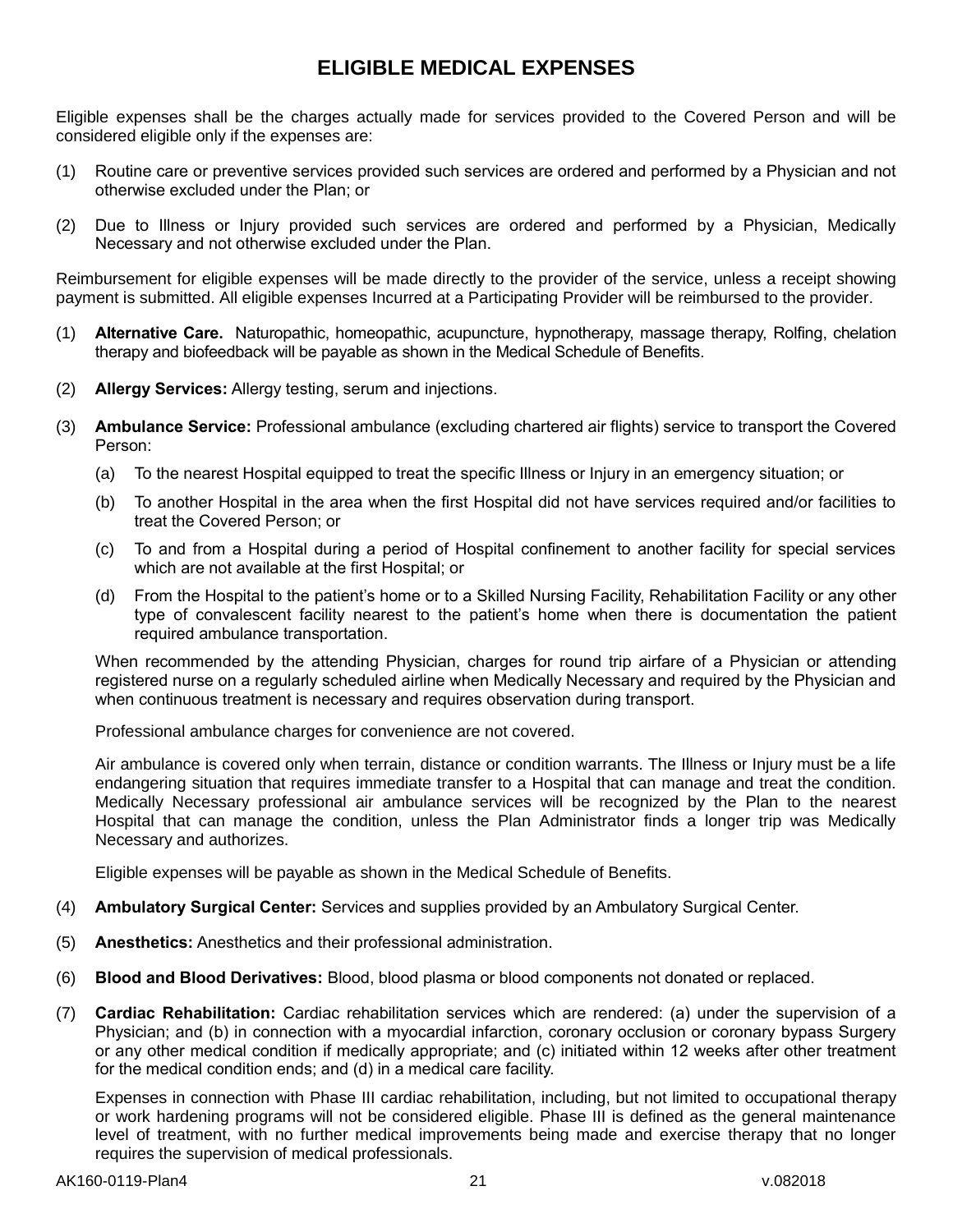- (8) **Chemotherapy:** Services and supplies related to chemotherapy.
- (9) **Chiropractic Care/Spinal Manipulation:** Skeletal adjustments, manipulation or other treatment in connection with the correction by manual or mechanical means of structural imbalance or subluxation in the human body, including x-rays. Eligible expenses will be payable as shown in the Medical Schedule of Benefits.
- (10) **Circumcision:** Services and supplies related to circumcision. Circumcision performed while Hospital confined following birth will be considered as a newborn expense.
- (11) **Cleft Palate and Cleft Lip:** Services and supplies related to cleft palate and cleft lip. Cleft palate is defined as a birth deformity in which the palate (the roof of the mouth) fails to close, and cleft lip is defined as a birth deformity in which the lip fails to close. Eligible expenses include the following when provided by a Physician, or other professional provider:
	- (a) Oral and facial Surgery, surgical management and follow-up care by plastic surgeons and oral surgeons.
	- (b) Habilitative speech therapy.
	- (c) Otolaryngology treatment.
	- (d) Audiological assessments and treatment.
	- (e) Orthodontic treatment.
	- (f) Prosthodontic treatment.
	- (g) Prosthetic treatment such as obturators, speech appliances and feeding appliances.
- (12) **Contraceptives:** Contraceptive procedures and medications other than those considered preventive services, including, but not limited to: orals, patches, injections, diaphragms, intrauterine devices (IUD), implants and any related office visit. Some contraceptives may be available under the Prescription Drug Card Program. The Plan does not cover contraceptive supplies or devices available without a Physician's prescription or contraceptives provided over-the-counter (unless the expense qualifies as a preventive service).
- (13) **Cosmetic Procedures/Reconstructive Surgery:** Cosmetic procedures or Reconstructive Surgery will be considered eligible only under the following circumstances:
	- (a) Correction of defects Incurred through traumatic Injuries sustained by the Covered Person
	- (b) Services rendered to a newborn that are necessary for treatment or correction of a congenital defect.
	- (c) Restore skin defects due to port wine stains.
	- (d) Surgery to correct significant congenital defects is covered only if the defect interferes with bodily function (not psychological function).
	- (e) Reconstructive surgery performed as a result of trauma or disease is covered when reconstruction begins within one year of the trauma or Illness (except for reconstructive surgery as a result of a mastectomy). Secondary or tertiary reconstructive procedures may be covered more than one year later, but only when the planning for these procedures (as noted in the Covered Person's medical records) takes place within one year of the trauma or Illness.
	- (f) Charges for reconstructive breast Surgery following a mastectomy will be eligible as follows:
		- (I) Reconstruction of the breast on which the mastectomy has been performed;
		- (II) Surgery and reconstruction of the other breast to produce symmetrical appearance; and
		- (III) Coverage for prostheses and physical complications of all stages of mastectomy, including lymphedemas.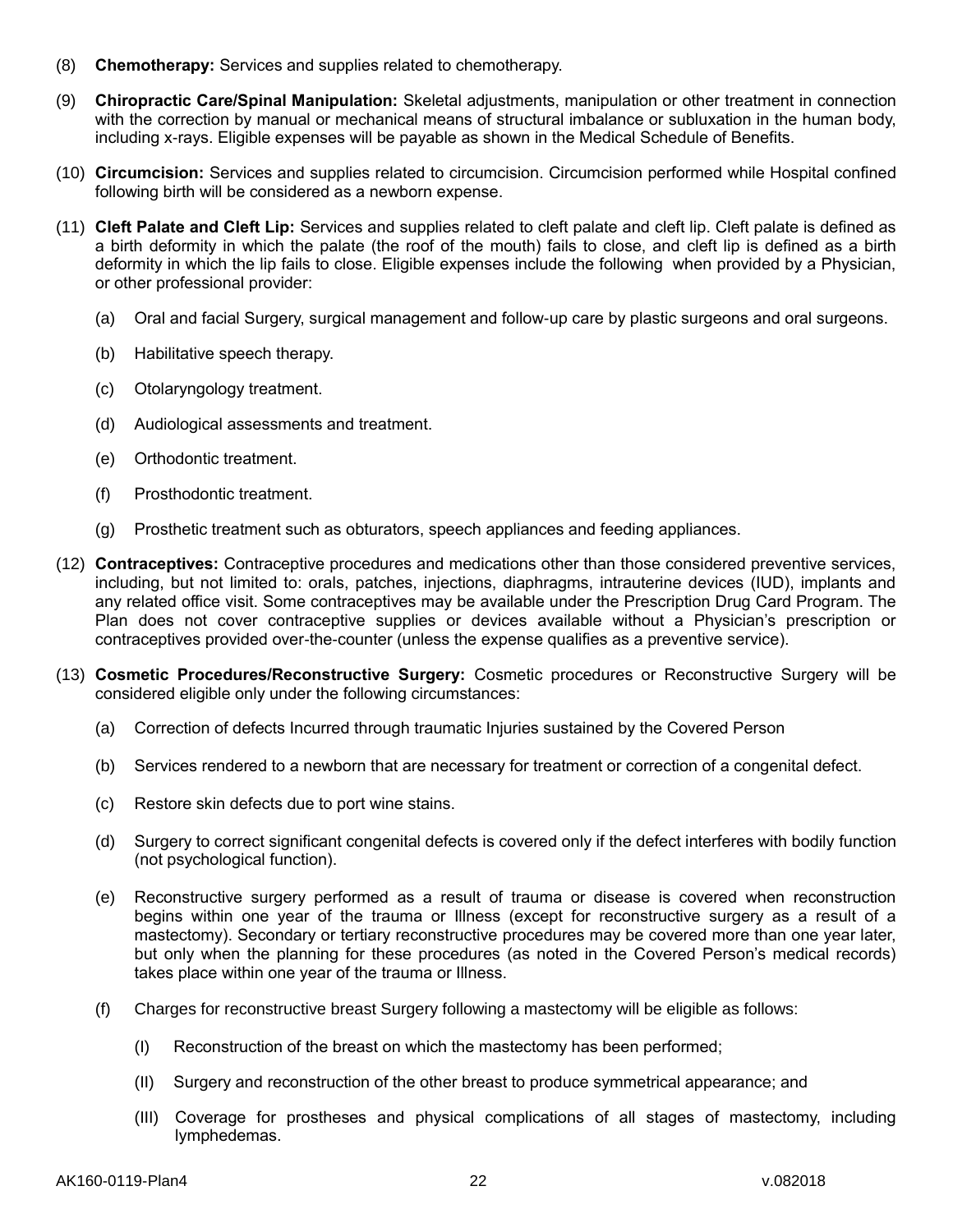The manner in which breast reconstruction is performed will be determined in consultation with the attending Physician and the Covered Person.

- (14) **Dental Care:** Dental services and x-rays rendered by Dentist or dental surgeon for:
	- (a) Excision of neoplasms, including benign, malignant and pre-malignant lesions, tumors or cysts.
	- (b) External incision and drainage of cellulitis.
	- (c) Incision of sensory sinuses, salivary glands or ducts.
- (15) **Developmental Delay:** Testing and Medically Necessary treatment of developmental delay, including therapy.
- (16) **Diabetic Education:** The following diabetic education and self-management programs: diabetes outpatient self-management training and education, including medical nutrition therapy that is provided by a certified, registered or licensed healthcare professional working in a program consistent with the national standards of diabetes self-management education as established by the American Diabetes Association. Coverage is provided for individuals with diabetes.
- (17) **Diabetic Supplies:** All Physician-prescribed medically appropriate and necessary equipment and supplies used in the management and treatment of diabetes.
- (18) **Diagnostic Testing, X-ray and Laboratory Services:** Diagnostic testing, x-ray and laboratory services, including services of a professional radiologist or pathologist. Dental x-rays are not eligible expenses, except as specified under Dental Care.
- (19) **Durable Medical Equipment:** The rental of oxygen, wheelchairs, walkers, special Hospital beds, iron lungs and other Durable Medical Equipment subject to the following:
	- (a) The equipment must be prescribed by a Physician and Medically Necessary; and
	- (b) The equipment will be provided on a rental basis; however such equipment may be purchased at the Plan's option. Any amount paid to rent the equipment will be applied towards the purchase price. In no case will the rental cost of Durable Medical Equipment exceed the purchase price of the item (oxygen equipment is not limited to the purchase price); and
	- (c) Benefits will be limited to standard models as determined by the Plan; and
	- (d) The Plan will pay benefits for only one of the following unless Medically Necessary due to growth of the Covered Person or if changes to the Covered Person's medical condition requires a different product, as determined by the Plan: a manual wheelchair, motorized wheelchair or motorized scooter; and
	- (e) Replacements may be considered eligible subject to prior approval by the Plan. Replacements for equipment still under warranty will not be considered eligible. In all cases, replacement due to abuse or misuse, as determined by the Plan, are not covered; and
	- (f) Expenses for the rental or purchase of any type of air conditioner, air purifier or any other device or appliance will not be considered eligible.

The Plan does not pay for any purchase of Durable Medical Equipment over \$1,000 without its advance written approval by the Plan.

Repairs for Durable Medical Equipment will not be considered eligible.

Eligible expenses will be payable as shown in the Medical Schedule of Benefits.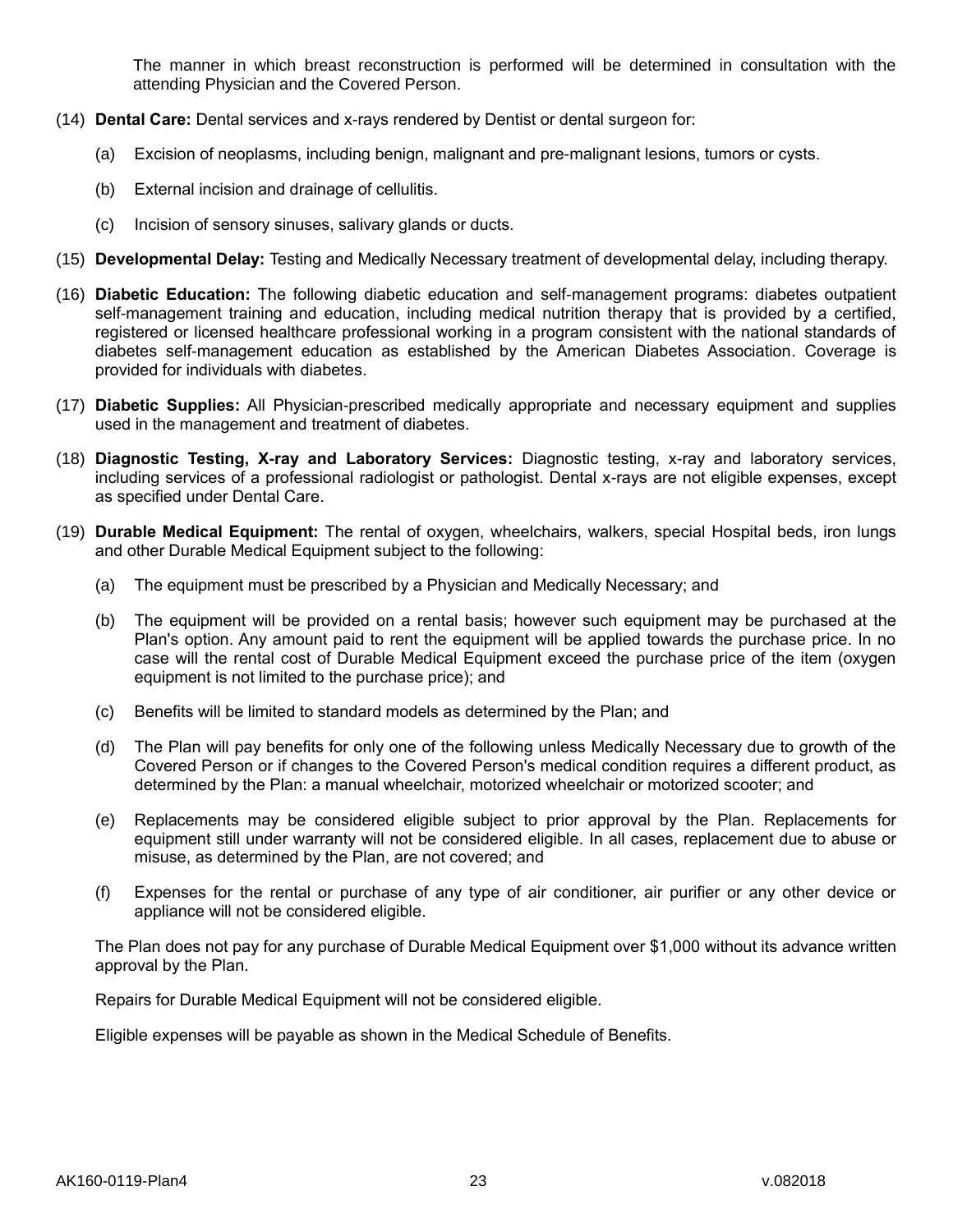- (20) **Emergency Services:** The Plan will pay the greater of the following amounts for Emergency Services received from Non-Participating Providers (as required by law):
	- (a) The amount negotiated with Participating Providers for Emergency Services provided, excluding any Copay or Coinsurance that would be imposed if the service had been received from a Participating Provider. If there is more than one amount negotiated with Participating Providers for the Emergency Services provided the amount paid shall be the median of the negotiated amounts, excluding any Copay or Coinsurance that would be imposed if the service had been received from a Participating Provider; or
	- (b) The amount for the Emergency Services calculated using the same method the Plan generally uses to determine payments for services provided by a Non-Participating Provider (such as Usual and Customary Charge), excluding any Copay or Coinsurance that would be imposed if the service had been received from a Participating Provider; or
	- (c) The amount that would be paid under Medicare (Part A or Part B of title XVIII of the Social Security Act, 42 U.S.C. 1395 et seq.) for the Emergency Services, excluding any Copay or Coinsurance that would be imposed if the service had been received from a Participating Provider.

Eligible expenses will be payable as shown in the Medical Schedule of Benefits.

- (21) **Hearing Aid and Diagnostic Services:** Charges in connection with professional services for a diagnostic hearing examination and/or fitting, including the purchase of hearing aids, device testing, repair, and the maintenance of these devices, as limited in the Medical Schedule of Benefits. Does not include batteries or expendable supplies. Hearing exams are covered in addition to and to the extent they are not otherwise included for coverage under the preventive services section of the Plan.
- (22) **Hearing Therapy:** Hearing therapy rendered by a qualified therapist under the recommendation of a Physician. Eligible expenses will be payable as shown in the Medical Schedule of Benefits.
- (23) **Hemodialysis/Peritoneal Dialysis:** Treatment of a kidney disorder by hemodialysis or peritoneal dialysis as an Inpatient in a Hospital or other facility or for expenses in an outpatient facility or in the Covered Person's home, including the training of one attendant to perform kidney dialysis at home. The attendant may be a family member. When home care replaces Inpatient or outpatient dialysis treatments, the Plan will pay for rental of dialysis equipment and expendable medical supplies for use in the Covered Person's home as shown under the Durable Medical Equipment benefit.
- (24) **Home Health Care:** Services provided by a Home Health Care Agency to a Covered Person in the home. The following are considered eligible home health care services:
	- (a) Home nursing care for up to 2 hours per day.
	- (b) Services of a home health aide or licensed practical nurse (L.P.N.), under the supervision of a registered nurse (R. N.).
	- (c) Visits provided by a medical social worker (MSW).
	- (d) Physical, occupational, speech, or respiratory therapy if provided by the Home Health Care Agency.
	- (e) Medical supplies, drugs and medications prescribed by a Physician.
	- (f) Laboratory services.
	- (g) Nutritional counseling by a licensed dietician.

In no event will the services of a Close Relative, transportation services, housekeeping services and meals; transportation, etc., be considered an eligible expense.

Eligible expenses will be payable as shown in the Medical Schedule of Benefits.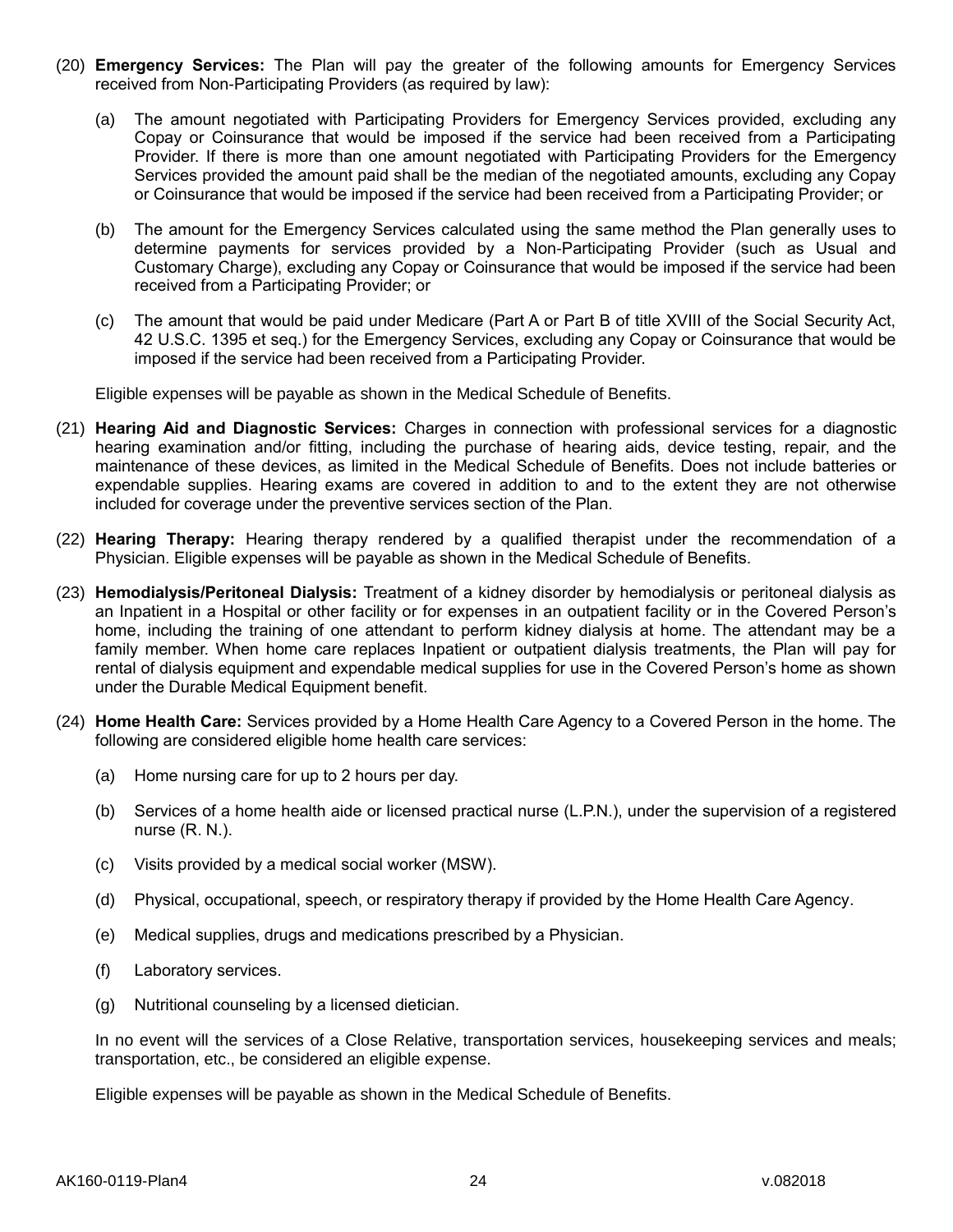(25) **Hospice Care:** Hospice care on either an Inpatient or outpatient basis for a terminally ill person rendered under a Hospice treatment plan. The Hospice treatment plan must certify that the person is terminally ill with a life expectancy of 6 months or less.

Covered services include:

- (a) Room and board charges by the Hospice.
- (b) Other Medically Necessary services and supplies.
- (c) Nursing care by or under the supervision of a registered nurse (R.N.).
- (d) Home health care services furnished in the patient's home by a Home Health Care Agency for the following:
	- (I) health aide services consisting primarily of caring for the patient (excluding housekeeping, meals, etc.); and
	- (II) physical and speech therapy.
- (e) Nutrition services provided by a licensed dietician.
- (f) Respite care.
- (g) Counseling services by a licensed social worker or a licensed pastoral counselor for the patient's immediate family.

Eligible expenses will be payable as shown in the Medical Schedule of Benefits.

(26) **Hospital Audit and Case Management Fees.** Charges for an independent audit of Hospital records to determine Medical Necessity, for an independent audit of Hospital billing accuracy, and for UR case management services that have been approved by the Plan Administrator, in its sole discretion, as being reasonable and necessary to the determination of coverage under the Plan. Such charges may include the reasonable cost by a Provider for photocopies of medical records requested by the Plan for the purpose of the independent audit or case management services.

### (27) **Hospital Services or Long-Term Acute Care Facility/Hospital:**

(a) Inpatient

Room and board, including all regular daily services in a Hospital or Long-Term Acute Care Facility/Hospital. Care provided in an Intensive Care Unit (including cardiac care (CCU) and burn units).

Miscellaneous services and supplies, including any additional Medically Necessary nursing services furnished while being treated on an Inpatient basis.

(b) Outpatient

Services and supplies furnished while being treated on an outpatient basis.

Eligible expenses will be payable as shown in the Medical Schedule of Benefits.

- (28) **Infusion Therapy:** Services, supplies and equipment necessary for infusion therapy provided:
	- (a) By a free-standing facility;
	- (b) By an outpatient department of a Hospital;
	- (c) By a Physician in his/her office; or
	- (d) In your home.

Infusion therapy is the intravenous or continuous administration of medications or solutions that are a part of your course of treatment. Charges for the following outpatient infusion therapy services and supplies are Covered Expenses:

(a) The pharmaceutical when administered in connection with infusion therapy and any medical supplies, equipment and nursing services required to support the infusion therapy;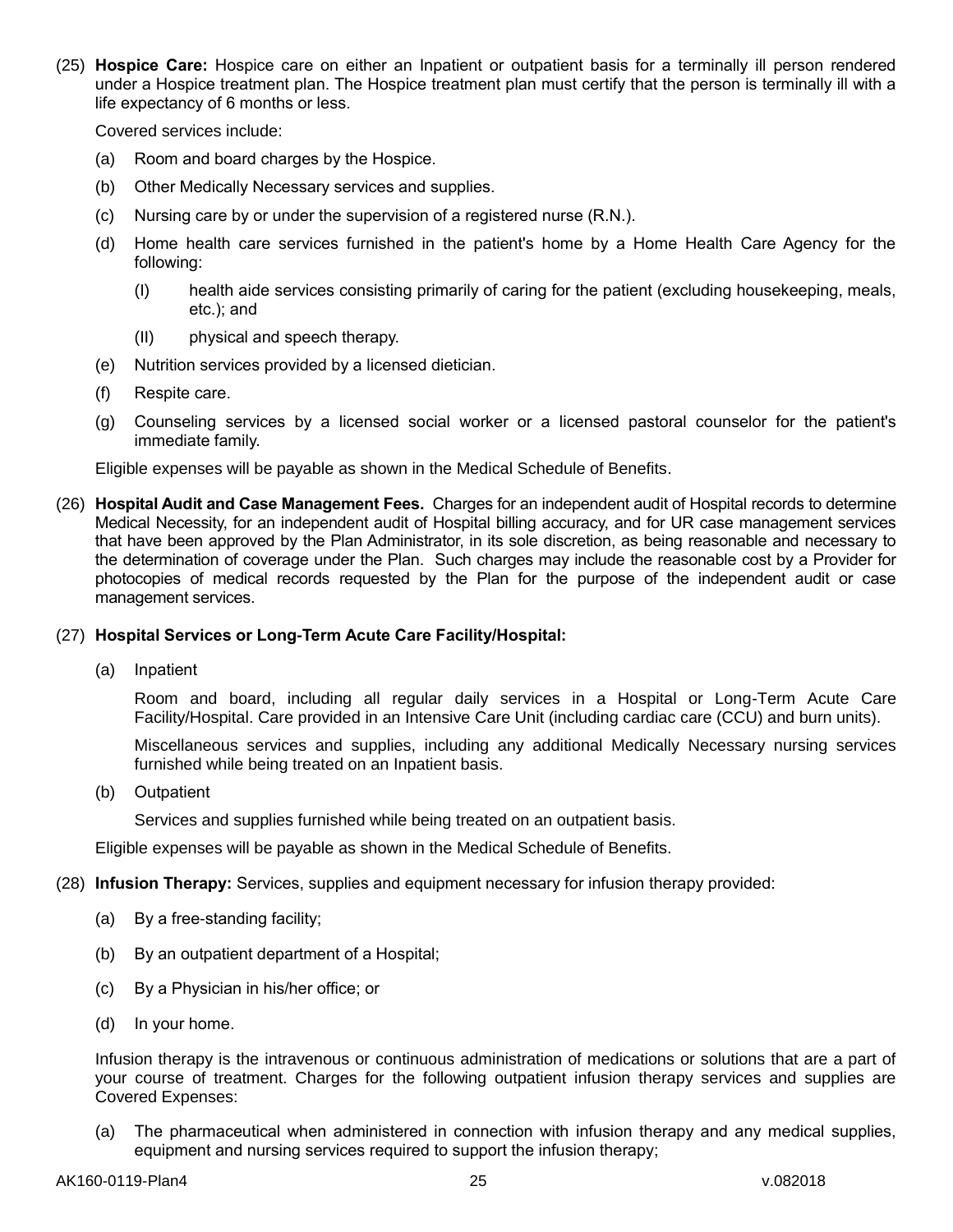- (b) Professional services;
- (c) Total parenteral nutrition (TPN);
- (d) Chemotherapy;
- (e) Drug therapy (includes antibiotic and antivirals);
- (f) Pain management (narcotics); and
- (g) Hydration therapy (includes fluids, electrolytes and other additives).
- (29) **Lenses:** Initial pair of eyeglasses, contact lenses or an intraocular lens following a Medically Necessary Surgical Procedure to the eye or for aphakic patients. Soft lenses or sclera shells intended for use as corneal bandages. Please see the Vision Benefits section of the Plan in regards to routine vision services.
- (30) **Maternity:** Expenses Incurred by all Covered Persons for:
	- (a) Pregnancy.
	- (b) Preventive prenatal and breastfeeding support as identified under the preventive services section below.
	- (c) Services provided by a Birthing Center.
	- (d) Amniocentesis testing.
	- (e) Up to 2 ultrasounds per Pregnancy (more than 2 only when it is determined to be Medically Necessary).
	- (f) Elective induced abortions when the pregnancy is the result of documented rape or incest or when carrying the fetus to full term would seriously endanger the life of the mother. If complications arise after the performance of any abortion for any Covered Person, any expenses Incurred to treat those complications will be eligible, whether the abortion was eligible or not.

Hospital stays in connection with childbirth for either the mother or newborn may not be limited to less than 48 hours following a vaginal delivery or 96 hours following a cesarean section. These requirements can only be waived by the attending Physician in consultation with the mother. The Covered Person or provider is not required to precertify the maternity admission, unless the stay extends past the applicable 48 or 96 hour stay. A Hospital stay begins at the time of delivery or for deliveries outside the Hospital, the time the newborn or mother is admitted to a Hospital following birth, in connection with childbirth.

If a newborn remains hospitalized beyond the time frames specified above, the confinement must be precertified or a penalty may be applied.

Eligible expenses will be payable as shown in the Medical Schedule of Benefits.

- (31) **Medical and Surgical Supplies:** Casts, splints, trusses, braces, crutches, orthotics, dressings and other Medically Necessary supplies ordered by a Physician.
- (32) **Mental Disorders:** Covered charges for care, supplies and treatment of a Mental Disorder including, but not limited to treatment for autism, ADD and ADHD. Includes individual and group counseling, psychological testing, psychotherapy, telemedicine services and family counseling for family members who are Covered Persons. Eligible expenses will be payable as shown in the Medical Schedule of Benefits.
- (33) **Morbid Obesity.** Charges for treatment for Morbid Obesity, subject to all of the following conditions and limitations:
	- (a) The treatment of obesity is limited to those patients who are Morbidly Obese, meeting Medical Necessity criteria, as determined by Meritain Health Medical Management;
	- (b) The treatment must be provided by a Physician according to a written treatment plan;
	- (c) The Plan will not pay for any items not mentioned in the written treatment plan;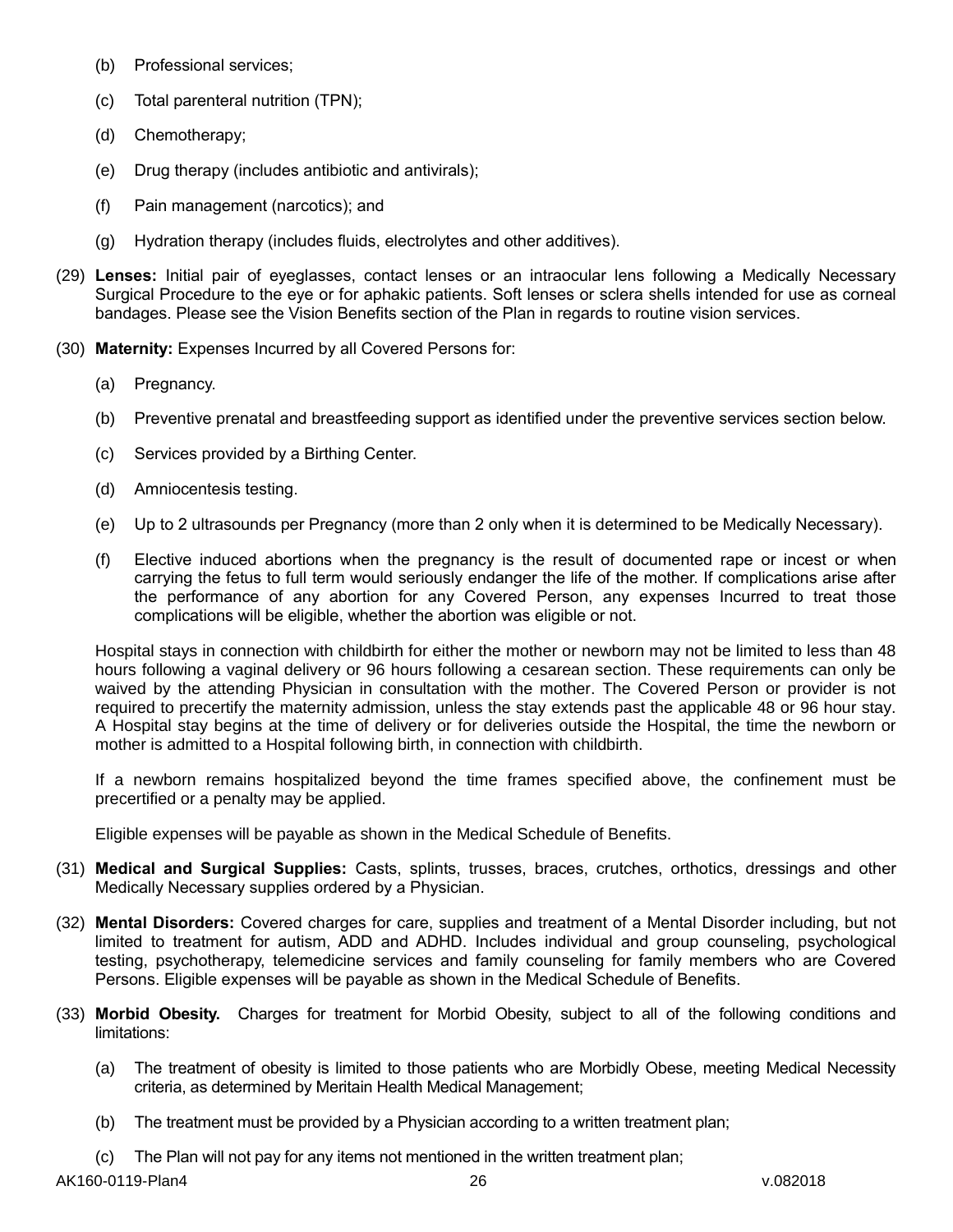- (d) Surgical treatment must be preauthorized by Meritain Health Medical Management prior to the Surgery;
- (e) The Plan does not pay for appetite or weight control drugs, dietary supplements, special foods or food supplements, health or weight control centers or resorts, health club memberships or exercise equipment; and
- (f) This benefit is limited to one course of treatment per Covered Person per Lifetime.
- (34) **Nutritional Supplements:** Physician-prescribed nutritional supplements or other enteral supplementation necessary to sustain life for Covered Persons who are or will become malnourished or suffer from disorders, which left untreated will cause chronic disability or intellectual disability. Covered Expenses include rental or purchase of equipment used to administer nutritional supplements or other enteral supplementation, and special dietary treatment when prescribed by a Physician for Covered Persons with inherited metabolic diseases, such as phenylketonuria (PKU), branched-chain ketonuria, galactosemia and homocystinuria.

Over-the-counter nutritional supplements or infant formulas will not be considered eligible even if prescribed by a Physician.

- (35) **Occupational Therapy:** Rehabilitative occupational therapy rendered by a qualified Physician or a licensed occupational therapist under the recommendation of a Physician. Expenses for Maintenance Therapy or therapy primarily for recreational or social interaction will not be considered eligible.
- (36) **Off-Label Drug Use:** Services and supplies related to Off-Label Drug Use (the use of a drug for a purpose other than that for which it was approved by the FDA) will be eligible for coverage when all of the following criteria have been satisfied:
	- (a) The named drug is not specifically excluded under the General Exclusions and Limitations section of the Plan; and
	- (b) The named drug has been approved by the FDA; and
	- (c) The Off-Label Drug Use is appropriate and generally accepted by the medical community for the condition being treated; and
	- (d) If the drug is used for the treatment of cancer, The American Hospital Formulary Service Drug Information or NCCN Drugs and Biologics Compendium recognize it as an appropriate treatment for that form of cancer.
- (37) **Outpatient Pre-Admission Testing:** Outpatient pre-admission testing performed within 7 days of a scheduled Inpatient hospitalization or Surgery. Eligible expenses will be payable as shown in the Medical Schedule of Benefits.
- (38) **Physical Therapy:** Physical therapy rendered by a qualified Physician or a licensed physical therapist under the recommendation of a Physician. Maintenance Therapy will not be considered eligible.
- (39) **Physician Services:** Services of a Physician for medical care or Surgery.
	- (a) Services performed in a Physician's office on the same day for the same or related diagnosis. Services include, but are not limited to: examinations, supplies, injections, x-ray and laboratory tests (including the reading or processing of the tests), cast application and minor Surgery.
	- (b) Diagnostic x-ray and laboratory services which are ordered on the same day as the office visit, but performed or read at a later date and/or at another facility will be considered as part of the office visit.
	- (c) For multiple or bilateral surgeries performed during the same operative session which are not incidental or not part of some other procedure and which add significant time or complexity (all as determined by the Plan) to the complete procedure, the charge considered will be: (i) 100% for the primary procedure; (ii) 50% for the secondary procedure, including any bilateral procedure; and (iii) 50% for each additional covered procedure. This applies to all Surgical Procedures, except as determined by the Plan.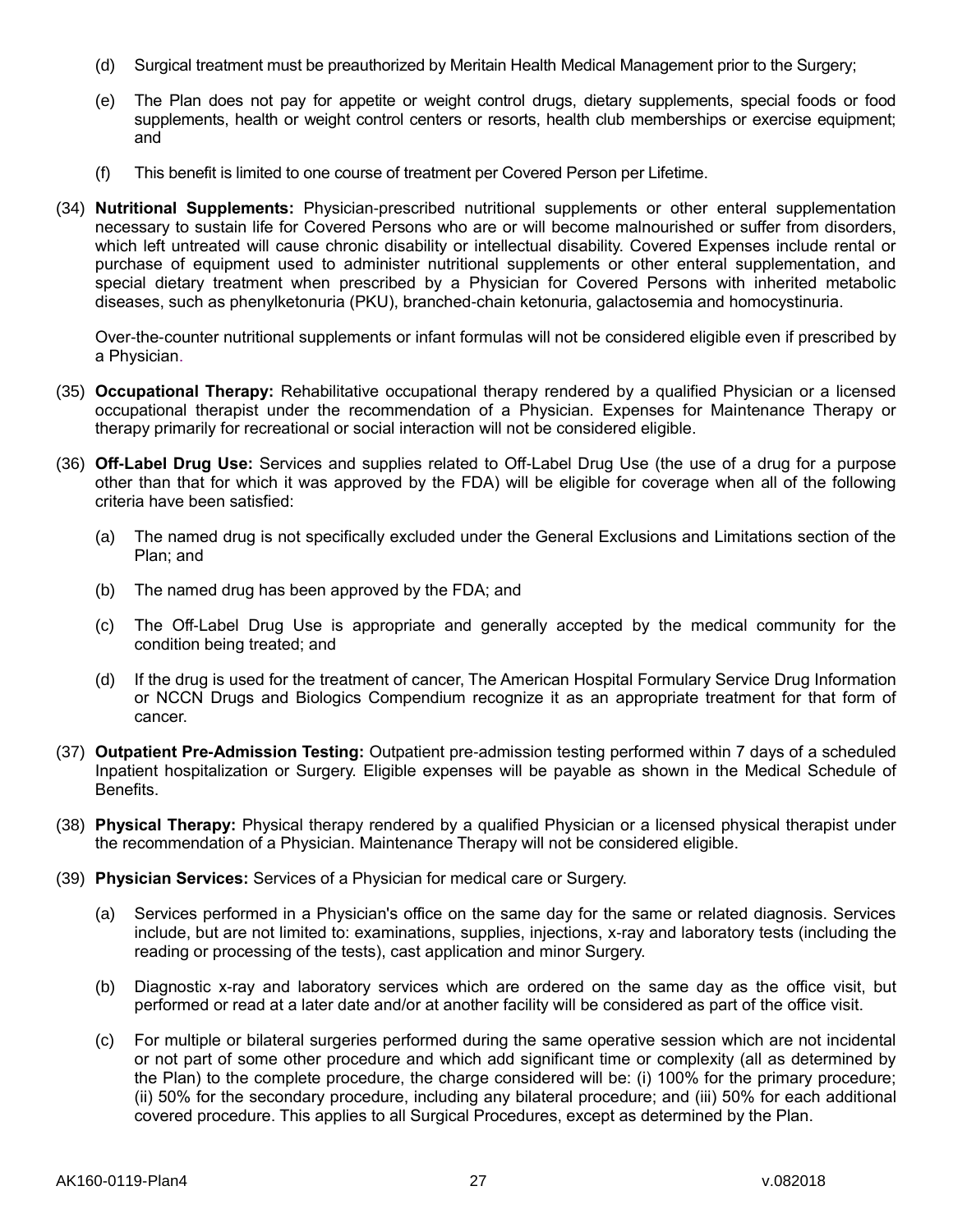- (d) For surgical assistance by an Assistant Surgeon, the charge will be 25% of the Usual and Customary Charge for the corresponding Surgery.
- (e) Teladoc: Teladoc provides 24/7/365 access to a national network of U.S. board-certified Physicians who can resolve many of your medical issues via phone or online video consultations. Teladoc Physicians can diagnose, treat and prescribe medication, when necessary, for medical issues including but not limited to cold and flu symptoms, allergies, bronchitis, sinus problems, urinary tract infection, respiratory infection, pink eye, and ear infections. To speak to a Physician, call (855) 847-3627 or visit the website at www.teladoc.com for additional information.

Teladoc benefits include:

- (I) 24/7/365 access to a Physician online or by phone.
- (II) Fast treatment. Teladoc Physicians respond within 22 minutes, on average.
- (III) Talk to a Teladoc Physician from anywhere: at home, work, or while traveling.
- (IV) Save money by avoiding expensive urgent care or emergency room visits.

Call Teladoc:

- When you need care now.
- If you're considering the emergency room or urgent care center for non-emergency issues.
- On vacation, on a business trip, or away from home.
- For short-term prescription refills.

Teladoc treats conditions such as:

- Cold and flu.
- Bronchitis.
- Respiratory infection.
- Sinus problems.
- Allergies.
- Urinary tract infection.
- Pediatric care.
- Poison ivy.
- Pink eye.

Eligible expenses will be payable as shown in the Medical Schedule of Benefits

- (40) **Podiatry:** Treatment for the following foot conditions: (a) routine foot care when Medically Necessary; (b) weak, unstable or flat feet; (c) bunions, when an open cutting operation is performed; (d) non-routine treatment of corns or calluses; (e) toenails when at least part of the nail root is removed or treatment of ingrown toenails; (f) any Medically Necessary Surgical Procedure required for a foot condition. In addition, orthopedic shoes when an integral part of a leg brace will also be covered, as well as the purchase, fitting and repair of customfitted foot orthotics when determined to be Medically Necessary by the attending Physician.
- (41) **Prescription Drugs:** Prescription Drugs, injectables or supplies used for the treatment of a covered Illness or Injury, which are dispensed through the Physician's office, infusion center or other clinical setting, or the Covered Person's home by a third party, and take-home Prescription Drugs from a Hospital are covered under the major medical benefits of this Plan and separate from the Prescription Drug Card Program benefits. If the Plan has a Specialty Drug program in place, Specialty Drugs will only be eligible under this provision if those drugs fall outside the Specialty Pharmacy Program (as noted in the Prescription Drug Card Program section). Benefits will be paid as billed by provider.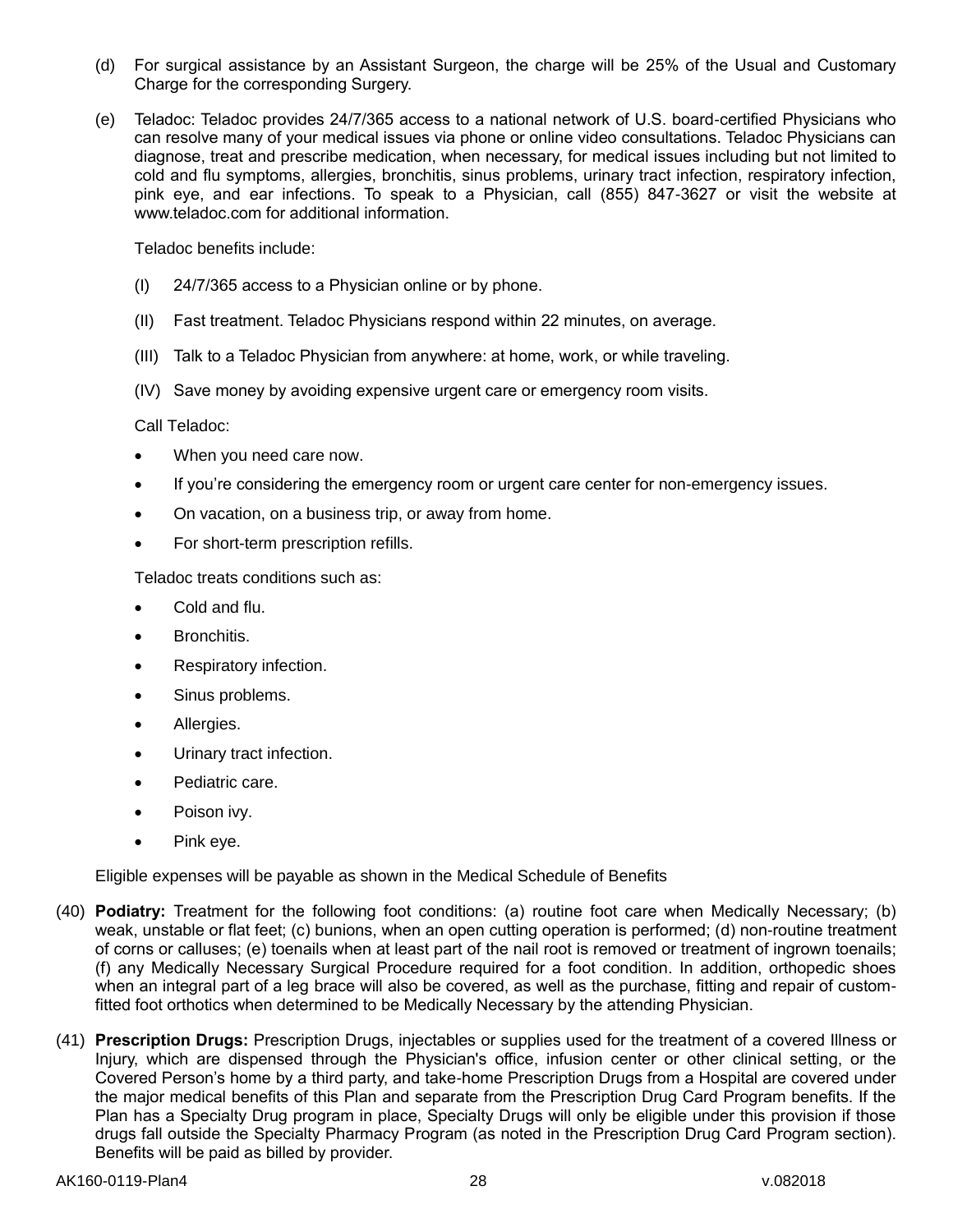- (42) **Preventive Services and Routine Care:** The following preventive services and routine care are paid as shown in the Medical Schedule of Benefits:
	- (a) Preventive Services
		- (I) Evidence-Based Preventive Services

Evidence-based items or services that have in effect a rating of "A" or "B" in the current recommendations of the United States Preventive Services Task Force (the "Task Force") with respect to the individual involved, except that with respect to breast cancer screening, mammography and prevention of breast cancer, the recommendations of the Task Force issued in 2002 will be considered the current recommendations until further guidance is issued by the Task Force or the Health Resources and Services Administration.

(II) Routine Vaccines

Immunizations that have in effect a recommendation from the Advisory Committee on Immunization Practices of the Centers for Disease Control and Prevention with respect to the individual involved.

(III) Prevention for Children

With Respect to infants, children and adolescents, evidence-informed preventive care and screenings provided for in the comprehensive guidelines supported by the Health Resources and Services Administration.

(IV) Prevention for Women

With respect to women, such additional preventive care and screenings, not otherwise addressed by the Task Force, as provided for in comprehensive guidelines supported by the Health Resources and Services Administration and published on August 1, 2011 (or any applicable subsequent guidelines or guidance requiring any additional women's preventive services). Those guidelines generally include the following:

(A) Well-woman visits. Well-woman preventive care visits annually for adult women to obtain the recommended preventive services that are age and developmentally appropriate, including preconception and prenatal care. The inclusion of a well-woman visit is not meant to limit the coverage for any other preventive service described elsewhere in this Plan document that might be administered as part of the well-woman visit.

Coverage for prenatal care is limited to pregnancy-related Physician office visits including the initial and subsequent history and physical exams of the pregnant woman. In the event a provider bills a "maternity global rate", the portion of the claim that will be considered for prenatal visits and therefore, preventive care, is 40% of the "maternity global rate". As a result, 60% of the "maternity global rate" will be considered for delivery and postnatal care and the normal cost-sharing provisions would apply. Items not considered preventive (and therefore subject to normal cost-sharing provisions) include Inpatient admissions, high risk specialist units, ultrasounds, amniocentesis, fetal stress tests, delivery including anesthesia and certain pregnancy diagnostic lab tests.

- (B) Screening for gestational diabetes. A maximum of 5 screenings for gestational diabetes shall be covered in pregnant women.
- (C) Human papillomavirus (HPV) testing. High-risk HPV DNA testing in women with normal cytology results. Screening is limited to women age 30 or older and is limited to 1 screening every 3 Calendar Years.
- (D) Counseling annually for sexually transmitted infections (including for the human immunodeficiency virus (HIV)) and screening annually for HIV for all sexually active women. Limited to 2 counseling sessions per Calendar Year.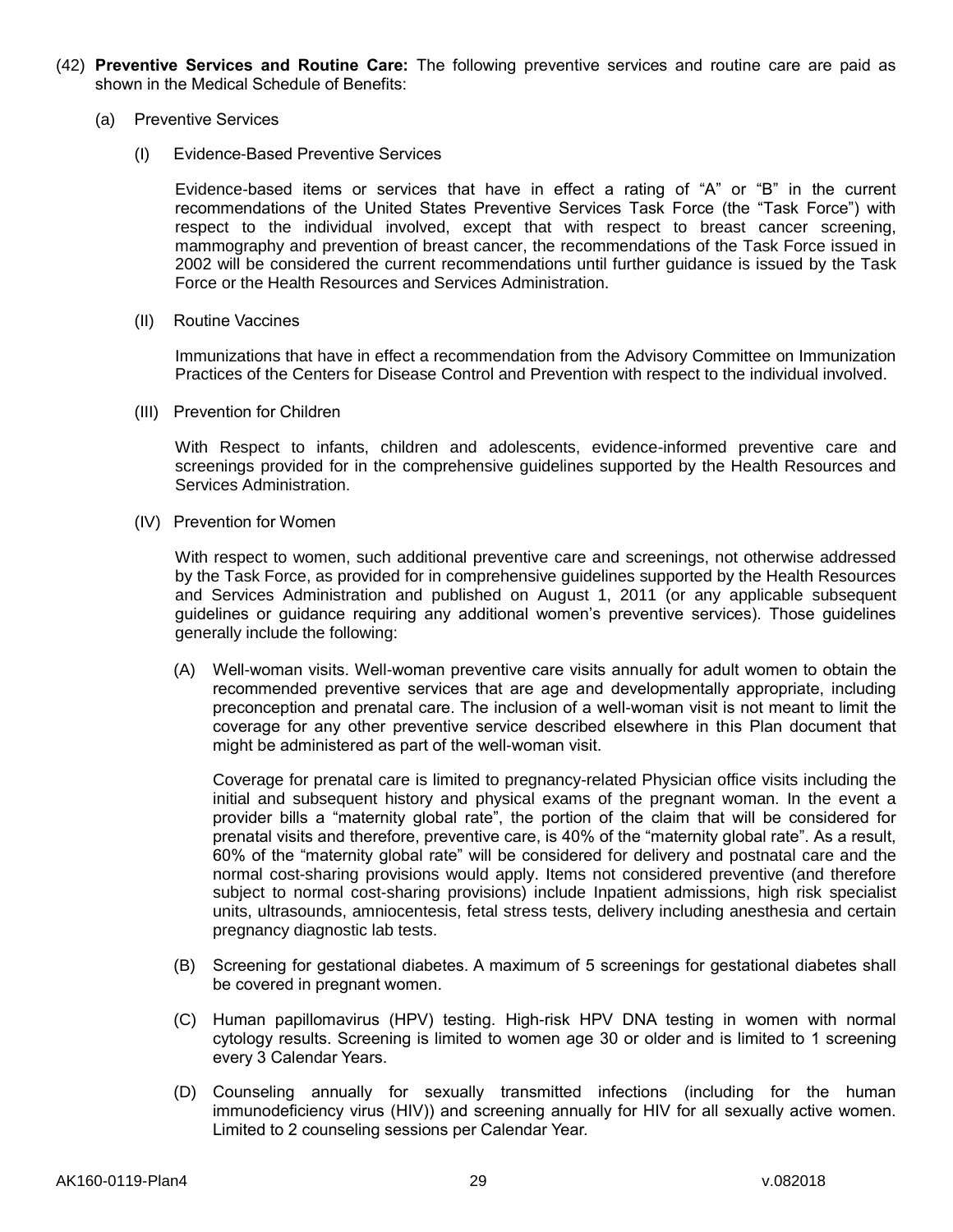- (E) Screening and counseling annually for interpersonal and domestic violence.
- (F) Contraceptive methods and counseling, as prescribed by your Physician. All FDA approved contraceptive methods (see Preventive Drugs section below), sterilization procedures and patient education and counseling for women with reproductive capacity. Contraceptive counseling is limited to 2 visits per 12-month period.

For purposes of the above, the sterilization procedures to be considered preventive include sterilization implant (Essure) and surgical sterilization (Sterilization) either abdominally, vaginally or laparoscopically. Eligible charges for a sterilization procedure and all ancillary services will be covered when sterilization is the primary purpose of the services provided and/or if it is performed as a standalone procedure and billed as such. However, complications arising following a sterilization procedure are not covered as preventive services. Covered Expenses do not include charges for a sterilization procedure to the extent the procedure was not billed separately by the provider or because it was not the primary purpose of the procedure. To the extent sterilization is part of another procedure and/or is not a separate line on the bill, the sterilization procedure is not a Covered Expense.

- (G) Breastfeeding support, supplies and counseling in conjunction with each birth, including the following:
	- (1) Comprehensive lactation support and counseling by a trained provider during pregnancy and/or in the postnatal period (60 days from baby's date of birth). Lactation consultation is limited to 6 cumulative visits per 12-month period.
	- (2) Breastfeeding equipment will be covered, subject to the following:
		- (i) Rental of a Hospital grade electric pump while the baby is Hospital confined; and
		- (ii) Purchase of a standard (non-Hospital grade) electric breast pump or manual breast pump if requested during pregnancy or during the duration of breastfeeding, provided the Covered Person has not received either a standard electric breast pump or a manual breast pump within the last 3 Calendar Years and provided the Covered Person remains continuously enrolled in the Plan.
	- (3) For women using a breast pump from a prior pregnancy, one new set of breast pump supplies will be covered at 100% with each subsequent pregnancy for initiation or continuation of breastfeeding.

For a detailed listing of women's preventive services, please visit the U.S. Department of Health and Human Services website at: http://www.hrsa.gov/womensguidelines. For a paper copy, please contact the Plan Administrator. To the extent the above does not cover any preventive service required to be covered under the guidelines published by the Health Resources and Services Administration on August 1, 2011 (or any applicable subsequent guidelines or guidance requiring any additional women's preventive services), the above shall be deemed to be amended to cover such preventive services to the extent required by such guidelines.

(V) Preventive Drugs means items which have been identified by the U.S. Department of Health and Human Services (HHS) as a preventive service. You may view the guidelines established by HHS by visiting the following website:

### https://www.healthcare.gov/what-are-my-preventive-care-benefits

For a paper copy, please contact the Plan Administrator.

For a detailed listing of preventive services, please visit the U.S. Department of Health and Human Services website at: https://www.healthcare.gov/what-are-my-preventive-care-benefits. For a paper copy, please contact the Plan Administrator. To the extent the above does not cover any preventive service required to be covered by the U.S. Department of Health and Human Services (HHS) the above shall be deemed to be amended to cover such preventive service to the extent required by the HHS.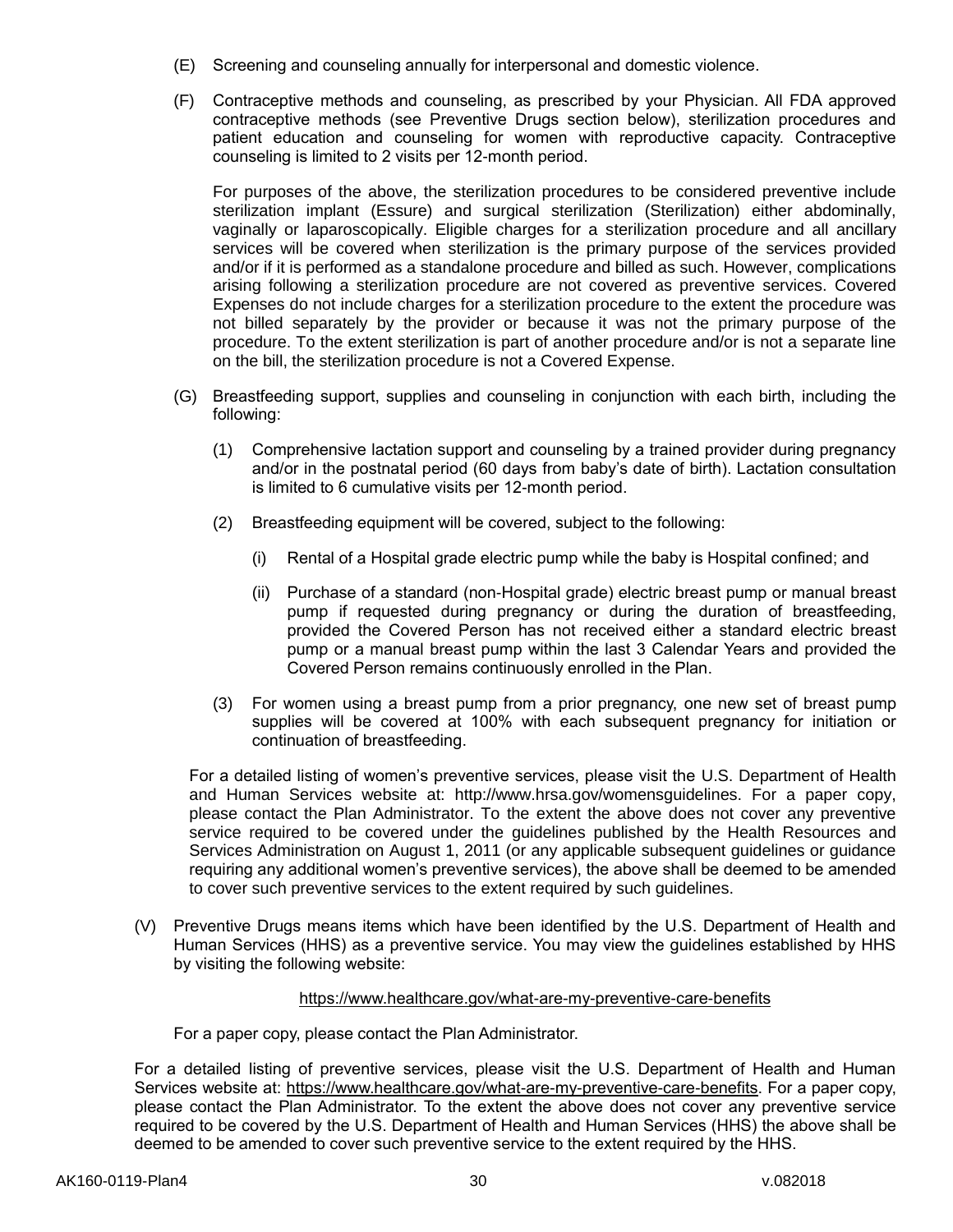### (b) Routine Preventive Care

Charges for routine preventive care are limited to the following for each Covered Person:

- (I) Routine physical exam, including associated x-rays, labs and tests;
- (II) Routine pap smear one routine exam and lab work per Calendar Year for women 18 and over;
- (III) Routine mammogram:
	- (A) One baseline mammogram for a female age 35 through 39 inclusive;
	- (B) One mammogram every other year for a female age 40 through 49;
	- (C) One annual mammogram for a female age 50 or over;
	- (D) One mammogram at any age for a female with a history of breast cancer or whose parent or sibling has a history of breast cancer, if recommend by the person's Physician.
- (IV) Routine prostate exam one exam per Calendar Year for a male who is:
	- (A) Age 40 through 49, who is in a "high risk group" because he is African-American or has a family history of prostate cancer; or
	- (B) Age 50 or older.

This Plan will cover a prostate-specific antigen (PSA) blood test if recommended by a Physician, even if the person has had a digital rectal exam and the results were negative.

- (V) Routine immunizations;
- (VI) Well baby examinations;
- (VII) Physical examinations related to school, sports and employment;
- (VIII) Routine colonoscopy—one every 5 years for Covered Persons age 50 or older.

The preventive care services must be provided in keeping with prevailing medical standards, be furnished or supervised by a Physician and comply with all other Plan provisions. Vision and hearing exams are not covered under this provision.

- (43) **Private Duty Nursing:** Private duty nursing care by a licensed nurse (R.N., L.P.N. or L.V.N.). Covered charges for this service will be included to the following extent:
	- (a) Inpatient Nursing Care. Charges are covered only when care is Medically Necessary and not Custodial in nature and the Hospital's Intensive Care Unit is filled or the Hospital has no Intensive Care Unit. Inpatient Private Duty Nursing must be supported by a certification from the attending Physician.
	- (b) Outpatient Nursing Care. Charges are covered only when care is Medically Necessary and not Custodial in nature. Charges covered for Outpatient nursing care billed by a Home Health Care Agency are shown under Home Health Care Services and Supplies. Outpatient private duty nursing care not billed by a Home Health Care Agency must be supported by a certification and a treatment plan from the attending Physician.
- (44) **Prosthetic Devices:** Artificial limbs, eyes or other prosthetic devices when necessary due to an Illness or Injury. This benefit includes any necessary repairs to restore the prosthesis to a serviceable condition. If such prosthesis cannot be restored to a serviceable condition, replacement will be considered eligible, subject to prior approval by the Plan. In all cases, repairs or replacement due to abuse or misuse, as determined by the Plan, are not covered.
- (45) **Pulmonary Therapy:** Pulmonary therapy under the recommendation of a Physician.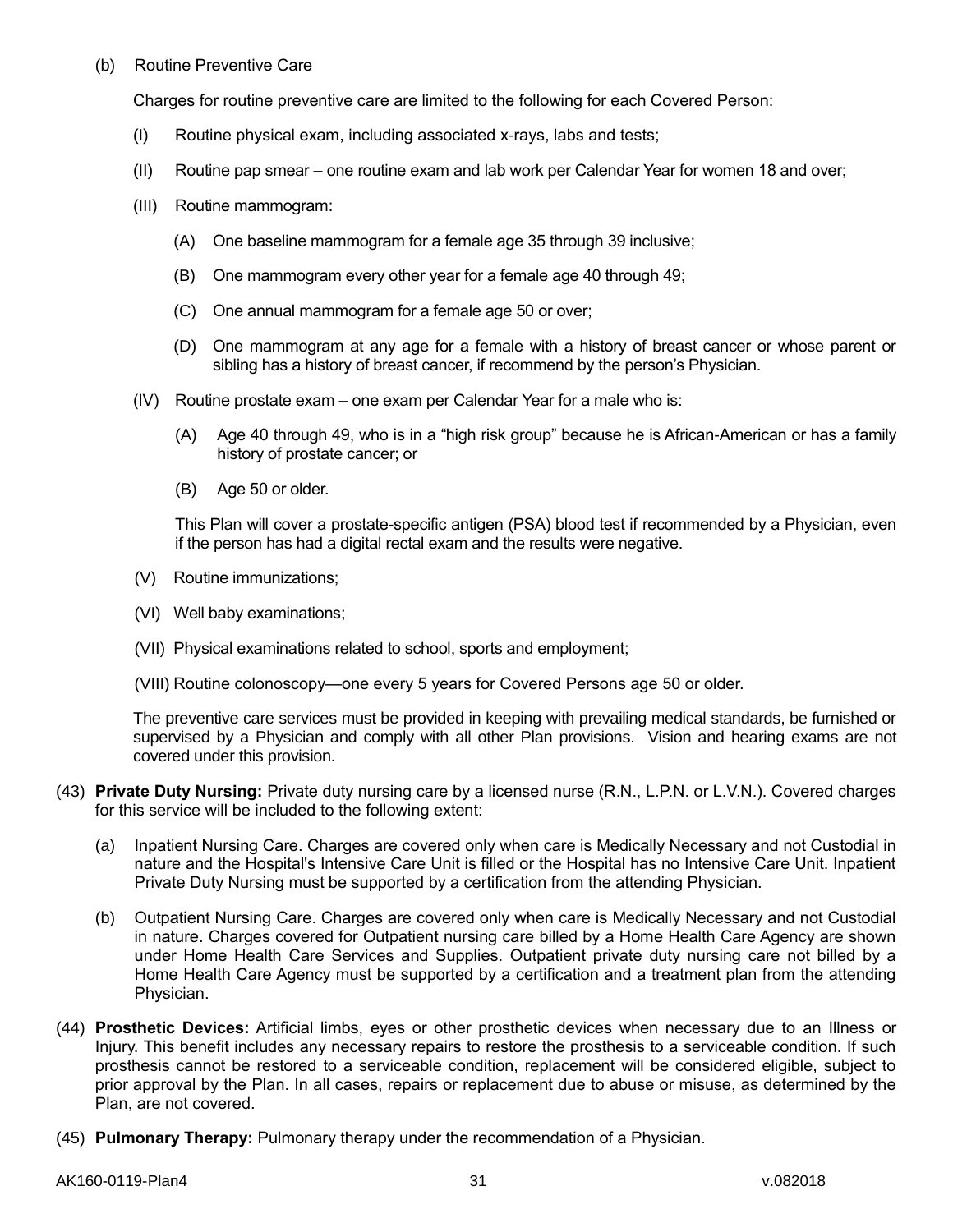(46) **Qualified Clinical Trial Expenses:** Expenses that are, except as excluded below, healthcare items and services for the treatment of cancer or any other life threatening condition for a qualifying individual enrolled in a Qualified Clinical Trial that are otherwise consistent with the terms of the Plan and would be covered if the Covered Person did not participate in the Qualified Clinical Trial.

For purposes of this section, a "life threatening condition" means any condition or disease from which the likelihood of death is probable unless the course of the disease or condition is interrupted; and a "qualifying individual" means any Covered Person who is eligible to participate in a Qualified Clinical Trial according to the trial protocol for treatment of cancer or any other life threatening condition that makes his or her participation in the program appropriate, as determined based on either (i) a conclusion of a referring health care professional or (ii) medical and scientific information provided by the Covered Person.

Notwithstanding the above, Qualified Clinical Trial expenses do not include any of the following:

- (a) Costs associated with managing the research associated with the Qualified Clinical Trial; or
- (b) Costs that would not be covered for non-Experimental and/or Investigational treatments; or
- (c) Any item or service that is clearly inconsistent with widely accepted and established standards of care for a particular diagnosis.
- (47) **Radiation Therapy:** Radium and radioactive isotope therapy treatment.
- (48) **Reconstructive Surgery:** See Cosmetic Procedures/Reconstructive Surgery.
- (49) **Rehabilitation Facility:** Inpatient care in a Rehabilitation Facility provided such confinement: (a) is under the recommendation and general supervision of a Physician; (b) begins within 7 days following a Hospital stay of at least 3 days; (c) is for the purpose of receiving medical care necessary for convalescence from the conditions causing or contributing to the precedent Hospital or Skilled Nursing Facility confinement; and (d) is not for Custodial Care.

The covered daily amount will not be more than 1.5 times the amount covered for room and board in the last Hospital in which the Covered Person was confined.

See the Skilled Nursing Facility benefit for services and supplies provided for confinements in a Skilled Nursing Facility.

Eligible expenses will be payable as shown in the Medical Schedule of Benefits.

(50) **Routine Newborn Care:** Routine newborn care including Hospital nursery expenses and routine pediatric care while confined following birth will be considered as part of the newborn's expense.

If the newborn is ill, suffers an Injury or requires care other than routine care, benefits will be provided on the same basis as any other eligible expense.

Eligible expenses will be payable as shown in the Medical Schedule of Benefits

(51) **Second Surgical Opinion:** Voluntary second surgical opinions for elective, non-emergency Surgery when recommended for a Covered Person.

Benefits for the second opinion will be payable only if the opinion is given by a specialist who: (a) is certified in the field related to the proposed Surgery; and (b) is not affiliated in any way with the Physician recommending the Surgery.

If the second opinion conflicts with the first opinion, the Covered Person may obtain a third opinion, although this is not required.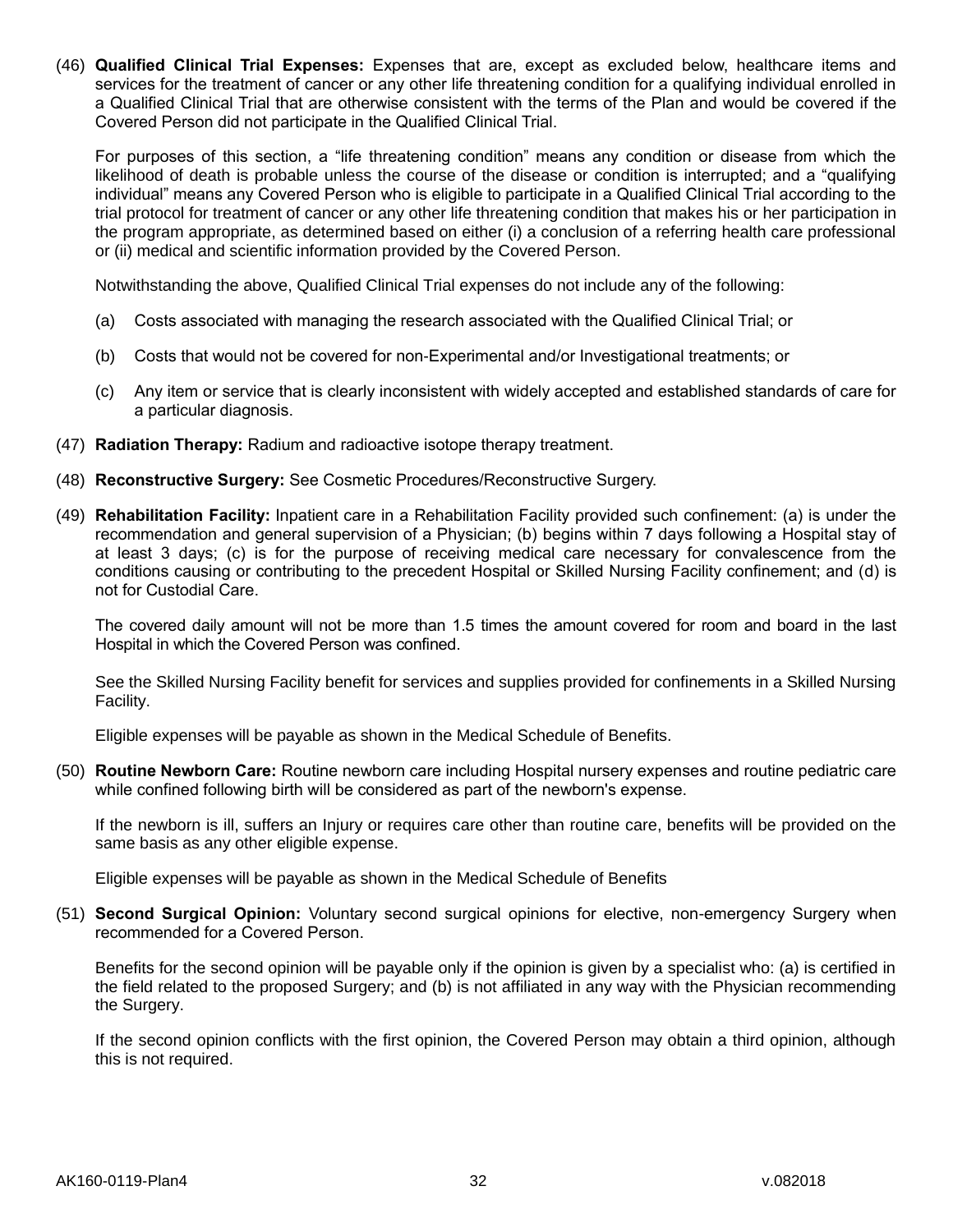(52) **Skilled Nursing Facility:** Skilled nursing care in a Skilled Nursing Facility provided such confinement: (a) is under the recommendation and general supervision of a Physician; (b) begins within 7 days following a Hospital stay of at least 3 days; (c) is for the purpose of receiving medical care necessary for convalescence from the conditions causing or contributing to the precedent Hospital or Rehabilitation Facility confinement; and (d) is not for Custodial Care.

The covered daily amount will not be more than 1.5 times the amount covered for room and board in the last Hospital in which the Covered Person was confined.

See the Rehabilitation Facility benefit for services and supplies provided for confinements in a Rehabilitation Facility.

Eligible expenses will be payable as shown in the Medical Schedule of Benefits.

- (53) **Sleep Disorders:** Sleep disorder treatment that is Medically Necessary.
- (54) **Speech Therapy:** Restorative or rehabilitative speech therapy rendered by a qualified Physician or a licensed speech therapist under the recommendation of a Physician.

Speech Therapy shall mean a program of care that evaluates the patient's motor-speech skills, expressive and receptive language skills and writing and reading skills, and determines if the patient requires an extensive hearing evaluation by an audiologist. The therapist also evaluates the patient's cognitive functioning, as well as his or her social interaction skills such as the ability to maintain eye contact and initiate conversation. Therapy may also involve developing the patient's speech, listening and conversational skills, and higher level cognitive skills such as understanding abstract thought, making decisions and sequencing. Therapy may be considered medically appropriate even for patients who do not have apparent speech problems, but who do have deficits in higher level language functioning as a result of trauma or identifiable organic disease process.

Eligible expenses will be payable as shown in the Medical Schedule of Benefits.

- (55) **Substance Use Disorders:** Charges for care, supplies and treatment of a Substance Use Disorder, including drugs and medicines, individual and group counseling, individual and group psychotherapy and psychological testing. Eligible expenses will be payable as shown in the Medical Schedule of Benefits.
- (56) **Temporomandibular Joint Dysfunction (TMJ):** Treatment of craniofacial muscle disorders and temporomandibular disorders. This treatment includes, but is not limited to:
	- (a) Hospital care, Surgery and manipulation under;
	- (b) Exams and diagnostic x-rays, muscle injections, nerve block injections, jaw tracking, and drug therapy; an
	- (c) Grinding the surface of the teeth, splints and appliances, orthodontic treatment (such as braces or wires), and change of vertical dimension, including crowns.

No amount will be paid for electromyography, sonography, thermography, study models, dietary and related biochemical analysis, or dental kinesiology.

- (57) **Travel:** In addition to the ambulance benefits provided above, if Surgery is Medically Necessary and cannot be performed locally, or a condition exists which cannot be treated locally, one of the following will be provided each Calendar Year per diagnosis:
	- (a) One visit and one follow-up visit requiring therapeutic treatment which cannot be provided locally; or
	- (b) One visit for pre- or postnatal maternity care and one visit for the actual maternity delivery that cannot be provided locally; or
	- (c) One pre- or post surgical visit and one visit for the actual surgical procedure which cannot be provided locally; or
	- (d) One visit for each allergic condition that cannot be provided locally.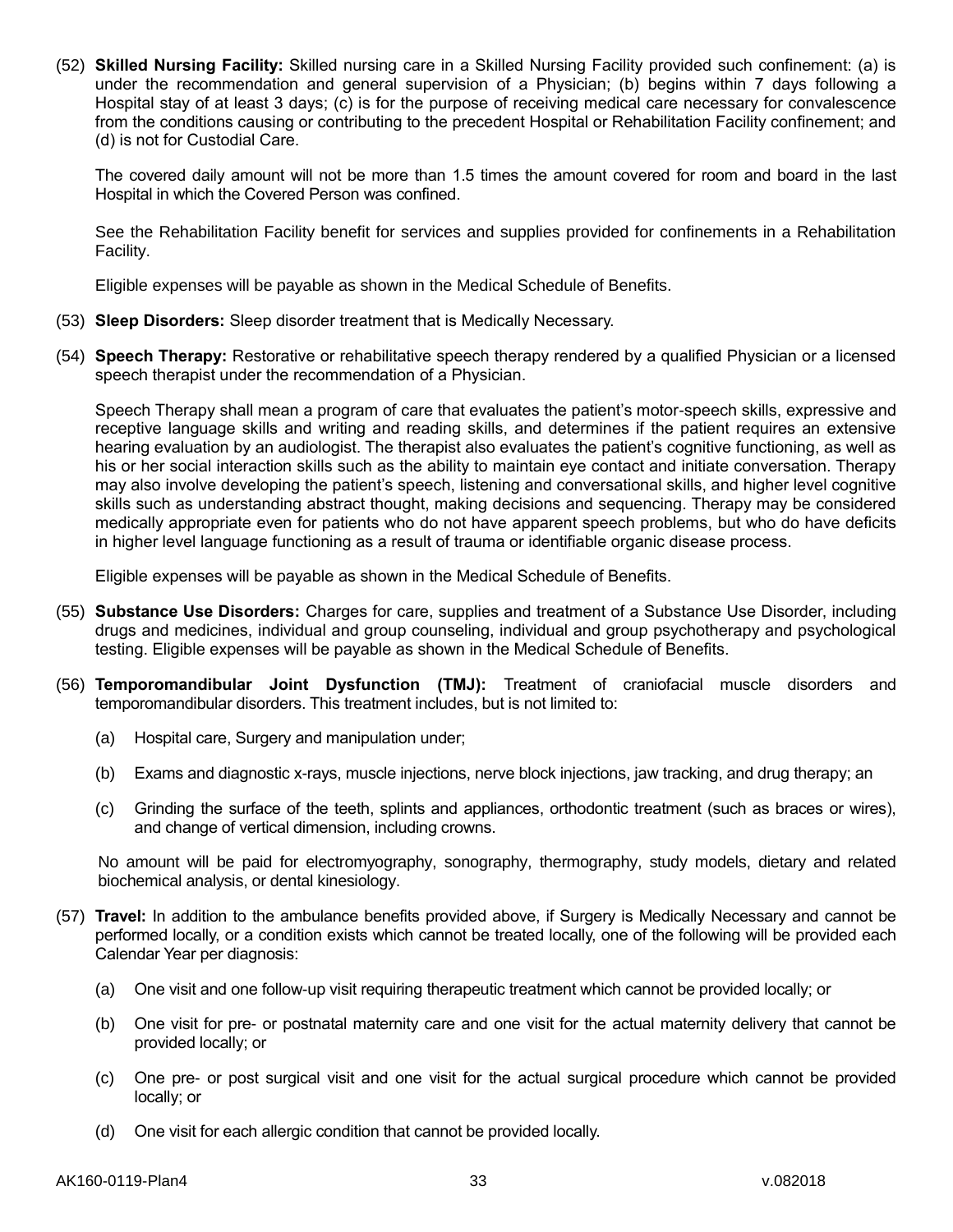Note: Once benefits have been provided for one of the situations listed above per diagnosis, the only further air or surface transportation benefits available for that Covered Person for the remainder of the Calendar Year will be for an additional life-endangering situation as described above.

For Dependent Children under 18 years of age, the transportation charges of a parent or legal guardian will be allowed if the Physician certifies the Medical Necessity for such attendance.

If transportation is required, a Physician licensed as a Doctor of Medicine (MD) or Doctor of Osteopathy (DO) must provide to the Claims Administrator written certification and detailed medical documentation of the Medical Necessity of travel. Travel preauthorization will not be given for diagnostic purposes or second surgical opinions unless no local facility or provider can perform the diagnostic procedure or offer an opinion.

Travel benefits apply only to medical conditions covered under the major medical benefits of this Plan.

(58) **Urgent Care Facility:** Services and supplies provided by an Urgent Care Facility.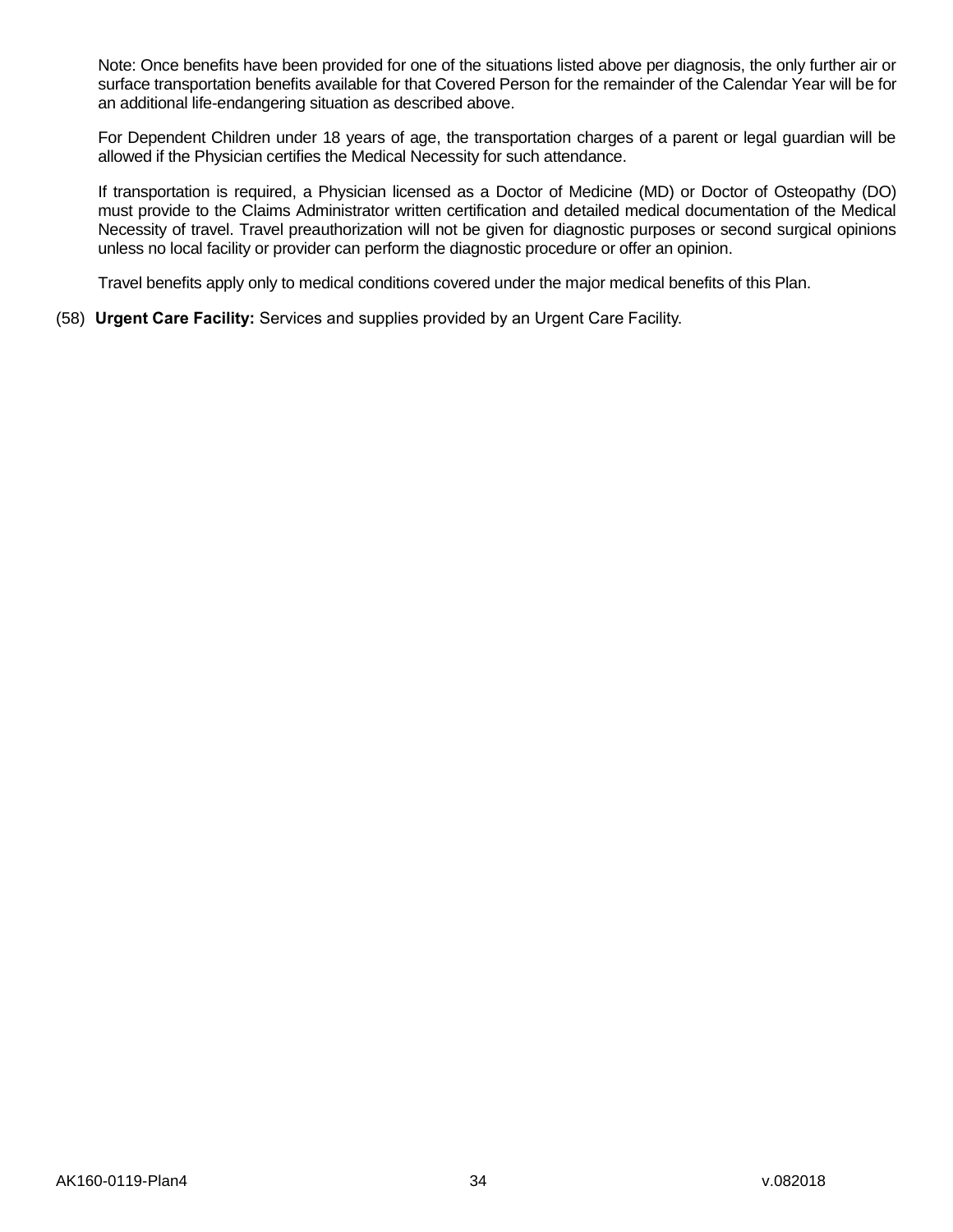# **TRANSPLANTS**

# **(other than those received through the Aetna IOE Program)**

**The Plan Administrator strongly recommends that any Covered Person who is a candidate for any transplant procedure contact Meritain Health for a pre-authorization review before making arrangements for the procedure.** This communication may identify certain types of procedures, or expenses associated with the procedures, which will not be covered under the Plan, before the actual services are rendered.

See the Aetna Institute of Excellence (IOE) Program section of the Plan with respect to coverage for transplants received through the Aetna IOE Program. Eligible expenses will be payable as shown in the Medical Schedule of Benefits.

### **Participating Transplant Centers**

As a result of the pre-authorization review, the Covered Person will be offered information about obtaining transplant services at a Participating Transplant Center. The term "Participating Transplant Center" means a licensed health care facility which has entered into a participation agreement with Network for certain fee arrangements to provide health services to Covered Persons in the Plan. The Participating Transplant Center's goal is to perform necessary transplants in the most appropriate setting for the procedure with consideration of and enhancement of the quality of patient care.

There is no obligation for the patient to use a Participating Transplant Center. However, benefits for the transplant and its related expenses will vary depending on whether services are provided in or out of the Participating Transplant Center. If a transplant is not performed in a Participating Transplant Center, but the Covered Person has received preauthorization review approval from the Plan Administrator, then Participating Provider benefits will apply to the transplant and its related expenses. Otherwise, the Non-Participating Provider benefits will apply to transplants that are not performed in a Participating Transplant Center.

The Covered Person is free to decide whether or not to receive treatment, services or supplies provided by a Participating Transplant Center without regard to any benefits under this Plan.

#### **Transplant Benefit Period**

Covered transplant expenses will accumulate during a Transplant Benefit Period, and will be charged toward the Transplant Benefit Period maximums, if any, shown in the Schedule of Benefits. The term "Transplant Benefit Period" means the period that begins on the date of the initial evaluation and ends on the date that is 12 consecutive months following the date of the transplant. If the transplant is a bone marrow transplant, the date the marrow is re-infused is considered the date of the transplant. Expenses Incurred during any one Transplant Benefit Period for the recipient and for the donor will accumulate toward the recipient's benefit and will be included in the Plan's overall per-person maximum lifetime benefit.

#### **Covered Transplant Expenses**

The term "Covered Expenses" with respect to transplants includes the Usual and Customary Charges for services and supplies which are covered under this Plan (or which are specifically identified as covered only under this provision) and which are Medically Necessary and appropriate to the transplant:

- (1) The type of transplant must not be Experimental and/or Investigational, based on the criteria stated in the definition of "Experimental and/or Investigational" treatment. The type of transplants that meet our criteria for coverage are:
	- (a) Heart;
	- (b) Lung;
	- (c) Heart/double lung;
	- (d) Liver;
	- (e) Kidney;
	- (f) Pancreas; and
	- (g) Certain autologous and allogeneic bone marrow transplants, including hematopoietic stem cell harvesting and infusion, whether harvested from bone marrow, peripheral blood or any other source.

(2) Charges Incurred in the evaluation, screening and candidacy determination process.

AK160-0119-Plan4 35 v.082018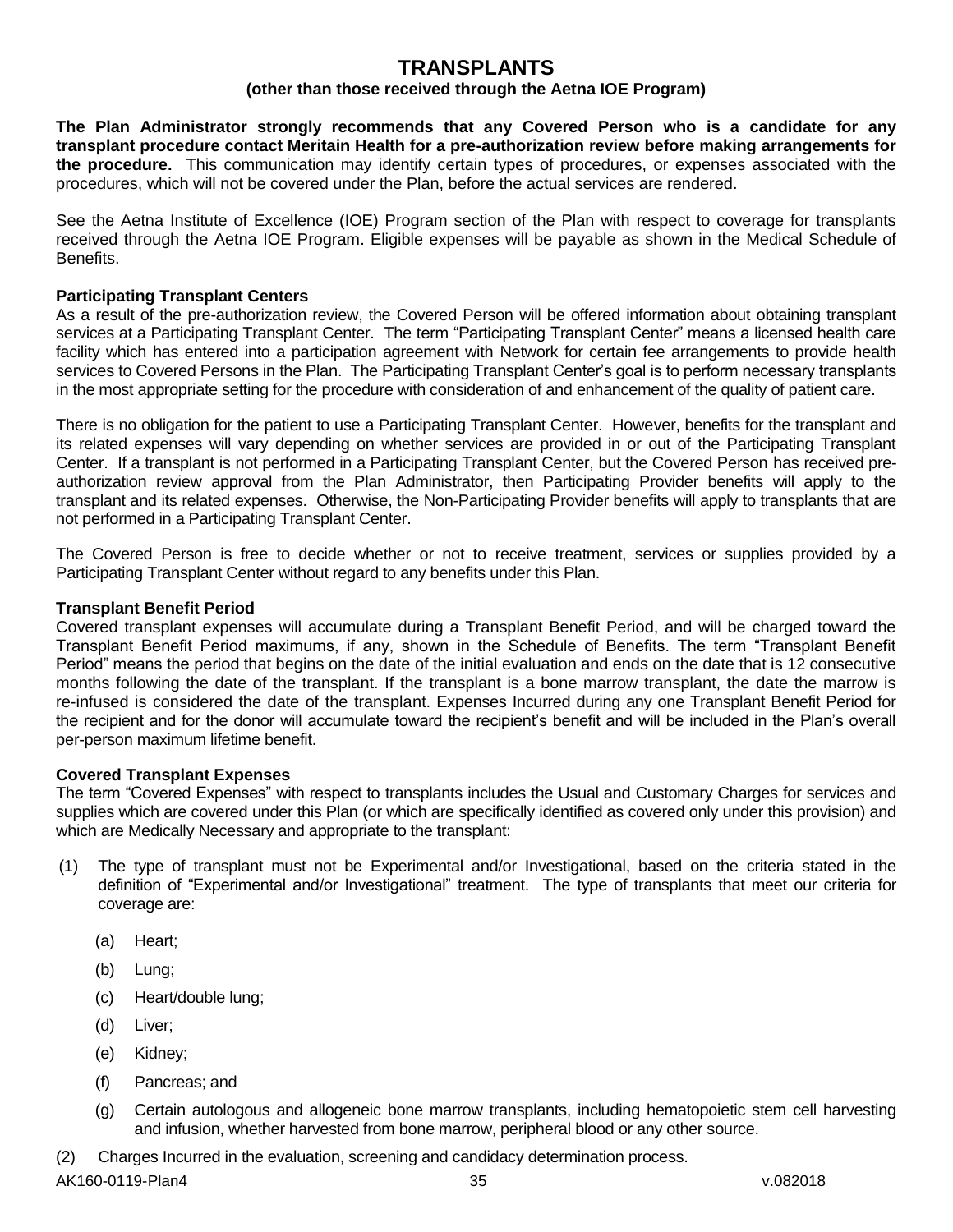- (3) Charges Incurred for organ transplantation.
- (4) Charges for organ procurement, including donor expenses not covered under the donor's plan of benefits, as follows:
	- (a) Coverage for organ procurement from a non-living donor will be provided for costs involved in removing, preserving and transporting the organ.
	- (b) Coverage for organ procurement from a living donor will be provided for the costs involved in screening the potential donor, transporting the donor to and from the site of the transplant, as well as for medical expenses associated with removal of the donated organ and the medical services provided to the donor in the interim and for follow-up care for up to 12 months.
	- (c) If the transplant procedure is a bone marrow transplant, coverage will be provided for the cost involved in the removal of the patient's bone marrow (autologous) or donated marrow (allogenic). Coverage will also be provided for search charges to identify an unrelated match, treatment and storage costs of the marrow, up to the time of re-infusion. The harvesting of the marrow need not be performed within the transplant Benefit Period.
	- (d) Charges Incurred for follow-up care, including immunosuppressant therapy.
	- (e) Charges for transportation to and from the site of the covered organ transplant procedure for the recipient and one other individual, or in the event that the recipient or the donor is a minor, 2 other individuals. In addition, all reasonable and necessary lodging and meal expenses Incurred during the Transplant Benefit Period will be covered.

# **Re-Transplantation**

Re-transplantation will be covered for up to 2 re-transplants, for a total of 3 transplants per Covered Person per Lifetime. Each transplant and re-transplant will have a new Transplant Benefit Period.

# **Donor Expenses**

Medical expenses of the donor will be covered under this provision to the extent that they are not covered elsewhere under this Plan or any other benefit plan covering the donor.

# **Extended Benefits In The Event of Termination**

In the event of termination of the Plan, or of the recipient's termination as an eligible Covered Person, if a transplant treatment program had commenced while coverage was in force and benefits had not been exhausted, then benefits will be paid for expenses related to the same organ transplant which are Incurred during the lesser of:

- (1) The remainder of that Transplant Benefit Period; or
- (2) The month after termination of the Plan or coverage as though coverage had not ended.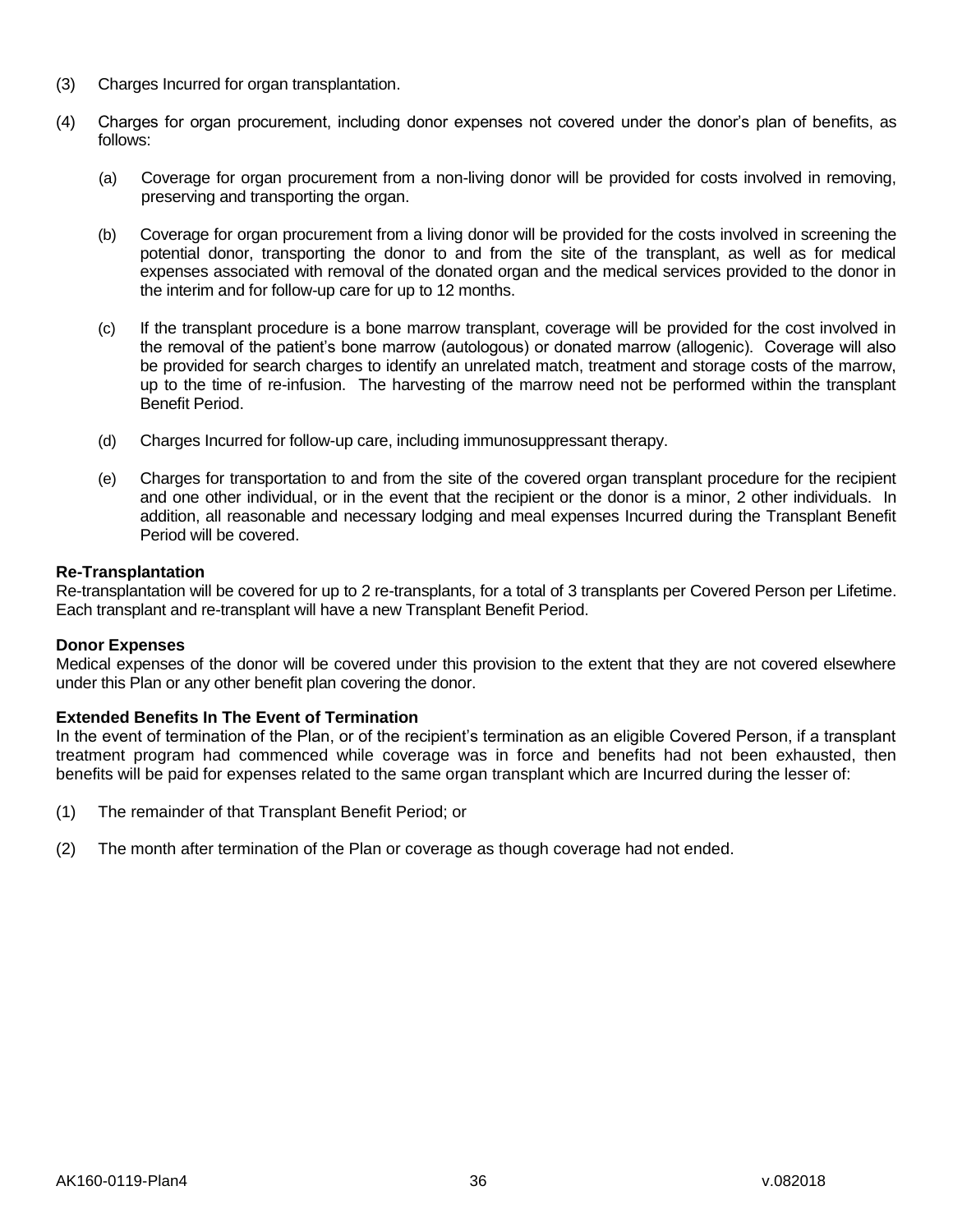# **AETNA INSTITUTE OF EXCELLENCE (IOE) PROGRAM**

The Institute of Excellence (IOE) is a facility that contracted with Aetna to furnish particular services and supplies to you in connection with one or more highly specialized medical procedures. The maximum charge made by the IOE for such services and supplies will be the amount agreed to between Aetna and the IOE.

### **Transplant Expenses**

Once it has been determined that you or one of your eligible Dependents may require an organ transplant, you or your Physician must call the Medical Management Program Administrator to discuss coordination of your transplant care. Aetna will coordinate all transplant services. In addition, you must follow any precertification requirements. Organ means solid organ; stem cell; bone marrow and tissue.

Benefits may vary if an IOE facility or a non-IOE facility is used. In addition, some expenses listed below are payable only within the IOE network. The IOE facility must be specifically approved and designated by Aetna to perform the procedure you require. A transplant will be covered at the Participating Provider level only if performed in a facility that has been designated as an IOE facility or that is an Aetna Participating Provider facility that has a single case rate agreement between an Aetna Participating Provider and Aetna for the type of transplant in question. Any treatment or service related to transplants that are provided by a facility that is not specified as an IOE network facility or that is not an Aetna Participating Provider facility that has a single case rate agreement between an Aetna Participating Provider and Aetna, even if the facility is considered a Participating Provider for other types of services, will be covered at the Non-Participating Provider level. Please read each section below carefully.

#### **Covered Transplant Expenses**

Covered transplant expenses include the following:

- (1) Charges for activating the donor search process with national registries.
- (2) Compatibility testing of prospective organ donors that are immediate family members. For purposes of this section an "immediate" family member is defined as a first-degree biological relative. These are your biological parent, sibling or child.
- (3) Inpatient and outpatient expenses directly related to a transplant.
- (4) Charges made by a Physician or a transplant team.
- (5) Charges made by a Hospital, outpatient facility or Physician for the medical and surgical expenses of a live donor, but only to the extent not covered by another plan or program.
- (6) Related supplies and services provided by the IOE facility during the transplant process. These services and supplies may include: physical, speech and occupational therapy; bio-medicals and immunosuppressants; home health care expenses and home infusion services.

Covered transplant services are typically Incurred during the 4 phases of transplant care described below. Expenses Incurred for one transplant during these 4 phases of care will be considered one transplant occurrence.

A transplant occurrence is considered to begin at the point of evaluation for a transplant and end either: (1) 180 days from the date of the transplant; or (2) upon the date the patient is discharged from the Hospital or outpatient facility for the admission or visits related to the transplant, whichever is later.

The 4 phases of one transplant occurrence and a summary of covered transplant expense during each phase are as follows:

- (1) Pre-transplant evaluation/screening. Pre-transplant evaluation screening includes all transplant-related professional and technical components required for assessment, evaluation and acceptance into a transplant facility's transplant program.
- (2) Pre-transplant candidacy screening. Pre-transplant candidacy screening includes Human Leukocyte Antigen (HLA) typing/compatibility testing of prospective organ donors that are immediate family members.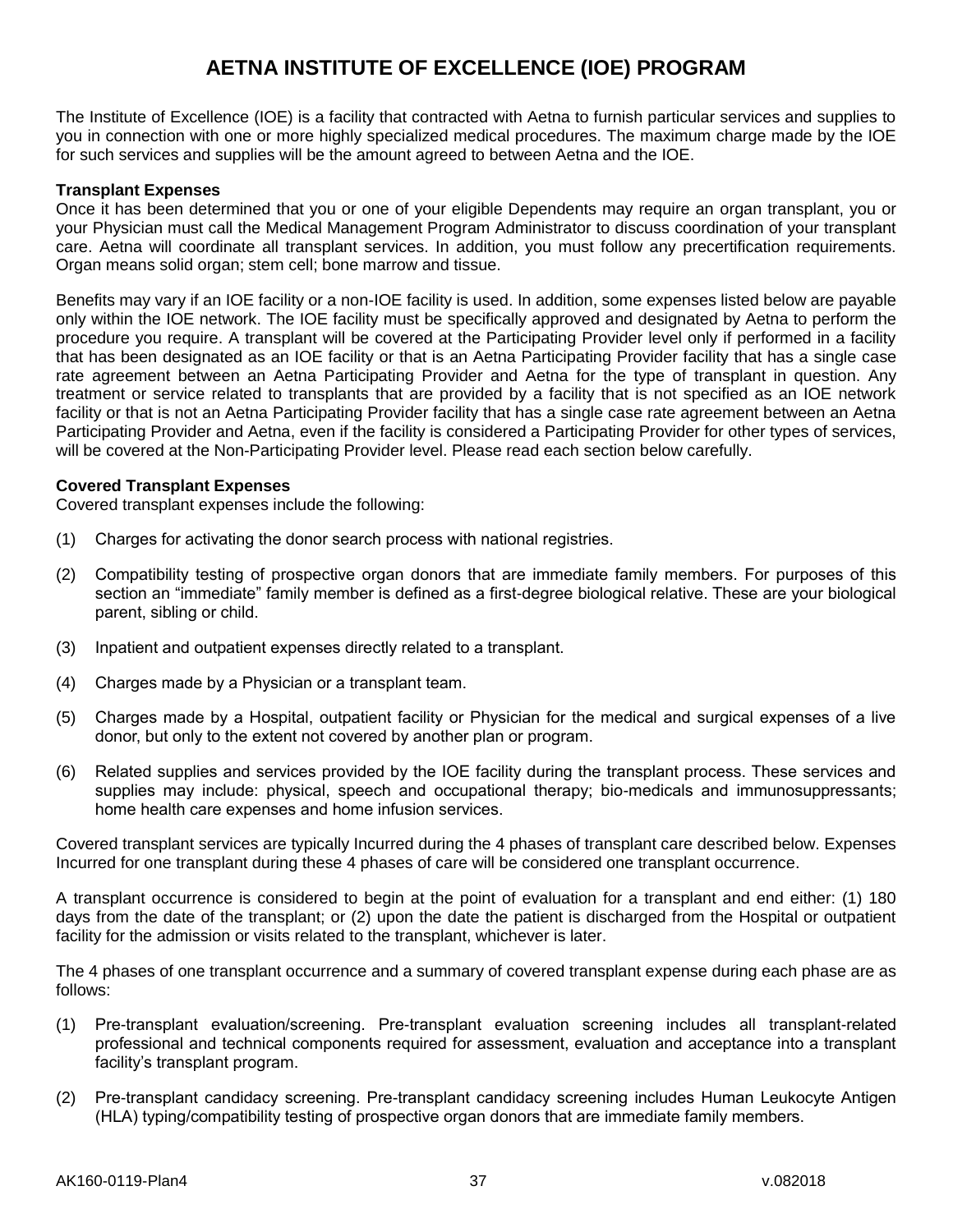- (3) Transplant event. A transplant event includes Inpatient and outpatient services for all covered transplantrelated health services and supplies provided to you and a donor during the one or more Surgical Procedures or medical therapies for a transplant; prescription drugs provided during your Inpatient stay or outpatient visits, including bio-medical and immunosuppressant drugs; physical, speech or occupational therapy provided during your Inpatient stay or outpatient visits; cadaveric and live donor procurement.
- (4) Follow-up care. Follow-up care includes all covered transplant expenses; home health care services; home infusion services and transplant-related outpatient services rendered within 180 days from the date of the transplant event.

# **One Transplant Occurrence**

The following are considered one transplant occurrence:

- (1) Heart.
- (2) Lung.
- (3) Heart/Lung.
- (4) Simultaneous Pancreas Kidney (SPK).
- (5) Pancreas.
- (6) Kidney.
- (7) Liver.
- (8) Intestine.
- (9) Bone marrow/stem cell transplant.
- (10) Multiple organs replaced during one transplant surgery.
- (11) Tandem transplants (stem cell).
- (12) Sequential transplants.
- (13) Re-transplant of same organ type within 180 days of first transplant.
- (14) Any other single organ transplant, unless otherwise excluded under the Plan.

# **More Than One Transplant Occurrence**

The following are considered more than one transplant occurrence:

- (1) Autologous blood/bone marrow transplant followed by allogeneic blood/bone marrow transplant (when not part of a tandem transplant).
- (2) Allogeneic blood/bone marrow transplant followed by an autologous blood/bone marrow transplant (when not part of a tandem transplant).
- (3) Re-transplant after 180 days of the first transplant.
- (4) Pancreas transplant following a kidney transplant.
- (5) A transplant necessitated by an additional organ failure during the original transplant surgery/process.
- (6) More than one transplant when not performed as part of a planned tandem or sequential transplant (i.e. a liver transplant with subsequent heart transplant).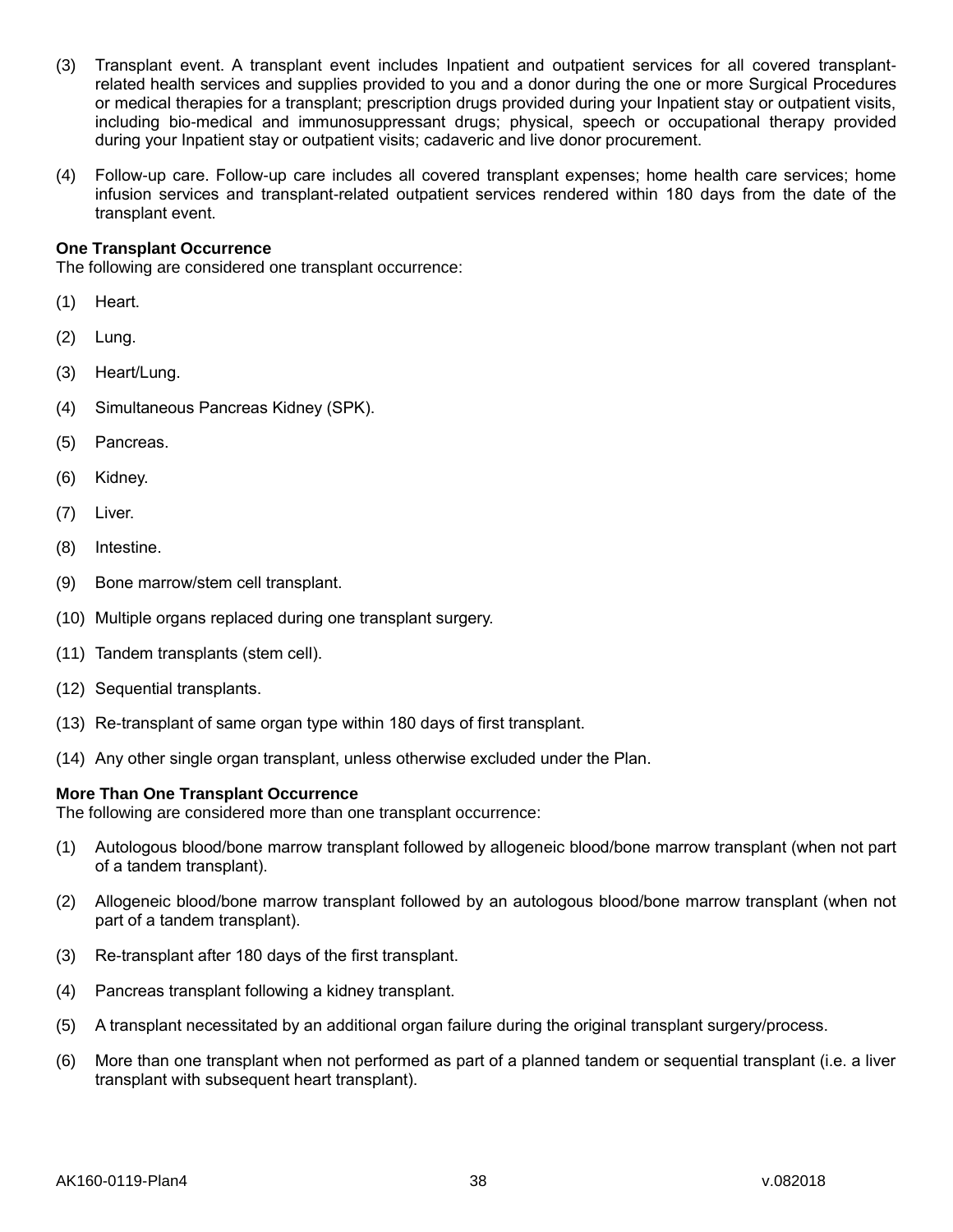# **Limitations**

Transplant coverage does not include charges for the following:

- (1) Outpatient drugs, including bio-medicals and immunosuppressants not expressly related to an outpatient transplant occurrence.
- (2) Services and supplies furnished to a donor when recipient is not a Covered Person.
- (3) Home infusion therapy after the transplant occurrence.
- (4) Harvesting or storage of organs without the expectation of immediate transplant for an existing Illness.
- (5) Harvesting and/or storage of bone marrow, tissue or stem cells without the expectation of transplantation within 12 months for an existing Illness.
- (6) Cornea (corneal graft with amniotic membrane) or cartilage (autologous chondrocyte or autologous osteochondral mosaicplasty) transplants, unless otherwise authorized by the Plan.

#### **Travel and Lodging Expenses**

Travel and lodging expenses will be covered under the Plan subject to the conditions described below.

- (1) Distance requirement. The IOE facility must be more than 100 miles away from the patient's residence.
- (2) Travel allowances. Travel is reimbursed between the patient's home and the facility for round trip (air, train or bus) transportation costs (coach class only). If traveling by auto to the facility, mileage, parking and toll cost will be reimbursed per IRS guidelines.
- (3) Lodging allowances. Reimbursement of expenses Incurred by the patient and any companion for hotel lodging away from home is reimbursed at a rate of \$50 per night per person, to a maximum of \$100 per night.
- (4) Overall maximum. Travel and lodging reimbursement is limited to \$10,000 for any one transplant or procedure type, including tandem transplants. This is a combined maximum for the patient, companion and donor.
- (5) Companions. One companion is permitted per adult and 2 parents or guardians are permitted per Child.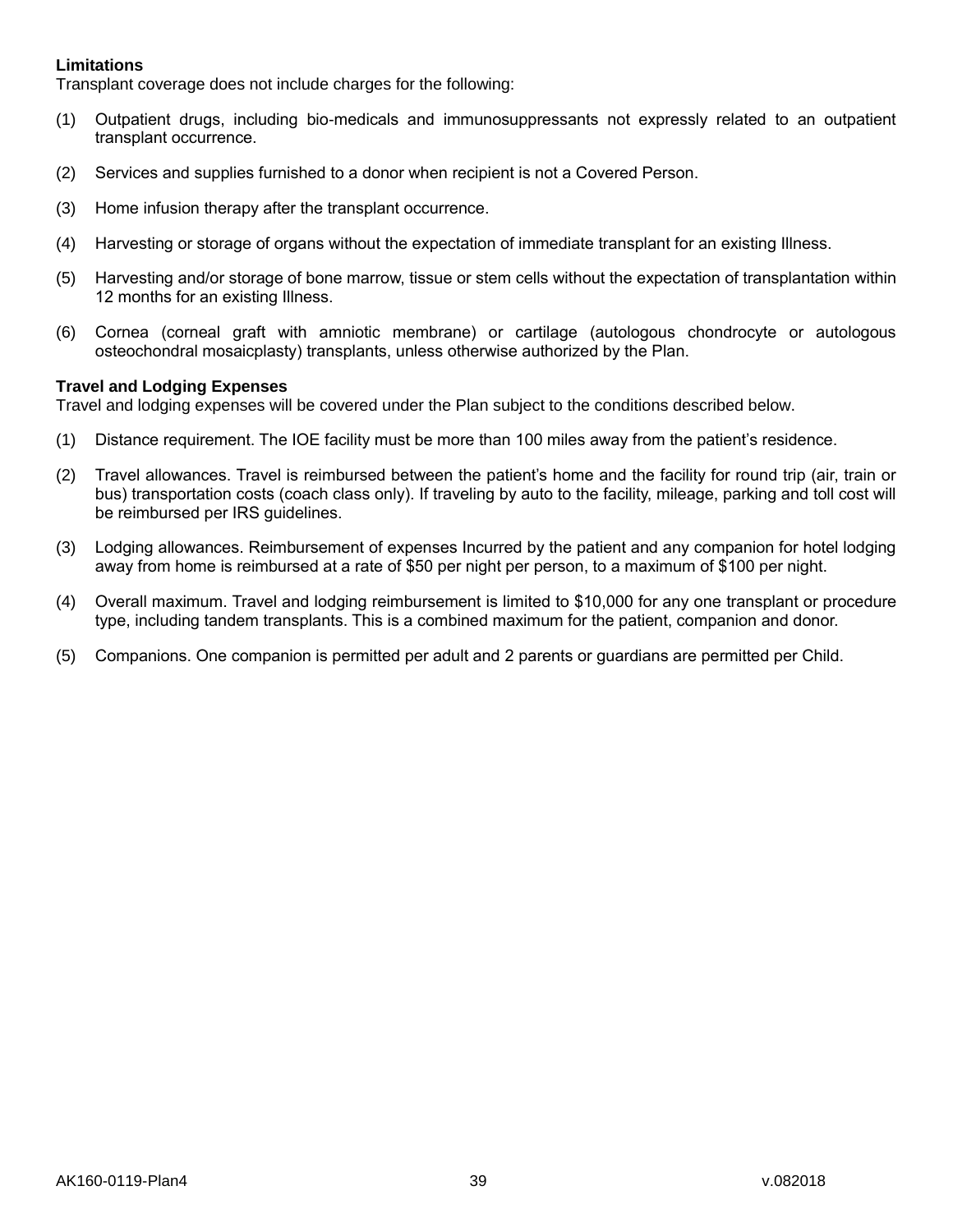# **BRIDGEHEALTH SURGERY BENEFITTM**

The Plan provides you and your eligible Dependents with access to a nationwide centers of excellence network of high quality Hospital and Ambulatory Surgical Center in-network providers. The pre-planned Surgery categories covered include:

| Cardiac                | Orthopedic             |
|------------------------|------------------------|
| Joint Replacement      | <b>Specific Cancer</b> |
| Spine & Neurologic     | <b>Specific ENT</b>    |
| <b>General Surgery</b> | Women's Health         |
| Vascular               |                        |

# *NOTE: Some minor, low cost procedures may not be available through the BridgeHealth Surgery Benefit.*

The BridgeHealth Surgery Benefit is only available to you and your eligible Dependents if coverage under this Plan is primary. If you and/or your eligible Dependents have other health coverage that causes this Plan to pay secondary you and/or your Dependents may not be eligible for benefits under the BridgeHealth Surgery Benefit.

Although a Surgical Procedure may be covered by BridgeHealth, it is only covered under the Plan as long as the Surgical Procedure is Medically Necessary and not otherwise excluded under the terms of the Plan.

# **Transportation, Lodging, and Miscellaneous Eligible Expenses**

# **Travel Related Criteria**

- (1) The Covered Person must travel at least 100 miles one-way from home to the BridgeHealth Network Provider.
- (2) One companion (18 or older) of his or her choice to accompany the Covered Person.
- (3) Expenses are covered only during the period of time the Covered Person is under the surgical care of the BridgeHealth Network Provider. The pre-operative visit the day before Surgery and post-operative visits immediately after Surgery are included in the BridgeHealth services. Once BridgeHealth transitions the Covered Person from the surgical episode, future claims for services will be handled as appropriate according to the provisions of the Plan.
- (4) BridgeHealth will issue an IRS 1099 MISC form to any Covered Person or traveling companion whose reimbursements for expenses exceed the annual 1099 limits.

#### **Transportation Expenses**

- (1) Non-refundable, airline ticket(s) that are purchased by BridgeHealth 14 days in advance.
- (2) Mileage at the current IRS allowable rate for medical purposes.

# **Lodging Expenses**

(1) Accommodations for one room that are made by BridgeHealth at a mid-market chain hotel.

#### **Food and other Miscellaneous Expenses**

(1) \$50 per day for the Covered Person while not admitted to the Hospital and \$50 per day for the traveling companion.

If a change in Surgery date is requested, the Covered Person will be responsible for the cost associated with the change, including any transportation cancellation fees and/or higher costs. If the change results in the Surgery being rescheduled to a different Calendar Year, the Covered Person will also be responsible for meeting the Deductible (if applicable) in the new Calendar Year.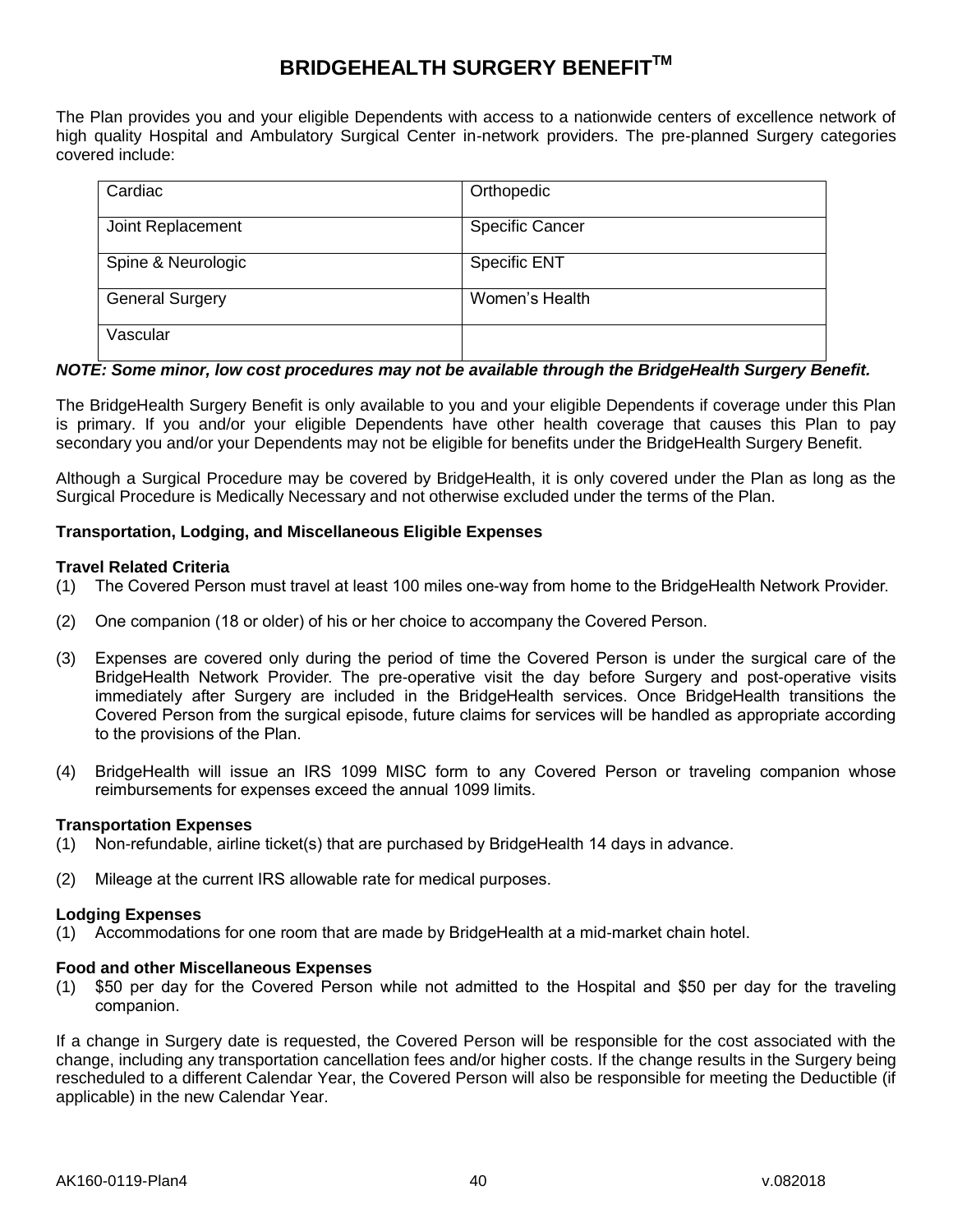The Plan will also cover any Emergency Medical Condition required as a result of any medical procedures or health services received by the Covered Person under the BridgeHealth Surgery Benefit, subject to the applicable coverage limits and other terms of the Plan (including any required cost-sharing).

BridgeHealth Medical, Inc. is a Delaware corporation that communicates the availability of medical and surgical diagnostic, treatment and care services and coordinates the delivery of such services with travel, communication and other non-medical aspects of the interaction with the service providers to institutional healthcare purchasers and the Covered Person.

BridgeHealth Medical, Inc. does not provide any medical care or medical advice and does not evaluate or recommend any medical providers or procedure.

Contact BridgeHealth Medical, Inc. at (888) 387-3909 for further information on the BridgeHealth Surgery Benefit.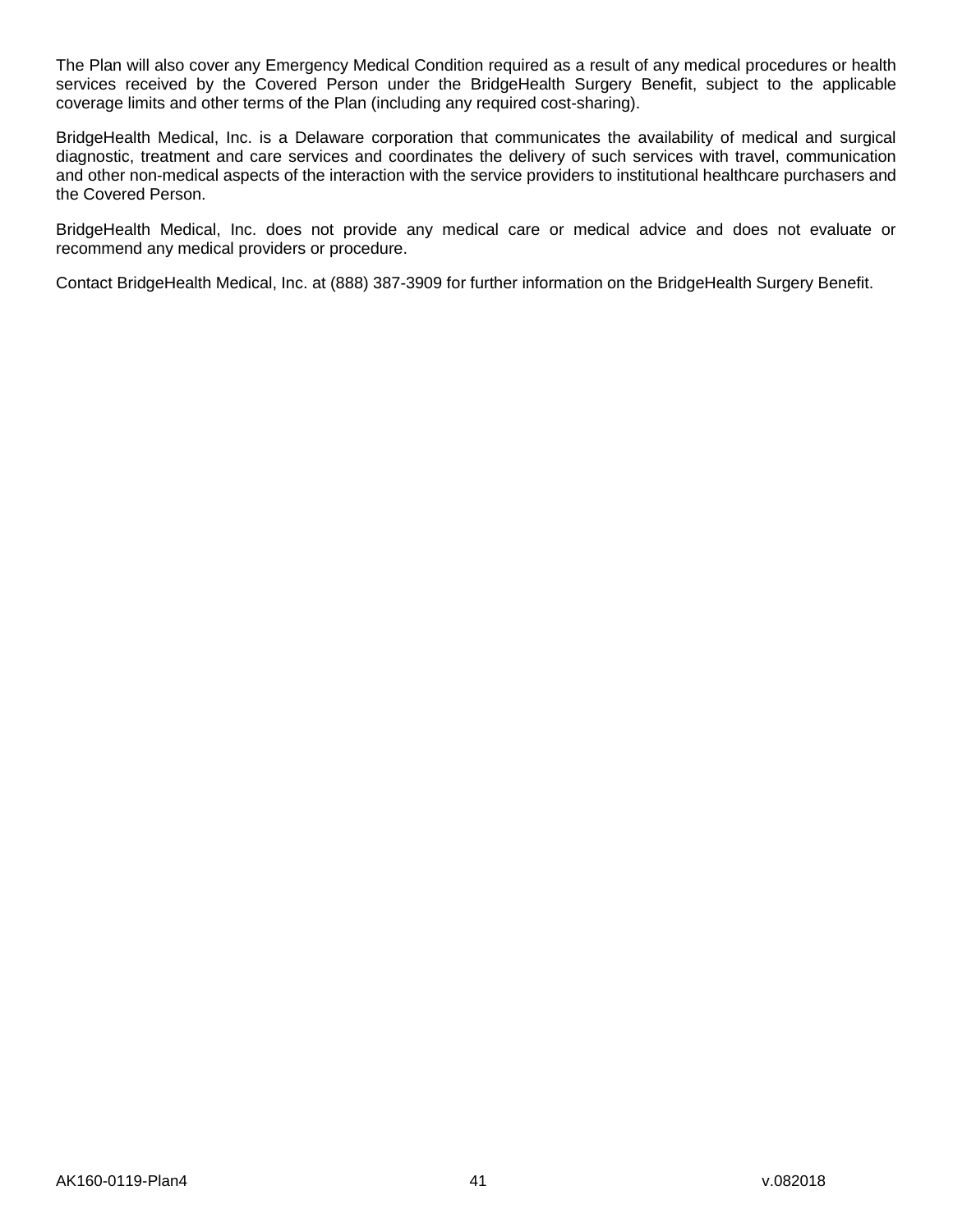# **ALTERNATE BENEFITS**

In addition to the benefits specified, the Plan may elect to offer benefits for services furnished by any provider pursuant to a Plan-approved alternate treatment plan, in which case those charges Incurred for services provided to a Covered Person under an alternate treatment plan to its end, will be more cost effective than those charges to be Incurred for services to be provided under the current treatment plan to its end.

The Plan shall provide such alternate benefits at its sole discretion and only when and for so long as it determines that alternate treatment plan is Medically Necessary and cost effective. If the Plan elects to provide alternate treatment plan benefits for a Covered Person in one instance, it shall not be obligated to provide the same or similar benefits for such Covered Person in any other instance or for other Covered Persons under this Plan in any other instance, nor shall it be construed as a waiver of the Plan Administrator's rights to administer this Plan thereafter in strict accordance with its express terms.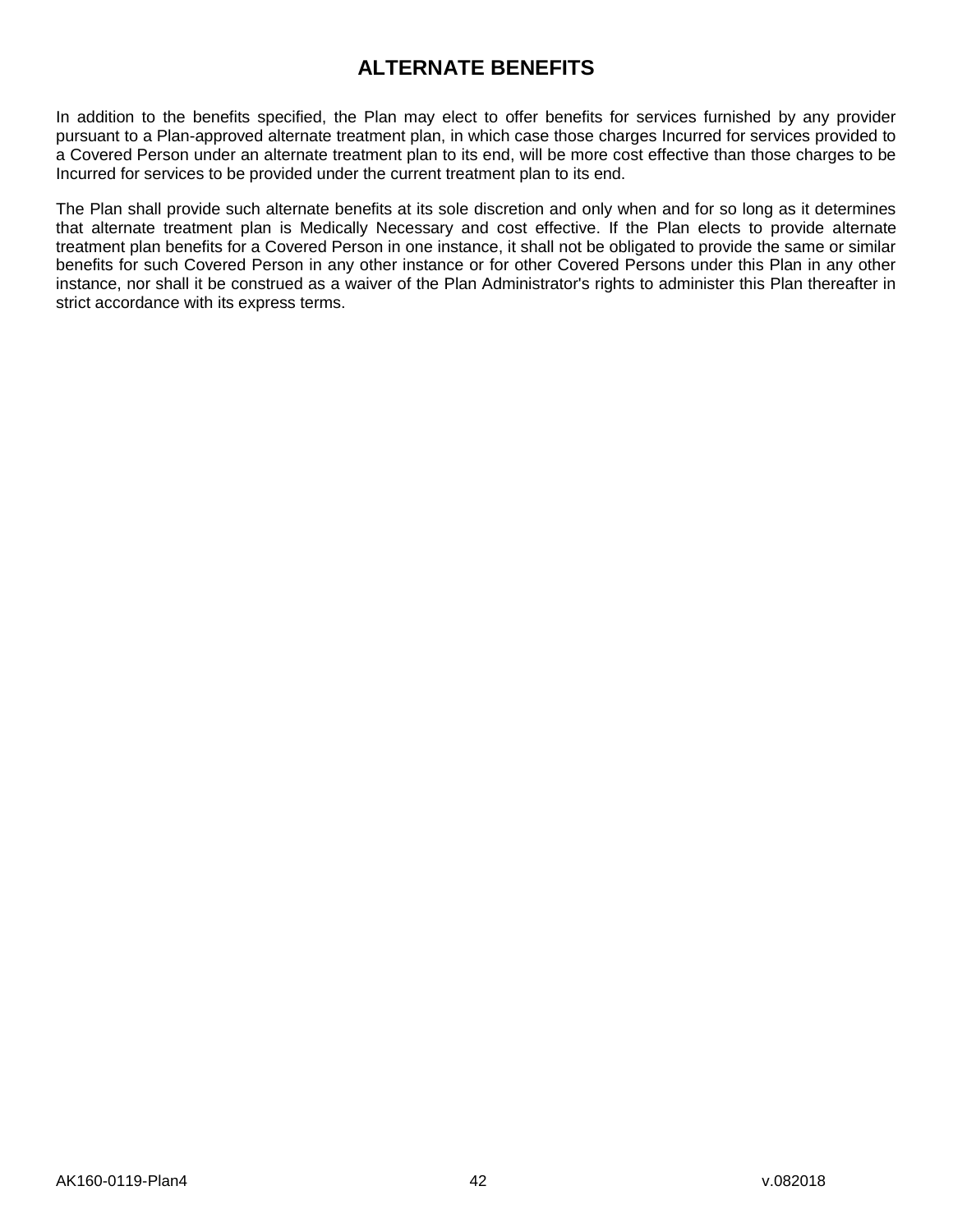# **GENERAL EXCLUSIONS AND LIMITATIONS**

No payment will be eligible under any portion of this Plan for expenses Incurred by a Covered Person for the expenses or circumstances listed below. If an expense is paid that is found to be excluded or limited as shown below, the Plan has the right to collect that amount from the payee, the Covered Person or from future benefits and any such payment does not waive the written exclusions, limitations or other terms of the Plan.

- (1) **Abortions:** Expenses related to elective abortions will not be considered eligible, except as specified under the Maternity benefit under Eligible Medical Expenses.
- (2) **Adoption:** Expenses related to adoption will not be considered eligible.
- (3) **Billing:** Expenses for unbundled charges, to the extent multiple fees are billed which should have been included in a global fee or surgical suite rate will not be considered eligible. Expenses for fees that are upcoded to the extent higher payment is requested than the procedures performed justify will not be considered eligible. Expenses for other billing activity outside the standard of medical or traditional billing practice will not be considered eligible.
- (4) **Cardiac Rehabilitation:** Expenses in connection with Phase III cardiac rehabilitation, including, but not limited to occupational therapy or work hardening programs will not be considered eligible. Phase III is defined as the general maintenance level of treatment, with no further medical improvements being made and exercise therapy that no longer requires the supervision of medical professionals.
- (5) **Close Relative:** Expenses for services, care or supplies provided by a person who normally resides in the Covered Person's home or by a Close Relative will not be considered eligible.
- (6) **Complications:** Expenses for care, services or treatment required as a result of complications from a treatment or procedure not covered under the Plan will not be considered eligible. This exclusion does not apply to complications from abortions as specified under Eligible Medical Expenses.
- (7) **Convenience Items:** Expenses for personal hygiene and convenience items will not be considered eligible.
- (8) **Cosmetic Procedures:** Expenses for Cosmetic and reconstructive procedures will not be considered eligible, except as specified under Eligible Medical Expenses.
- (9) **Counseling:** Expenses for religious, marital, bereavement or relationship counseling will not be considered eligible, except as specified under Eligible Medical Expenses.
- (10) **Custodial Care:** Expenses for Custodial Care will not be considered eligible, except as specified under the Home Health Care and Hospice Care benefits.
- (11) **Dental Care:** Expenses Incurred in connection with dental care, treatment, x-rays, general anesthesia or Hospital expenses will not be considered eligible, except as specified under Eligible Medical Expenses. Refer to stand alone dental plan.
- (12) **Exercise Programs:** Expenses for exercise programs for treatment of any condition will not be considered eligible, except for Physician-supervised cardiac rehabilitation and occupational or physical therapy covered by the Plan.
- (13) **Experimental and/or Investigational:** Expenses for treatment, procedures, devices, drugs or medicines which are determined to be Experimental and/or Investigational will not be considered eligible, except for Off-Label Drug Use or when such expenses are considered Qualified Clinical Trial Expenses.
- (14) **Governmental Agency:** Expenses for services and supplies which are provided by any governmental agency for which the Covered Person is not liable for payment will not be considered eligible. In the case of a statesponsored medical assistance program, benefits payable under this Plan will be primary. Benefits payable under this Plan will also be primary for any Covered Person eligible under TRICARE (the government sponsored program for military dependents).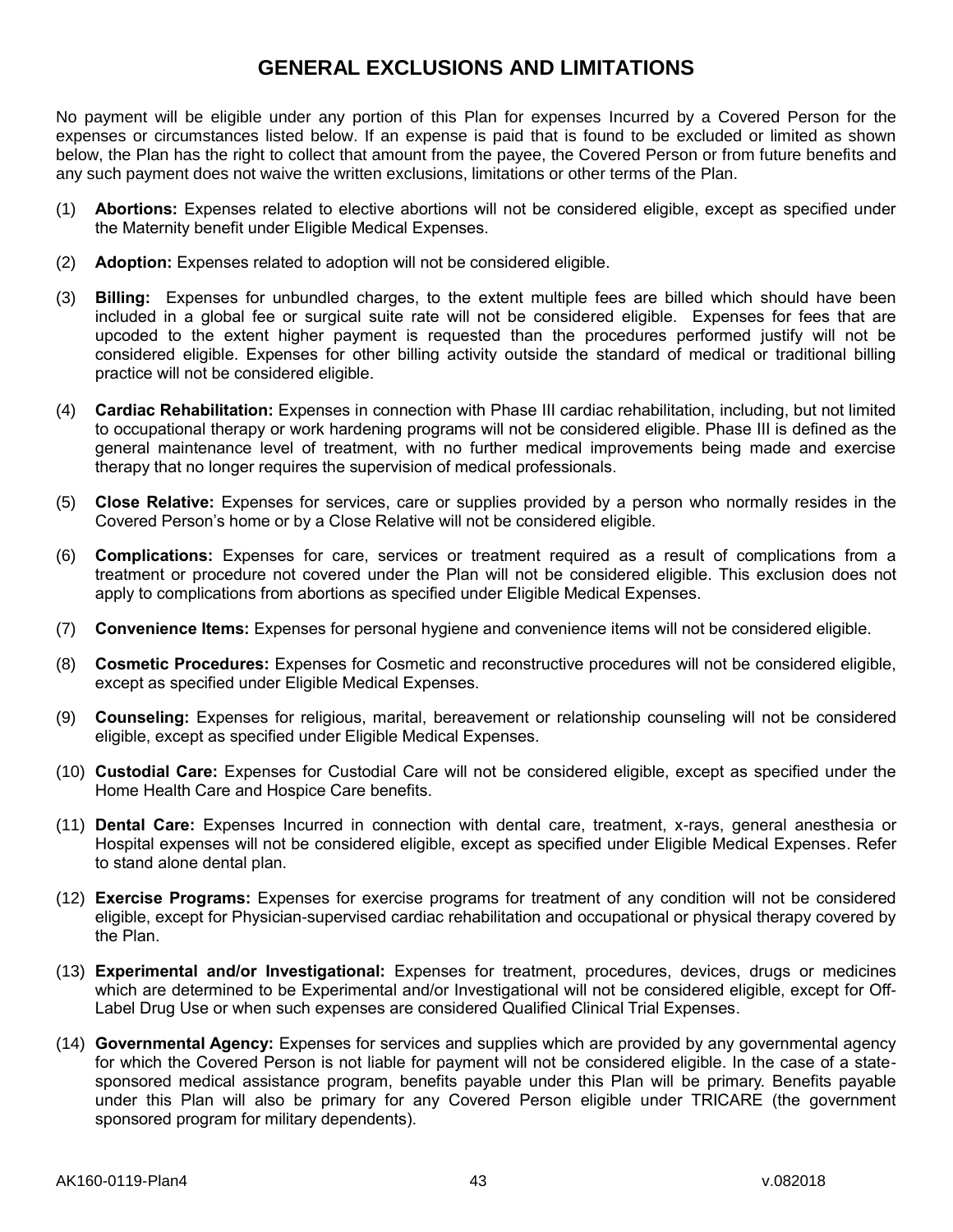- (15) **Hair Loss:** Expenses for hair loss or hair transplants will not be considered eligible. This exclusion does not apply to the Medically Necessary treatment of alopecia areata.
- (16) **Hospital Admissions**: Expenses for Hospital admissions when such confinement is for physiotherapy, hydrotherapy, convalescent or rest care, or any routine physical examinations or tests not connected with the actual Illness or Injury will not be considered eligible, unless the tests could not have been performed on an outpatient basis without adversely affecting the patient's physical condition or the quality of medical care rendered.
- (17) **Illegal Occupation/Felony:** Expenses for or in connection with an Injury or Illness arising out of an illegal occupation or commission of a felony will not be considered eligible. This exclusion will not apply to Injuries and/or Illnesses sustained due to a medical condition (physical or mental) or due to an act of domestic violence.
- (18) **Infertility:** Expenses for confinement, treatment, testing or services related to infertility (the inability to conceive) or the promotion of conception will not be considered eligible.

Nothing in this section is intended to exclude coverage for any infertility counseling or treatment required to be covered (if any) as a preventive service under the guidelines published by the Health Resources and Services Administration on August 1, 2011 (or any applicable subsequent guidelines).

- (19) **Maintenance Therapy:** Expenses for Maintenance Therapy of any type when the individual has reached the maximum level of improvement will not be considered eligible.
- (20) **Medically Necessary:** Expenses which are determined not to be Medically Necessary will not be considered eligible.
- (21) **Medicare:** Expenses to the extent they exceed the Medicare limiting charge for Covered Persons for whom this Plan pays its benefits secondary to Medicare will not be considered eligible.
- (22) **Missed Appointments:** Expenses for completion of claim forms, mailing or shipping expenses, missed appointments or telephone consultations will not be considered eligible. This exclusion does not apply to telephone consultations provided as part of the Teladoc program or for Mental Disorders as described in the Eligible Medical Expenses section of the Plan.
- (23) **No Legal Obligation:** Expenses for services provided for which the Covered Person has no legal obligation to pay will not be considered eligible. This exclusion will not apply to eligible expenses that may be covered by state Medicaid coverage where federal law requires this Employer's Plan to be primary.
- (24) **Non-Covered Procedures:** Expenses for services related to a non-covered Surgery or procedure will not be considered eligible regardless of when the Surgery or procedure was performed.
- (25) **Not Performed Under the Direction of a Physician:** Expenses for services and supplies which are not prescribed or performed by or under the direction of a Physician will not be considered eligible.
- (26) **Not Recommended by a Physician:** Expenses by a Hospital or covered residential treatment center if hospitalization is not recommended or approved by a legally qualified Physician will not be considered eligible.
- (27) **Nutritional Counseling:** Expenses related to nutritional counseling will not be considered eligible, except as otherwise covered as a preventive service or as specified under the Eligible Medical Expenses section of the Plan.
- (28) **Nutritional Supplements:** Expenses for nutritional supplements or other enteral supplementation will not be considered eligible, except as specified under Eligible Medical Expenses. Over-the-counter nutritional supplements or infant formulas will not be considered eligible even if prescribed by a Physician.
- (29) **Obesity:** Expenses for surgical and non-surgical care and treatment of obesity including weight loss or dietary control, whether or not it is in any case a part of a treatment plan for another Illness, will not be considered eligible, except Medically Necessary charges for care and treatment of individuals who are Morbidly Obese or as otherwise covered as a preventive service under the Eligible Medical Expenses section of the Plan.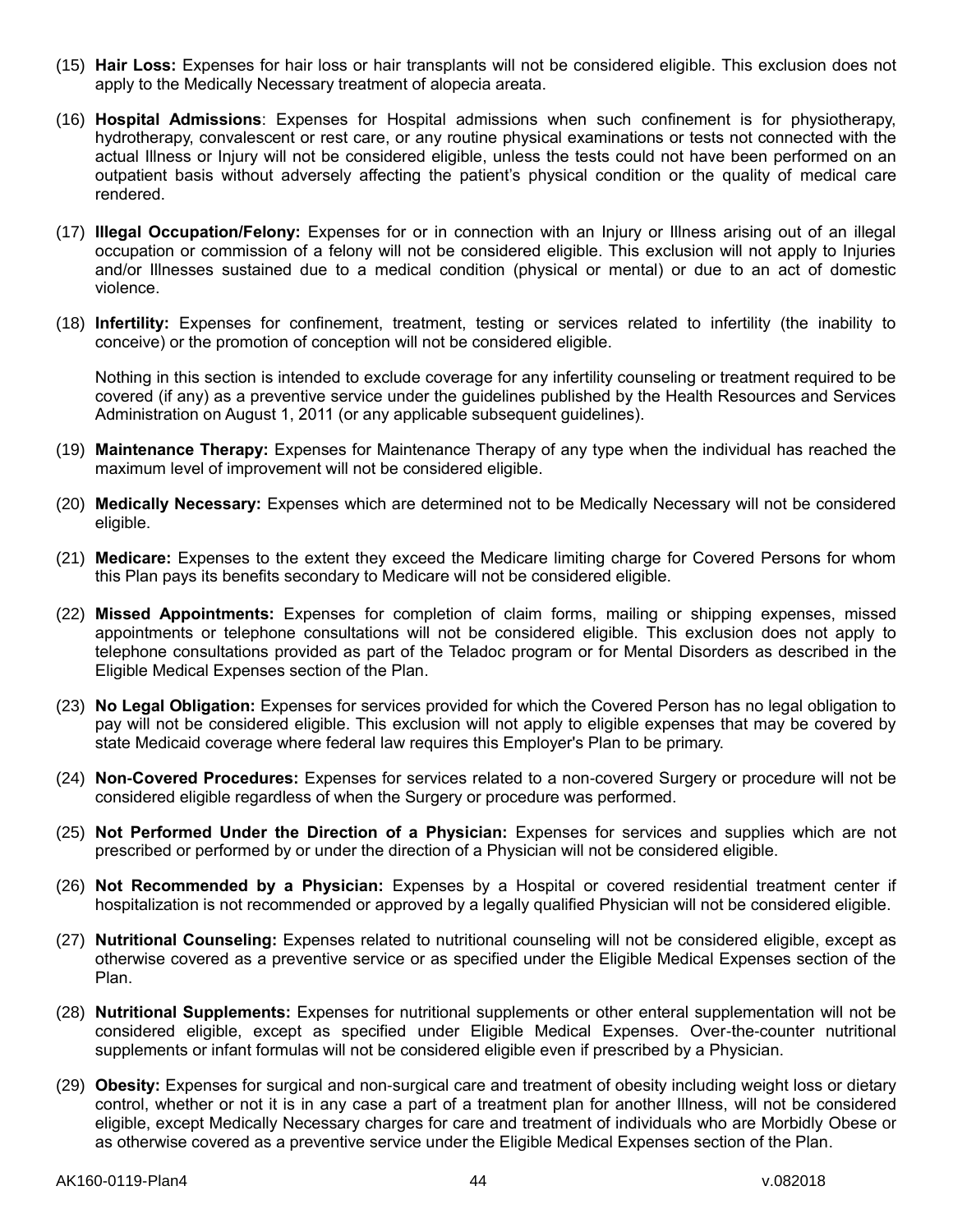- (30) **Occupational Therapy:** Expenses for occupational therapy primarily for recreational or social interaction will not be considered eligible.
- (31) **Operated by the Government:** Expenses for treatment at a facility owned or operated by the government will not be considered eligible, unless the Covered Person is legally obligated to pay. This does not apply to Covered Expenses rendered by a Hospital owned or operated by the United States Veteran's Administration when services are provided to a Covered Person for a non-service related Illness or Injury.
- (32) **Outside the United States (U.S.):** Expenses for services or supplies if the Covered Person leaves the U.S. or the U.S. Territories for the express purpose of receiving medical treatment will not be considered eligible, except for Covered Expenses under the BridgeHealth Surgery Benefit**TM .**
- (33) **Over-the-Counter (OTC) Medication:** Expenses for any over-the-counter medication will not be considered eligible. Expenses for drugs and medicines not requiring a prescription by a licensed Physician and not dispensed by a licensed pharmacist will not be considered eligible, except as otherwise covered as a preventive service under the Eligible Medical Expenses section of the Plan.
- (34) **Plan Maximums:** Expenses for charges in excess of Plan maximums will not be considered eligible.
- (35) **Prior to Effective Date:** Expenses which are Incurred prior to the effective date of your coverage under the Plan will not be considered eligible.
- (36) **Recreational and Educational Therapy:** Expenses for recreational and educational services; learning disabilities; behavior modification services; vocational testing or training; any form of non-medical self-care or self-help training, including any related diagnostic testing; music therapy; health club memberships; aquatic or pool therapies; will not be considered eligible. Diabetic education is considered eligible as specified under Eligible Medical Expenses. This exclusion will not apply to expenses related to the diagnosis, testing and treatment of autism, ADD or ADHD.
- (37) **Refractive Errors:** Expenses for radial keratotomy, Lasik Surgery or any Surgical Procedure to correct refractive errors of the eye will not be considered eligible.
- (38) **Refusal to Comply:** Expenses for charges which cannot be evaluated for appropriateness because the Employee or Covered Person refuses to comply with release of or requests for information will not be considered eligible.
- (39) **Required by Law:** In any case where an individual is required by law to maintain insurance coverage (or to maintain any other security or reserve amount in lieu of insurance coverage), expenses of a Covered Person that would be paid by such insurance coverage are not eligible expenses, regardless of whether the individual is in fact covered under such coverage. For purposes of any required automobile, motorcycle or other vehicle coverage, otherwise eligible expenses below the minimum required coverage or the actual coverage elected, whichever is higher, will be excluded from coverage under this Plan.
- (40) **Riot/Revolt:** Expenses resulting from a Covered Person's participation in a riot or revolt will not be considered eligible. This exclusion will not apply to Injuries and/or Illnesses sustained due to a medical condition (physical or mental) or domestic violence.
- (41) **Sex Transformation:** Expenses in connection with sex transformation will not be considered eligible.
- (42) **Sexual Dysfunction/Impotence:** Expenses for services, supplies or drugs related to sexual dysfunction/ impotence not related to organic disease will not be considered eligible. Expenses for sex therapy will not be considered eligible.
- (43) **Smoking Cessation:** Expenses for smoking cessation programs, including smoking deterrents will not be considered eligible, unless otherwise covered as a preventive service under the Eligible Medical Expenses section of the Plan.
- (44) **Stand-by Physician:** Expenses for technical medical assistance or stand-by Physician services will not be considered eligible.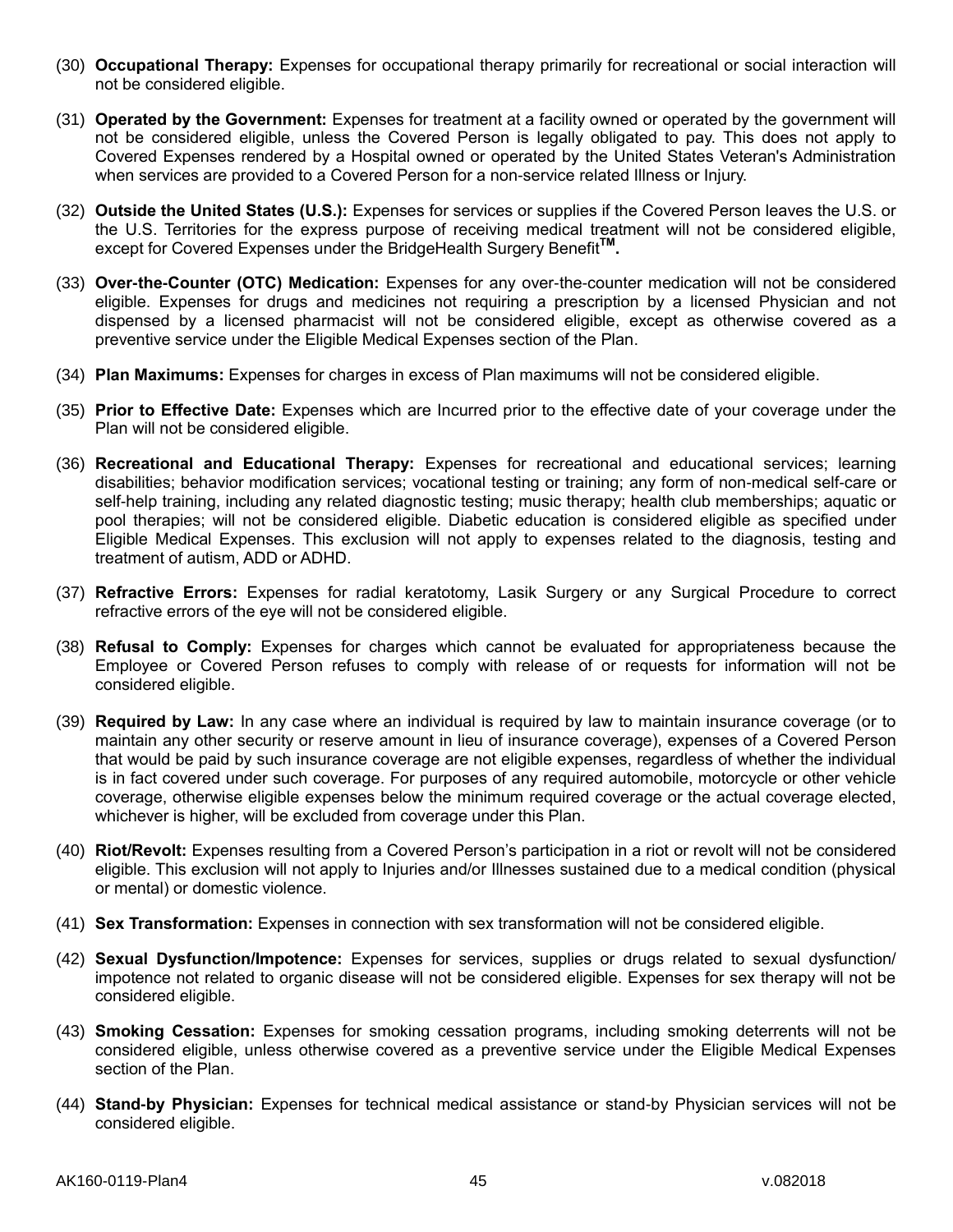- (45) **Sterilization:** Expenses for elective sterilization will not be considered eligible, unless otherwise covered as a preventive service as specified under the Eligible Medical Expenses section of the Plan.
- (46) **Surrogate:** Expenses relating to a surrogate pregnancy of any person who is not covered under this Plan and for any Covered Person other than the Employee and Spouse will not be considered eligible, including but not limited to pre-pregnancy, conception, prenatal, childbirth and postnatal expenses. This exclusion does not apply to preventive services for any Covered Person as described under the Eligible Medical Expenses section of the Plan.
- (47) **Usual and Customary Charge:** Expenses in excess of the Usual and Customary Charge will not be considered eligible.
- (48) **Wage or Profit:** Expenses for or in connection with any Injury or Illness which arises out of or in the course of any occupation for wage or profit (including self-employment) will not be considered eligible.
- (49) **War:** Expenses for the treatment of Illness or Injury resulting from a war or any act of war or terrorism, whether declared or undeclared, civil war, hostilities or invasion, or while in the armed forces of any country or international organization will not be considered eligible.
- (50) **Weekend Admissions:** Expenses for care and treatment billed by a Hospital for non- Emergency Medical Condition admissions on a Friday, Saturday or Sunday will not be considered eligible, unless Surgery is scheduled within 24 hours.
- (51) **Worker's Compensation:** Expenses for or in connection with any Injury or Illness which arises out of or in the course of any occupation for which the Covered Person would be entitled to compensation under any Worker's Compensation Law or occupational disease law or similar legislation will not be considered eligible.

Expenses for Injuries or Illness which were eligible for payment under Worker's Compensation or similar law and have reached the maximum reimbursement paid under Worker's Compensation or similar law will not be eligible for payment under this Plan.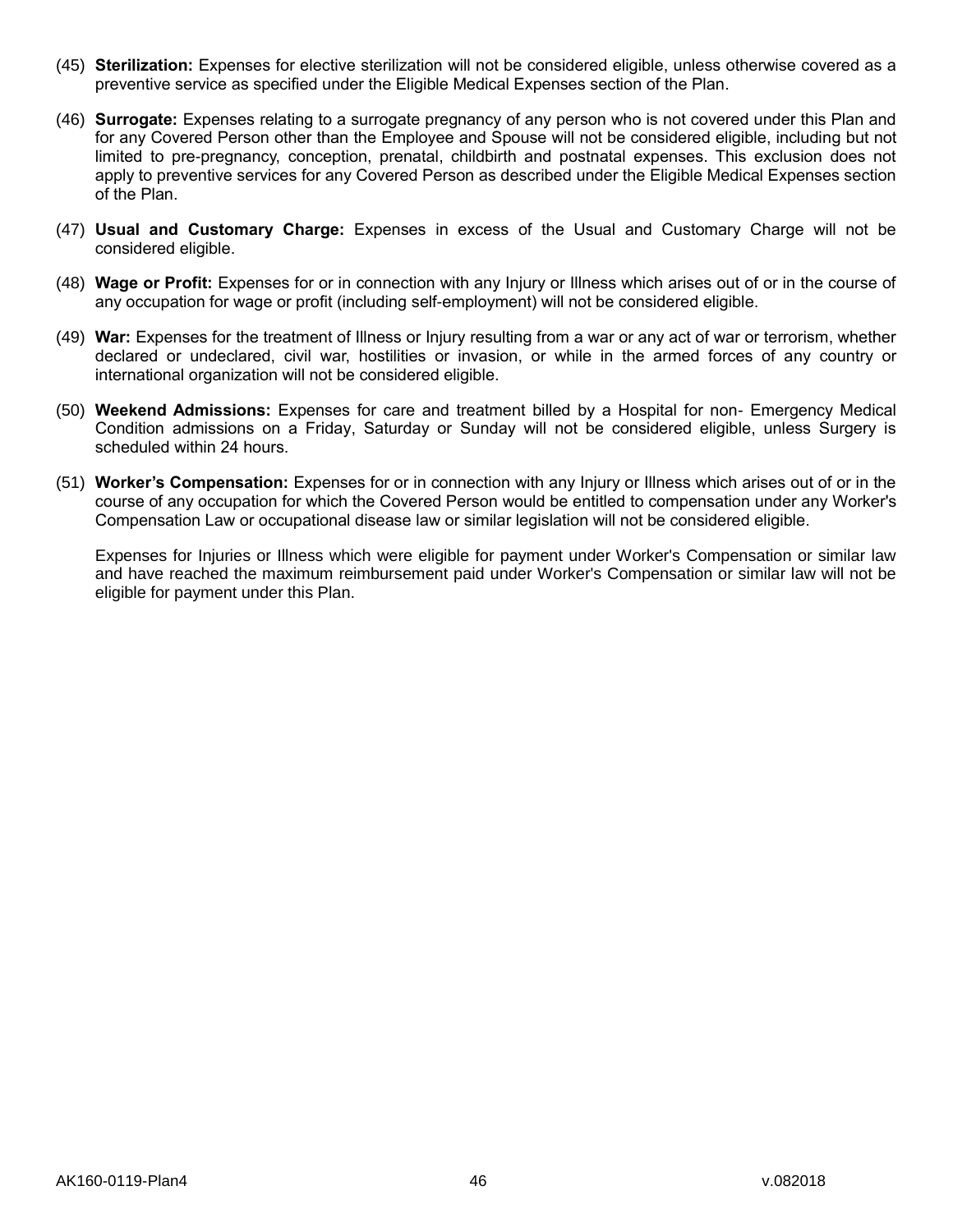# **PRESCRIPTION DRUG BENEFITS**

Charges for prescription drugs, when received as an outpatient. Expenses for contraceptive drugs and devices, when prescribed for the purpose of birth control, are also covered. Benefits will be limited to:

- (1) Refills only up to the number of times specified by a Physician;
- (2) Refills up to one year from the date of order by a Physician;
- (3) Any one prescription is limited to a 90-day supply.

Please note Prescription Drugs are subject to the cost-sharing provisions described in the Medical Schedule of Benefits unless the Prescription Drug qualifies as a Preventive Drug (as described below).

"Participating Pharmacies" are pharmacies that have contracted with the Plan to charge Covered Persons reduced fees for covered drugs. Covered Persons will be issued an identification card to use at the Participating Pharmacy at time of purchase. A purchase directly from a Participating Pharmacy using the Plan identification card is called the "Pharmacy Option." Covered Persons may not use a Plan identification card to purchase drugs at any time coverage is not in effect, and will be held fully responsible for the consequences of any such use.

An option is also available to order maintenance medications (those that are taken for long periods of time, such as drugs sometimes prescribed for heart disease, high blood pressure, asthma, etc.) through the mail (the "Mail Order Option"). Because of the increased volume being purchased, the mail order pharmacy is able to offer the Plan significant savings on these prescriptions for maintenance medications.

To obtain a list of Participating Pharmacies, or to arrange for purchase under the Mail Order Option, please contact the Prescription Drug Card vendor listed in the General Plan Information section.

When you use either option, your claim for benefits will automatically be filed for you with the Claims Administrator.

If you fail to show your Plan identification card at the pharmacy, or if you use a non-Participating Pharmacy, you must file your claim for reimbursement directly with Meritain Health.

Please refer to the major medical benefits and General Exclusions and Limitations sections of this document for a listing of Covered Expenses and limitations.

# **Pharmacy Benefits as they relate to Participating Pharmacies located in Ketchikan, Alaska**

When you purchase your prescription drugs from a local participating pharmacy, you may have to make a decision as to how you want to use your benefits. You may be able to do one of 2 things:

- (1) Use your prescription drug card to get a discount on your medications, pay 100% of the discounted cost at the time you fill your prescription, and have the claim automatically filed with Meritain Health for reimbursement (please do not mail these claims to Meritain Health); or
- (2) Not use your prescription drug card, pay the pharmacy 20% of the cost of your prescription (after you have met your major medical Deductible), and allow the pharmacy to bill Meritain Health for the remainder of your claim.

Not all participating pharmacies located in Ketchikan, Alaska will allow you to do option 2 as listed above. Please ask the pharmacist at the time you fill your prescription.

# **Prescription Drug Coordination of Benefits**

You may also be covered under another prescription benefit program. This Plan includes a "coordination of benefits" feature to handle such situations. If the other program pays benefits first, you can submit your pharmacy receipts to Meritain Health for reimbursement. The amount of your reimbursement will be the amount you paid to the pharmacy for your prescription, less this Plan's applicable Coinsurance amount. Please refer to the Medical Schedule of Benefits for a listing of this Plan's Coinsurance amounts.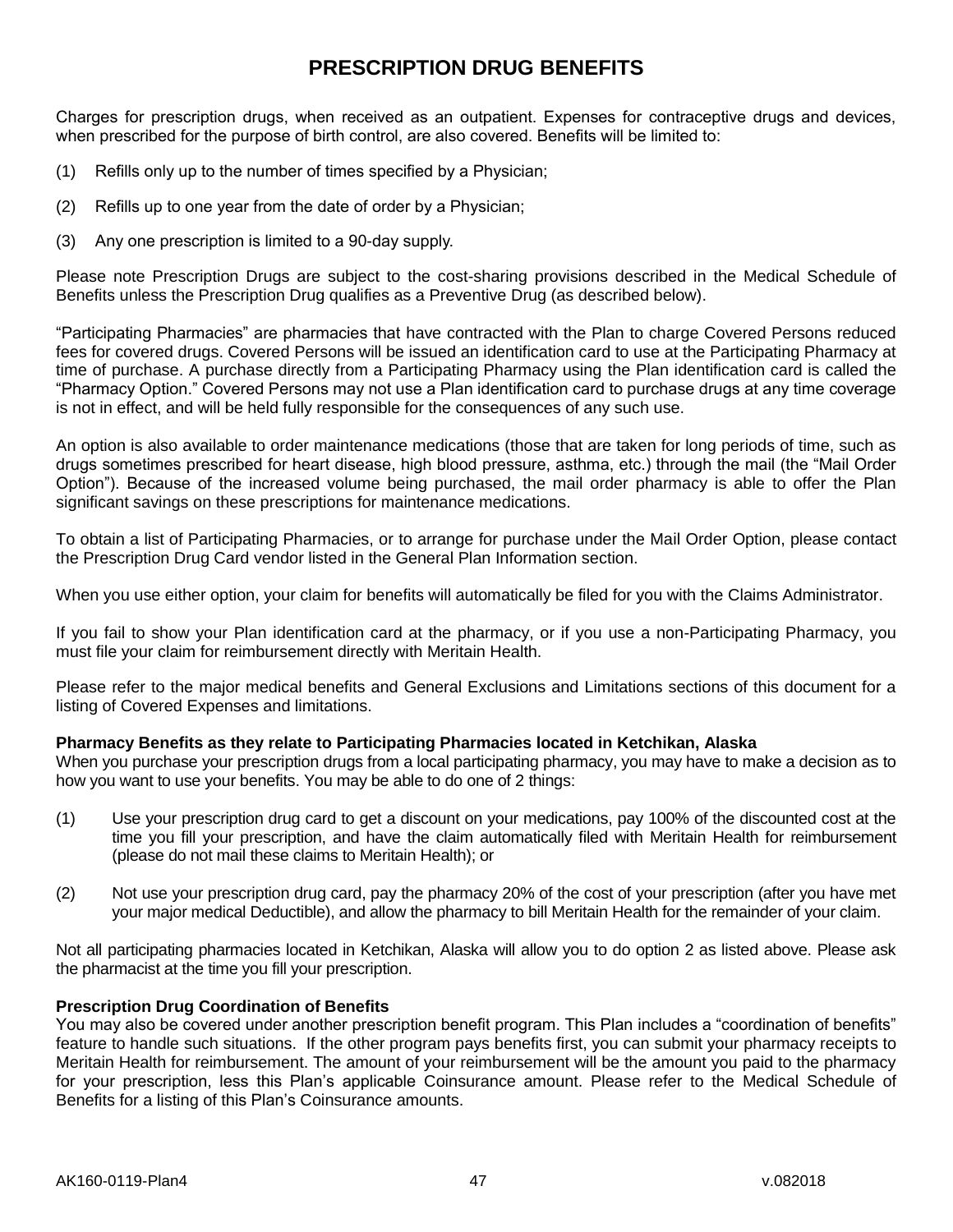**Prescription Drug**: Any of the following: (a) a Food and Drug Administration-approved drug or medicine, which, under federal law, is required to bear the legend, "Caution: federal law prohibits dispensing without prescription"; (b) injectable insulin; or (c) hypodermic needles or syringes, but only when dispensed upon a written prescription of a licensed Physician. Such drug must be Medically Necessary in the treatment of an Illness or Injury.

**Preventive Drug** means items which have been identified by the U.S. Department of Health and Human Services (HHS) as a preventive service. You may view the guidelines established by HHS by visiting the following website:

# https://www.healthcare.gov/what-are-my-preventive-care-benefits

For a paper copy, please contact the Plan Administrator.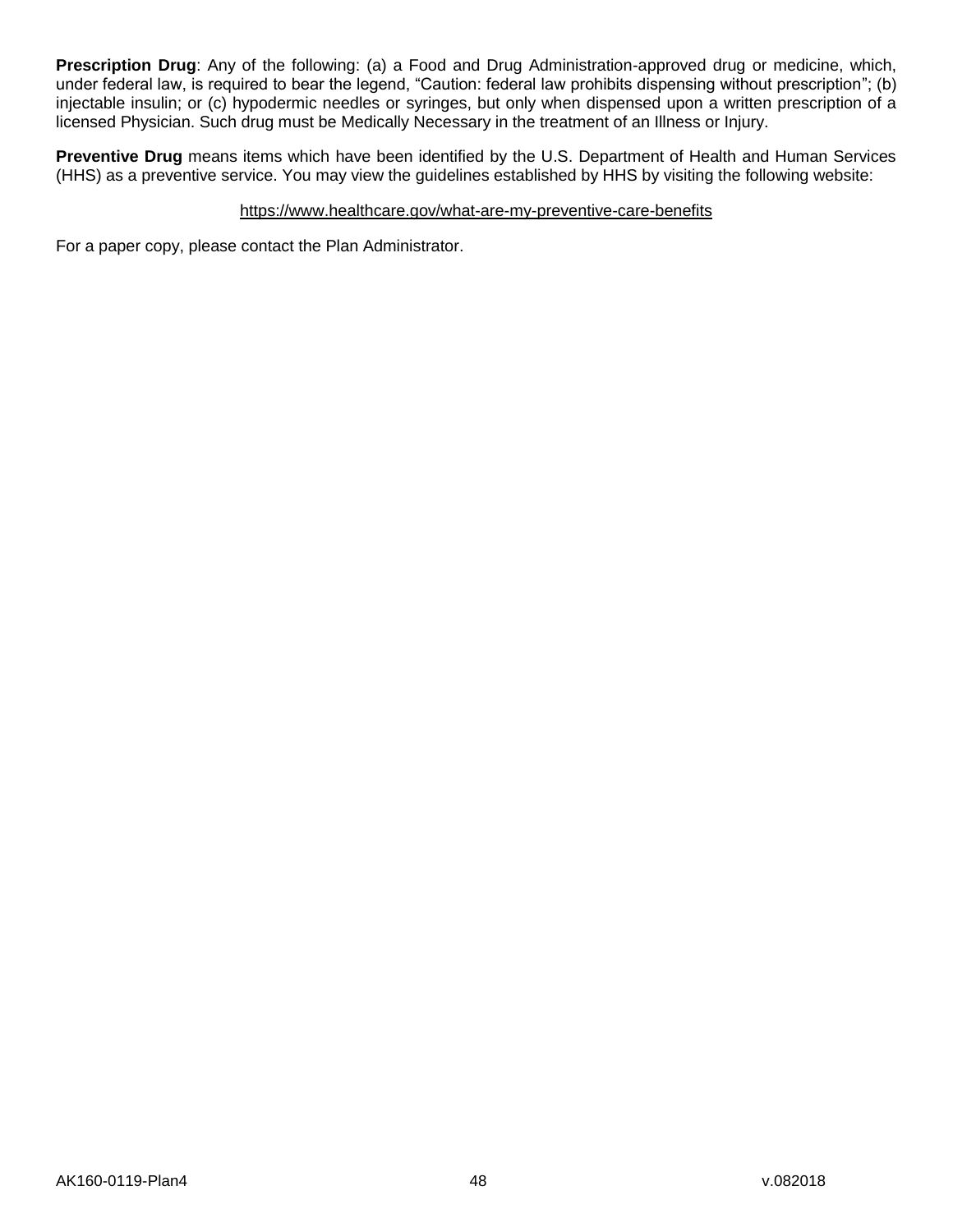# **DENTAL EXPENSES**

If a Covered Person incurs expenses for a service on the list of "Eligible Dental Expenses," such charges are covered to the extent that they meet all of the following conditions:

- (1) Constitute Dentally Necessary treatment.
- (2) Are Incurred while covered under this Plan.
- (3) Are Usual and Customary Charges.

The Plan will pay for such eligible expenses as shown in the Dental Schedule of Benefits.

Reimbursement for eligible expenses will be made directly to the provider of the service, unless a receipt showing payment is submitted.

#### **Deductible**

A Deductible is the total amount of eligible expenses as shown in the Dental Schedule of Benefits, which must be Incurred by you during any Calendar Year before Covered Expenses are payable under the Plan. The family Deductible maximum, as shown in the Schedule of Benefits, is the maximum amount which must be Incurred by the covered family members during a Calendar Year. However, each individual in a family is not required to contribute more than one individual Deductible amount to a family Deductible.

#### **Eligible Dental Expenses**

#### **Class A-Preventive Services:**

- (1) Oral examinations.
- (2) Topical fluoride application for Covered Persons under age 19.
- (3) Prophylaxis (cleaning of teeth). Curettage and scaling performed in conjunction with, and on the same day as, a prophylaxis will be deemed to be included within the prophylaxis procedure.
- (4) Bitewing x-rays.
- (5) Topical application of fluoride solution for Dependent Children.
- (6) Sealants for Dependent Children.
- (7) Full mouth series of x-rays once in any 36-month period.

#### **Class B-Basic Services:**

- (1) Non-surgical extractions and alveolectomy at the time of the tooth extraction.
- (2) Amalgam, silicate, acrylic, and composite filling restoration to restore diseased or Accidentally broken teeth.
- (3) Oral surgery performed on the teeth or gums.
- (4) X-ray and laboratory procedures required for oral Surgery.
- (5) General anesthetics administered in connection with covered oral or dental surgery.
- (6) Treatment of periodontal and other diseases of the gums and tissue of the mouth.
- (7) Injection of antibiotic drugs by an attending Dentist.
- (8) Non-surgical root canal therapy.
- (9) Treatment for relief of dental pain.

#### AK160-0119-Plan4 49 v.082018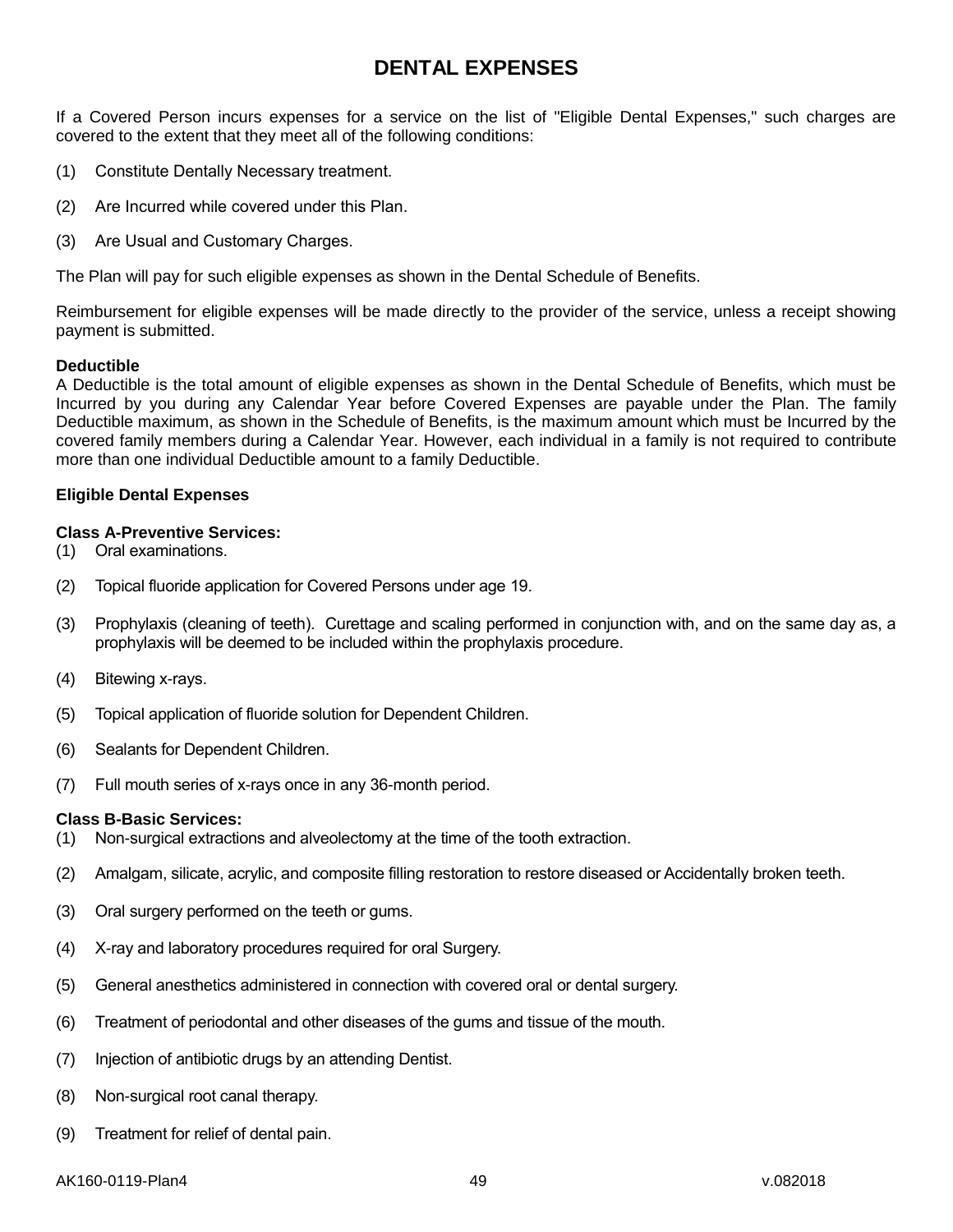- (10) Emergency palliative treatment.
- (11) Drugs and medicines that require a Dentist's written prescription, including the cost of medication and its administration, if it is given at your Dentist's office.
- (12) Consultations required by the attending Dentist.
- (13) Relines and rebases to existing dentures.
- (14) For Children age 14 and under, space maintainers for missing primary teeth and habit-breaking appliances.

#### **Class C-Major Services:**

NOTE: There is a 12 month waiting period from the date your coverage begins for Class C-Major Services. This limitation will not apply to covered charges due solely to an Injury suffered while covered under the Plan.

- (1) Inlays, onlays, gold fillings and crown restorations to restore diseased or Accidentally broken teeth, but only when the tooth, as a result of extensive cavities or fractures, cannot be restored by amalgam, silicate, acrylic, or composite filling restoration.
- (2) Initial installation of fixed bridgework, including inlays and crowns as abutments.
- (3) Initial installation of partial or full removable dentures, including precision attachments and any adjustments during the 6-month period following installation.
- (4) Services and supplies to increase vertical dimension.
- (5) Replacement of an existing partial or full removable denture, new bridgework or the addition of teeth to an existing partial or full removable denture or bridgework, except that only replacements and additions that meet the "Prosthesis Replacement Rule" below will be covered.

#### **Prosthesis Replacement Rule**

The "Prosthesis Replacement Rule" requires that replacements or additions to existing dentures or bridgework will be covered only if satisfactory evidence is furnished that one of the following applies:

- (1) The replacement or addition of teeth is required to replace one or more teeth extracted after the existing denture was installed;
- (2) The existing denture or bridgework cannot be made serviceable and was installed at least 5 years prior to its replacement; or
- (3) The existing denture is an immediate temporary denture that cannot be made permanent and replacement by a permanent denture is required and takes place within 12 months from the date of initial installation of the immediate temporary denture.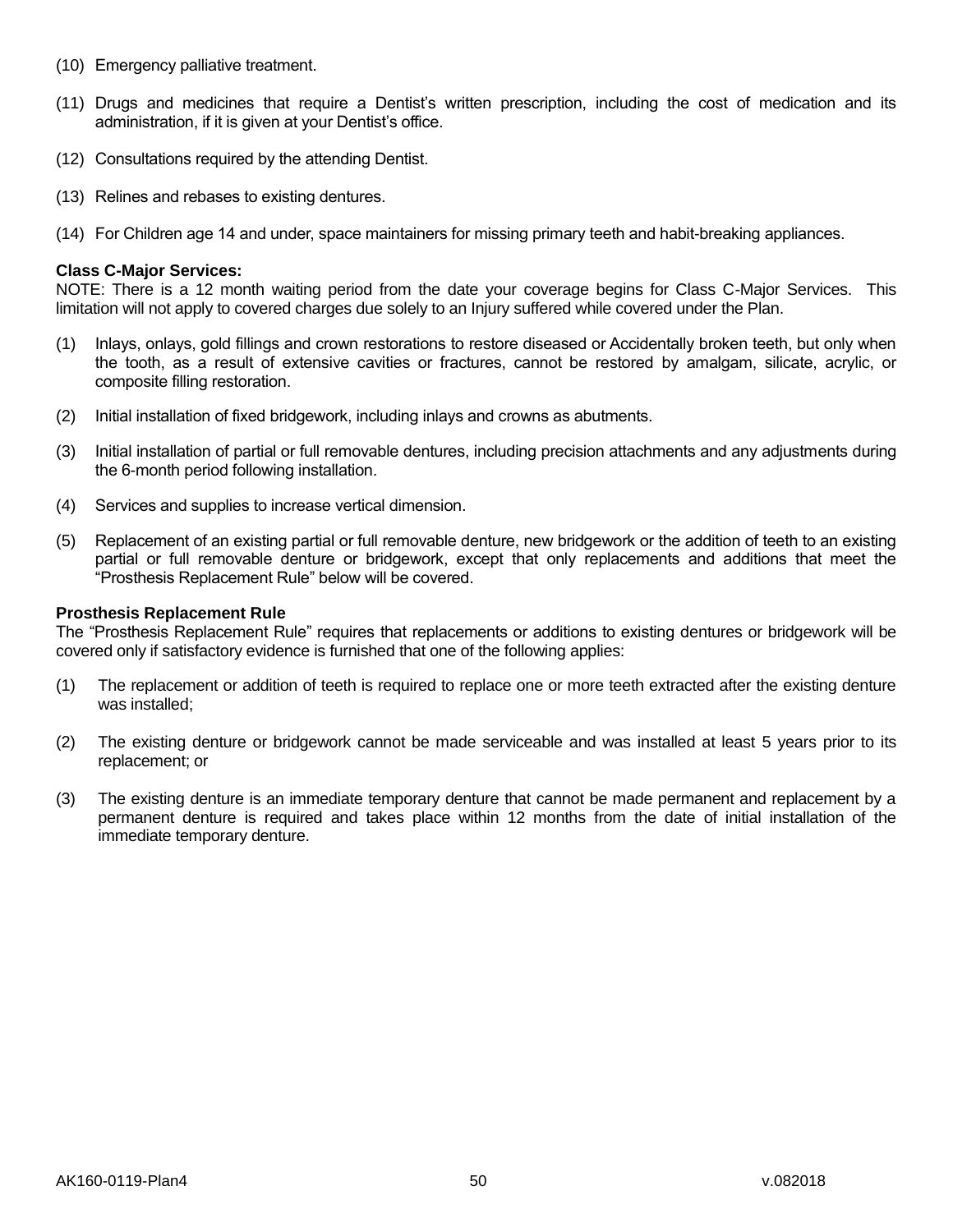# **DENTAL EXCLUSIONS AND LIMITATIONS**

In addition to the General Exclusions and Limitations section of this Plan, no payment will be eligible under any portion of this Plan for Dental Expenses Incurred by a Covered Person for the expenses or circumstances listed below. If an expense is paid that is found to be excluded or limited as shown below, the Plan has the right to collect that amount from the payee, the Covered Person or from future benefits and any such payment does not waive the written exclusions, limitations or other terms of the Plan.

- (1) **American Dental Association:** Expenses that do not meet the standards of dental practices accepted by the American Dental Association will not be considered eligible.
- (2) **Cosmetic:** Expenses for services or supplies partially or wholly Cosmetic in nature will not be considered eligible.
- (3) **Crowns:** Expenses for facing on crowns or pontics on molars will not be considered eligible.
- (4) **Dentures:** Expenses for over dentures or customized prosthetics or duplicate set of dentures will not be considered eligible.
- (5) **Developmental:** Expenses for dental treatment or services provided to correct any defect or developmental malformation that does not interfere with function will not be considered eligible.
- (6) **Duplicate Devices:** Expenses for duplicate prosthetic devices or appliances; expenses for a lost or stolen dental appliance; will not be considered eligible.
- (7) **Hospital Expenses:** Expenses for Hospital expenses will not be considered eligible.
- (8) **Implants:** Expenses for implants, including any appliances and/or crowns and the surgical insertion or removal of implants or tooth transplants will not be considered eligible.
- (9) **Installation or Replacement:** Expenses for installation, replacement or alteration of or addition to, dentures and fixed bridgework will not be considered eligible, except as shown in Eligible Dental Expenses.
- (10) **Medical Plan:** Expenses for that part of any covered dental expense that is payable under any other section of this Plan, unless:
	- (a) Benefits are payable under both this dental benefit and any medical benefits; and
	- (b) It is to the Covered Person's advantage to have benefits paid under dental benefits rather than under medical benefits.
- (11) **Not Performed By a Dentist:** Expenses for treatment by other than a Dentist or Physician will not be considered eligible, except charges for treatment performed under the supervision and direction of a Dentist or Physician by any person duly licensed or certified to perform such treatment under applicable professional statutes and regulations.
- (12) **Not Prescribed by a Dentist:** Expenses for services not prescribed as necessary by a Physician or Dentist will not be considered eligible.
- (13) **Occlusion:** Expenses for restorations or procedures to splint, change vertical dimension or restore occlusion will not be considered eligible, except as shown in Eligible Dental Expenses.
- (14) **Oral Hygiene:** Expenses for oral hygiene, dietary or plaque control programs or other educational programs will not be considered eligible.
- (15) **Orthodontic Treatment:** Expenses for Orthodontic Treatment and appliances will not be considered eligible.
- (16) **Orthognathic Surgery:** Expenses for Surgery to correct malposition in the bones of the jaw will not be considered eligible.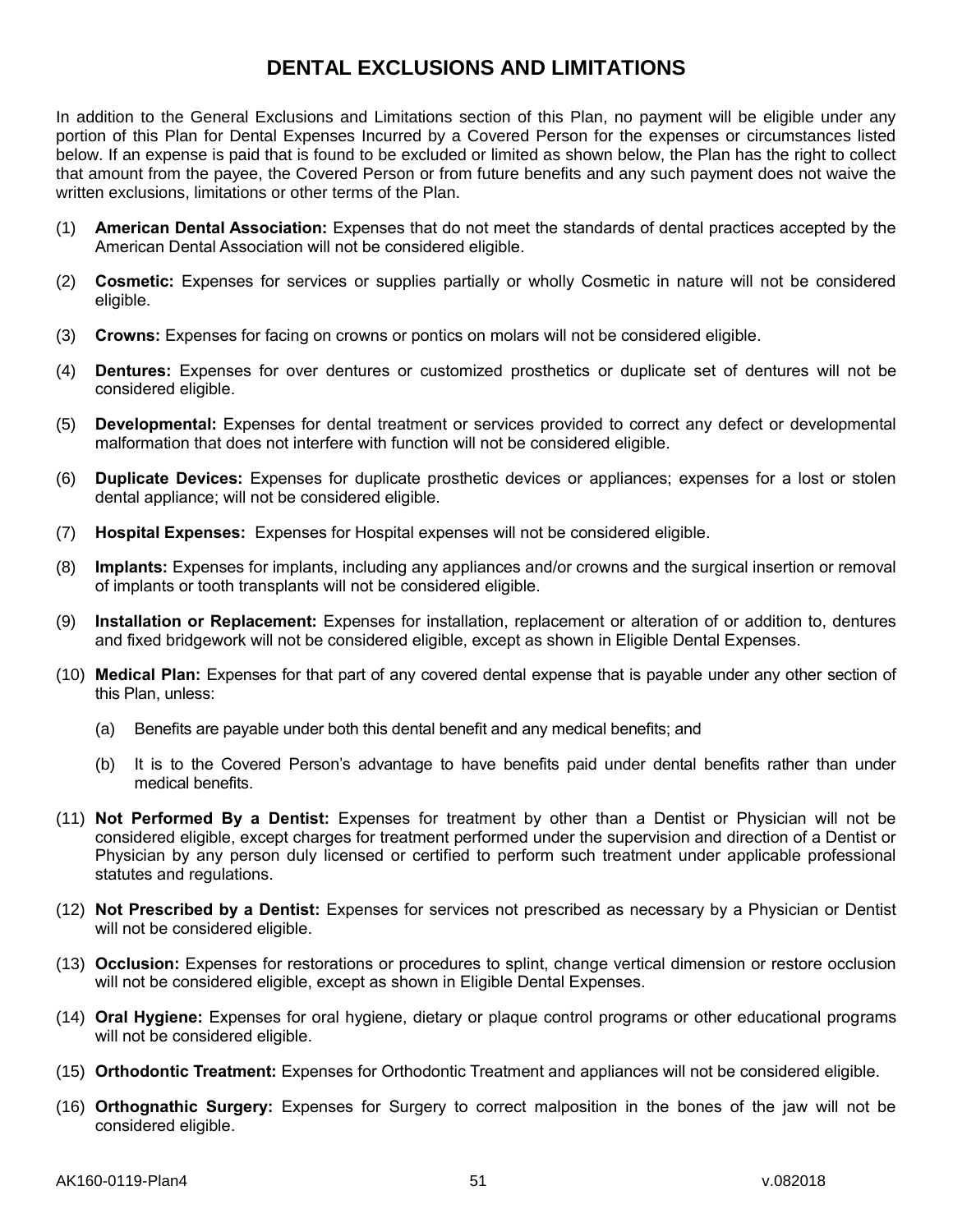- (17) **Periodontal Splinting:** Expenses for crowns for teeth that are restorable by other means or for the purpose of periodontal splinting will not be considered eligible.
- (18) **Plan Design:** Expenses excluded or limited by the Plan design as stated in this document will not be considered eligible.
- (19) **Precision Attachments:** Expenses for precision or semi-precision attachments will not be considered eligible.
- (20) **Prior to Effective Date/After Termination:** Expenses for any portion of a dental procedure Incurred before the effective date or after the termination of the individual's coverage will not be considered eligible. An expense will be considered Incurred as defined in the section, "Definitions," or as follows:
	- (a) For an appliance or modification of an appliance, the date the impression was taken;
	- (b) For crowns, bridge work or gold restorations, the date the tooth was seated; and
	- (c) For root canal therapy, the date the pulp chamber was opened.
	- (d) For periodontal Surgery, the date the Surgery is actually performed; and
	- (e) For any other treatment, the date the service is provided.

The date on which treatment is completed means:

- (a) For full or partial dentures, the date the appliance is seated or inserted.
- (b) For fixed bridges, crowns, inlays and onlays, the date the restoration is cemented in place.
- (c) For root canal therapy, the date the pulp chamber is sealed.
- (d) For periodontal Surgery, the date the surgery is actually performed.
- (e) For any other treatment, the date the service is provided.
- (21) **Take Home Items:** Expenses for take home items will not be considered eligible.
- (22) **Temporary:** Expenses for temporary dental service will be considered an integral part of the final dental service rather than a separate service will not be considered eligible.
- (23) **Temporary Prosthesis:** Expenses for a temporary full prosthesis or for adjustment or relining of a prosthesis within 6 months after the prosthesis is initially furnished will not be considered eligible.
- (24) **Temporomandibular Joint Dysfunction (TMJ):** Expenses for appliances or restorations in connection with Temporomandibular Joint Dysfunction (TMJ), craniofacial muscle disorders or myofunctional therapy will not be considered eligible.
- (25) **Veneers:** Expenses for Cosmetic veneers will not be considered eligible.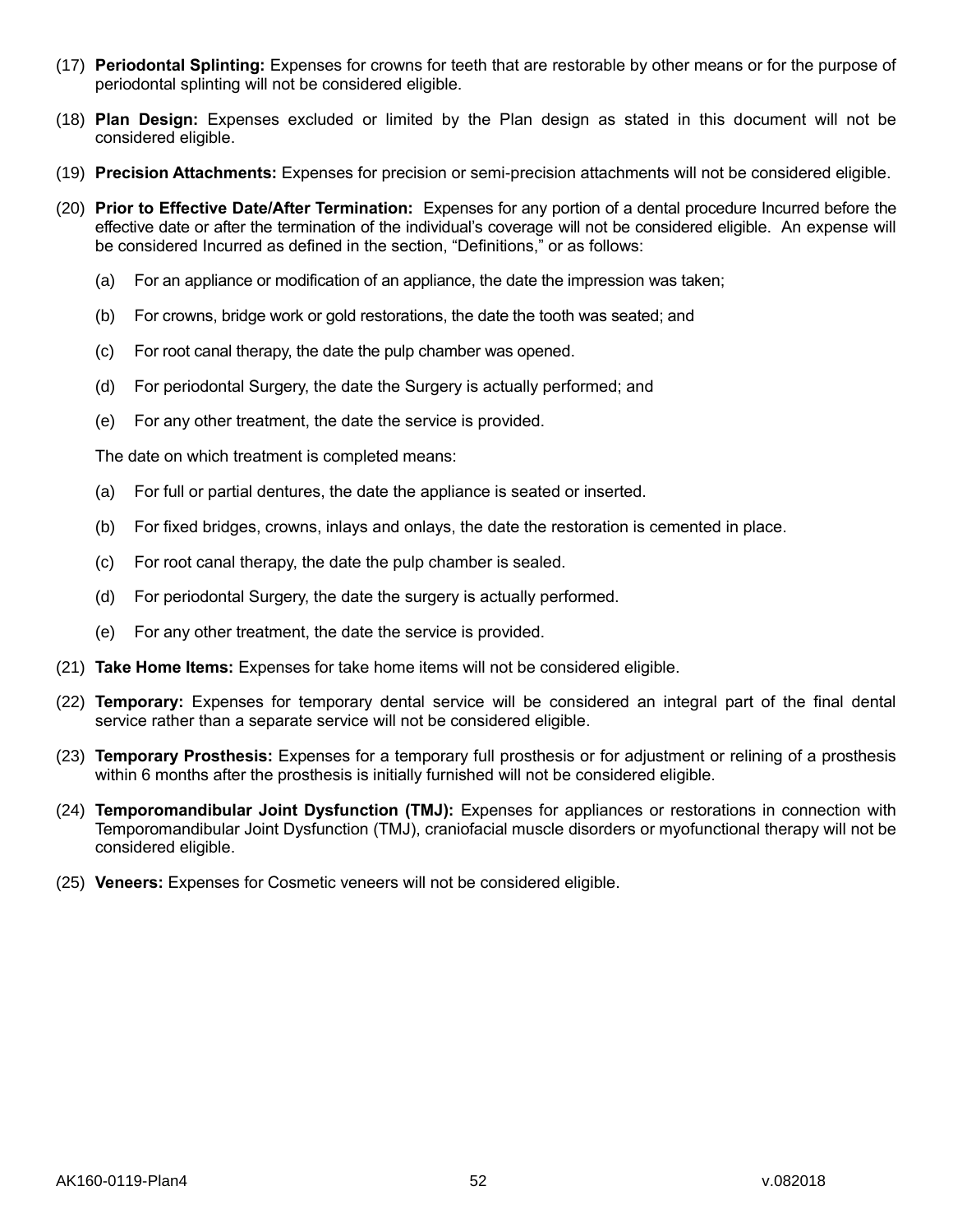# **VISION BENEFITS**

The benefits shown in the Vision Schedule of Benefits will be available for expenses Incurred by a Covered Person if they are listed for coverage under this section and meet all of the following requirements:

- (1) They must be prescribed by an ophthalmologist or Optometrist;
- (2) They must be furnished by an ophthalmologist, Optometrist or Optician;
- (3) They must not be excluded from coverage under this Plan; and
- (4) They must be specified as covered under the Plan.

#### **Examinations**

Benefits are available for one routine vision examination per Covered Person every Calendar Year. Covered routine examination services are:

- (1) Examination of the outer and inner parts of the eye;
- (2) Evaluation of vision sharpness (refraction);
- (3) Binocular balance testing;
- (4) Routine tests of color vision, peripheral vision and intraocular pressure; and
- (5) Case history, recommendations and prescriptions.

#### **Lenses**

When necessary to improve vision, benefits are available for eyeglass lenses or contact lenses.

Benefits for the following are included in the maximum benefit for the type of lens prescribed:

- (1) Special features, such as tinting or coating;
- (2) Fitting of eyeglass lenses to frames; and
- (3) Fitting contact lenses to the eyes.

#### **Frames**

Benefits are available for the Usual and Customary fee for one set of frames per Covered Person during a period of 2 consecutive Calendar Years. This benefit includes parts of frames and fitting the frames to the face.

#### **Limitations**

The Plan will not cover services or supplies in excess of:

- (1) One complete eye exam per Covered Person per Calendar Year;
- (2) Two eyeglass lenses or a 12-month supply of contact lenses per Covered Person per Calendar Year; or
- (3) One set of frames per Covered Person per 2 consecutive Calendar Years.

The Covered Person is responsible for payment of any charges that exceed any stated benefit maximums and for any services and supplies not covered under this Plan. Charges for vision services in excess of the benefits available under this section are not covered under other sections of this Plan.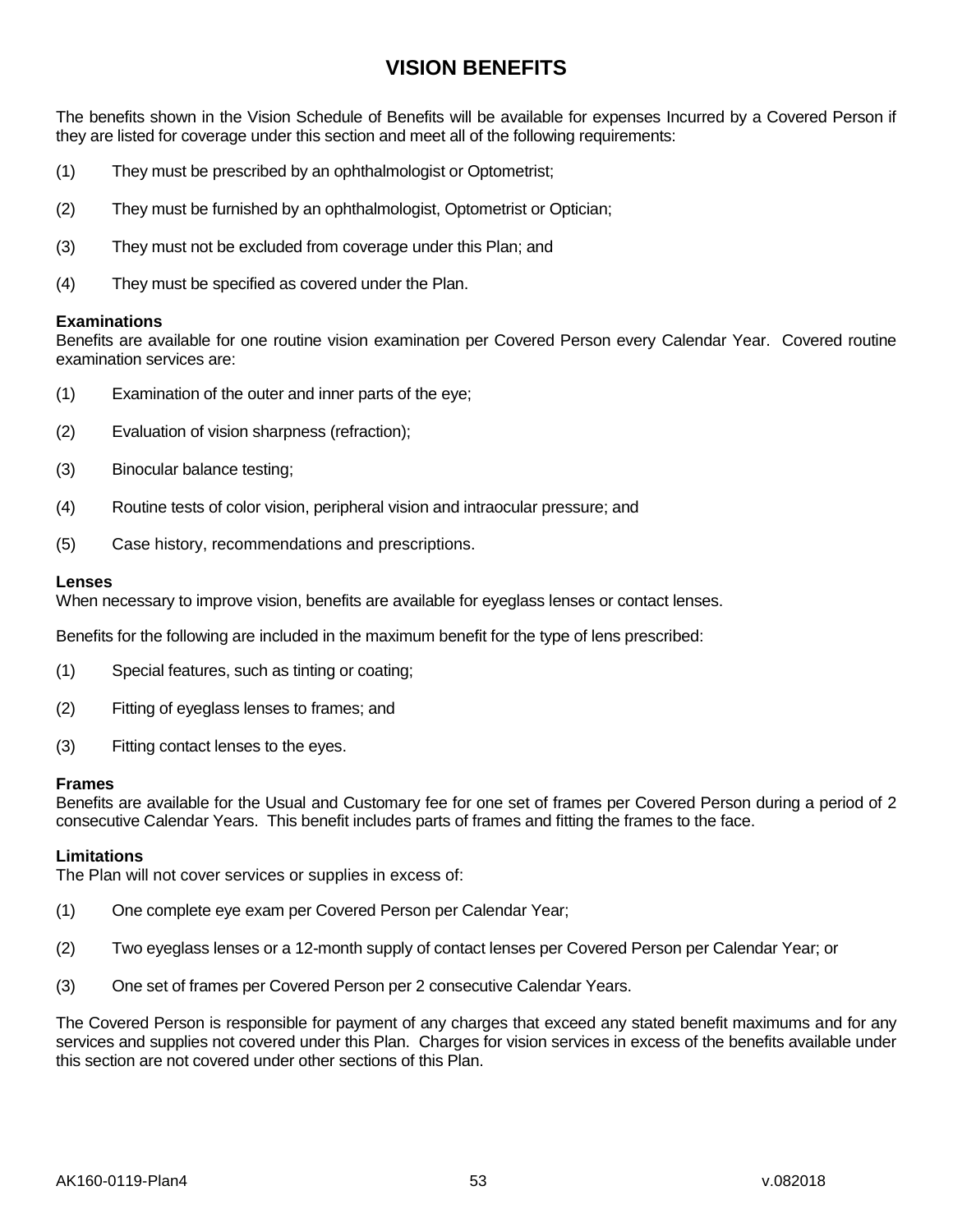# **Vision Exclusions and Limitations**

The following exclusions and limitations are in addition to those set forth in the section entitled General Exclusions and Limitations. The following will apply to this benefit:

- (1) If continuous blend multifocal eyeglass lenses or specialty contact lenses such astigmatic contacts are purchased, benefits will be provided only up to the respective eyeglass lens or contact lens allowance. The Covered Person will be responsible for any difference.
- (2) Vision benefits are not provided for:
	- (a) Services or supplies that are not named above as covered, or that are covered under other provisions of this Plan.
	- (b) Services or supplies that are not furnished by a licensed ophthalmologist, Optometrist or optician.
	- (c) Non-prescription glasses, other special purpose vision aids (such as magnifying attachments), and sunglasses or light-sensitive lenses, even if prescribed.
	- (d) Vision therapy, eye exercise, any sort of training to correct muscular imbalance of the eye (orthoptics) or pleoptics.
	- (e) Medical or surgical treatment of the eyes. This includes PK, PRK and LASIK procedures and associated visits.
	- (f) Supplies used for the maintenance of contact lenses.
	- (g) Replacement of lost, stolen or broken lenses, if the Plan paid benefits for the lenses in the current or prior Calendar Year.
	- (h) Replacement of lost, stolen or broken frames, if the Plan paid benefits for the frames in the current or prior Calendar Year.
	- (i) Duplicate or spare eye glasses, including lenses and frames, or 2 pairs of eyeglasses in place of bifocals.
	- (j) Services or supplies received before a Covered Person becomes covered under the Plan, including lenses and frames ordered as part of a prior exam.
	- (k) Eye exams required as a condition of employment, under a labor agreement or law.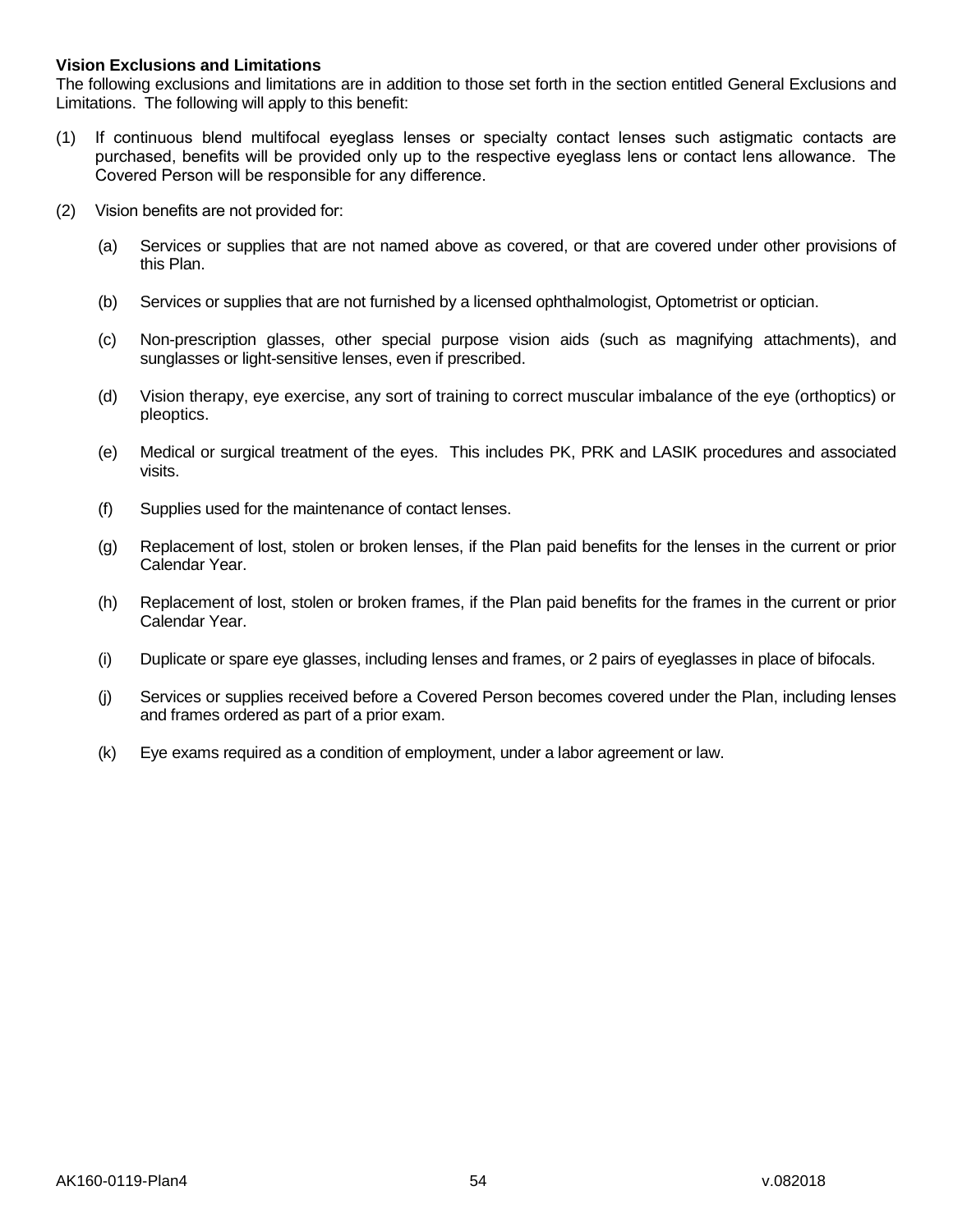# **COBRA CONTINUATION COVERAGE**

The right to COBRA Continuation Coverage was created by a federal law known as the Consolidated Omnibus Budget Reconciliation Act of 1985, as amended ("COBRA"). COBRA Continuation Coverage can become available to you and/or your eligible Dependents when your coverage under the Plan ends because of a life event known as a "qualifying event".

# **Qualified Beneficiary**

In general, you, your Spouse and any Dependent Child covered under the Plan on the day before a qualifying event that causes you to lose coverage under the Plan is considered a "qualified beneficiary".

In addition, any Dependent Child who is born to or placed for adoption with you during a period of COBRA continuation coverage is considered a "qualified beneficiary".

Each qualified beneficiary (including a child who is born to or placed for adoption with a covered Employee during a period of COBRA continuation coverage) is offered the opportunity to make an independent election to receive COBRA continuation coverage.

# **Qualifying Event**

If you are a covered Employee, you, your Spouse and/or Dependent Child will become a qualified beneficiary if you lose your coverage under the Plan because of either one of the following qualifying events:

- (1) Your hours of employment are reduced or
- (2) Your employment ends for any reason other than your gross misconduct.

You, your Spouse and/or Dependent Child may elect to continue coverage under the Plan for up to a maximum period of 18 months provided you elect to enroll in COBRA within 60 days following the later of (a) the date coverage under the Plan would end due to the qualifying event; or (b) the date you are given notice of your rights to elect COBRA Continuation Coverage.

You, your Spouse and Dependent Child have an independent right to elect COBRA Continuation Coverage. You and/or your Spouse may elect coverage on behalf of either one of you and parents may elect coverage on behalf of their Dependent Child.

If you are the Spouse and/or Dependent Child of a covered Employee, you will also become a qualified beneficiary if you lose your coverage under the Plan because of any of the following qualifying events:

- (1) Your spouse/parent-Employee dies;
- (2) Your spouse/parent-Employee becomes entitled to Medicare benefits (under Part A, Part B or both); or
- (3) You/your parents become divorced or legally separated.

Your Spouse and/or Dependent Child may elect to continue coverage under the Plan for up to a maximum period of 36 months provided such Spouse and/or Dependent Child provide notice of the qualifying event to the Employer and elect to enroll in COBRA within 60 days following the later of (a) the date coverage under the Plan would end due to the qualifying event; or (b) the date they are given notice of their rights to elect COBRA Continuation Coverage and their obligation to provide such notice. Please see the section below entitled "Notice Requirement" for the requirements of such notice.

If you are a Dependent Child of a covered Employee, you will also become a qualified beneficiary if you lose coverage under the Plan because you cease to be eligible for coverage under the Plan as a Dependent Child. You may elect to continue coverage under the Plan for up to a maximum period of 36 months provided you provide notice of the qualifying event to the Employer and elect to enroll in COBRA within 60 days following the later of; (a) the date coverage under the Plan would end due to the qualifying event; or (b) the date you are given notice of your rights to elect COBRA Continuation Coverage and your obligation to provide such notice. Please see the section below entitled "Notice Requirement" for the requirements of such notice.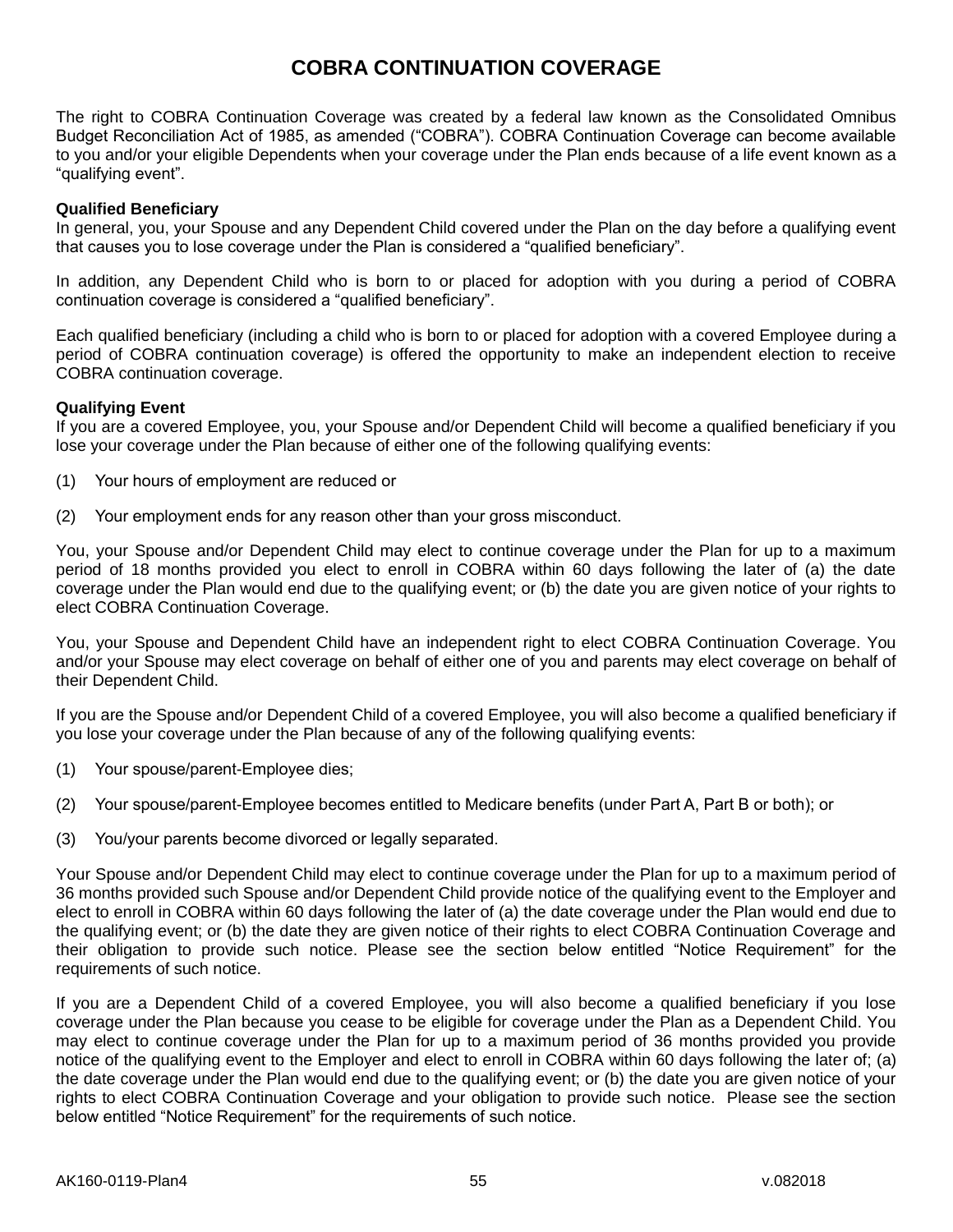# **Extension of 18-Month Continuation Coverage Period**

If you, your Spouse or Dependent Child is determined to be disabled by the Social Security Act (SSA); you and all other qualified beneficiaries may be entitled to receive up to an additional 11 months of COBRA continuation coverage, for a total maximum of 29 months. The disability would have to have started at some time before the 61<sup>st</sup> day of COBRA continuation coverage and must last at least until the end of the 18-month period of COBRA continuation coverage. To qualify for this extension in coverage, notification must be given to your Employer on a date that is both within 60 days after the later of (a) the date of the SSA determination; (b) the date coverage under the Plan would end due to the qualifying event; or (c) the date you are given notice of your obligation to provide such notice and before the end of the initial 18-month period of coverage. If you are later determined not disabled by SSA, you must notify your Employer within 30 days following the later of (a) the date of the SSA determination; or (b) the date you are given notice of your obligation to provide such notice. Please see the section below entitled "Notice Requirement" for the requirements of such notice.

If your family experiences another qualifying event while receiving 18 months of COBRA continuation coverage, your Spouse and any Dependent Child in your family may be entitled to receive up to 18 additional months of COBRA continuation coverage, for a maximum of 36 months. To qualify for this extension in coverage, notification must be given to your Employer within 60 days after the later of (a) the date coverage under the Plan would end due to the qualifying event or (b) the date you are given notice of your obligation to provide such notice. Please see the section below entitled "Notice Requirement" for the requirements of such notice.

#### **Notice Requirement**

The notice must be postmarked (if mailed) or received by the COBRA Administrator (if hand delivered), by the deadline set forth above. If the notice is late, the opportunity to elect or extend COBRA continuation coverage is lost and if you are electing COBRA continuation coverage, your coverage under the Plan will terminate on the last date for which you are eligible under the terms of the Plan or if you are eligible for an extension of COBRA continuation coverage, such coverage will end on the last day of the initial 18-month COBRA continuation coverage period.

For qualifying events such as divorce or legal separation of the Employee and Spouse or a Dependent Child's loss of eligibility under the Plan, the notice must contain the following information:

- (1) Name and address of the covered Employee or former employee;
- (2) Name and address of your Spouse, former Spouse and any Dependent Children;
- (3) Description of the qualifying event; and
- (4) Date of the qualifying event.

In addition to the information above, if you, your Spouse or any Dependent Child is determined by SSA to be disabled within 60 days after your COBRA continuation coverage begins, the notice must also contain the following information:

- (1) Name of person deemed disabled;
- (2) Date of disability determination; and
- (3) Copy of SSA determination letter.

If you cannot provide a copy of the decree of divorce or the SSA's determination by the deadline for providing the notice, complete and provide the notice, as instructed, by the deadline and submit the copy of the decree of divorce or the SSA's determination within 30 days after the deadline. The notice will be timely if you do so. However, no COBRA continuation coverage or extension of such coverage, will be available until the copy of the decree of divorce or the SSA's determination is provided.

If the notice does not contain all of the required information, the COBRA Administrator may request additional information. If the individual fails to provide such information within the time period specified in the request, the notice may be rejected.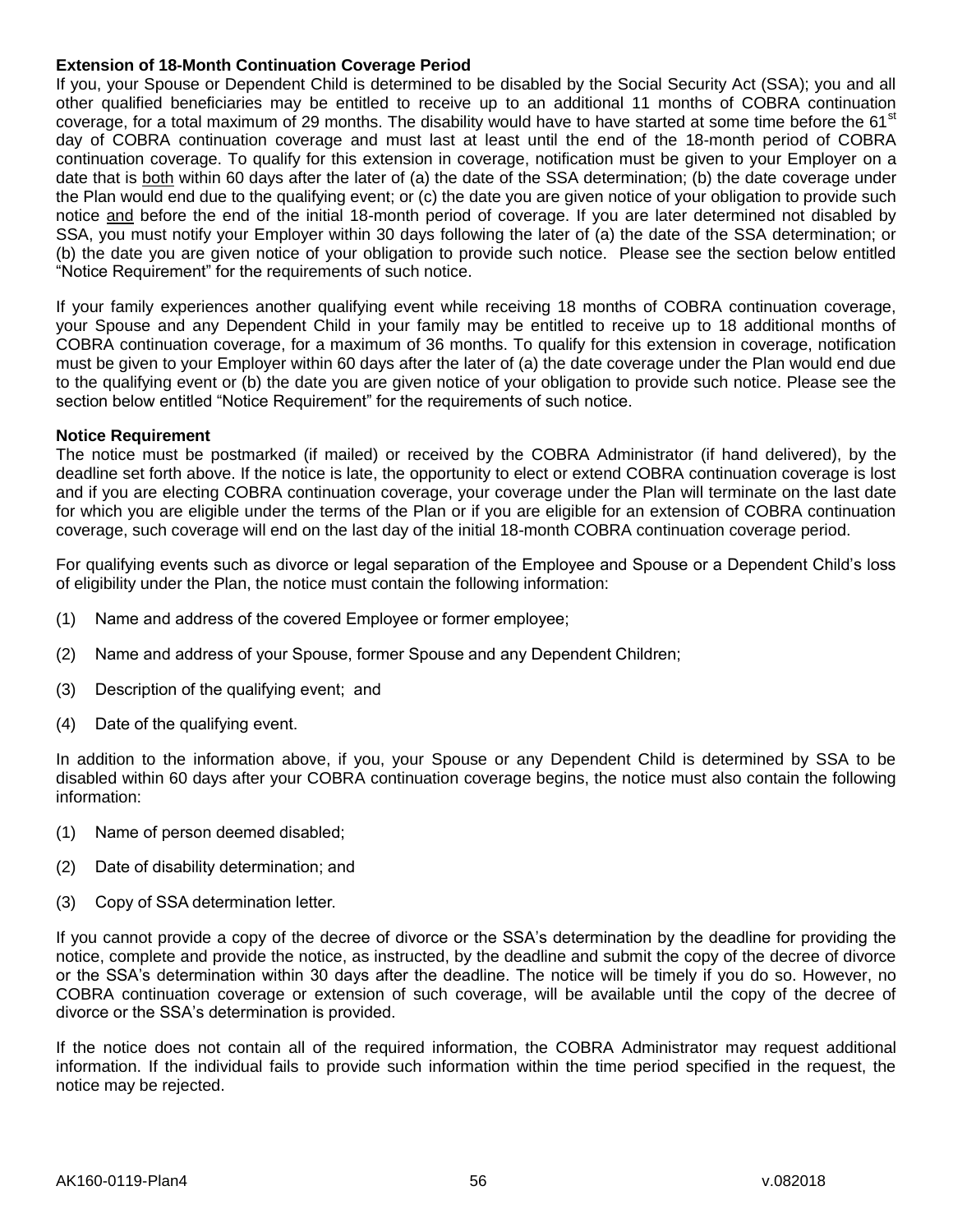In addition to accepting a letter with the information described above, the Plan Administrator, in its discretion, may develop and make available a form, which may then be completed to provide the required notice. If such a form is available, a covered Employee or a covered Spouse may obtain a copy by requesting it from the Plan Administrator at the address provided in this notice.

Notice must be sent to the COBRA Administrator at:

Meritain Health, Inc. ATTN: COBRA Department P.O. Box 27935 Golden Valley, MN 55427 Fax: (716) 319-5736

### **Termination of COBRA Continuation Coverage**

COBRA continuation coverage automatically ends 18, 29 or 36 months (whichever is applicable) after the date of the qualifying event; however coverage may end before the end of the maximum period on the earliest of the following events:

- (1) The date the Plan Sponsor ceases to provide any group health plan coverage;
- (2) The date on which the qualified beneficiary fails to pay the required contribution;
- (3) The date that the qualified beneficiary first becomes, after the date of election, covered under any other group health plan (as an Employee or otherwise) or entitled to either Medicare Part A or Part B (whichever comes first); or
- (4) The first day of the month that begins more than 30 days after the date of the SSA's determination that the qualified beneficiary is no longer disabled, but in no event before the end of the maximum coverage period that applied without taking into consideration the disability extension.

### **Payment for COBRA Continuation Coverage**

Once COBRA continuation coverage is elected, you must pay for the cost of the initial period of coverage within 45 days. Payments then are due on the first day of each month to continue coverage for that month. If a payment is not received within 30 days of the due date, COBRA continuation coverage will be canceled and will not be reinstated. The amount you are required to pay for COBRA continuation coverage is 102% of the actual cost of coverage you elect, unless you qualify for the 11-month period of extended coverage due to disability (as specified above). In the event of disability, you may be required to pay up to 150% of the actual cost of coverage you elect for the 11-month extension period.

#### **Additional Information**

Additional information about the Plan and COBRA continuation coverage is available from the Plan Administrator, who is identified on the General Plan Information page of this Plan.

# **Current Addresses**

In order to protect your family's rights, you should keep the Plan Administrator informed of any changes in the addresses of family members.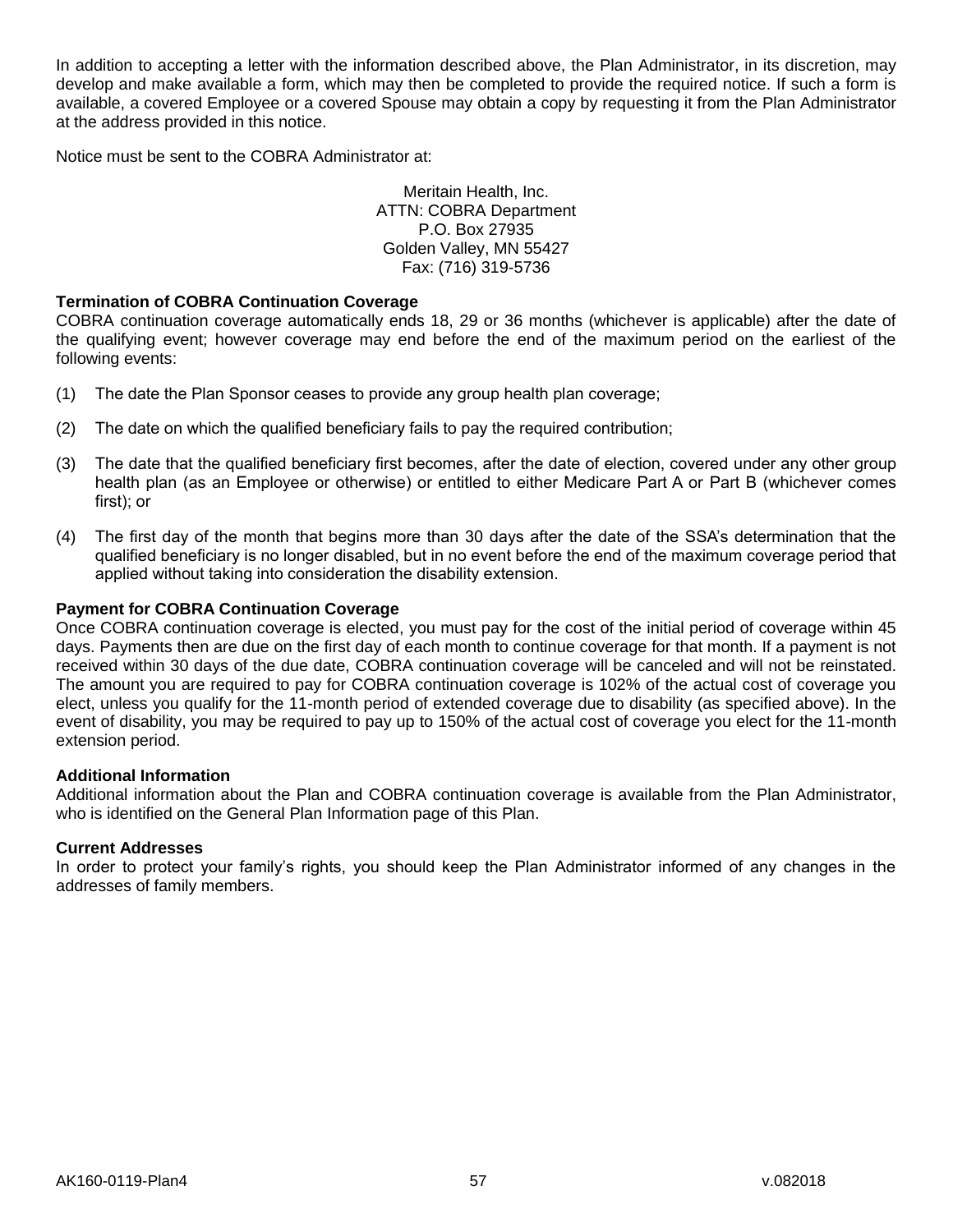# **CLAIM PROCEDURES**

You will receive an Employee identification card which will contain important information, including claim filing directions and contact information. The Employee identification card will show your Participating Provider Network and the Medical Management Administrator.

At the time you receive treatment, show the Employee identification card to your provider of service. In most cases, your provider will file your claim for you. You may file the claim yourself by submitting the required information to:

#### Meritain Health, Inc. P.O. Box 853921 Richardson, TX 75085-3921 (866) 808-2609

Most claims under the Plan will be "post service claims." A "post service claim" is a claim for a benefit under the Plan after the services have been rendered. Post service claims must include the following information in order to be considered filed with the Plan:

- (1) The date of service;
- (2) The name, address, telephone number and tax identification number of the provider of the services or supplies;
- (3) The place where the services were rendered;
- (4) The diagnosis and procedure codes;
- (5) The amount of charges (including Network repricing information);
- (6) The name of the Plan;
- (7) The name of the covered Employee; and
- (8) The name of the patient.

A call from a provider who wants to know if an individual is covered under the Plan or if a certain procedure or treatment is a Covered Expense before the treatment is rendered, is not a "claim" since an actual written claim for benefits is not being filed with the Plan. Likewise, presentation of a prescription to a pharmacy does not constitute a claim.

# **Timely Filing**

All claims must be filed with the Third Party Administrator within 365 days following the date services were Incurred. Claims filed after this time period will be denied.

# **Procedures for all Claims**

The Plan's claim procedures are intended to reflect the Department of Labor's claims procedures regulations and should be interpreted accordingly. In the event of any conflict between this Plan and those Regulations, those Regulations will control. In addition, any changes in those Regulations shall be deemed to amend this Plan automatically, effective as of the date of those changes.

To receive benefits under the Plan, the claimant (i.e. you and your covered Dependents) must follow the procedures outlined in this section. There are 4 different types of claims: (1) Urgent Care Claims; (2) Concurrent Care Claims; (3) Pre-Service Claims; and (4) Post-Service Claims. The procedures for each type of claim are more fully described below: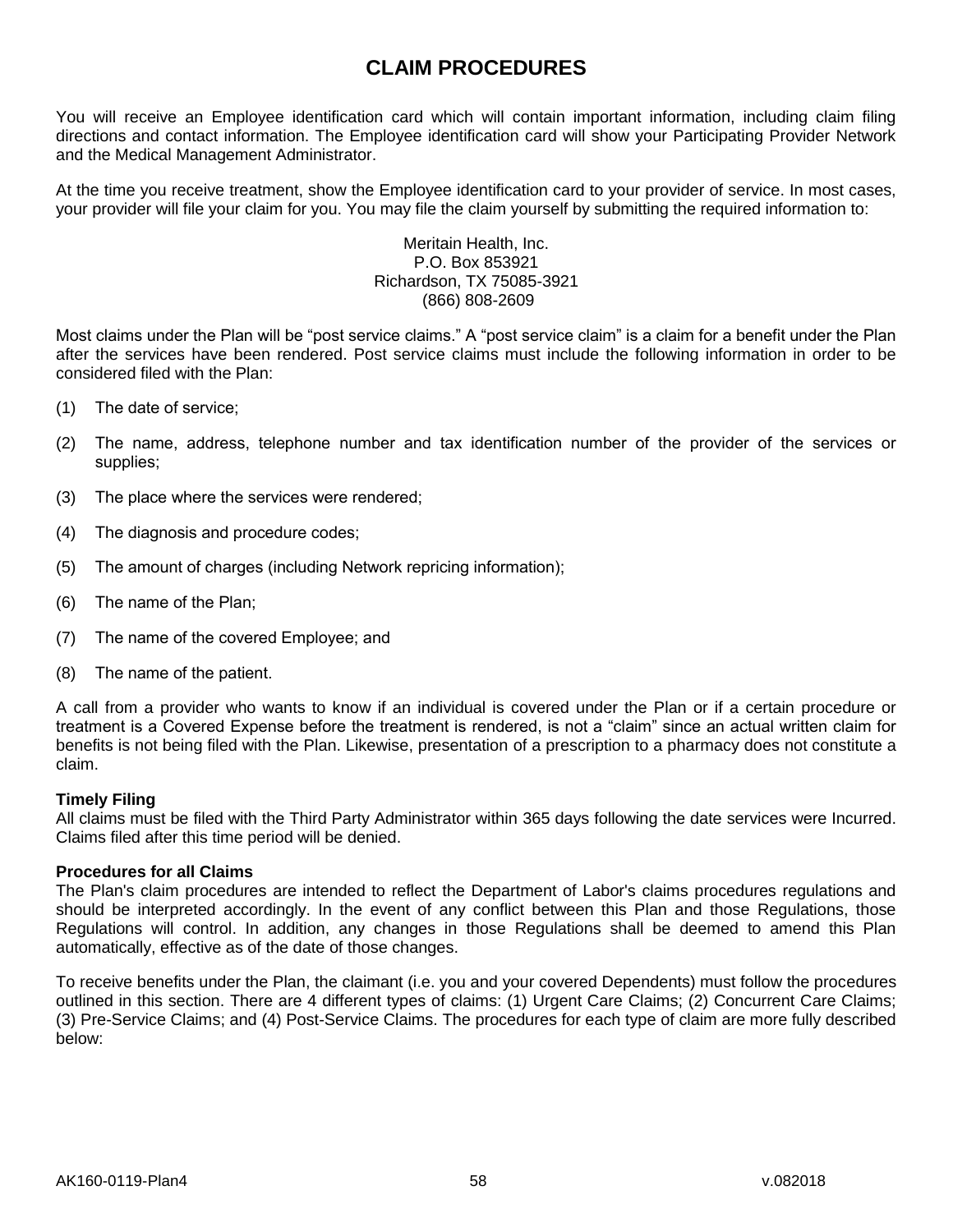(1) **Urgent Care Claims.** If your claim is considered an urgent care claim, the Plan Administrator will notify you of the Plan's benefit determination (whether adverse or not) as soon as possible, taking into account the medical exigencies, but not later than 72 hours after the Plan receives the claim, unless you fail to provide sufficient information to determine whether or to what extent, benefits are covered or payable under the Plan. If you fail to provide sufficient information for the Plan to decide your claim, the Plan Administrator will notify you as soon as possible, but not later than 24 hours after the Plan receives the claim, of the specific information necessary to complete the claim. The notification may be oral unless written notification is requested by you. You will be afforded a reasonable amount of time, taking into account the circumstances, but not less than 48 hours, to provide the specified information. The Plan Administrator will notify you of the Plan's determination as soon as possible, but in no case later than 48 hours after the earlier of (1) the Plan's receipt of the specified additional information or (2) the end of the period afforded the claimant to provide the specified additional information.

A claim for benefits is considered an urgent care claim if the application of the time periods for making nonurgent care determinations could seriously jeopardize your life or health or your ability to regain maximum function or, in the opinion of a Physician with knowledge of your medical condition, would subject you to severe pain that could not be adequately managed without the care or treatment which is the subject of the claim. In determining if the initial claim for benefits should be treated as an urgent care claim, the Plan will defer to a determination, if any, by an attending provider that the claim should be treated as an urgent care claim, if that determination is timely provided to the Plan.

(2) **Concurrent Care Claims.** If the Plan has approved an ongoing course of health care treatment to be provided over a period of time or number of treatments, any reduction or termination by the Plan of the previously approved course of treatment (other than by Plan amendment or termination) before the approved time period or number of treatments constitutes an adverse determination. In such a case, the Plan Administrator will notify you of the adverse determination at a time sufficiently in advance of the reduction or termination to allow you, the claimant, to appeal and obtain a determination on review of that adverse determination before reduction or termination of the benefit.

Any request by you to extend a previously approved course of urgent care treatment beyond the approved period of time or number of treatments shall be decided as soon as possible, taking into account the medical exigencies and the Plan Administrator will notify you of the benefit determination, whether adverse or not, within 24 hours after the Plan receives the claim provided that any such claim is made to the Plan at least 24 hours prior to the expiration of the prescribed period of time or number of treatments.

(3) **Pre-Service Claims.** For a pre-service claim, the Plan Administrator will notify you of the Plan's benefit determination (whether adverse or not) within a reasonable period of time appropriate to the medical circumstances, but not later than 15 days after the Plan receives the claim. If, due to matters beyond the control of the Plan, the Plan Administrator needs additional time to process a claim, the Plan Administrator may extend the time to notify you of the Plan's benefit determination for up to 15 days provided that the Plan Administrator notifies you within 15 days after the Plan receives the claim, of those special circumstances and of when the Plan Administrator expects to make its decision. However, if such an extension is necessary due to your failure to submit the information necessary to decide the claim, the notice of extension must specifically describe the required information and you will be afforded at least 45 days from receipt of the notice within which to provide the specified information.

A claim for benefits is considered a pre-service claim if the claim requires approval, in part or in whole, in advance of obtaining the health care in question.

(4) **Post-Service Claims.** For a post-service claim, the Plan Administrator will notify you of the Plan's adverse determination within a reasonable period of time, but not later than 30 days after receipt of the claim. If, due to special circumstances, the Plan Administrator needs additional time to process a claim, the Plan Administrator may extend the time for notifying you of the Plan's benefit determination on a one-time basis for up to 15 days provided that the Plan Administrator notifies you within 30 days after the Plan receives the claim, of those special circumstances and of the date by which the reviewer expects to make a decision. However, if such a decision is necessary due to your failure to submit the information necessary to decide the claim, the notice of extension will specifically describe the required information and you will be afforded at least 45 days from receipt of the notice within which to provide the specified information.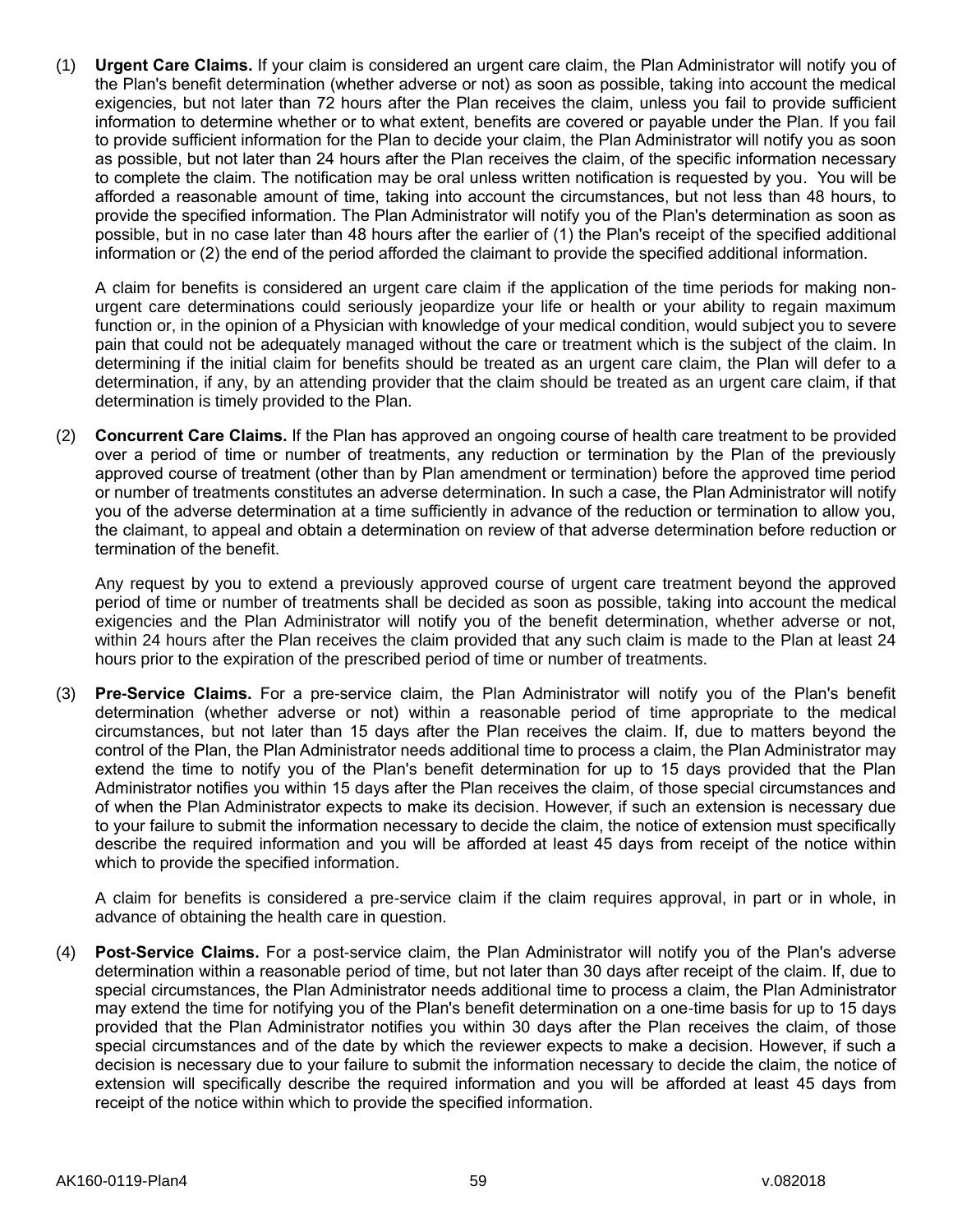A claim for benefits is considered a post-service claim if it is a request for payment for services or other benefits that you have already received (or any other claim for health benefits that is not a pre-service claim or an urgent care claim).

# **Manner and Content of Notice of Initial Adverse Determination**

If the Plan Administrator denies a claim, it must provide to you in writing or by electronic communication:

- (1) An explanation of the specific reasons for the denial;
- (2) A reference to the Plan provision or insurance contract provision upon which the denial is based;
- (3) A description of any additional information or material that you must provide in order to perfect the claim;
- (4) An explanation of why the additional material or information is necessary;
- (5) Notice that you have the right to request a review of the claim denial and information on the steps to be taken if you wish to request a review of the claim denial along with the time limits applicable to a request for review;
- (6) A statement describing your right to request an external review (or, if applicable, to request a second level appeal) or, if applicable, to bring an action for judicial review;
- (7) A copy of any rule, guideline, protocol or other similar criterion relied upon in making the adverse determination (or a statement that the same will be provided upon your request and without charge); and
- (8) If the adverse determination is based on the Plan's Medical Necessity, Experimental treatment or similar exclusion or limit, either: (a) an explanation of the scientific or clinical judgment applying the exclusion or limit to your medical circumstances or (b) a statement that the same will be provided upon your request and without charge.

Any notice of adverse determination also will include the following information:

- (1) Information sufficient to identify the claim involved, including the date of service, the health care provider and the claim amount (if applicable);
- (2) As part of the explanation of the determination, a discussion of the decision, as well as disclosure of any denial code used (and an explanation of its meaning) and a description of the Plan's standard, if any, that was used in denying the claim;
- (3) A description of available internal appeals and external review processes, including information regarding how to initiate an appeal;
- (4) Information (including contact information) about the availability of any applicable office of health insurance consumer assistance or ombudsmen established pursuant to the Patient Protection and Affordable Care Act (PPACA) to assist individuals with internal claims and appeals and external review processes; and
- (5) A statement describing the availability, upon request, of any applicable diagnosis code (and an explanation of its meaning) and any applicable treatment code (and an explanation of its meaning).

For an adverse determination concerning an urgent care claim, the information described in this Section may be provided to you orally within the permitted time frame provided that a written or electronic notification in accordance with this section is furnished to you no later than 3 days after the oral notification.

# **Internal Review of Initial Adverse Benefit Determination**

If you submit a claim for Plan benefits and it is initially denied under the procedures described above, you may request a review of that denial under the procedures described below.

You have 180 days after you receive notice of an initial adverse determination within which to request a review of the adverse determination. For a request for a second level appeal, you have 60 days after you receive notice of an adverse determination at the first level of appeal to request a second level appeal of the adverse determination.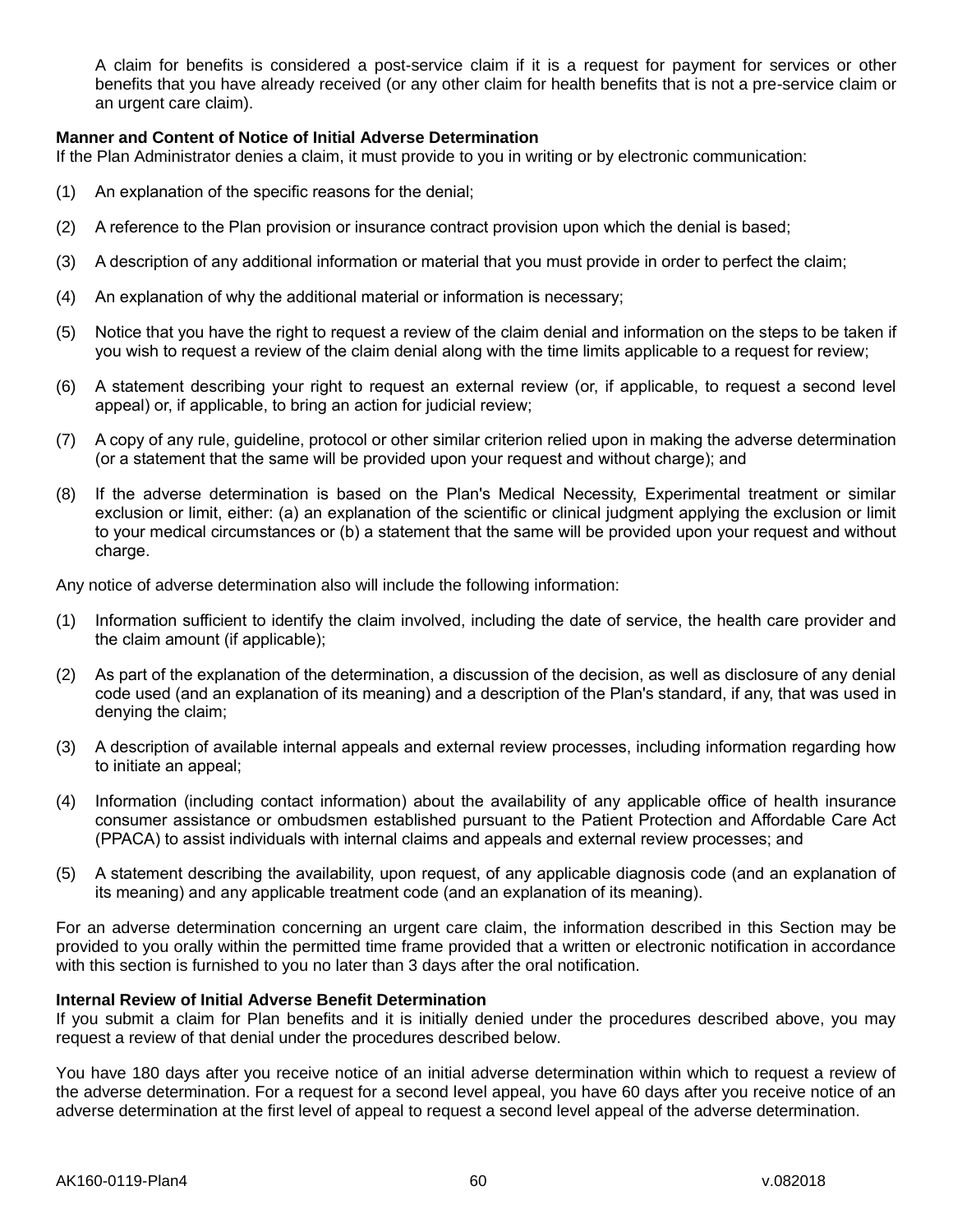If you request a review of an adverse determination within the applicable time period, the review will meet the following requirements:

- (1) The Plan will provide a review that does not afford deference to the adverse determination that is being appealed and that is conducted by an appropriate named fiduciary of the Plan who did not make the adverse determination that is the subject of the appeal and who is not a subordinate of the individual who made that adverse determination.
- (2) The appropriate named fiduciary of the Plan will consult with a health care professional who has appropriate training and experience in the field of medicine involved in the medical judgment before making a decision on review of any adverse determination based in whole or in part on a medical judgment, including determinations with regard to whether a particular treatment, drug or other item is Experimental and/or Investigational or not Medically Necessary or appropriate. The professional engaged for purposes of a consultation in the preceding sentence will be an individual who is neither an individual who was consulted in connection with the adverse determination that is the subject of the appeal, nor a subordinate of any such individual.
- (3) The Plan will identify any medical or vocational experts whose advice is obtained on behalf of the Plan in connection with the Plan's review of an adverse determination, without regard to whether the advice is relied upon in making the adverse determination on review.
- (4) For a requested review of an adverse determination involving an urgent care claim, the review process will meet the expedited deadlines described below. Your request for such an expedited review may be submitted orally or in writing and all necessary information, including the Plan's determination on review, will be transmitted between the Plan and you by telephone, facsimile or other available similarly expeditious method.
- (5) The reviewer will afford you an opportunity to review and receive, without charge, all relevant documents, information and records relating to the claim and to submit issues and comments relating to the claim in writing to the Plan. The reviewer will take into account all comments, documents, records and other information submitted by the claimant relating to the claim regardless of whether the information was submitted or considered in the initial benefit determination.
- (6) You will be provided, free of charge, any new or additional evidence or rationale considered, relied upon or generated by the Plan in connection with the claim. Such evidence or rationale will be provided as soon as possible and sufficiently in advance of the Plan's deadline for providing notice of its determination on review to give you a reasonable opportunity to respond prior to such determination.
- (7) The Plan will ensure that all claims are adjudicated in a manner designed to ensure the independence and impartiality of the persons involved in making the decisions.
- (8) The Plan will provide you with continued coverage pending the outcome of an internal appeal.

All requests for review of initial adverse benefit determinations (including all relevant information) must be submitted to the following address:

> Meritain Health, Inc. Appeals Department P. O. Box 41980 Plymouth, MN 55441-0970

# **Deadline for Internal Review of Initial Adverse Benefit Determinations**

- (1) Urgent Care Claims. The Plan provides for 2 levels of appeal for urgent care claims. For each level of appeal, the reviewer will notify you of the Plan's determination on review as soon as possible, taking into account the medical exigencies, but not later than 36 hours after the Plan receives your request for review of the initial adverse determination (or of the first-level appeal adverse determination).
- (2) Pre-Service Claims. The Plan provides for 2 levels of appeal for a pre-service claim. At each level of appeal, the reviewer will notify you of the Plan's determination on review within a reasonable period of time appropriate to the medical circumstances, but in no event later than 15 days after the Plan receives your request for review of the initial adverse determination (or of the first-level appeal adverse determination).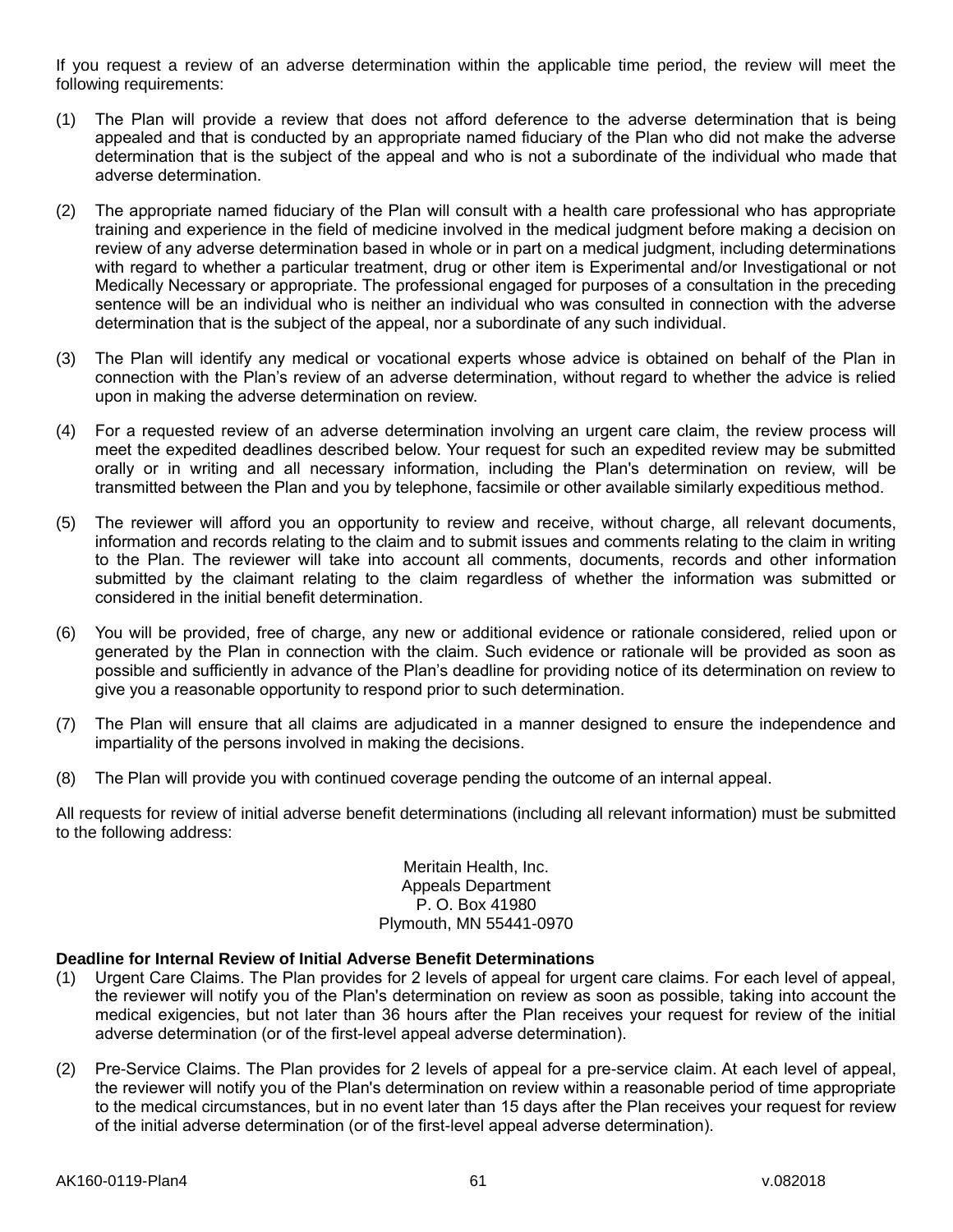(3) Post-Service Claims. The Plan provides for 2 levels of appeal for a post-service claim. At each level of appeal, the reviewer will notify you of the Plan's determination on review within a reasonable period of time appropriate to the medical circumstances, but in no event later than 30 days after the Plan receives your request for review of the initial adverse determination (or of the first-level appeal adverse determination).

**Manner and Content of Notice of Decision on Internal Review of Initial Adverse Benefit Determinations** Upon completion of its review of an initial adverse determination (or a first-level appeal adverse determination), the reviewer will give you, in writing or by electronic notification, a notice of its benefit determination. For an adverse determination, the notice will include:

- (1) A description of the Plan's decision;
- (2) The specific reasons for the decision;
- (3) The relevant Plan provisions or insurance contract provisions on which its decision is based;
- (4) A statement that you are entitled to receive, upon request and without charge, reasonable access to and copies of, all documents, records and other information in the Plan's files which is relevant to your claim for benefits;
- (5) A statement describing your right to request an external review (or, if applicable, to request a second level appeal),or, if applicable, to bring an action for judicial review;
- (6) If an internal rule, guideline, protocol or other similar criterion was relied upon in making the adverse determination on review, a statement that a copy of the rule, guideline, protocol or other similar criterion will be provided without charge to you upon request;
- (7) If the adverse determination on review is based on a Medical Necessity, Experimental treatment or similar exclusion or limit, either: (a) an explanation of the scientific or clinical judgment on which the determination was based, applying the terms of the Plan to the claimant's medical circumstances or (b) a statement that such an explanation will be provided without charge upon request.

Any notice of adverse determination will include the following information:

- (1) Information sufficient to identify the claim involved, including the date of service, the health care provider and the claim amount (if applicable);
- (2) As part of the explanation of the determination, a discussion of the decision, as well as disclosure of any denial code used (and an explanation of its meaning) and a description of the Plan's standard, if any, that was used in denying the claim;
- (3) A description of available internal appeals and external review processes, including information regarding how to initiate an appeal;
- (4) Information (including contact information) about the availability of any applicable office of health insurance consumer assistance or ombudsmen established pursuant to the Patient Protection and Affordable Care Act (PPACA) to assist individuals with internal claims and appeals and external review processes; and
- (5) A statement describing the availability, upon request, of any applicable diagnosis code (and an explanation of its meaning) and any applicable treatment code (and an explanation of its meaning).

# **Calculation of Time Periods**

For purposes of the time periods described in the Plan's claim procedures, the period of time during which a benefit determination is required to be made begins at the time a claim (or a request for review of an adverse benefit determination) is filed in accordance with the Plan procedures without regard to whether all the information necessary to make a decision accompanies the request. If a period of time is extended due to your failure to submit all information necessary for a claim for non-urgent care benefits, the period for making the determination is "frozen" from the date the notification requesting the additional information is sent to you until the date you respond or, if earlier, until 45 days from the date you receive (or were reasonably expected to receive) the notice requesting additional information.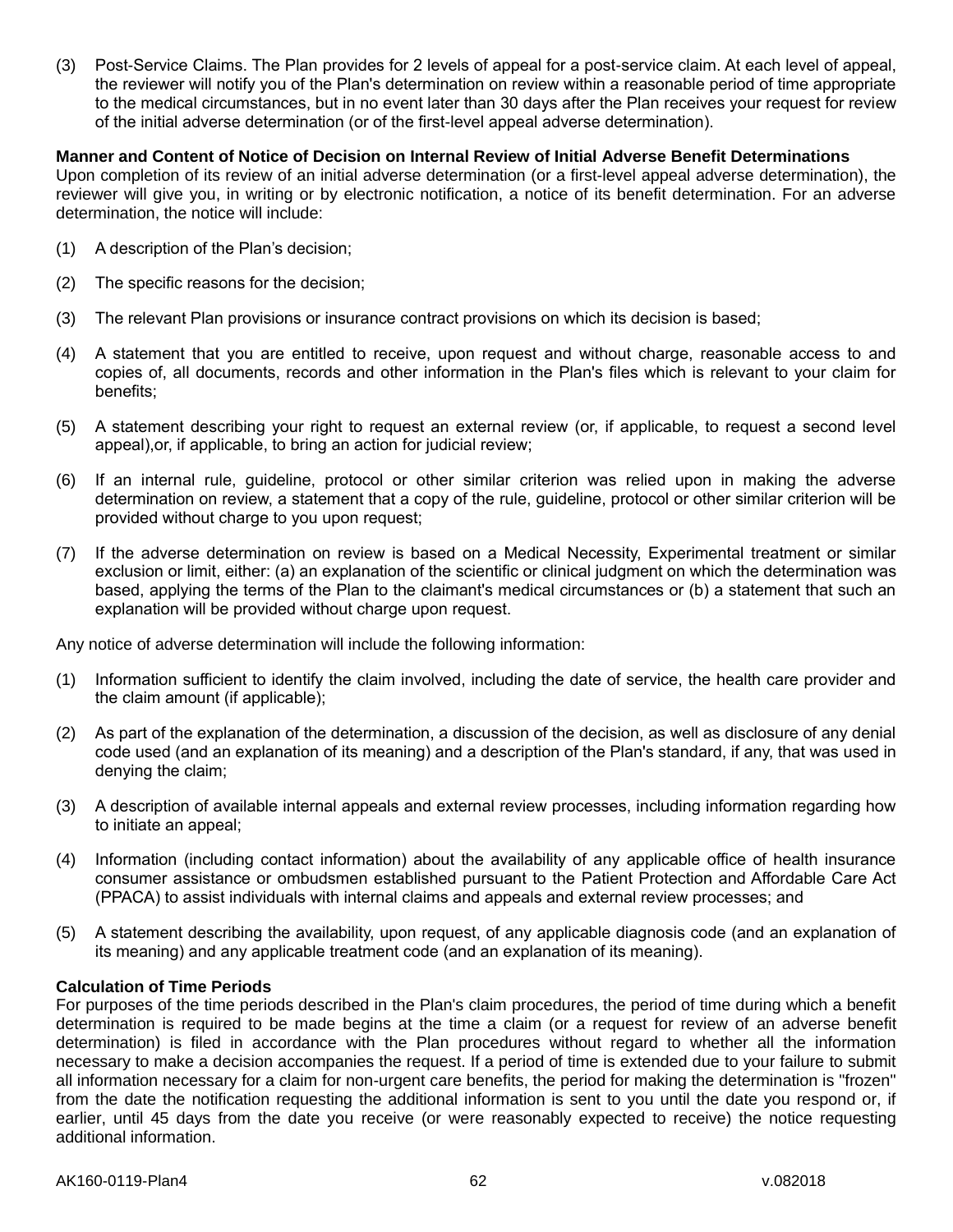# **Adverse Determination**

For purposes of the Plan's claim procedures, an "adverse determination" is a denial, reduction or termination of or a failure to provide or make payment (in whole or in part) for, a benefit, including any such denial, reduction, termination or failure to provide or make payment that is based on a determination of an individual's eligibility to participate in the Plan and including a denial, reduction or termination of or a failure to provide or make payment (in whole or in part) for, a benefit resulting from the application of any utilization review, as well as a failure to cover an item or service for which benefits are otherwise provided because it is determined to be Experimental and/or Investigational or not Medically Necessary or appropriate. Adverse determination also includes any rescission of coverage, whether or not, in connection with the rescission, there is an adverse effect on any particular benefit at the time of rescission.

#### **Plan's Failure to Follow Procedures**

If the Plan fails to follow the claim procedures described above, you will be deemed to have exhausted the Plan internal claim procedures and you will be entitled to pursue any available remedy (including any available external review process) under state or federal law on the basis that the Plan has failed to provide a reasonable claims procedure that would yield a decision on the merits of the claim.

However, the Plan will not be treated as failing to follow its claim procedures and you will not be deemed to have exhausted the Plan's administrative remedies merely because of a failure by the Plan that would be considered (based on applicable regulations) a "*de minimis* violation" that does not cause and is not likely to cause prejudice or harm to you as long as the Plan can demonstrate that the violation was for good cause or due to matters beyond the control of the Plan and that the violation occurred in the context of an ongoing, good faith exchange of information between the Plan and you. You may request a written explanation of any violation by the Plan of these procedures. If you request such an explanation, the Plan will provide it within 10 days and, if applicable, the explanation will include a specific description of the Plan's reasons for asserting that the violation does not cause the Plan's internal claim procedures to be exhausted. If a court or external review rejects your request for an immediate review (based on a claim that you should be deemed to have exhausted the Plan's internal claim procedures), because the court or external reviewer determines that the "*de minimis* violation" exception applies, the Plan will provide to you a notice of your right to resubmit your internal appeal with a reasonable time (no longer than 10 days) after the court or external reviewer makes such a determination. Any applicable time limit for you to re-file your claim will begin to run when you receive that notice from the Plan.

# **External Review of Adverse Benefit Determinations** *NOTE: This provision does not apply to dental and vision benefits.*

If you have exhausted the Plan's internal appeal process (or if you are eligible to request an external review for any other reason under the above procedures), you may request an external review of the Plan's final adverse determination for certain health benefit claims.

The Plan will provide for an external review process in accordance with applicable state law (if any). If no external review process exists under applicable state law or if the state law external review process does not meet certain minimum standards of the NAIC Uniform Health Carrier External Review Model Act (or the temporary "NAIC-similar" standards described in Department of Labor Technical Release 2011-02), the Plan will provide for an external review process that meets federal law requirements. Governmental plans that are not eligible to participate in a qualifying state process must elect to participate in a federal process administered by HHS or in the federal external review process that applies to ERISA-governed, self-funded Plans. If the Plan elects to participate in the federal external review process that applies to an ERISA self-funded plan, the external review procedures described below will apply.

Note that the federal external review process (including the expedited external review process described later in these procedures) is not available for review of all internal adverse determinations. Specifically, federal external review is not available for review of an internal adverse determination that is based on a determination that a claimant fails to meet the eligibility requirements under the terms of the Plan. Also, the federal external review process is available only for:

(1) An adverse determination that involves medical judgment (including, but not limited to determinations based on the Plan's requirements for Medical Necessity, appropriateness, health care setting, level of care or effectiveness of a covered benefit; or the Plan's determination that a treatment is Experimental or Investigational), as determined by the external reviewer; and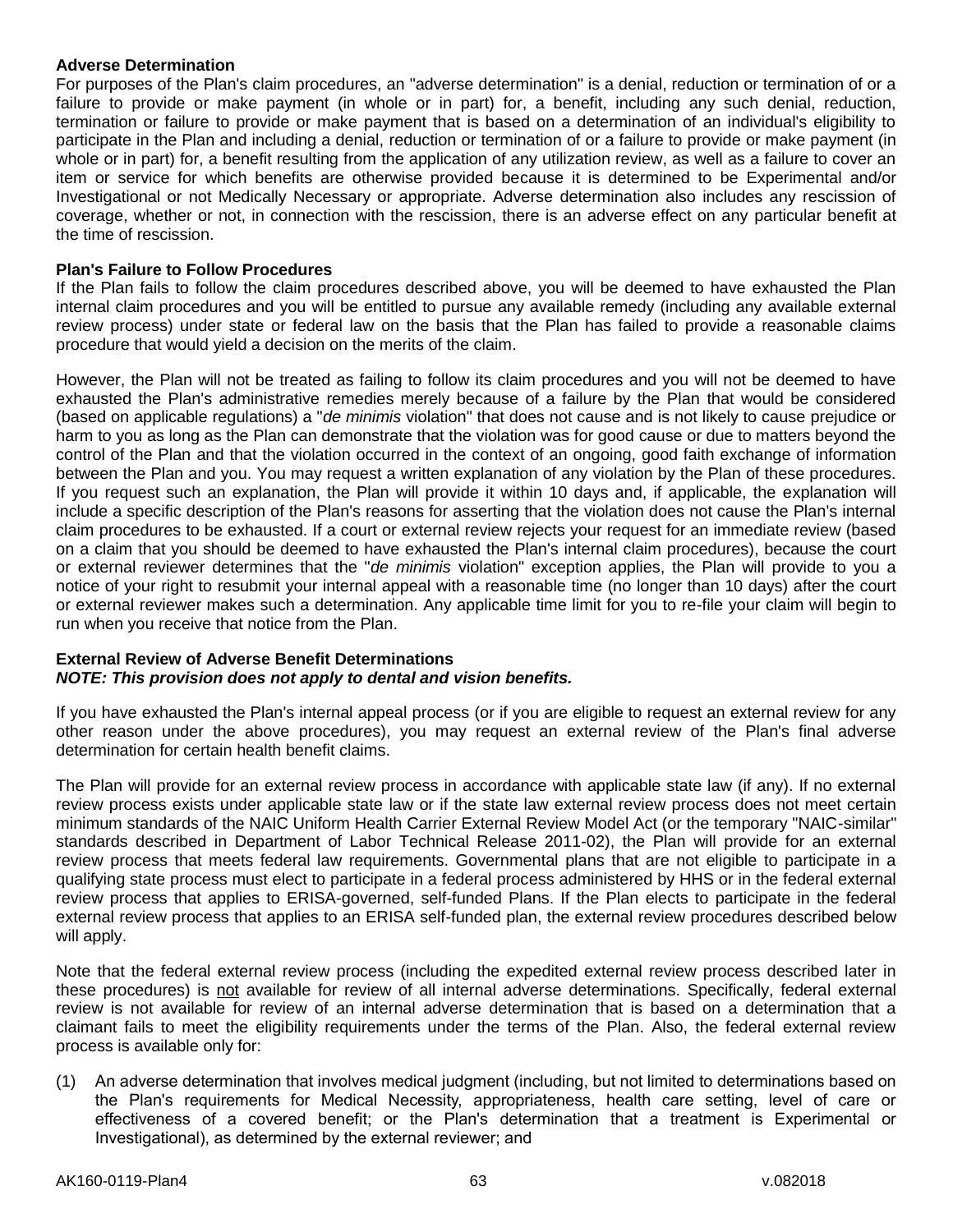(2) A rescission of coverage.

For any adverse determination for which external review is available, the federal external review requirements are as follows:

(1) You have 4 months following the date you receive notice of the Plan's final internal adverse determination within which to request an external review. The request for an external review must be submitted to the following address:

## Meritain Health, Inc. Appeals Department P. O. Box 41980 Plymouth, MN 55441-0970

- (2) Within 5 business days following the date the Plan receives your external review request the Plan will complete a preliminary review. The Plan will notify you in writing within one business day after it completes the preliminary review whether the claim is eligible for the external review process:
	- (a) If the request is complete, but the claim is not eligible for external review, the notice will describe the reasons it is not eligible and will provide contact information for the U.S. Department of Health and Human Services Health Insurance Assistance Team (HIAT).
	- (b) If the request is not complete, the notice will describe information or materials needed to make the request complete. If the request is not complete and additional information or materials are needed to complete the preliminary review, you will have until the later of (i) 48 hours following the date of receipt of the notification or (ii) the end of the 4-month deadline described in (1) above to provide the necessary additional information or materials.
- (3) Following the Plan's preliminary review, if the request is eligible for external review, the Plan will assign an independent review organization (IRO) (as soon as administratively feasible) to make a determination on the request for external review. Within 5 business days following assignment of the IRO, the Plan will forward to the IRO all information and materials relevant to the final internal adverse determination.
- (4) The assigned IRO will notify you in writing (within a reasonable period of time) of the request's eligibility and acceptance for external review. The notice will include a statement regarding your right to submit any additional information, within 10 business days from the date of receipt of the notice, for the IRO to consider as part of the external review process. Any such additional information received by the IRO will be forwarded on and shared with the Plan. The Plan, based upon any new information received, may reconsider its final internal adverse determination. Reconsideration by the Plan will not delay the external review process. If the Plan does not reconsider its final internal adverse benefits determination, the IRO will continue to proceed with the external review process.
- (5) Within 45 days after the IRO receives the external review request from the Plan, the IRO must provide written notice of its external review determination to you and the Plan. The IRO's notice is required to contain the following:
	- (a) A general description of the reason for the request for external review, including information sufficient to identify the claim, the diagnosis code and treatment code and the corresponding meaning for each and the reason for the previous denial;
	- (b) The date the IRO received the assignment to conduct the external review and the date of the IRO decision;
	- (c) References to the evidence or documentation, including the specific coverage provisions and evidence based standards, considered in reaching its decision;
	- (d) A discussion of the principal reason or reasons for its decision, including the rationale for its decision and any evidence-based standards that were relied on in making its decision;
	- (e) A statement that the determination is binding except to the extent that other remedies may be available under state or federal law to either the group health plan or to you;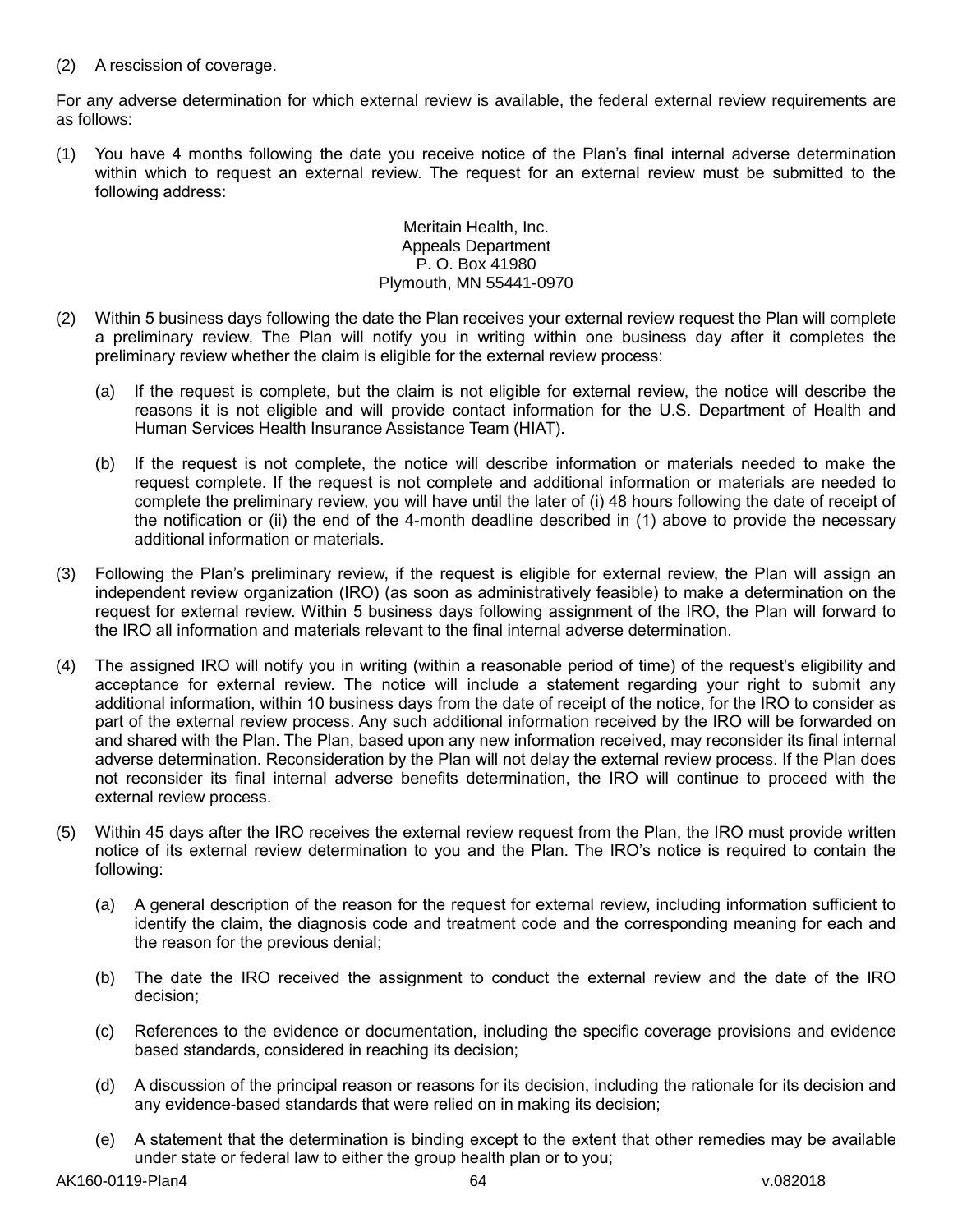- (f) A statement that judicial review may be available to you; and
- (g) Current contact information, including telephone number, for any applicable office of health insurance consumer assistance or ombudsman established under the Public Health Service Act Section 2793.

#### **Expedited External Review** *NOTE: This provision does not apply to dental and vision benefits.*

You may request an expedited external review if you have received:

- (1) An initial internal adverse determination if the adverse determination involves a medical condition for which the time frame for completion of an expedited internal appeal under the Plan's internal claim procedures would seriously jeopardize your life or health or would jeopardize your ability to regain maximum function and you have filed a request for an expedited internal appeal; or
- (2) A final internal adverse determination, if you have a medical condition where the timeframe for completion of a standard external review would seriously jeopardize your life or health or would jeopardize your ability to regain maximum function or if the final internal adverse determination concerns an admission, availability of care, continued stay or health care item or service for which you received Emergency Services but have not been discharged from a facility.

The following requirements apply to an expedited external review:

- (1) Immediately following the date the Plan receives the external review request the Plan will complete a preliminary review. The Plan will notify you in writing immediately after completion of the preliminary review whether the request is eligible for the external review process.
	- (a) If the request is complete, but the claim is not eligible for external review, the notice will describe the reasons it is not eligible and will include contact information for the Employee Benefits Security Administration.
	- (b) If the request is not complete, the notice will describe any information or materials needed to make the request complete. If the request is not complete and additional information or materials is needed to complete the preliminary review, you will have until the later of (i) 48 hours following the date of receipt of the notification or (ii) the end of the 4-month deadline described in (1) above to provide the necessary additional information or materials.
- (2) Following the Plan's preliminary review, if the request is eligible for external review, the Plan will assign an independent review organization (IRO) to make a determination on the request for external review. The Plan will promptly forward to the IRO, by any available expeditious method (e.g. telephone, facsimile, etc.), all information and materials relevant to the final internal adverse determination.
- (3) The IRO must provide notice to the claimant and the Plan (either in writing or orally) as expeditiously as the claimant's medical condition or circumstance require and no later than 72 hours after it receives the expedited external review request from the Plan. If notice is not provided in writing, the IRO must provide written notice to you and the Plan as confirmation of the decision within 48 hours after the date of the notice. The IRO's notice is required to contain the following information:
	- (a) A general description of the reason for the request for external review, including information sufficient to identify the claim, the diagnosis code and treatment code and the corresponding meaning for each and the reason for the previous denial;
	- (b) The date the IRO received the assignment to conduct the external review and the date of the IRO decision;
	- (c) References to the evidence or documentation, including the specific coverage provisions and evidence based standards, considered in reaching its decision;
	- (d) A discussion of the principal reason or reasons for its decision, including the rationale for its decision and any evidence-based standards that were relied on in making its decision;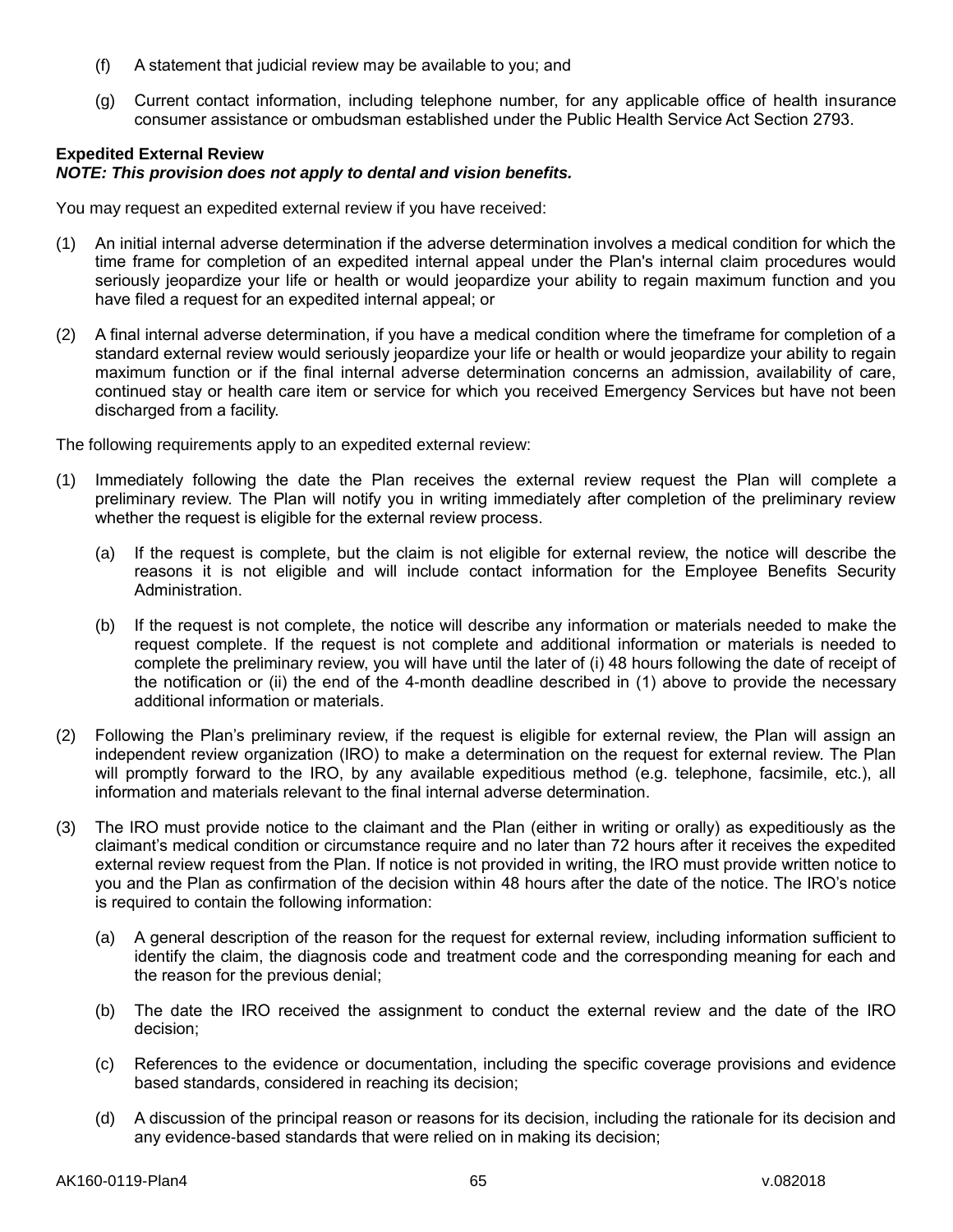- (e) A statement that the determination is binding except to the extent that other remedies may be available under state or federal law to either the group health plan or to you;
- (f) A statement that judicial review may be available to you; and
- (g) Current contact information, including telephone number, for any applicable office of health insurance consumer assistance or ombudsman established under the Public Health Service Act Section 2793.

### **Effect of External Review Determination**

A determination on external review is binding on the Plan and the claimant, except to the extent that other remedies are available under applicable state or federal law. However, a decision by the external reviewer does not preclude the Plan from making payment or providing benefits on a claim at any time, including after a decision that denies the claim. When an external review decision requires the Plan to provide benefits or payment on a claim, the Plan will provide benefits or payment pursuant to the decision without unreasonable delay regardless of whether the Plan intends to seek judicial review of the decision, unless and until there is a judicial decision that provides otherwise.

#### **State Insurance Laws**

Nothing in the Plan's claims procedures will be construed to supersede any provision of any applicable state law.

### **Statute of Limitations for Plan Claims**

Please note that no legal action may be commenced or maintained to recover benefits under the Plan more than 12 months after the final review/appeal decision by the Plan Administrator has been rendered (or deemed rendered).

# **Appointment of Authorized Representative**

A Covered Person is permitted to appoint an authorized representative to act on his or her behalf with respect to a benefit claim or appeal of a denial. An assignment of benefits by a Covered Person to a provider will not constitute appointment of that provider as an authorized representative. To appoint such a representative, the Covered Person must complete a form which can be obtained from the Plan Administrator or the Third Party Administrator. However, in connection with a claim involving urgent care, the Plan will permit a health care professional with knowledge of the Covered Person's medical condition to act as the Covered Person's authorized representative without completion of this form. In the event a Covered Person designates an authorized representative, all future communications from the Plan will be with the representative, rather than the Covered Person, unless the Covered Person directs the Plan Administrator, in writing, to the contrary.

#### **Physical Examinations**

The Plan reserves the right to have a Physician of its own choosing examine any Covered Person whose Illness or Injury is the basis of a claim. All such examinations will be at the expense of the Plan. This right may be exercised when and as often as the Plan Administrator may reasonably require during the pendency of a claim. The Covered Person must comply with this requirement as a necessary condition for coverage.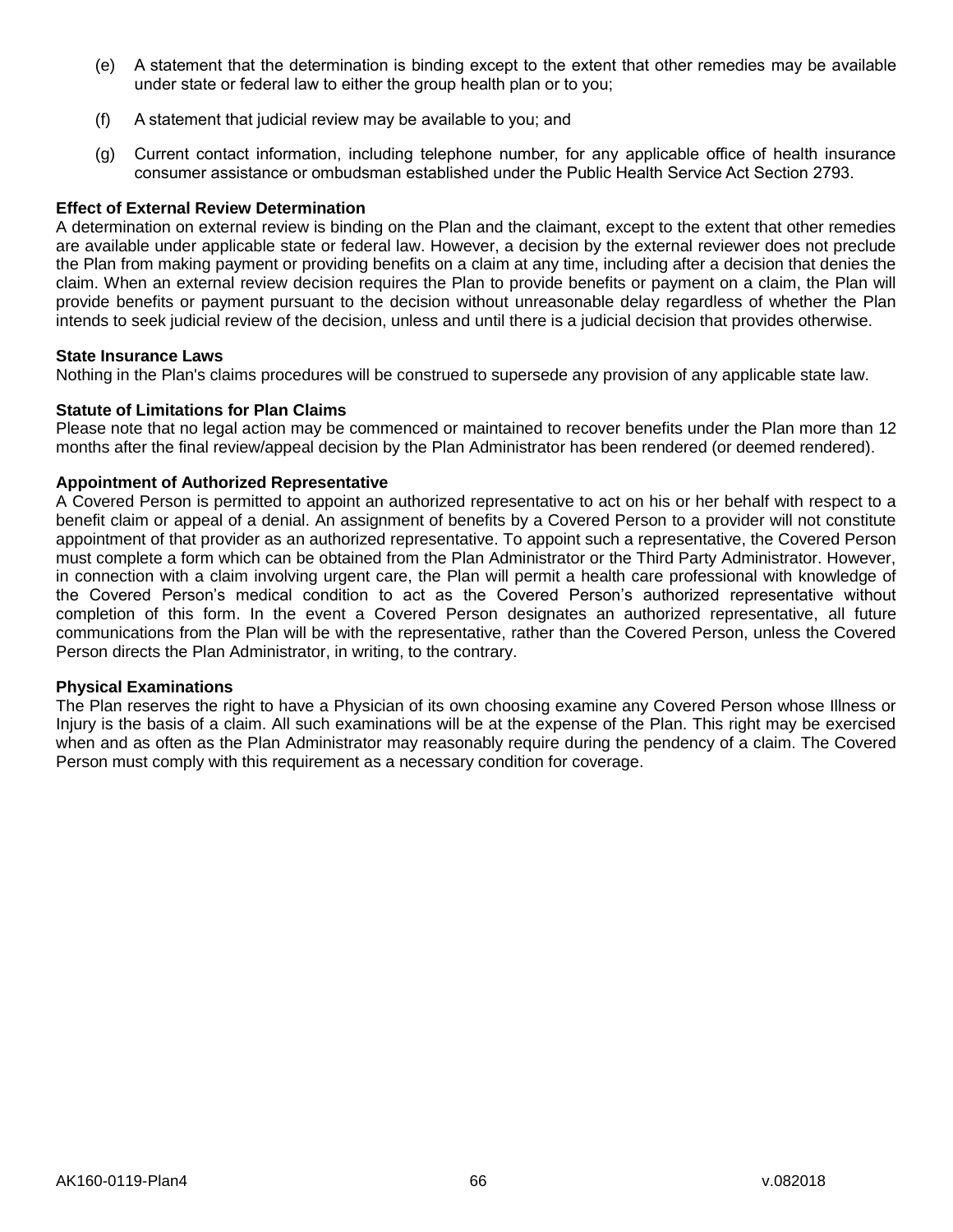# **COORDINATION OF BENEFITS**

# **Benefits Subject to This Provision**

This provision applies to all benefits provided under any section of this Plan.

### **Excess Insurance**

If at the time of Injury, Illness, disease or disability there is available or potentially available, any coverage (including, but not limited to, coverage resulting from a judgment at law or settlements), the benefits under the Plan shall apply only as an excess over such other sources of coverage.

The Plan's benefits will be excess to, whenever possible:

- (1) Any primary payer besides the Plan;
- (2) Any first party insurance through medical payment coverage, personal Injury protection, no-fault coverage, uninsured or underinsured motorist coverage;
- (3) Any policy of insurance from any insurance company or guarantor of a third-party;
- (4) Worker's Compensation or other liability insurance company; or
- (5) Any other source, including but not limited to crime victim restitution funds, any medical, disability or other benefit payments and school insurance coverage.

#### **Vehicle Limitation**

When medical payments are available (or, under applicable law should be available) under any vehicle insurance, the Plan shall pay excess benefits only, without reimbursement for vehicle plan and/or policy deductibles. This Plan shall always be considered secondary to such plans and/or policies. This applies to all forms of medical payments under vehicle plans and/or policies regardless of its name, title or classification. If medical payments would have been available under a vehicle insurance policy if minimum legally required levels of coverage had been in effect, but the minimum level of coverage was not in effect, the Plan shall pay excess benefits only, determined as if the minimum legally required level of coverage had been in effect at the applicable time.

#### **Allowable Expenses**

"Allowable expenses" shall mean any Medically Necessary, Usual and Customary item of expense, at least a portion of which is covered under this Plan. When some Other Plan provides benefits in the form of services rather than cash payments, the reasonable cash value of each service rendered in the amount that would be payable in accordance with the terms of the Plan shall be deemed to be the benefit.

In the case of HMO (Health Maintenance Organization) plans, this Plan will not consider any charges in excess of what an HMO provider has agreed to accept as payment in full. Further, when an HMO is primary and the Covered Person does not use an HMO provider, this Plan will not consider as allowable expenses any charge that would have been covered by the HMO had the Covered Person used the services of an HMO provider.

#### **Other Plan**

"Other Plan" means any of the following plans, other than this Plan, providing benefits or services for medical or dental care or treatment:

- (1) Group, blanket or franchise insurance coverage;
- (2) Any group Hospital service prepayment, group medical or dental service prepayment, group practice or other group prepayment coverage;
- (3) Any coverage under labor-management trusteed plans, union welfare plans, employer organization plans, school insurance or employee benefit organization plans;
- (4) Coverage under Medicare and any other governmental program that the Covered Person is liable for payment, except state-sponsored medical assistance programs and TRICARE, in which case this Plan pays primary;
- (5) Coverage under any Health Maintenance Organization (HMO); or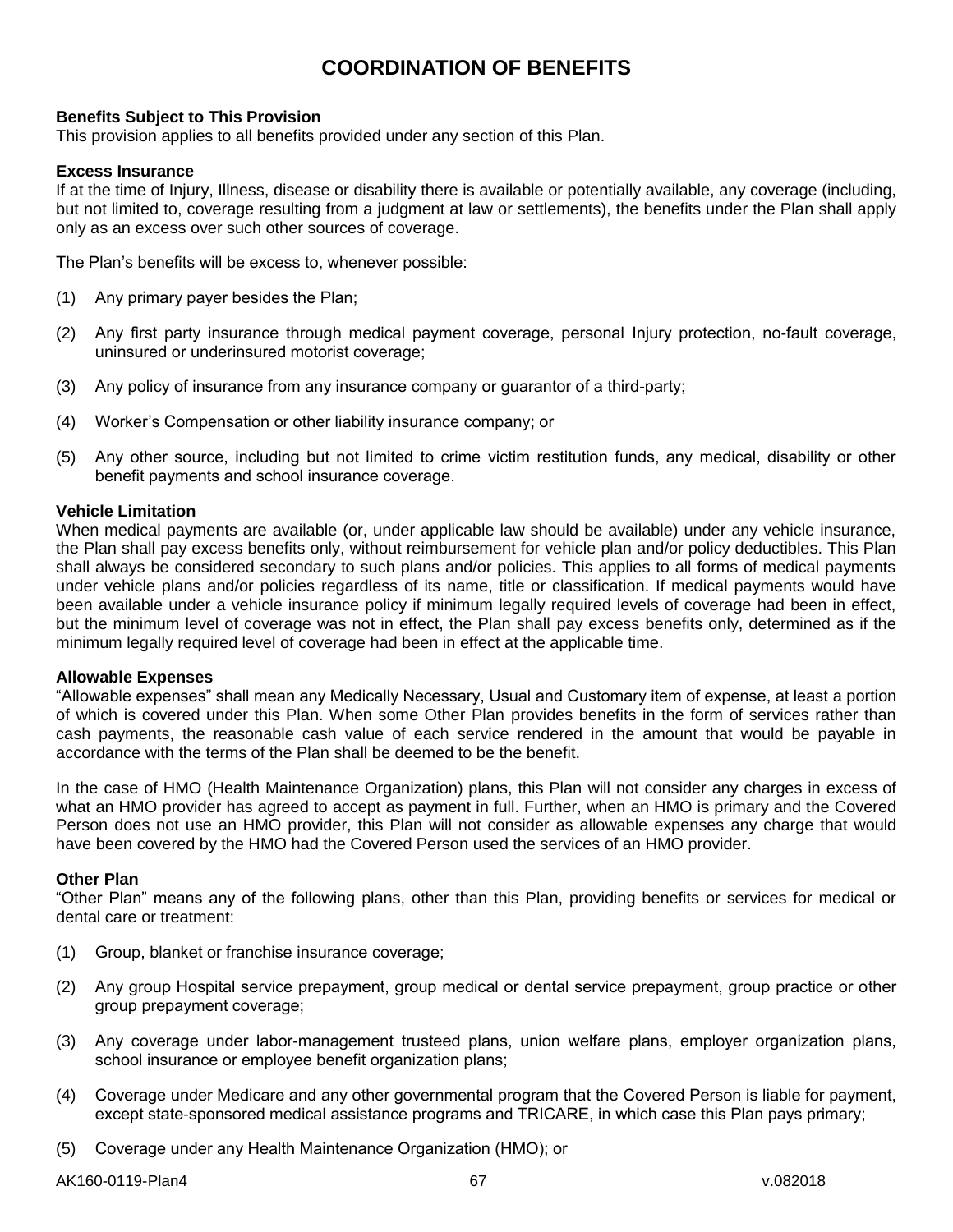(6) Any mandatory automobile insurance (such as no-fault) providing benefits under a medical expense reimbursement provision for health care services because of Injuries arising out of a motor vehicle Accident and any other medical and liability benefits received under any automobile policy.

### **Application to Benefit Determinations**

The plan that pays first according to the rules in the section entitled "Order of Benefit Determination" will pay as if there were no other plan involved. When this Plan is secondary, this Plan will always pay either its benefits in full or a reduced amount which, when added to the benefits payable by the other plan or plans, will not exceed 100% of allowable expenses.

#### **Order of Benefit Determination**

For the purposes of the section entitled "Application to Benefit Determinations," the rules establishing the order of benefit determination are listed below. The Plan will consider these rules in the order in which they are listed and will apply the first rule that satisfies the circumstances of the claim:

- (1) A plan without a coordinating provision will always be the primary plan;
- (2) The plan covering the person directly rather than as an employee's dependent is primary and the other plans are secondary.
- (3) Active/laid-off or Retirees: The plan which covers a person as an active employee (or as that employee's dependent) determines its benefits before the Plan which covers a person as a laid-off or retired employee (or as that employee's dependent). If the Plan which covers that person has not adopted this rule and if, as a result, the Plans do not agree on the order of benefits, this rule will not apply.
- (4) Dependent children of parents not separated or divorced or unmarried parents living together: The plan covering the parent whose birthday falls earlier in the year pays first. The plan covering the parent whose birthday falls later in the year pays second. However, if the other plan does not have this rule but instead has a rule based upon the gender of the parent and if as a result the plans do not agree on the order of benefits, the rule in the other plan will determine the order of benefits.
- (5) Dependent children of separated or divorced parents or unmarried parents not living together: When parents are separated or divorced or unmarried and not living together, neither the male/female nor the birthday rules apply. Instead:
	- (a) The plan of the parent with custody pays first;
	- (b) The plan of the spouse of the parent with custody (the step-parent) pays next;
	- (c) The plan of the parent without custody pays next; and
	- (d) The plan of the spouse of the non-custodial parent pays last.

Notwithstanding the above provisions, if there is a court decree that would otherwise establish financial responsibility for the child's health care expenses, the benefits of the plan that covers the child as a dependent of the parent with such financial responsibility shall be determined before the benefits of any other plan that covers the child as a dependent child.

(6) If a person whose coverage is provided under a right of continuation pursuant to state or federal law (e.g., COBRA) is also covered under another plan, the plan covering the person as an employee, member, subscriber or retiree (or as that person's dependent) is primary and the continuation coverage is secondary. If the other plan does not have this rule and if, as a result, the plans do not agree on the order of benefits, this rule is ignored.

When the rules above do not establish an order of benefit determination, the benefits of a plan which has covered the person on whose expenses claim is based for the longer period of time shall be determined before the benefits of a plan which has covered such person the shorter period of time.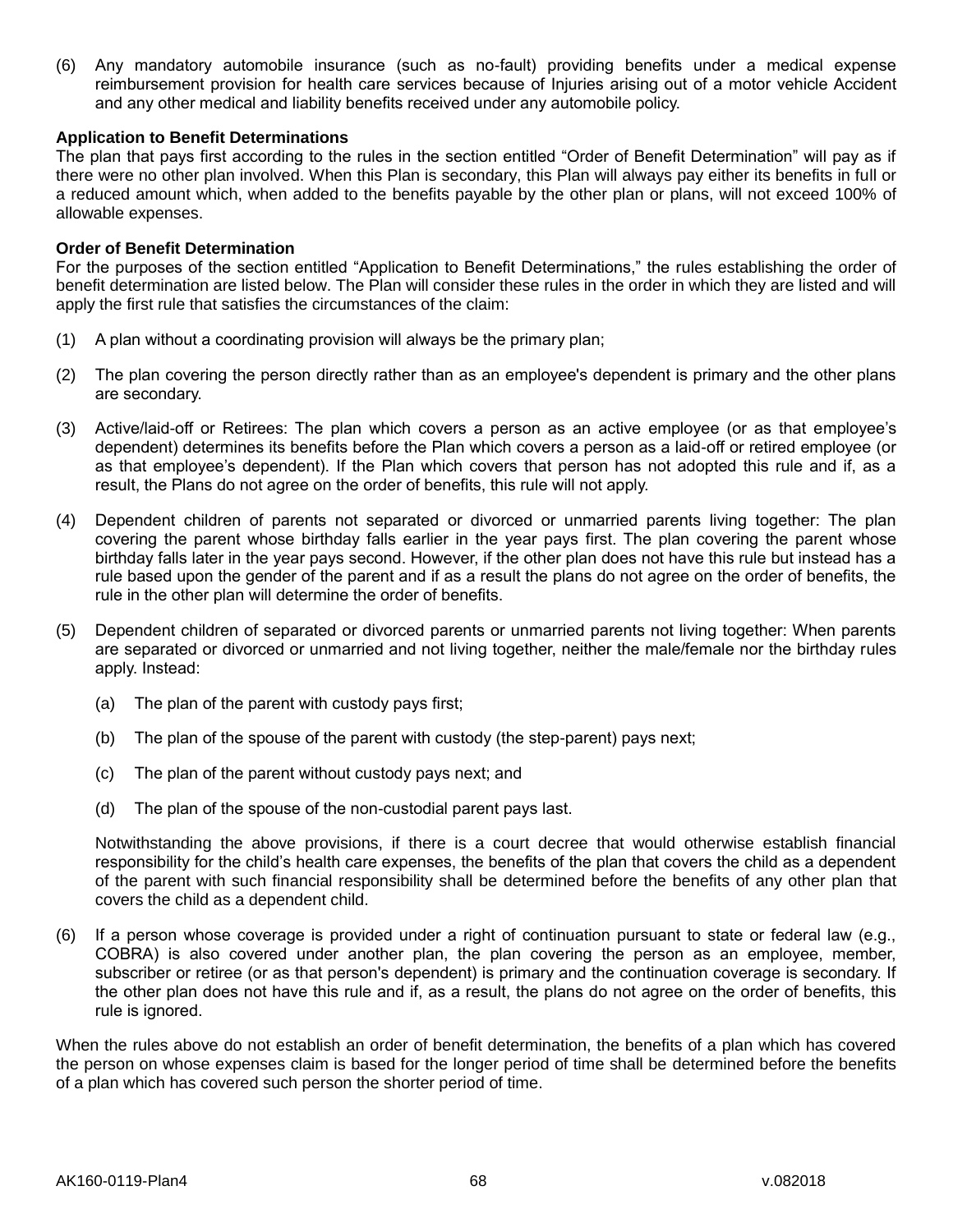### **Right to Receive and Release Necessary Information**

For the purpose of determining the applicability of and implementing the terms of this coordination of benefits provision or any provision of similar purpose of any other plan, this Plan may, without notice to any person, release to or obtain from any insurance company or other organization or individual, any information with respect to any person, which the Plan deems to be necessary for such purposes. Any person claiming benefits under this Plan is deemed to consent to the release and receipt of such information and agrees to furnish to the Plan such information as may be necessary to implement this provision.

### **Facility of Payment**

Whenever payments which should have been made under this Plan in accordance with this provision have been made under any other Plans, the Plan Administrator may, in its sole discretion, pay any organizations making such other payments any amounts it shall determine to be warranted in order to satisfy the intent of this provision and amounts so paid shall be deemed to be benefits paid under this Plan and, to the extent of such payments, this Plan shall be fully discharged from liability.

#### **Right of Recovery**

Whenever payments have been made by this Plan with respect to allowable expenses in a total amount, at any time, in excess of the maximum amount of payment necessary at that time to satisfy the intent of this provision, the Plan shall have the right to recover such payments, to the extent of such excess, in accordance with the Recovery of Payments provision of this Plan.

#### **Recovery of Payments**

Occasionally, benefits are paid more than once, are paid based upon improper billing or a misstatement in a proof of loss or enrollment information, are not paid according to the Plan's terms, conditions, limitations or exclusions or should otherwise not have been paid by the Plan. This Plan may also inadvertently pay benefits that are later found to be greater than the maximum allowable charge. In this case, this Plan may recover the amount of the overpayment from the person or entity to which it was paid, primary payers or from the party on whose behalf the charge(s) were paid. Whenever the Plan pays benefits exceeding the amount of benefits payable under the terms of the Plan, the Plan Administrator has the right to recover any such erroneous payment.

A Covered Person, provider, another benefit plan, insurer or any other person or entity who receives a payment exceeding the amount of benefits payable under the terms of the Plan or on whose behalf such payment was made, shall return or refund the amount of such erroneous payment to the Plan within 30 days of discovery or demand. The Plan Administrator shall have discretion in deciding whether to obtain payment for the expense for which the erroneous payment was made or to which it was applied.

The person or entity receiving an erroneous payment may not apply such payment to another expense. The Plan Administrator shall have the sole discretion to choose who will repay the Plan for an erroneous payment and whether such payment shall be reimbursed in a lump sum. When a Covered Person or other entity does not comply with the provisions of this section, the Plan Administrator shall have the authority, in its sole discretion, to deny payment of any claims for benefits by the Covered Person and to deny or reduce future benefits payable (including payment of future benefits for any other Injury or Illness) under the Plan by the amount due as reimbursement to the Plan. The Plan Administrator may also, in its sole discretion, deny or reduce future benefits (including future benefits for any other Injury or Illness) under any other group benefits plan maintained by the Plan Sponsor. The reductions will equal the amount of the required reimbursement.

Providers and any other person or entity accepting payment from the Plan or to whom a right to benefits has been assigned, in consideration of services rendered, payments and/or rights, agree to be bound by the terms of this Plan and agree to submit claims for reimbursement in strict accordance with their state's health care practice acts, most recent edition of the ICD or CPT standards, Medicare guidelines, HCPCS standards or other standards approved by the Plan Administrator or insurer. Any payments made on claims for reimbursement not in accordance with the above provisions shall be repaid to the Plan within 30 days of discovery or demand or incur prejudgment interest of 1.5% per month. If the Plan must bring an action against a Covered Person, provider or other person or entity to enforce the provisions of this section, then that Covered Person, provider or other person or entity agrees to pay the Plan's attorneys' fees and costs, regardless of the action's outcome.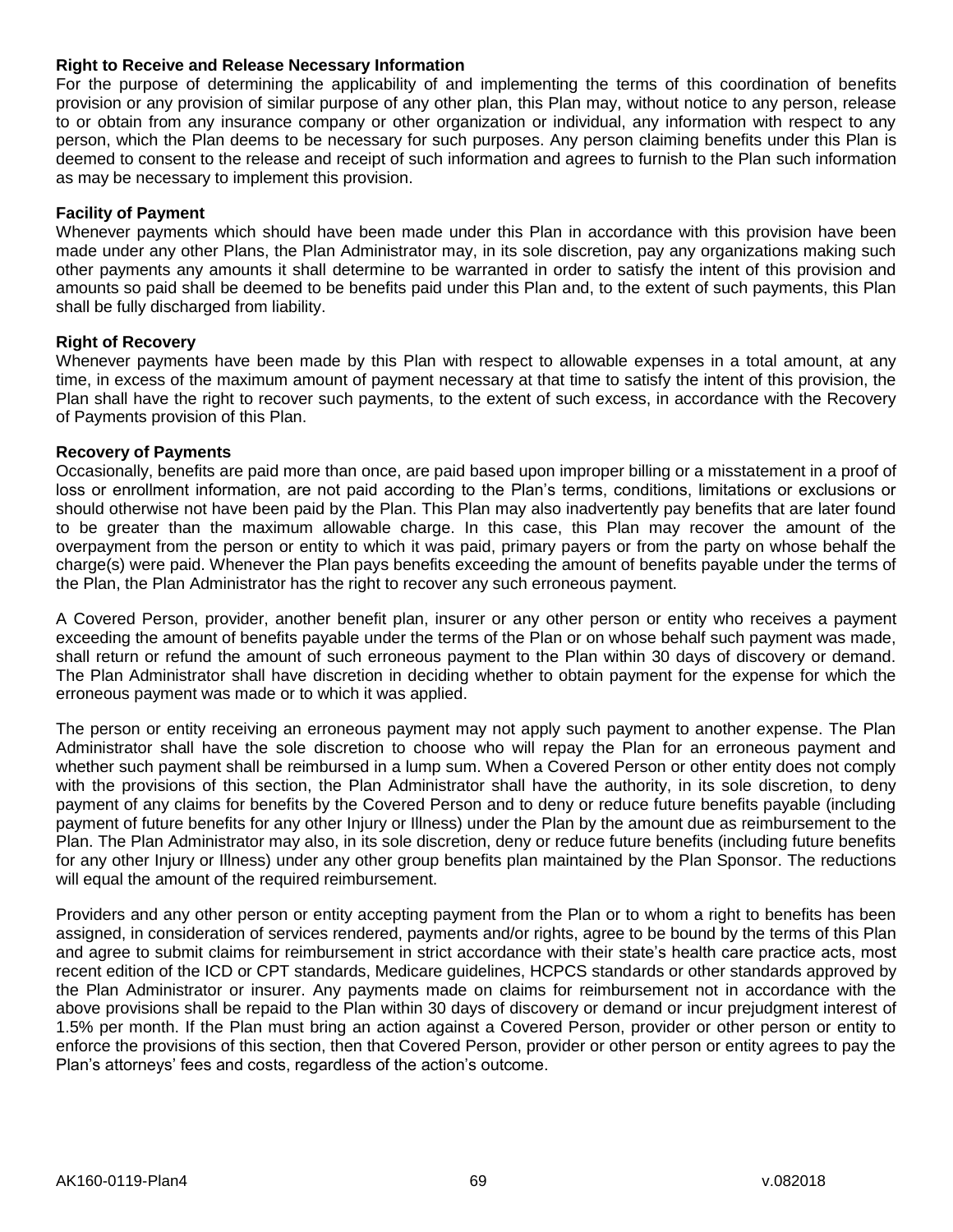Further, a Covered Person and/or their Dependents, beneficiaries, estate, heirs, guardian, personal representative or assigns ("Plan Participants") shall assign or be deemed to have assigned to the Plan their right to recover said payments made by the Plan, from any other party and/or recovery for which the Plan Participant(s) are entitled, for or in relation to facility-acquired condition(s), provider error(s) or damages arising from another party's act or omission for which the Plan has not already been reimbursed.

The Plan reserves the right to deduct from any benefits properly payable under this Plan the amount of any payment which has been made:

- (1) In error;
- (2) Pursuant to a misstatement contained in a proof of loss or a fraudulent act;
- (3) Pursuant to a misstatement made to obtain coverage under this Plan within 2 years after the date such coverage commences;
- (4) With respect to an ineligible person;
- (5) In anticipation of obtaining a recovery if a Covered Person fails to comply with the Plan's Subrogation, Third Party Recovery and Reimbursement provisions; or
- (6) Pursuant to a claim for which benefits are recoverable under any policy or act of law providing for coverage for occupational Injury or disease to the extent that such benefits are recovered. This provision (6) shall not be deemed to require the Plan to pay benefits under this Plan in any such instance.

The deduction may be made against any claim for benefits under this Plan by a Covered Person if such payment is made with respect to the Covered Person.

If the Plan seeks to recoup funds from a provider, due to a claim being made in error, a claim being fraudulent on the part of the provider and/or the claim that is the result of the provider's misstatement, said provider shall, as part of its assignment to benefits from the Plan, abstain from billing the Covered Person for any outstanding amount(s).

# **Medicaid Coverage**

You or your Dependent's eligibility for any state Medicaid benefits will not be taken into account in determining or making any payments for benefits to or on behalf of you or your Dependent. Any such benefit payments will be subject to the state's right to reimbursement for benefits it has paid on behalf of such person, as required by the state Medicaid program; and the Plan will honor any subrogation rights the state may have with respect to benefits which are payable under the Plan.

# **Coordination of Benefits with Medicaid**

In all cases, benefits available through a state or federal Medicaid program will be secondary or subsequent to the benefits of this Plan.

# **Coordination of Benefits with Medicare**

When Medicare is the primary payor, the Plan will base its payment upon benefits allowable by Medicare. If you did not elect coverage under Medicare Parts A and/or B when eligible, the Plan will be secondary and coordinate with benefits that would have been provided by Medicare.

When you, your Spouse or Dependents (as applicable) are eligible for or entitled to Medicare and covered by the Plan, the Plan at all times will be operated in accordance with any applicable Medicare secondary payer and nondiscrimination rules. These rules include, where applicable, but are not necessarily limited to, rules concerning individuals with end stage renal disease, rules concerning active employees age 65 or over and rules concerning working disabled individuals (as discussed below).

When Medicare is the primary payor, the Plan will pay secondary to the extent the benefit is a Covered Expense under the Plan (meaning that the Plan will base its payment upon benefits allowable by Medicare).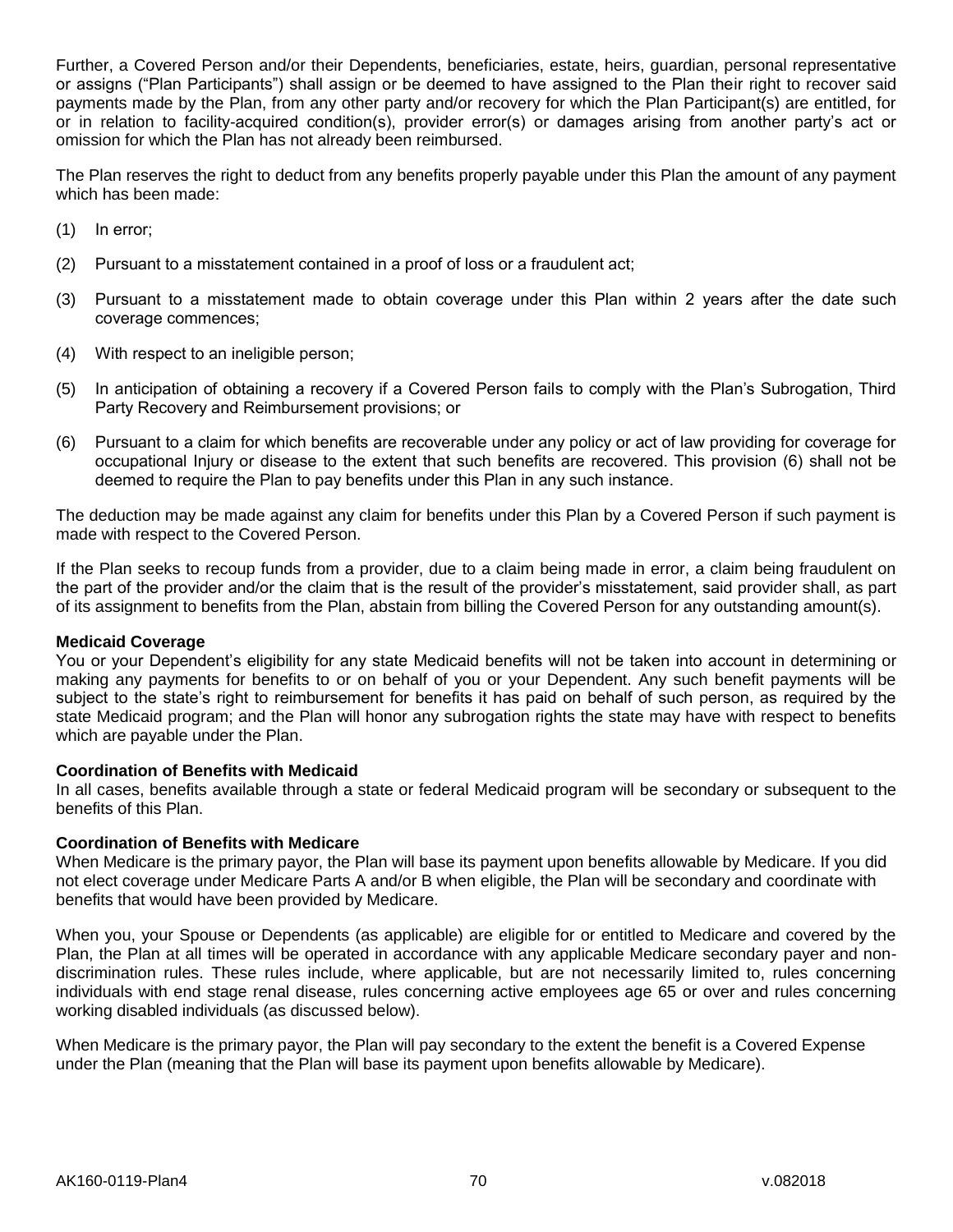In accordance with federal law, the following rules apply in determining whether Medicare or Plan coverage is primary health care coverage:

(1) The Working Aged Rule: Medicare benefits are secondary to benefits payable under the Plan for individuals entitled to Medicare due to being age 65 or over and who have Plan coverage as a result of his or her current employment status (or the current employment status of a Spouse). When you or your Spouse become eligible for Medicare due to the attainment of age 65, you or your Spouse may still be eligible for benefits provided under the Plan based on your current employment status.

If, as a result, you have or your Spouse has primary coverage under the Plan, the Plan will pay the portion of your Incurred expenses that are normally covered by the Plan. All or part of the remaining amount, if any, may be paid by Medicare if the expenses are covered expenses under Medicare and the portion of the expenses covered by Medicare exceeds the portion covered by the Plan. If the expenses are not covered by the Plan but are Medicare-covered expenses, then Medicare will process its payment of the expenses as if you do not have Plan coverage.

- (2) The Working Disabled Rule: Medicare benefits are secondary to benefits payable under the Plan for covered individuals under age 65 entitled to Medicare on the basis of disability (other than end-stage renal disease) and who are covered under the Plan as a result of current employment status with an employer. That is, if you or your dependents are covered by the Plan based on your current employment status, Medicare benefits are secondary for you or your covered Dependents entitled to Medicare on the basis of disability (other than endstage renal disease). In this case the Plan is primary.
- (3) End-Stage Renal Disease Rule: Medicare benefits are secondary to benefits payable under the Plan for covered individuals eligible for or entitled to Medicare benefits on the basis of end-stage renal disease ("ESRD"), for a period not to exceed 30 months generally beginning the first day of the month of eligibility or entitlement to Medicare due to ESRD. (Special rules apply if you were entitled to Medicare based on age or disability prior to becoming eligible for Medicare due to ESRD.) Because an ESRD patient can have up to a 3 month wait to obtain Medicare coverage, the Plan's primary payment responsibility may vary up to 3 months. If the basis of your entitlement to Medicare changes from ESRD to age or disability, the Plan's primary payment responsibility may terminate on the month before the month in which the change is effective and the rules set forth above, if applicable, will apply. Your Employer can provide you with more detailed information on how this rule works.

## **Medicare and COBRA**

For most COBRA beneficiaries (e.g., the working aged or disabled Medicare beneficiaries), Medicare rules state that Medicare will be primary to COBRA continuation coverage and this would apply to this Plan's Continuation of Benefits (COBRA) coverage. For an ESRD-related Medicare beneficiary, COBRA continuation coverage (if elected) is generally primary to Medicare during the 30-month coordination period.

## **Coordination of Benefits with TRICARE**

The Plan at all times will be operated in accordance with any applicable TRICARE secondary payer and nondiscrimination rules issued by the Department of Defense.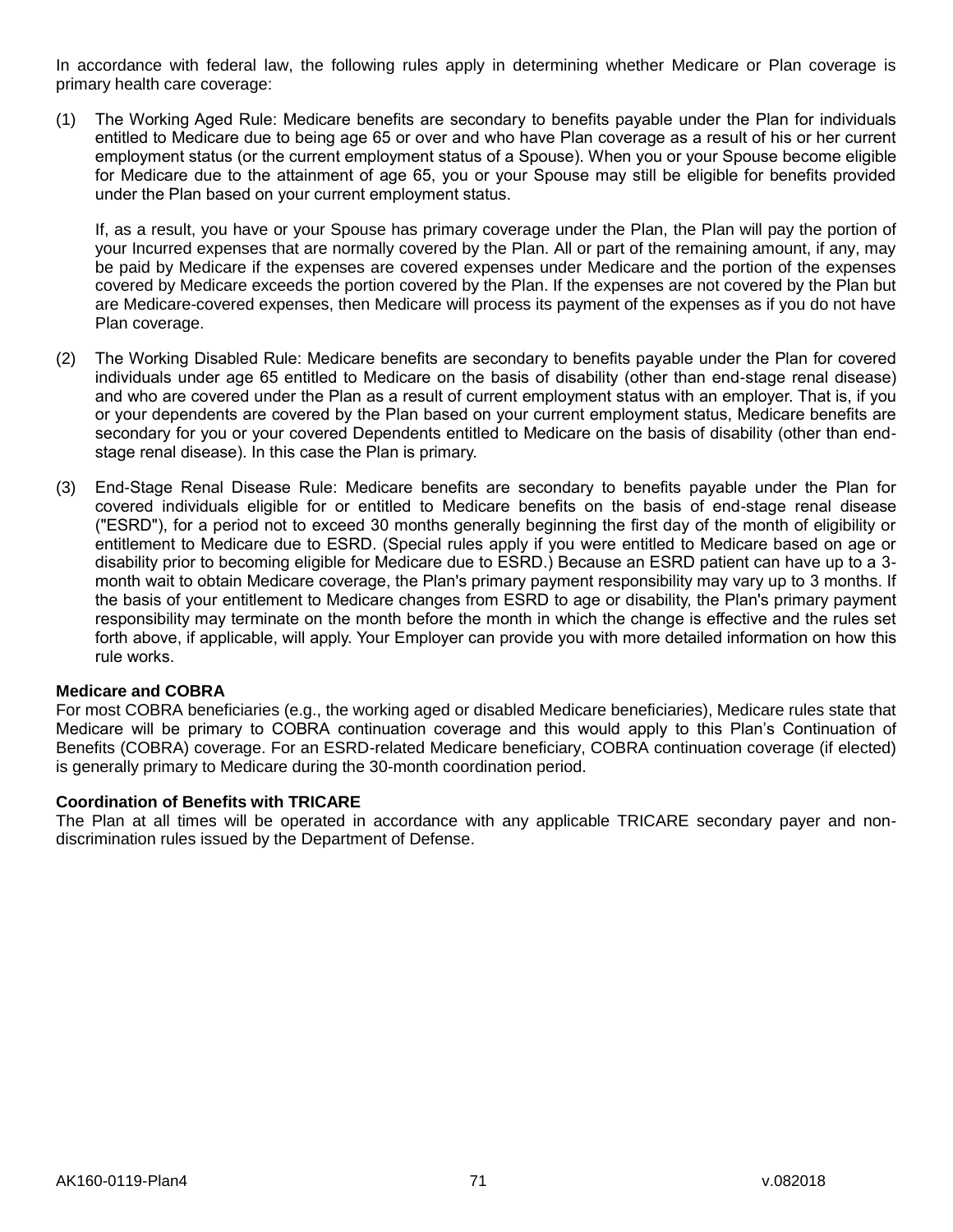# **SUBROGATION, THIRD-PARTY RECOVERY AND REIMBURSEMENT**

## **Payment Condition**

- (1) The Plan, in its sole discretion, may elect to conditionally advance payment of benefits in those situations where an Injury, Illness, disease or disability is caused in whole or in part by, or results from the acts or omissions of you and/or your Dependents, plan beneficiaries and/or their Dependents, beneficiaries, estate, heirs, guardian, personal representative, or assigns (collectively referred to hereinafter in this section as "Covered Person") or a third party, where any party besides the Plan may be responsible for expenses arising from an incident, and/or other insurance or other funds are available, including but not limited to no-fault, uninsured motorist, underinsured motorist, medical payment provisions, third party assets, third party insurance, and/or guarantor(s) of a third party (collectively "Coverage").
- (2) The Covered Person, his or her attorney, and/or legal guardian of a minor or incapacitated individual agrees that acceptance of the Plan's conditional payment of medical benefits is constructive notice of these provisions in their entirety and agrees to maintain 100% of the Plan's conditional payment of benefits or the full extent of payment from any one or combination of first and third party sources in trust, without disruption except for reimbursement to the Plan or the Plan's assignee. By accepting benefits the Covered Person agrees the Plan shall have an equitable lien on any funds received by the Covered Person and/or their attorney from any source and said funds shall be held in trust until such time as the obligations under this provision are fully satisfied. The Covered Person agrees to include the Plan's name as a co-payee on any and all settlement drafts. Further, by accepting benefits the Covered Person understands that any recovery obtained pursuant to this section is an asset of the Plan to the extent of the amount of benefits paid by the Plan and that the Covered Person shall be a trustee over those Plan assets.
- (3) In the event a Covered Person settles, recovers or is reimbursed by any Coverage, the Covered Person agrees to reimburse the Plan for all benefits paid or that will be paid by the Plan on behalf of the Covered Person. If the Covered Person fails to reimburse the Plan out of any judgment or settlement received, the Covered Person will be responsible for any and all expenses (fees and costs) associated with the Plan's attempt to recover such money.
- (4) If there is more than one party responsible for charges paid by the Plan, or may be responsible for charges paid by the Plan, the Plan will not be required to select a particular party from whom reimbursement is due. Furthermore, unallocated settlement funds meant to compensate multiple injured parties of which the Covered Person is/are only one or a few, that unallocated settlement fund is considered designated as an "identifiable" fund from which the Plan may seek reimbursement.

## **Subrogation**

- (1) As a condition to participating in and receiving benefits under this Plan, the Covered Person agrees to assign to the Plan the right to subrogate and pursue any and all claims, causes of action or rights that may arise against any person, corporation or entity and to any Coverage to which the Covered Person is entitled, regardless of how classified or characterized, at the Plan's discretion, if the Covered Person fails to so pursue such rights or action.
- (2) If a Covered Person receives or becomes entitled to receive benefits, an automatic equitable lien attaches in favor of the Plan to any claim, which any Covered Person may have against any Coverage and/or party causing the Illness or Injury to the extent of such conditional payment by the Plan plus reasonable costs of collection. The Covered Person is obligated to notify the Plan or its authorized representative of any settlement prior to finalization of the settlement, execution of a release, or receipt of applicable funds. The Covered Person is also obligated to hold any and all funds so received in trust on the Plan's behalf and function as a trustee as it applies to those funds until the Plan's rights described herein are honored and the Plan is reimbursed.
- (3) The Plan may, at its discretion, in its own name or in the name of the Covered Person, commence a proceeding or pursue a claim against any party or Coverage for the recovery of all damages to the full extent of the value of any such benefits or conditional payments advanced by the Plan.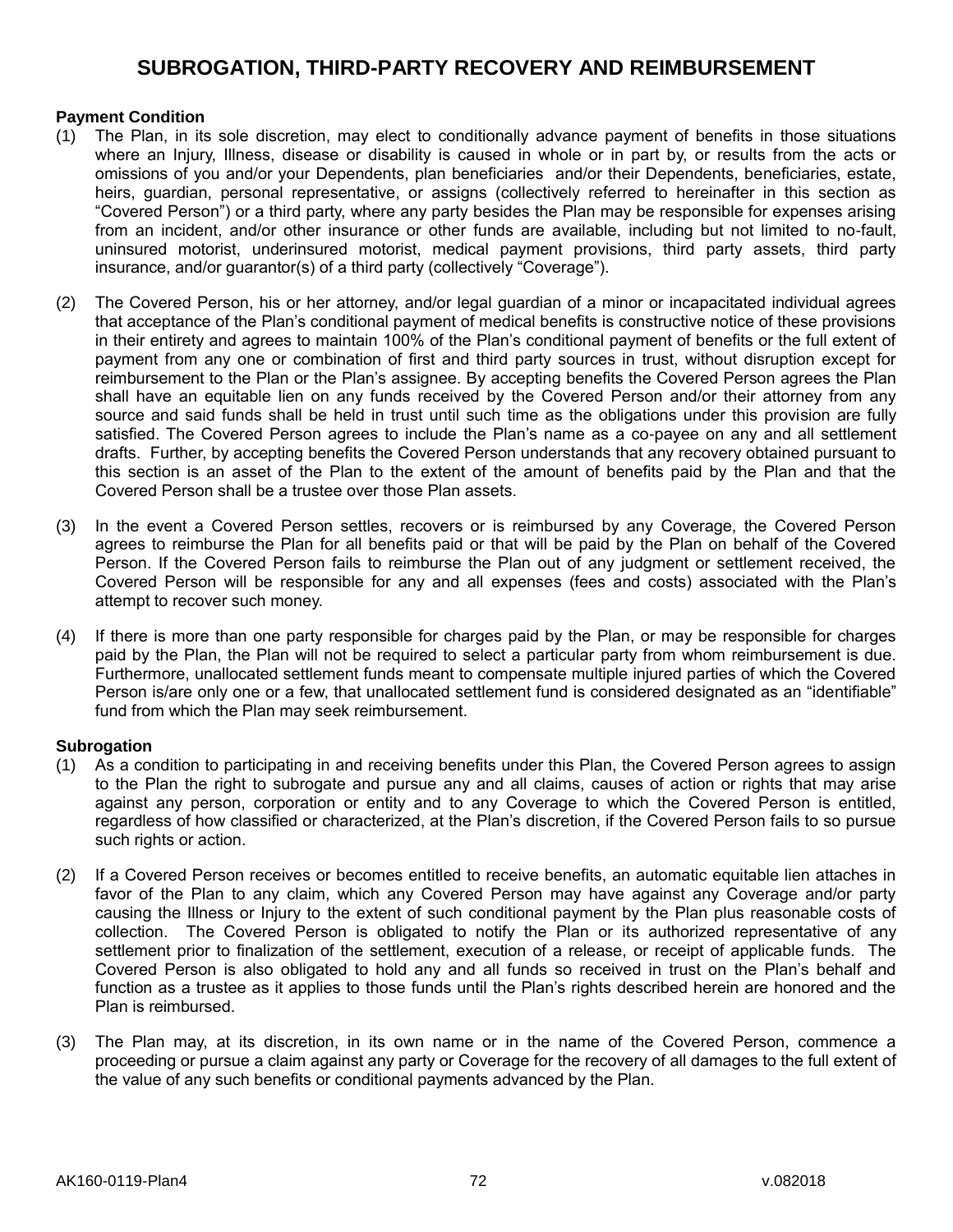- (4) The Covered Person authorizes the Plan to pursue, sue, compromise and/or settle any such claims in the Covered Persons and/or the Plan's name and agrees to fully cooperate with the Plan in the prosecution of any such claims if the Covered Person fails to file a claim or pursue damages against:
	- (a) The responsible party, its insurer or any other source on behalf of that party;
	- (b) Any first party insurance through medical payment coverage, personal Injury protection, no-fault coverage, uninsured or underinsured motorist coverage;
	- (c) Any policy of insurance from any insurance company or guarantor of a third party;
	- (d) Workers' Compensation or other liability insurance company; or
	- (e) Any other source, including but not limited to crime victim restitution funds, any medical, disability or other benefit payments and school insurance coverage.

The Covered Person assigns all rights to the Plan or its assignee to pursue a claim and the recovery of all expenses from any and all sources listed above.

### **Right of Reimbursement**

- (1) The Plan shall be entitled to recover 100% of the benefits paid, without deduction for attorneys' fees and costs or application of the common fund doctrine, make whole doctrine, or any other similar legal theory, without regard to whether the Covered Person is fully compensated by his or her recovery from all sources. The Plan shall have an equitable lien which supersedes all common law or statutory rules, doctrines, and laws of any state prohibiting assignment of rights which interferes with or compromises in any way the Plan's equitable lien and right to reimbursement. The obligation to reimburse the Plan in full exists regardless of how the judgment or settlement is classified and whether or not the judgment or settlement specifically designates the recovery or a portion of it as including medical, disability, or other expenses. If the Covered Persons' recovery is less than the benefits paid, then the Plan is entitled to be paid all of the recovery achieved. Any funds received by the Covered Person are deemed held in constructive trust and should not be dissipated or disbursed until such time as the Covered Person's obligation to reimburse the Plan has been satisfied in accordance with these provisions. The Covered Person is also obligated to hold any and all funds so received in trust on the Plan's behalf and function as a trustee as it applies to those funds until the Plan's rights described herein are honored and the Plan is reimbursed.
- (2) No court costs, experts' fees, attorneys' fees, filing fees, or other costs or expenses of litigation may be deducted from the Plan's recovery without the prior, express written consent of the Plan.
- (3) The Plan's right of subrogation and reimbursement will not be reduced or affected as a result of any fault or claim on the part of the Covered Person, whether under the doctrines of causation, comparative fault or contributory negligence, or other similar doctrine in law. Accordingly, any lien reduction statutes, which attempt to apply such laws and reduce a subrogating Plan's recovery will not be applicable to the Plan and will not reduce the Plan's reimbursement rights.
- (4) These rights of subrogation and reimbursement shall apply without regard to whether any separate written acknowledgment of these rights is required by the Plan and signed by the Covered Person.
- (5) This provision shall not limit any other remedies of the Plan provided by law. These rights of subrogation and reimbursement shall apply without regard to the location of the event that led to or caused the applicable Illness, Injury, disease or disability.

## **Covered Person is a Trustee Over Plan Assets**

- (1) Any Covered Person who receives benefits and is therefore subject to the terms of this section is hereby deemed a recipient and holder of Plan assets and is therefore deemed a trustee of the Plan solely as it relates to possession of any funds which may be owed to the Plan as a result of any settlement, judgment or recovery through any other means arising from any Injury or Accident. By virtue of this status, the Covered Person understands that he/she is required to:
	- (a) Notify the Plan or its authorized representative of any settlement prior to finalization of the settlement, execution of a release, or receipt of applicable funds;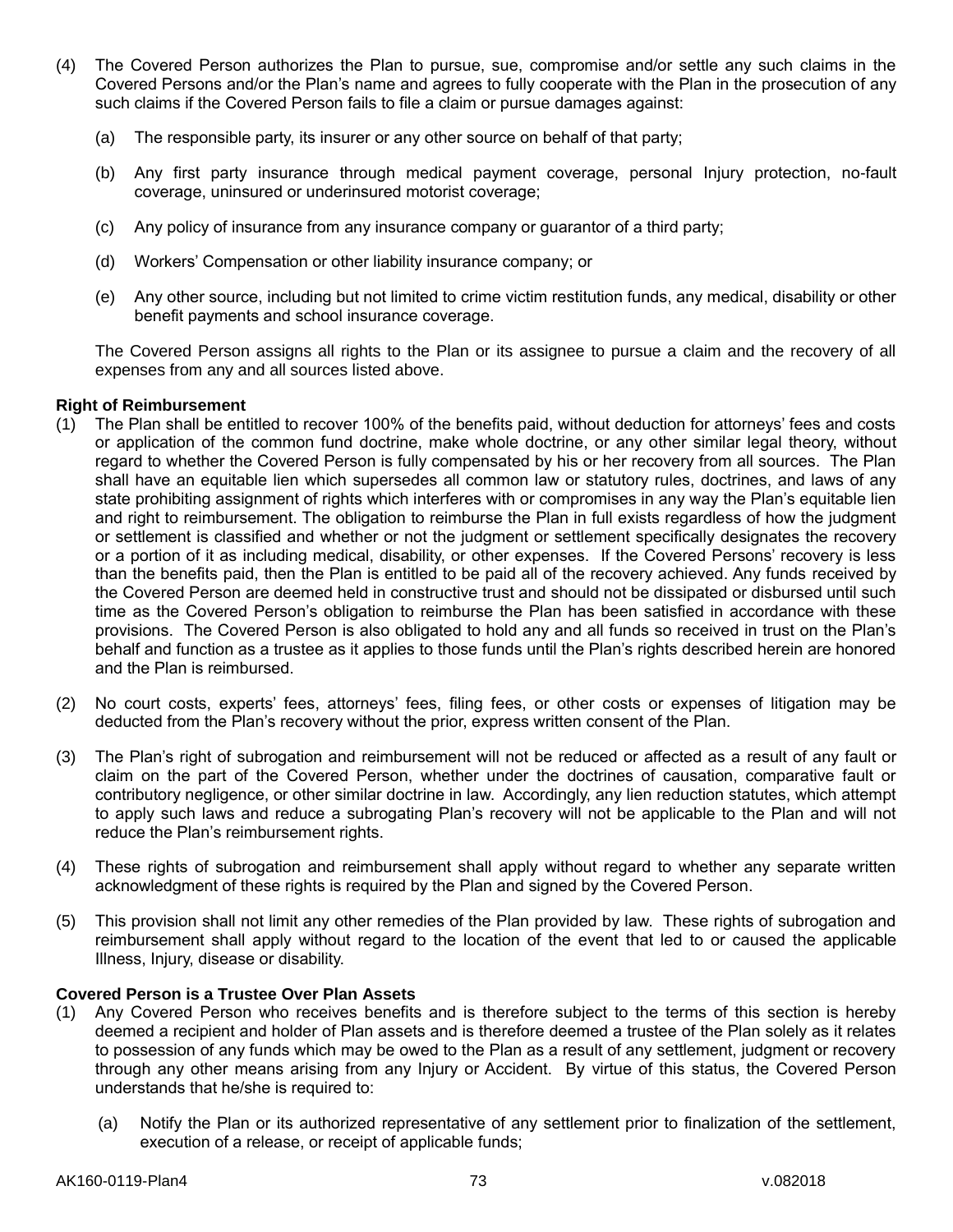- (b) Instruct his/her attorney to ensure that the Plan and/or its authorized representative is included as a payee on all settlement drafts;
- (c) In circumstances where the Covered Person is not represented by an attorney, instruct the insurance company or any third party from whom the Covered Person obtains a settlement, judgment or other source of Coverage to include the Plan or its authorized representative as a payee on the settlement draft; and,
- (d) Hold any and all funds so received in trust, on the Plan's behalf, and function as a trustee as it applies to those funds, until the Plan's rights described herein are honored and the Plan is reimbursed.
- (2) To the extent the Covered Person disputes this obligation to the Plan under this section, the Covered Person or any of its agents or representatives is also required to hold any/all settlement funds, including the entire settlement if the settlement is less than the Plan's interests, and without reduction in consideration of attorneys' fees, for which he/she exercises control, in an account segregated from their general accounts or general assets until such time as the dispute is resolved.
- (3) No Covered Person, beneficiary, or the agents or representatives thereof, exercising control over plan assets and incurring trustee responsibility in accordance with this section will have any authority to accept any reduction of the Plan's interest on the Plan's behalf.

## **Excess Insurance**

If at the time of Injury, Illness, disease or disability, there is available or potentially available any coverage (including but not limited to coverage resulting from a judgment at law or settlements), the benefits under this Plan shall apply only as an excess over such other sources of coverage, except as otherwise provided for under the Plan's "Coordination of Benefits" section.

The Plan's benefits shall be excess to any of the following:

- (1) The responsible party, its insurer or any other source on behalf of that party;
- (2) Any first party insurance through medical payment coverage, personal Injury protection, no-fault coverage, uninsured or underinsured motorist coverage;
- (3) Any policy of insurance from any insurance company or guarantor of a third party;
- (4) Workers' Compensation or other liability insurance company; or
- (5) Any other source, including but not limited to crime victim restitution funds, any medical, disability or other benefit payments and school insurance coverage.

#### **Separation of Funds**

Benefits paid by the Plan, funds recovered by the Covered Person and funds held in trust over which the Plan has an equitable lien exist separately from the property and estate of the Covered Person, such that the death of the Covered Person or filing of bankruptcy by the Covered Person, will not affect the Plan's equitable lien, the funds over which the Plan has a lien or the Plan's right to subrogation and reimbursement.

#### **Wrongful Death**

In the event that the Covered Person dies as a result of his or her Injuries and a wrongful death or survivor claim is asserted against a third party or any Coverage, the Plan's subrogation and reimbursement rights shall still apply, and the entity pursuing said claim shall honor and enforce these Plan rights and terms by which benefits are paid on behalf of the Covered Person(s) and all others that benefit from such payment.

#### **Obligations**

- (1) It is the Covered Person's obligation at all times, both prior to and after payment of medical benefits by the Plan:
	- (a) To cooperate with the Plan or any representatives of the Plan, in protecting its rights, including discovery, attending depositions and cooperating in trial to preserve the Plan's rights;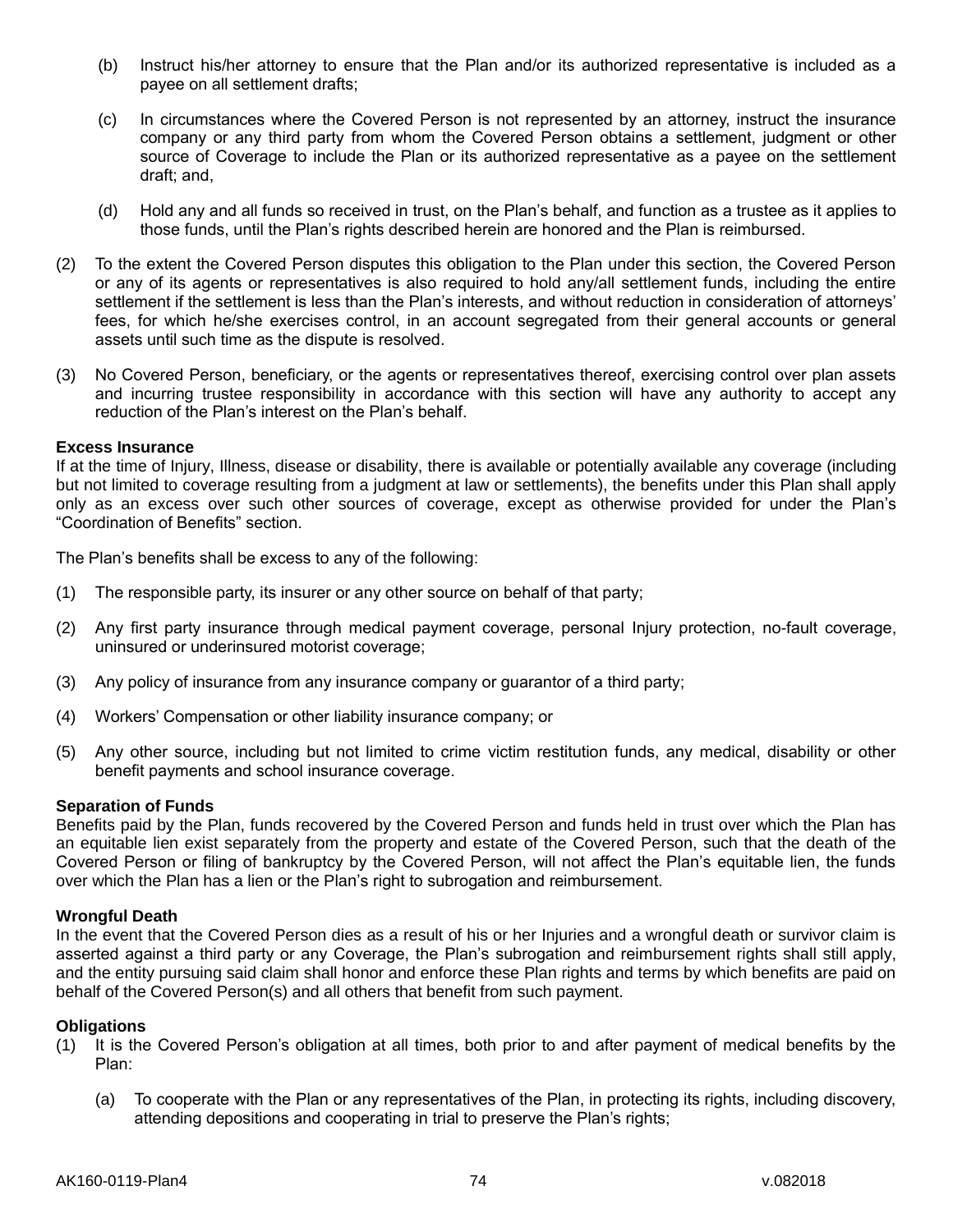- (b) To provide the Plan with pertinent information regarding the Illness, disease, disability or Injury, including Accident reports, settlement information and any other requested additional information;
- (c) To take such action and execute such documents as the Plan may require to facilitate enforcement of its subrogation and reimbursement rights;
- (d) To do nothing to prejudice the Plan's rights of subrogation and reimbursement;
- (e) To promptly reimburse the Plan when a recovery through settlement, judgment, award or other payment is received;
- (f) To notify the Plan or its authorized representative of any settlement prior to finalization of the settlement;
- (g) To not settle or release, without the prior consent of the Plan, any claim to the extent that the Covered Person may have against any responsible party or coverage;
- (h) To instruct his/her attorney to ensure that the Plan or its authorized representative is included as a payee on any settlement draft;
- (i) In circumstances where the Covered Person is not represented by an attorney, instruct the insurance company or any third party from whom the Covered Person obtains a settlement to include the Plan or its authorized representative as a payee on the settlement draft; and
- (j) To make good faith efforts to prevent disbursement of settlement funds until such time as any dispute between the Plan and Covered Person over settlement funds is resolved.
- (2) If the Covered Person and/or his or her attorney fails to reimburse the Plan for all benefits paid or to be paid, as a result of said Injury or condition, out of any proceeds, judgment or settlement received, the Covered Person will be responsible for any and all expenses (whether fees or costs) associated with the Plan's attempt to recover such money from the Covered Person.
- (3) The Plan's rights to reimbursement and/or subrogation are in no way dependent upon the Covered Persons' cooperation or adherence to these terms.

## **Offset**

If timely repayment is not made, or the Covered Person and/or his or her attorney fails to comply with any of the requirements of the Plan, the Plan has the right, in addition to any other lawful means of recovery, to deduct the value of the Covered Person's amount owed to the Plan. To do this, the Plan may refuse payment of any future medical benefits and any funds or payments due under this Plan on behalf of the Covered Person in an amount equivalent to any outstanding amounts owed by the Covered Person to the Plan. This provision applies even if the Covered Person has disbursed settlement funds.

#### **Minor Status**

- (1) In the event the Covered Person is a minor as that term is defined by applicable law, the minor's parents or court-appointed guardian shall cooperate in any and all actions by the Plan to seek and obtain requisite court approval to bind the minor and his or her estate insofar as these subrogation and reimbursement provisions are concerned.
- (2) If the minor's parents or court-appointed guardian fail to take such action, the Plan shall have no obligation to advance payment of medical benefits on behalf of the minor. Any court costs or legal fees associated with obtaining such approval shall be paid by the minor's parents or court-appointed guardian.

#### **Language Interpretation**

The Plan Sponsor retains sole, full and final discretionary authority to construe and interpret the language of this provision, to determine all questions of fact and law arising under this provision and to administer the Plan's subrogation and reimbursement rights.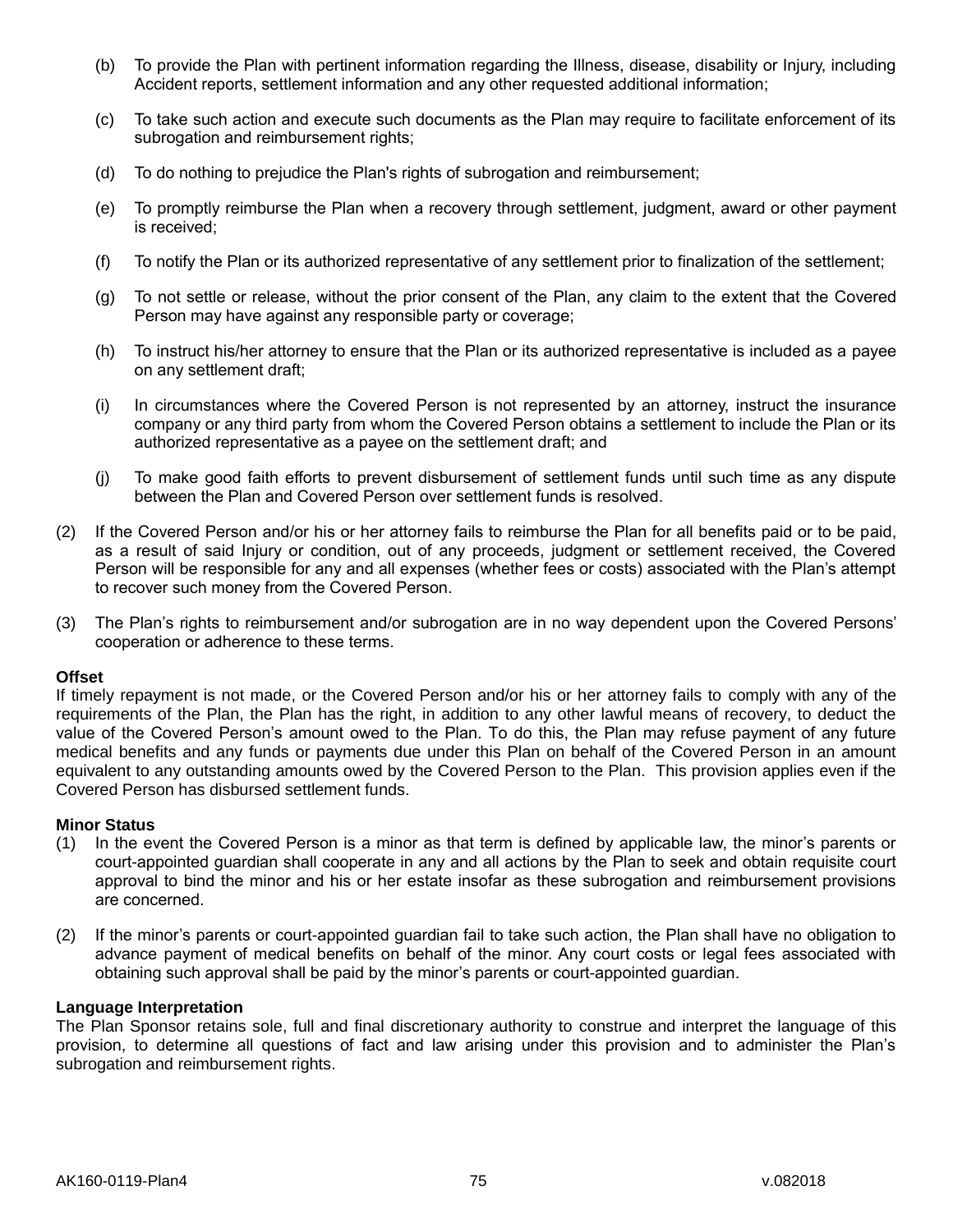## **Severability**

In the event that any section of this provision is considered invalid or illegal for any reason, said invalidity or illegality shall not affect the remaining sections of this provision and Plan. The section shall be fully severable. The Plan shall be construed and enforced as if such invalid or illegal sections had never been inserted in the Plan.

Notwithstanding anything contained herein to the contrary, to the extent this Plan is not governed by ERISA, the Plan's right to subrogation and reimbursement may be subject to applicable state subrogation laws.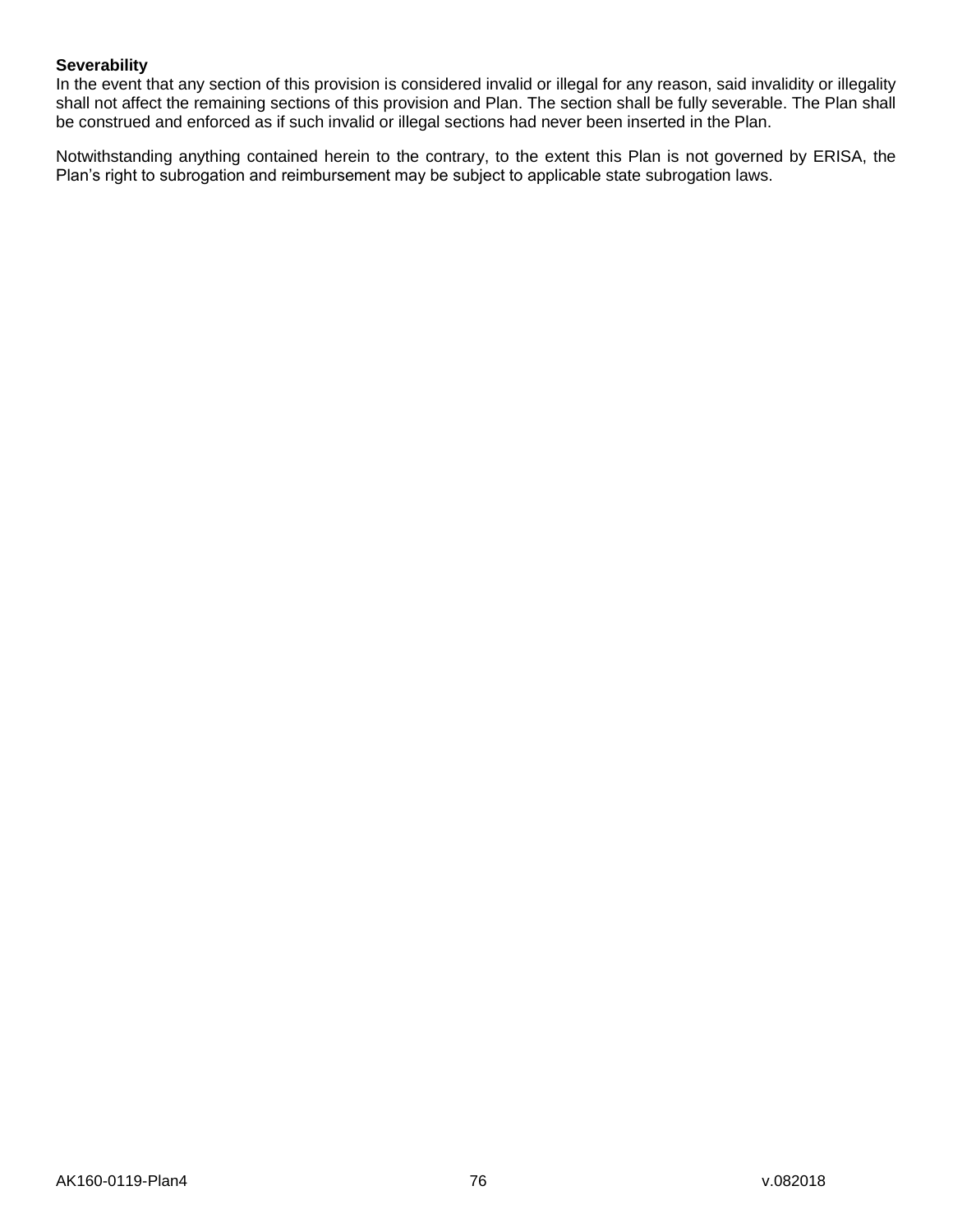## **DEFINITIONS**

In this section you will find the definitions for the capitalized words found throughout this Plan. There may be additional words or terms that have a meaning that pertains to a specific section and those definitions will be found in that section provided, however, that any such capitalized word shall have such meaning when used in any other section. These definitions are not an indication that charges for particular care, supplies or services are eligible for payment under the Plan. Please refer to the appropriate sections of this Plan for that information.

**Accident** means a non-occupational sudden and unforeseen event, definite as to time and place or a deliberate act resulting in unforeseen consequences.

**Administrative Period** means the optional period, during which an Employer can determine which Employees are Full-Time Employees, notify and enroll eligible Employees in coverage, etc. (similar to an open enrollment period). This period cannot be longer than 90 days and cannot be used to reduce or lengthen the Measurement or Stability Periods. The Administrative Period includes all periods, other than the Initial Measurement Period, between the day he or she completes at least one Hour of Service with the Employer of a New Employee who is a Part-Time or Variable Hour Employee Part-Time, Variable Hour, or Seasonal Employee and the first day of the Employee's Initial Stability Period.

**Ambulatory Surgical Center** means a free-standing surgical center, which is not part of a Hospital and which: (1) has an organized medical staff of Physicians; (2) has permanent facilities that are equipped and operated primarily for the purpose of performing Surgical Procedures; (3) has continuous Physician's services and registered graduate nursing (R.N.) services whenever a patient is in the facility; (4) is licensed by the jurisdiction in which it is located; and (5) does not provide for overnight accommodations.

**Assistant Surgeon** means a Physician who actively assists the Physician in charge of a case in performing a Surgical Procedure. Depending on the type of Surgery to be performed, an operating surgeon may have 1 or 2 Assistant Surgeons. The technical aspects of the Surgery involved dictate the need for an Assistant Surgeon.

**Birthing Center** means a place licensed as such by an agency of the state. If the state does not have any licensing requirements, it must meet all of the following tests: (1) is primarily engaged in providing birthing services for low risk pregnancies; (2) is operated under the supervision of a Physician; (3) has at least one registered nurse (R.N.) certified as a nurse midwife in attendance at all times; (4) has a written agreement with a licensed ambulance for that service to provide immediate transportation of the Covered Person to a Hospital as defined herein if an emergency arises; and (5) has a written agreement with a Hospital located in the immediate geographical area of the Birthing Center to provide emergency admission of the Covered Person.

**Calendar Year** means January 1 – December 31.

**Close Relative** means a Covered Person's spouse, parent (including step-parents), sibling, child, grandparent or inlaw.

**COBRA** means the Consolidated Omnibus Budget Reconciliation Act of 1985, as may be amended from time to time.

**Coinsurance** has the same meaning as set forth in the section of this Plan entitled "General Overview of the Plan".

**Concurrent Review** means the Medical Management Program Administrator will review all Inpatient admissions for a patient's length of stay. The review is based on clinical information received by the Medical Management Program Administrator from the provider or facility.

**Confinement** shall mean being a resident patient in a Hospital for at least 15 consecutive hours per day. Successive Confinements are considered one Confinement unless:

- (1) It is due to a different or unrelated Injury or Illness causing the prior Confinement;
- (2) It is separated by 30 consecutive days when the Covered Person is not confined.

**Congenital Anomaly** means a physical developmental defect that is present at birth.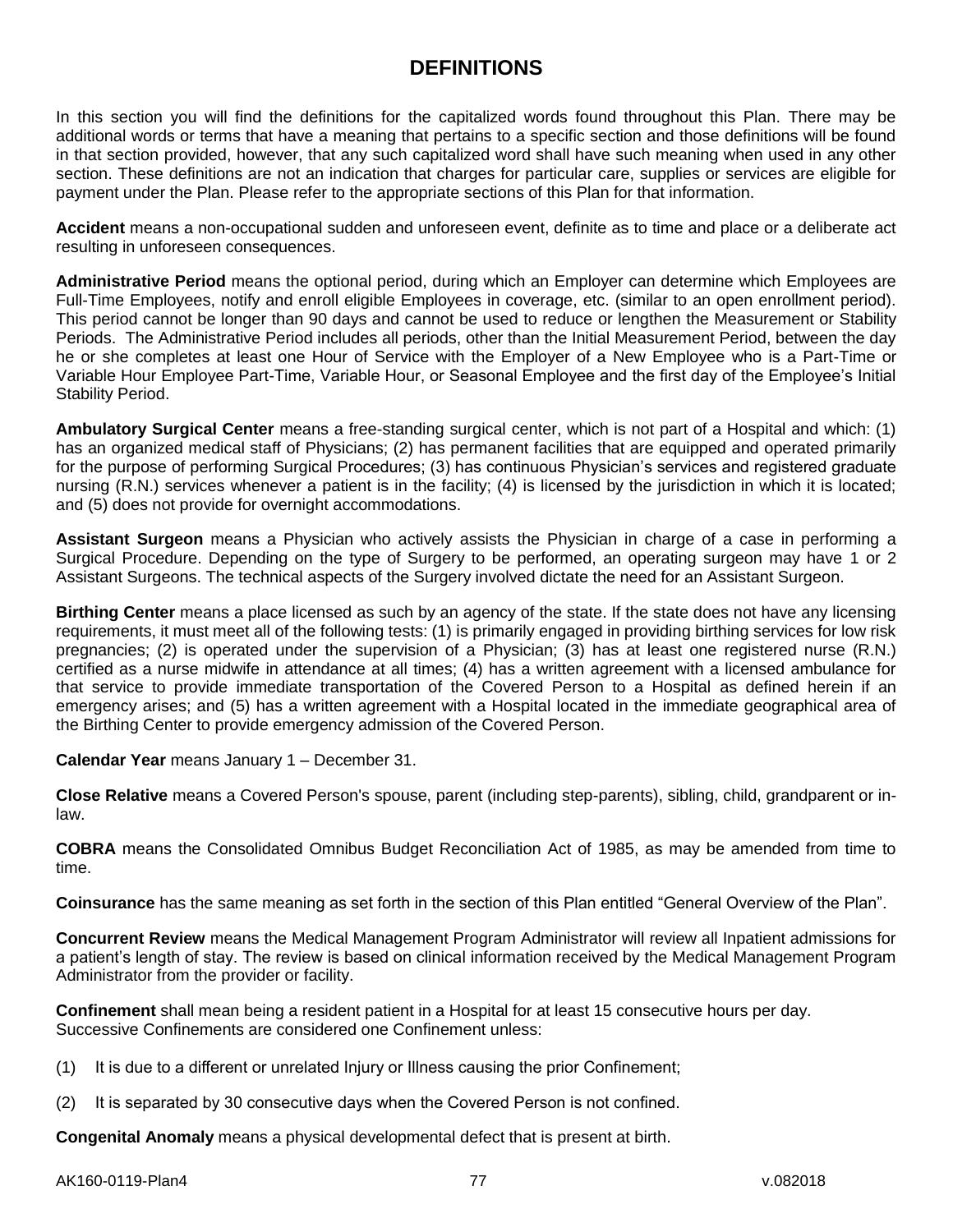**Convalescent Period** shall mean a period of time commencing with the date of Confinement by the Covered Person to a Convalescent Nursing Facility. Such Confinement must meet both of the following conditions:

- (1) The Confinement must have been for a period of not less than 3 consecutive days; and
- (2) The convalescent Confinement must commence within 14 days after the Covered Person is discharged from a Hospital and both the Hospital and convalescent Confinements must have been for the care and treatment of the same Illness or Injury. Alternatively, the convalescent Confinement must be as an alternative to Hospitalization. The Plan may require that a Physician certify that the convalescent care is rendered as an alternative to hospitalization.

**Copay** has the same meaning as set forth in the section of this Plan entitled "General Overview of the Plan".

**Cosmetic** means any procedure which is primarily directed at improving an individual's appearance and does not meaningfully promote the proper function of the body or prevent or treat Illness or disease.

#### **Covered Expense** means:

- (1) An item or service listed in the Plan as an eligible medical expense for which the Plan provides coverage.
- (2) For prescription drug expenses, any prescription drugs or medicines eligible for coverage under the Prescription Drug Card Program.
- (3) For dental expenses, an item or service listed in the Plan as an eligible dental expense for which the Plan provides coverage.
- (4) For vision expenses, an item or service listed in the Plan as an eligible vision expense for which the Plan provides coverage.

**Covered Person** means, individually, a covered Employee and each of his or her Dependents who are covered under the Plan.

**Custodial Care** means care or confinement provided primarily for the maintenance of the Covered Person, essentially designed to assist the Covered Person, whether or not totally disabled, in the activities of daily living, which could be rendered at home or by persons without professional skills or training. This care is not reasonably expected to improve the underlying medical condition, even though it may relieve symptoms or pain. Such care includes, but is not limited to, bathing, dressing, feeding, preparation of special diets, assistance in walking or getting in and out of bed, supervision over medication which can normally be self-administered and all domestic activities.

**Dentally Necessary** means services or supplies, which are determined by the Plan Administrator to be:

- (1) Appropriate and necessary for the symptoms, diagnosis or direct care and treatment of the dental condition, Injury or Illness;
- (2) Provided for the diagnosis or direct care and treatment of the dental condition, Injury or Illness;
- (3) Within standards of good dental practice within the organized dental community;
- (4) Not primarily for the convenience of the Covered Person, the Covered Person's Dentist or another provider; and
- (5) The most appropriate supply or level of service which can safely be provided.

**Dentist** means an individual who is duly licensed to practice dentistry or to perform oral Surgery in the state where the service is performed and is operating within the scope of such license. A Physician will be considered a Dentist when performing any covered dental services allowed within such license.

**Dependent** is a Covered Person, other than the Employee**,** who is covered by the Plan pursuant to the terms and conditions set forth in the "Eligibility for Participation" section of the Plan.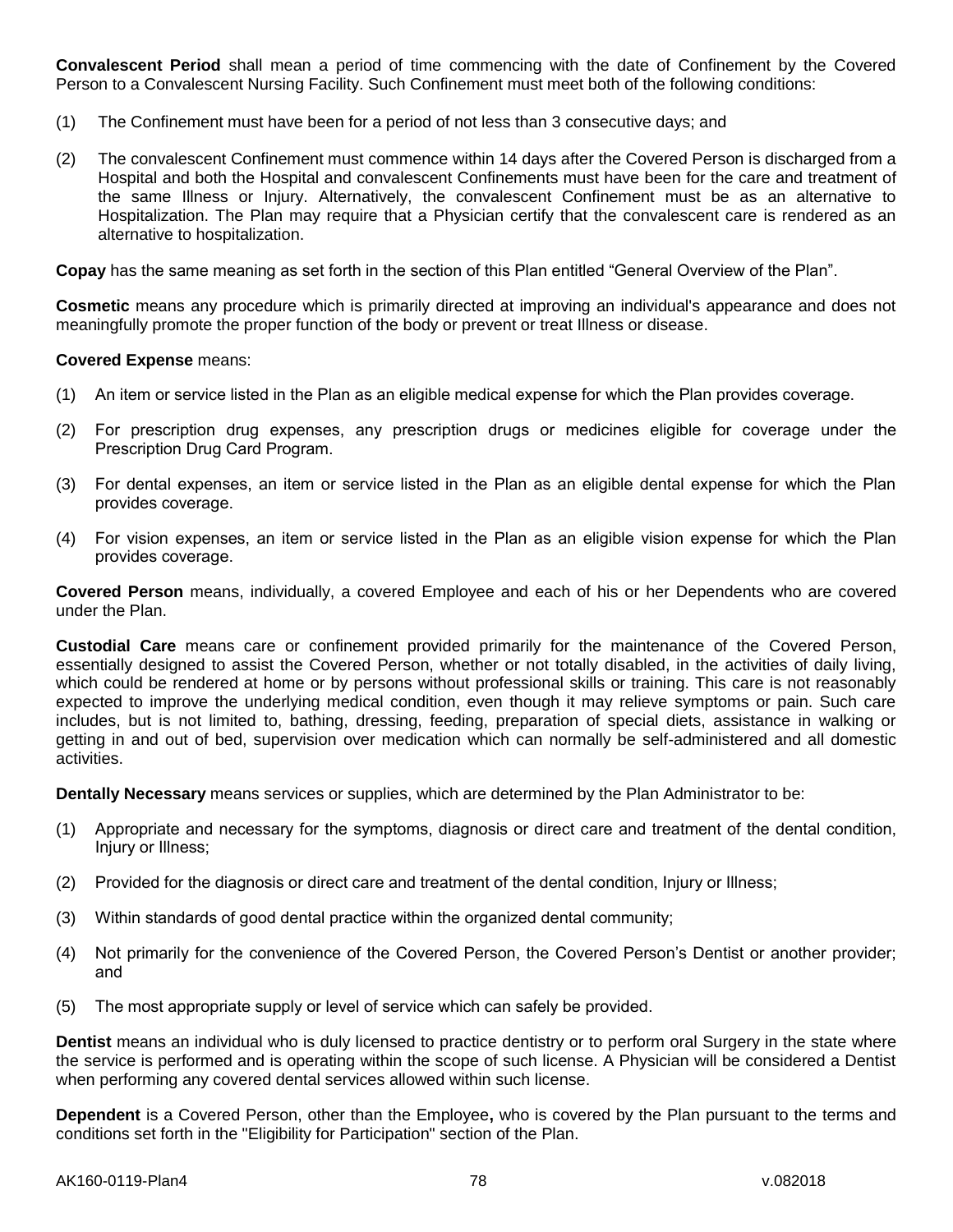**Durable Medical Equipment** means equipment that:

- (1) Can withstand repeated use;
- (2) Is primarily and customarily used to serve a medical purpose;
- (3) Generally is not useful to a person in the absence of an Illness or Injury; and
- (4) Is appropriate for use in the home.

**Emergency Medical Condition** means a medical condition manifesting itself by acute symptoms of sufficient severity (including severe pain) so that a prudent layperson, who possesses an average knowledge of health and medicine, could reasonably expect the absence of immediate medical attention to result in:

- (1) Placing the health of the individual (or, with respect to a pregnant woman, the health of the woman or her unborn child) in serious jeopardy;
- (2) Serious impairment to bodily functions; or
- (3) Serious dysfunction of any bodily organ or part.

**Emergency Services** means, with respect to an Emergency Medical Condition:

- (1) A medical screening examination (as required under section 1867 of the Social Security Act, 42 U.S.C. 1395dd) that is within the capability of the emergency department of a Hospital, including ancillary services routinely available to the emergency department to evaluate such Emergency Medical Condition; and
- (2) Such further medical examination and treatment, to the extent they are within the capabilities of the staff and facilities available at the Hospital, as are required under section 1867 of the Social Security Act (42 U.S.C. 1395dd(e)(3)) to Stabilize the individual.

**Employee** is defined in the "Eligibility for Participation" section of the Plan.

**Employer** means the Ketchikan Gateway Borough & School District, or any successor thereto.

**Experimental and/or Investigational** means services, supplies, care and treatment which do not constitute accepted and appropriate medical practice considering the facts and circumstances of the case and by the generally accepted standards of a reasonably substantial, qualified, responsible, relevant segment of the appropriate medical community or government oversight agencies at the time services were rendered, as determined by the Plan Administrator as set forth below.

The Plan Administrator must make an independent evaluation of the Experimental or non-Experimental standings of specific technologies. The Plan Administrator shall be guided by a reasonable interpretation of Plan provisions. The decisions shall be made in good faith and rendered following a detailed factual background investigation of the claim and the proposed treatment. The decision of the Plan Administrator will be final and binding on the Plan. In addition to the above, the Plan Administrator will be guided by the following principles to determine whether a proposed treatment is deemed to be Experimental and/or Investigational:

- (1) If the drug or device cannot be lawfully marketed without approval of the U.S. Food and Drug Administration (FDA) and approval for marketing has not been given at the time the drug or device is furnished, then it is deemed to be Experimental and/or Investigational; or
- (2) If the drug, device, medical treatment or procedure, or the patient informed consent document utilized with the drug, device, treatment or procedure, was reviewed and approved by the treating facility's Institutional Review Board or other body serving a similar function, or if federal law requires such review or approval, then it is deemed to be Experimental and/or Investigational; or
- (3) If Reliable Evidence shows that the drug, device, medical treatment or procedure is the subject of on-going Phase I or Phase II clinical trials, then it is deemed to be Experimental and/or Investigational; or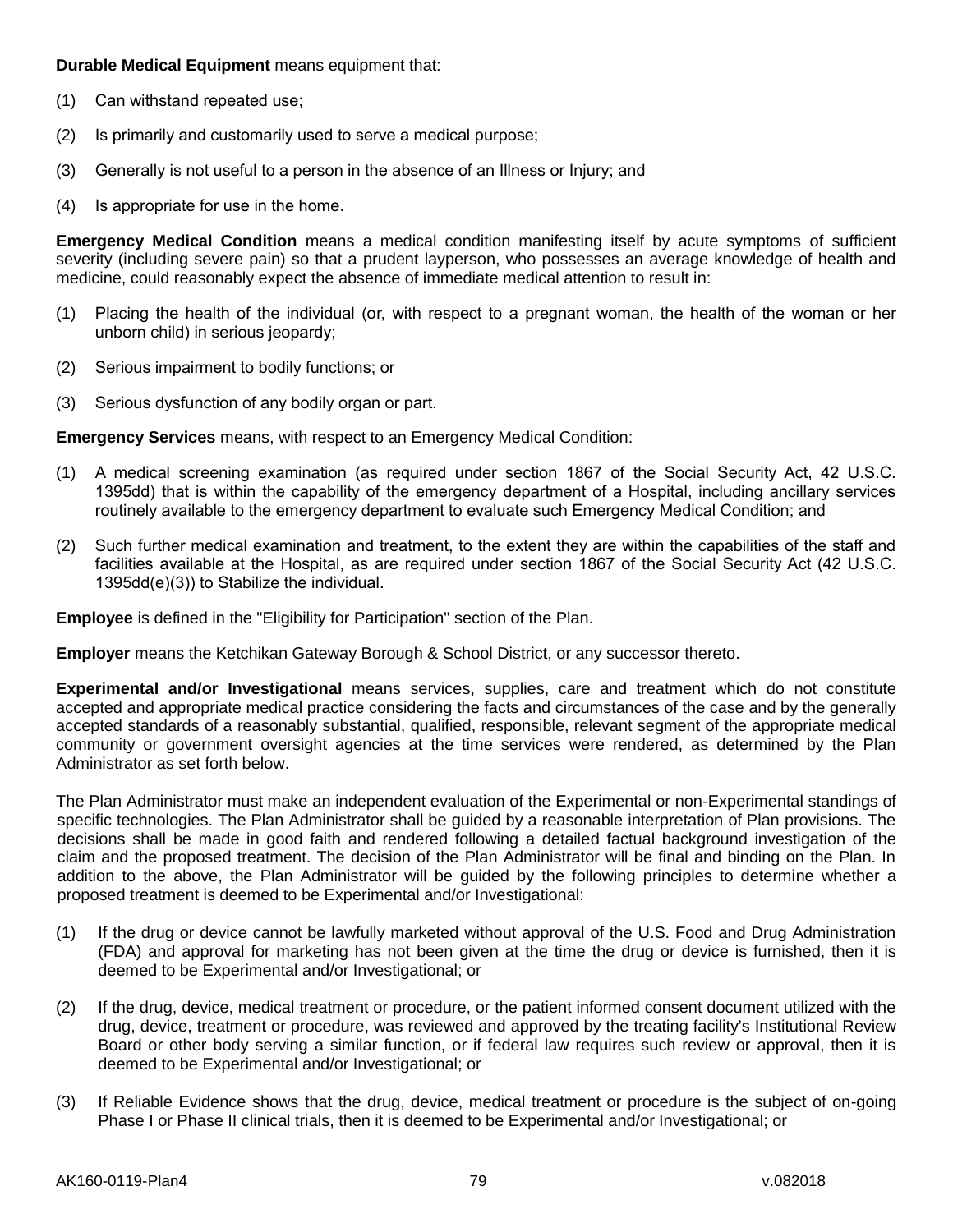(4) If Reliable Evidence shows that the prevailing opinion among experts regarding the drug, device, medical treatment or procedure is that further studies or clinical trials are necessary to determine its maximum tolerated dose, its toxicity, its safety, its efficacy or its efficacy as compared with a standard means of treatment or diagnosis, then it is deemed to be Experimental and/or Investigational.

Reliable Evidence shall mean only published reports and articles in the authoritative medical and scientific literature; the written protocol or protocols used by the treating facility or the protocol(s) of another facility studying substantially the same drug, service, medical treatment or procedure; or the written informed consent used by the treating facility or by another facility studying substantially the same drug, device, medical treatment or procedure.

Drugs are considered Experimental if they are not commercially available for purchase and/or they are not approved by the FDA for general use.

Expenses for drugs, devices, services, medical treatments or procedures related to an Experimental and/or Investigational treatment (related services) and complications from an Experimental and/or Investigational treatment and their related services are excluded from coverage, even if such complications and related services would be covered in the absence of the Experimental and/or Investigational treatment.

Final determination of Experimental and/or Investigational, Medical Necessity and/or whether a proposed drug, device, medical treatment or procedure is covered under the Plan will be made by and in the sole discretion of the Plan Administrator.

**FMLA** means the Family and Medical Leave Act of 1993, as may be amended from time to time.

**Foster Child** is defined in the "Eligibility for Participation" section of the Plan.

**Full-Time Employee** means for a New Employee, an Employee who upon hiring is reasonably expected to work, on average, at least 20 Hours of Service per week and who is not a Seasonal Employee. A Full-Time Employee (and his or her eligible Dependents) must be offered coverage no later than 90 days from the day he or she completes at least one Hour of Service with the Employer (or at the end of the waiting period). For an Ongoing Employee, it is defined to mean an Employee who has been determined during the Measurement Period to average at least 20 Hours of Service per week.

**Genetic Information** means information about genes, gene products and inherited characteristics that may derive from the individual or a family member. This includes information regarding carrier status and information derived from laboratory tests that identify mutations in specific genes or chromosomes, physical medical examinations, family histories and direct analysis of genes or chromosomes. Genetic Information will not be taken into account for purposes of (1) determining eligibility for benefits under the Plan (including initial enrollment and continued eligibility) and (2) establishing contribution or premium accounts for coverage under the Plan.

**HIPAA** means the Health Insurance Portability and Accountability Act of 1996 (HIPAA), as may be amended from time to time.

**Home Health Care Agency** means a public or private agency or organization that specializes in providing medical care and treatment in the home. Such a provider must meet all of the following conditions, it: (1) is duly licensed, if such licensing is required, by the appropriate licensing authority to provide skilled nursing services and other therapeutic services; (2) qualifies as a Home Health Care Agency under Medicare; (3) meets the standards of the area-wide healthcare planning agency; (4) provides skilled nursing services and other services on a visiting basis in the patient's home; (5) is responsible for administering a home health care program; and (6) supervises the delivery of a home health care program where the services are prescribed and approved in writing by the patient's attending Physician.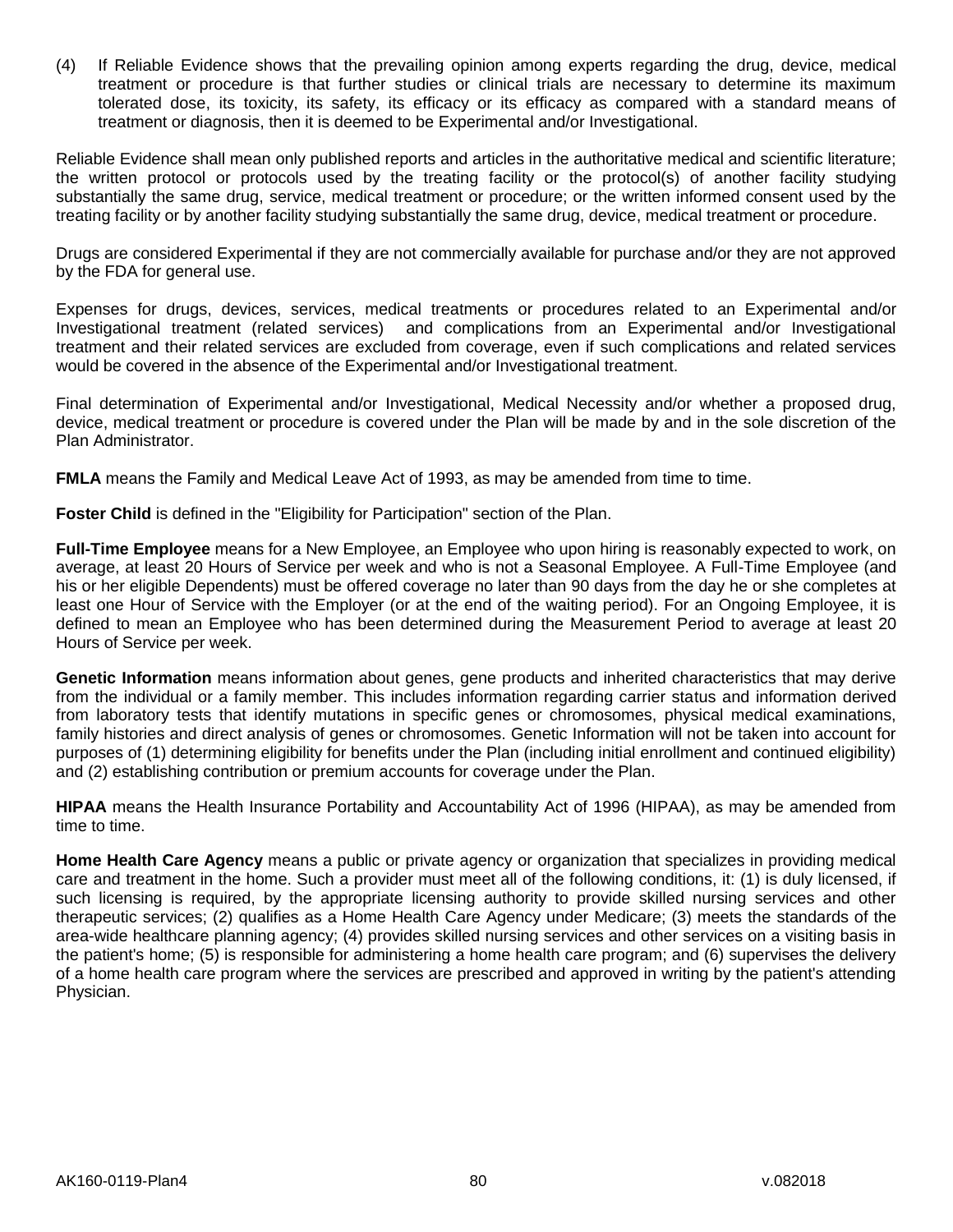**Hospice** means an agency that provides counseling and incidental medical services and may provide room and board to terminally ill individuals and which meets all of the following requirements: (1) has obtained any required state or governmental Certificate of Need approval; (2) provides 24-hour-a-day, 7 days-a-week service; (3) is under the direct supervision of a duly qualified Physician; (4) has a nurse coordinator who is a registered nurse (R.N.) with 4 years of full-time clinical experience, at least 2 of which involved caring for terminally ill patients; (5) has a socialservice coordinator who is licensed in the jurisdiction in which it is located; (6) is an agency that has as its primary purpose the provision of hospice services; (7) has a full-time administrator; (8) maintains written records of services provided to the patient; (9) the employees are bonded and it provides malpractice and malplacement insurance; (10) is established and operated in accordance with the applicable laws in the jurisdiction in which it is located and, where licensing is required, has been licensed and approved by the regulatory authority having responsibility for licensing under the law; (11) provides nursing care by a registered nurse (R.N.), a licensed practical nurse (L.P.N.), a licensed physical therapist, certified occupational therapist, American Speech Language and Hearing Association certified speech therapist or a certified respiratory therapist; and (12) provides a home health aide acting under the direct supervision of one of the above persons while performing services specifically ordered by a Physician.

**Hospital** means a facility which: (1) is licensed as a Hospital where licensing is required; (2) is open at all times; (3) is operated mainly to diagnose and treat Illnesses or Injuries on an Inpatient basis; (4) has a staff of one or more Physicians on call at all times; (5) has 24-hour-a-day nursing services by registered nurses (R.N.'s); and (6) has organized facilities for major Surgery.

However, an institution specializing in the care and treatment of Mental Disorders or Substance Use Disorders which would qualify as a Hospital, except that it lacks organized facilities on its premises for major Surgery, shall be deemed a Hospital.

In no event shall "Hospital" include an institution which is primarily a rest home, a nursing home, a clinic, a Skilled Nursing Facility, a convalescent home or a similar institution.

**Hour(s) of Service** mean each hour for which an Employee is paid, or entitled to payment, for the performance of duties for the Employer (or a related Employer) and each hour for which an Employee is paid, or entitled to payment by the Employer (or a related Employer) for a period of time during which no duties are performed due to vacation, holiday, Illness, incapacity (including disability), layoff, jury duty, military duty, or leave of absence, but excluding Hours of Service to the extent that the compensation for those services constitutes income from sources outside the United States or performed as (1) a bona fide volunteer (as defined in Treas. Reg. Section 54.4980H-1(a)(7)) or (2) part of a federal or state work study program. For purposes of this definition, a related Employer is any entity that must be treated as part of the same "applicable large employer" as the Employer for purposes of Code Section 4980H, as determined at the time that the applicable Hour of Service is performed or credited.

For Employees paid on an hourly basis, an Employer must calculate actual Hours of Service from records of hours worked and hours for which payment is made or due (the "actual method"). For Employees paid on a non-hourly basis, the Employer must calculate Hours of Service based on the actual method or, provided doing so does not substantially understate the Employee's hours, using an equivalency method where the Employee is credited with either: (1) 8 Hours of Service for each day for which the Employee would be required to be credited with one Hour of Service; or (2) 40 Hours of Service for each week for which the Employee would be required to be credited with at least one Hour of Service.

**Illness** means a non-occupational bodily disorder, disease, physical sickness, Pregnancy (including childbirth and miscarriage), Mental Disorder or Substance Use Disorder.

**Incurred** means the date the service is rendered or the supply is obtained. With respect to a course of treatment or procedure which includes several steps or phases of treatment, expenses are Incurred for the various steps or phases as the services related to each step are rendered and not when services relating to the initial step or phase are rendered. More specifically, Covered Expenses for the entire procedure or course of treatment are not Incurred upon commencement of the first stage of the procedure or course of treatment.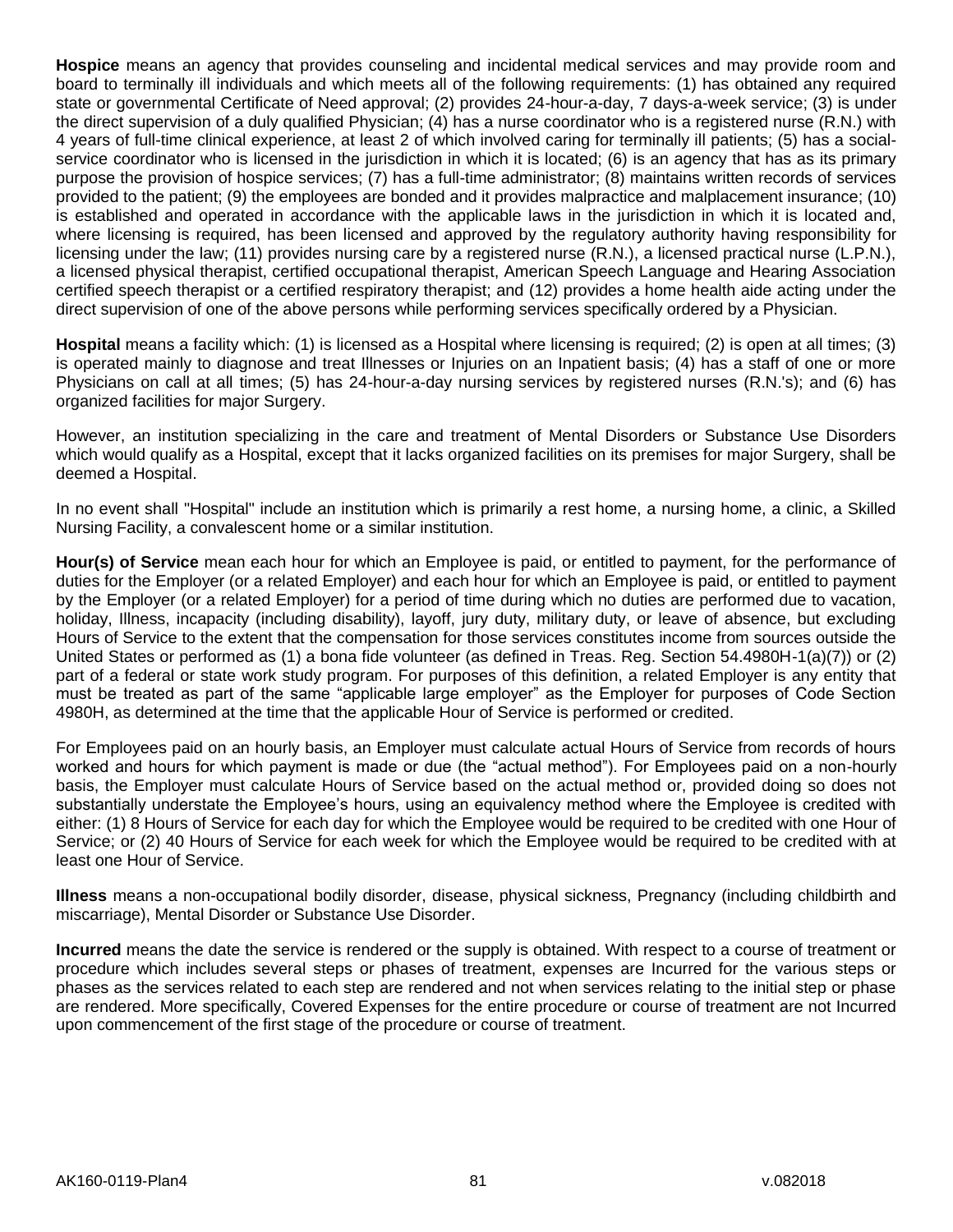**Initial Measurement Period** means the "look back period" during which an Employer measures the Hours of Service for its New Employees in order to determine their status as a Full-Time Employee or Part-Time Employee which may begin on the day the New Employee completes at least one Hour of Service with the Employer or any date up to and including the first day of the first calendar month (or, if later, the first day of the first payroll period) starting on or after the date the Employee completes at least one Hour of Service for the Employer. For purposes of this definition, an Employee who has been rehired by the Employer is treated as a New Employee for the Employer on his or her most recent reemployment date only if more than 13 consecutive weeks have passed since the Employee was last credited with an Hour of Service with the Employer (or with any affiliated company organization that is required to be treated as the same Employer for purposes of Code Section 4980H).

**Initial Stability Period** means the Stability Period New Employees must satisfy if a New Employee who is a Part-Time or Variable Hour Employee is determined to average less than 20 Hours of Service per week during his or her Initial Measurement Period. The Initial Stability Period must not be more than one month longer than the Initial Measurement Period and must not exceed the remainder of the first entire Standard Measurement Period (plus Administrative Period) for which the Employee has been employed. If a New Employee who is a Part-Time or Variable Hour Employee is determined to average at least 20 Hours of Service per week during the Initial Measurement Period, the Initial Stability Period must be a period of at least 6 consecutive calendar months and no shorter in duration than the Initial Measurement Period.

**Injury** means physical damage to the body, caused by an external force and which is due directly and independently of all other causes, to an Accident.

**Inpatient** means any person who, while confined to a Hospital, is assigned to a bed in any department of the Hospital other than its outpatient department and for whom a charge for room and board is made by the Hospital.

**Intensive Care Unit** means a separate, clearly designated service area, which is maintained within a Hospital solely for the care and treatment of patients who are critically ill. This also includes what is referred to as a "coronary care unit" or an "acute care unit." It has: (1) facilities for special nursing care not available in regular rooms and wards of the Hospital; (2) special life saving equipment which is immediately available at all times; (3) at least 2 beds for the accommodation of the critically ill; and (4) at least one registered nurse (R.N.) in continuous and constant attendance 24 hours a day.

**Late Enrollee** is an eligible Employee or eligible Dependent that does not elect coverage under this Plan during their original 31-day eligibility period. A Special Enrollee is not considered a Late Enrollee.

**Legal Guardian** is defined in the "Eligibility for Participation" section of the Plan.

**Lifetime Maximum** means the maximum benefit payable during an individual's lifetime while covered under this Plan. Benefits are available only when an individual is eligible for coverage under this Plan. The Plan may provide for a Lifetime Maximum benefit for specific types of medical treatment. Any Lifetime Maximum will be shown in the applicable Schedule of Benefits.

**Long**-**Term Acute Care Facility/Hospital** (LTACH) means a facility that provides specialized acute care for medically complex patients who are critically ill; have multi-system complications and/or failures and require hospitalization in a facility offering specialized treatment programs and aggressive clinical and therapeutic intervention on a 24-hour-a-day, 7 days a week basis. The severity of the LTACH patient's condition requires a Hospital stay that provides: (1) interactive Physician direction with daily on-site assessment; (2) significant ancillary services as dictated by complex, acute medical needs - such as full service and laboratory, radiology, respiratory care services, etc.; (3) a patient-centered outcome-focused, interdisciplinary approach requiring a Physiciandirected professional team that includes intensive case management to move the patient efficiently through the continuum of care; (4) clinically competent care providers with advanced assessment and intervention skills; and (5) education for the patient and family to manage their present and future healthcare needs.

**Maintenance Therapy** means medical and non-medical health-related services that do not seek to cure or that are provided during periods when the medical condition of the patient is not changing or does not require continued administration by medical personnel.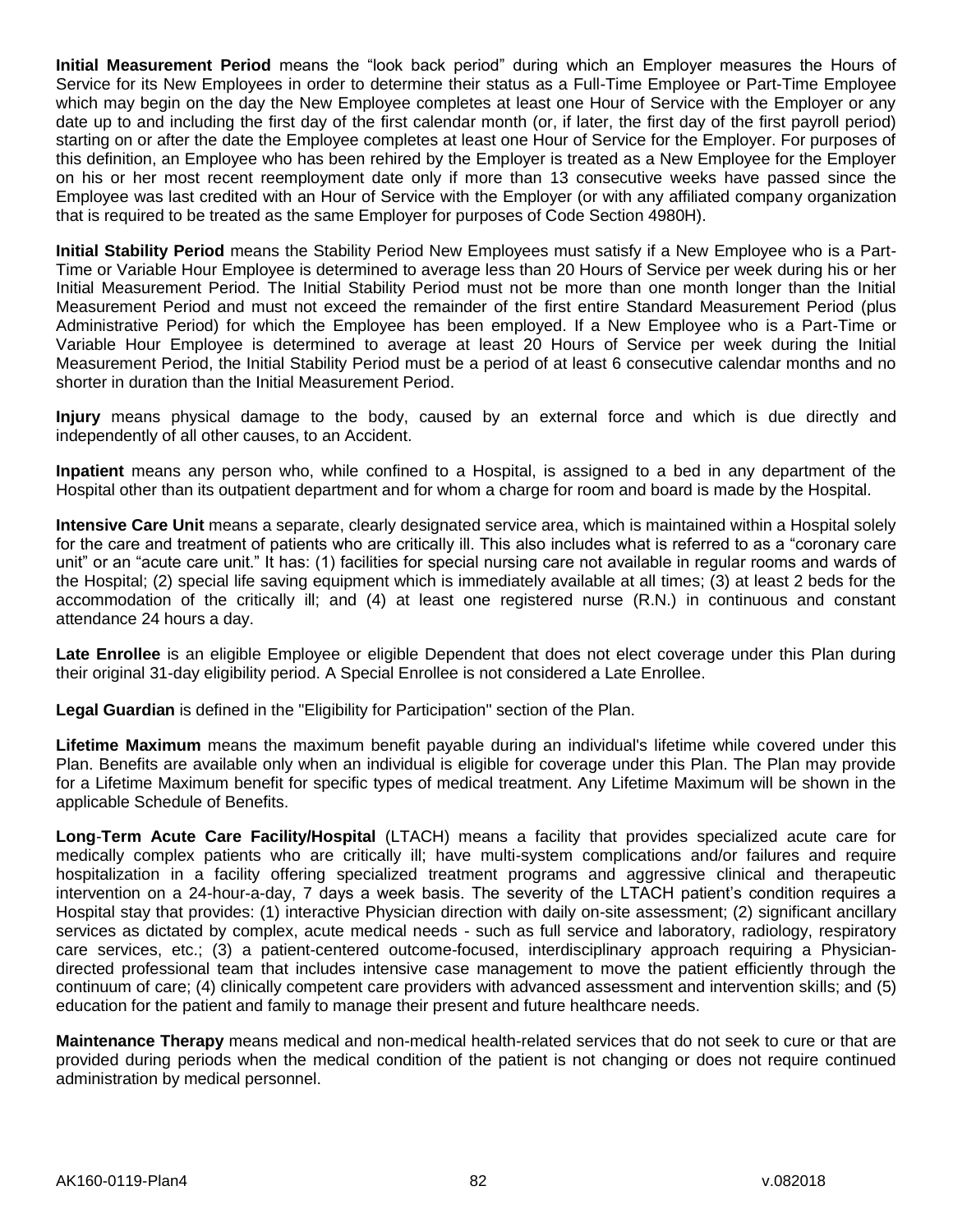**Measurement Period** means the "look back period" during which an Employer measures the Hours of Service for its Employees in order to determine their status as a Full-Time Employee or Part-Time Employee. This period can be between 3 and 12 consecutive calendar months.

For purposes of computing average Hours of Service for an Employee during any Measurement Period, any portion of that Measurement Period that qualifies as "special unpaid leave" will be disregarded. For purposes of this definition, "special unpaid leave" means unpaid leave for jury duty, unpaid leave that is subject to the Family and Medical Leave Act of 1993, or unpaid leave that is subject to the Uniformed Services Employment and Reemployment Rights Act of 1994.

For Employees paid on a semi-monthly basis, the determination of Hours of Service credited for a Measurement Period begins with the first day of the pay period that includes the first day of the Measurement Period and ends with the last day of the last pay period that ends on or before the last day of that Measurement Period.

**Medically Necessary**/**Medical Necessity** means treatment is generally accepted by medical professionals in the United States as proven, effective and appropriate for the condition based on recognized standards of the health care specialty involved.

- (1) "Proven" means the care is not considered Experimental and/or Investigational, meets a particular standard of care accepted by the medical community and is approved by the Food and Drug Administration (FDA) for general use.
- (2) "Effective" means the treatments beneficial effects can be expected to outweigh any harmful effects. Effective care is treatment proven to have a positive effect on your health, while addressing particular problems caused by disease, Injury, Illness or a clinical condition.
- (3) "Appropriate" means the treatment's timing and setting are proper and cost effective.

Medical treatments which are not proven, effective and appropriate are not covered by the Plan.

All criteria must be satisfied. When a Physician recommends or approves certain care it does not mean that care is Medically Necessary.

**Medicare** means the program of health care for the aged established by Title XVIII of the Social Security Act of 1965, as amended.

**Mental Disorder** means any disease or condition, regardless of whether the cause is organic, that is classified as a Mental Disorder in the current edition of the International Classification of Diseases published by the U.S. Department of Health and Human Services.

**Morbid Obesity** is defined as (1) a body mass index (BMI) of 40 or greater or (2) a BMI of 35 or greater in conjunction with a severe co-morbidity, such as obesity hypoventilation, sleep apnea, diabetes, hypertension, cardiomyopathy or musculoskeletal dysfunction.

**New Employee** means any Employee who has yet to be employed for a full Standard Measurement Period or who resumed employment with the Employer (or a related entity that would be considered the same Employer for purposes of Code Section 4980H) after at least 13 consecutive weeks during which the Employee was not credited with an Hour of Service for the Employer (or a related entity).

**Non-Participating Provider** means a health care practitioner or health care facility that has not contracted directly with the Plan or an entity contracting on behalf of the Plan to provide health care services to Plan enrollees.

**Ongoing Employee** means a current Employee who has worked at least one Standard Measurement Period, as defined by this Plan.

**Orthodontic Treatment** means the corrective movement of teeth to treat a handicapping malocclusion of the mouth.

**Out-of-Pocket Maximum** has the same meaning as set forth in the section of this Plan entitled "General Overview of the Plan".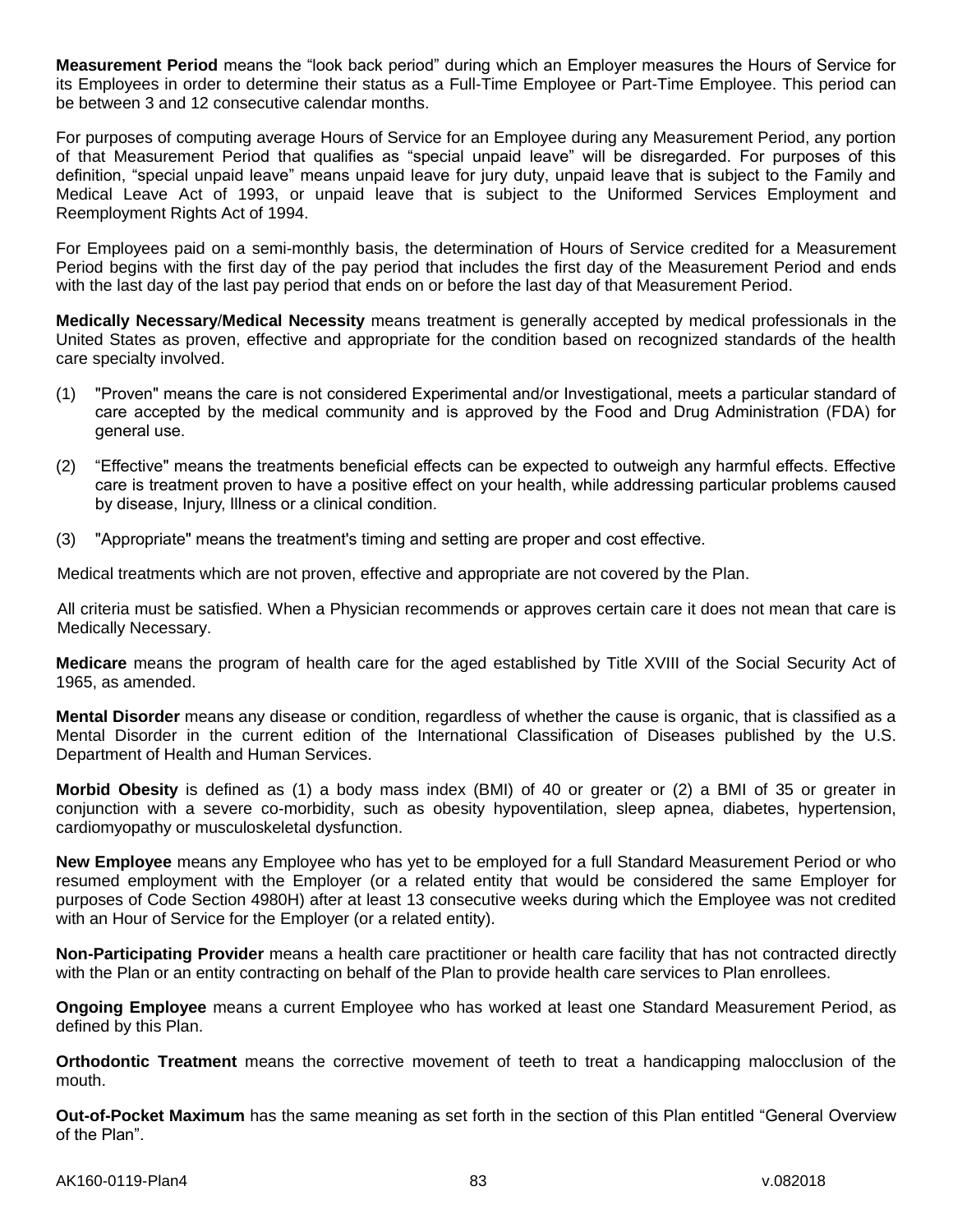**Participating Provider** means a health care practitioner or health care facility that has contracted directly with the Plan or an entity contracting on behalf of the Plan to provide health care services to Plan enrollees.

**Physician** means a legally licensed Physician who is acting within the scope of their license and any other licensed practitioner required to be recognized for benefit payment purposes under the laws of the state in which they practice and who is acting within the scope of their license. The definition of Physician includes, but is not limited to: Doctor of Medicine (M.D.), Doctor of Osteopathy (D.O.), Chiropractor, Licensed Consulting Psychologist, Licensed Psychologist, Licensed Clinical Social Worker, Occupational Therapist, Optometrist, Ophthalmologist, Physical Therapist, Podiatrist, Registered Nurse (R.N.), Licensed Practical Nurse (L.P.N.), Speech Therapist, Speech Pathologist and Licensed Midwife (if covered by the Plan). An employee of a Physician who provides services under the direction and supervision of such Physician will also be deemed to be an eligible provider under the Plan.

**Plan** means the Ketchikan Gateway Borough & School District Health Care Plan School District Plan 4.

**Plan Administrator** means the administrator of the Plan.

**Plan Sponsor** means Ketchikan Gateway Borough & School District or any successor thereto.

**Plan Year** means the period from July 1 – June 30 each year.

**Prescription Drug** is defined in the "Prescription Drug Card Program" section of the Plan.

**Primary Care Physician** means a licensed Physician practicing in one of the following fields: (1) family practice; (2) general practice; (3) internal medicine; (4) obstetrics and gynecology; or (5) pediatrics.

**Qualified Clinical Trial** means a Phase I, Phase II, Phase III or Phase IV clinical trial that is conducted in relation to the prevention, detection, or treatment of cancer or other life threatening condition and is described in (1), (2) or (3) below:

- (1) The study or investigation is approved or funded (which may include funding though in-kind contributions) by one or more of the following:
	- (a) The National Institutes of Health;
	- (b) The Centers for Disease Control and Prevention;
	- (c) The Agency for Health Care Research and Quality;
	- (d) The Centers for Medicare & Medicaid Services;
	- (e) A cooperative group or center of one of the entities described in (a) through (d) above;
	- (f) A qualified non-governmental research entity identified in guidelines issued by the National Institutes of Health for center support grants; or
	- (g) The Department of Veteran Affairs; the Department of Defense or the Department of Energy, if (i) the study or investigation has been reviewed and approved through a system of peer review that the Secretary determines to be comparable to the system of peer review of studies and investigations used by the National Institutes of Health; and (ii) assures unbiased review of the highest scientific standards by qualified individuals who have no interest in the outcome of the review.
- (2) The study or investigation is conducted under an investigational new drug application reviewed by the Food and Drug Administration.
- (3) The study or investigation is a drug trial that is exempt from having such an investigational new drug application.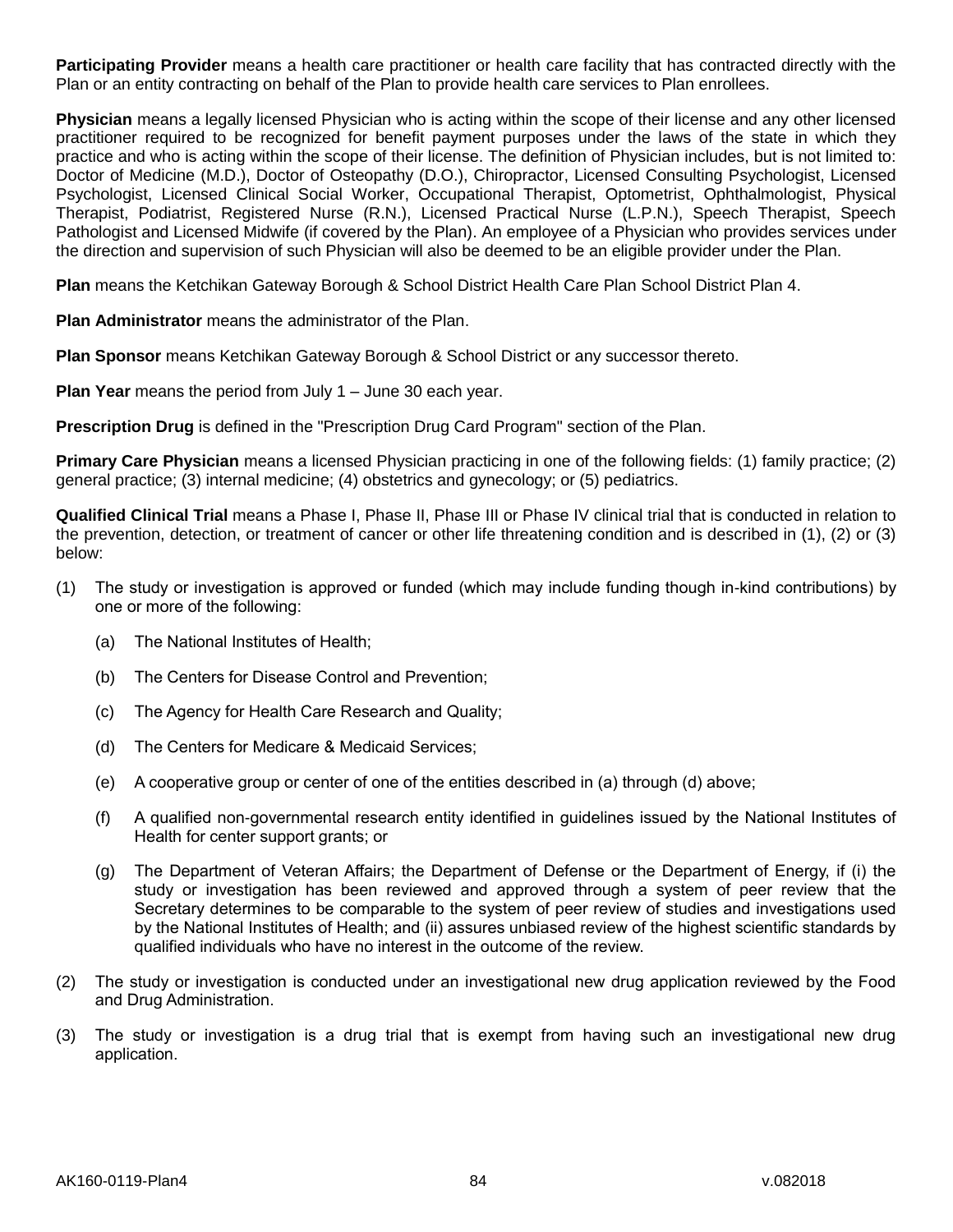**Reconstructive Surgery** means Surgery that is incidental to an Injury, Illness or Congenital Anomaly when the primary purpose is to improve physiological functioning of the involved part of the body. The fact that physical appearance may change or improve as a result of Reconstructive Surgery does not classify such Surgery as Cosmetic when a physical impairment exists and the Surgery restores or improves function. Additionally, the fact that a Covered Person may suffer psychological consequences or socially avoidant behavior as a result of an Injury, Illness or Congenital Anomaly does not classify Surgery to relieve such consequences or behavior as Reconstructive Surgery.

**Rehabilitation Facility** means a facility must meet all of the following requirements: (1) must be for the treatment of acute Injury or Illness; (2) is licensed as an acute Rehabilitation Facility; (3) the care is under the direct supervision of a Physician; (4) services are Medically Necessary; (5) services are specific to an active written treatment plan; (6) the patient's condition requires skilled nursing care and interventions which cannot be achieved or managed at a lower level of care; (7) nursing services are available 24 hours a day; and (8) the confinement is not for Custodial Care or maintenance care.

**Seasonal Employee** means an Employee who is hired into a position that recurs annually at about the same time each year for which the customary annual employment is 6 months or less.

**Security Standards** mean the final rule implementing HIPAA's Security Standards for the Protection of Electronic PHI, as amended.

**Semi**-**Private Room** means a Hospital room shared by 2 or more patients.

**Skilled Nursing Facility** is a facility that meets all of the following requirements:

- (1) It is licensed to provide professional nursing services on an Inpatient basis to persons convalescing from Injury or Illness. The service must be rendered by a registered nurse (R.N.) or by a licensed practical nurse (L.P.N.) under the direction of a registered nurse. Services to help restore patients to self-care in essential daily living activities must be provided.
- (2) Its services are provided for compensation and under the full-time supervision of a Physician.
- (3) It provides 24 hour per day nursing services by licensed nurses, under the direction of a full-time registered nurse.
- (4) It maintains a complete medical record on each patient.
- (5) It has an effective utilization review plan.
- (6) It is not, other than incidentally, a place for rest, the aged, drug addicts, alcoholics, developmentally disabled, Custodial or educational care or care of Mental Disorders.
- (7) It is approved and licensed by Medicare.

This term also applies to charges Incurred in a facility referring to itself as an extended care facility, convalescent nursing home, rehabilitation hospital, long-term acute care facility or any other similar nomenclature.

**Special Enrollee** is an eligible Employee or eligible Dependent that does not elect coverage under this Plan during their original 31-day eligibility period and who later enrolls in the Plan due to a Special Enrollment Event.

**Spouse** is defined in the "Eligibility for Participation" section of the Plan.

**Stability Period** means the period during which Employees are considered Full-Time Employees or Part-Time Employees based on the Employee's Hours of Service during the Measurement Period, regardless of how many hours the individual works during the Stability Period.

**Stabilize** means, with respect to an Emergency Medical Condition, to provide such medical treatment for the condition as may be necessary to assure, within reasonable medical probability that no material deterioration of the condition is likely to result from or occur during the transfer of the individual from a facility; or with respect to an Emergency Medical Condition of a pregnant woman who is having contractions and (1) there is inadequate time to effect a safe transfer to another Hospital before delivery or (2) transfer may pose a threat to the health or safety of the woman or her unborn child to deliver (including the placenta).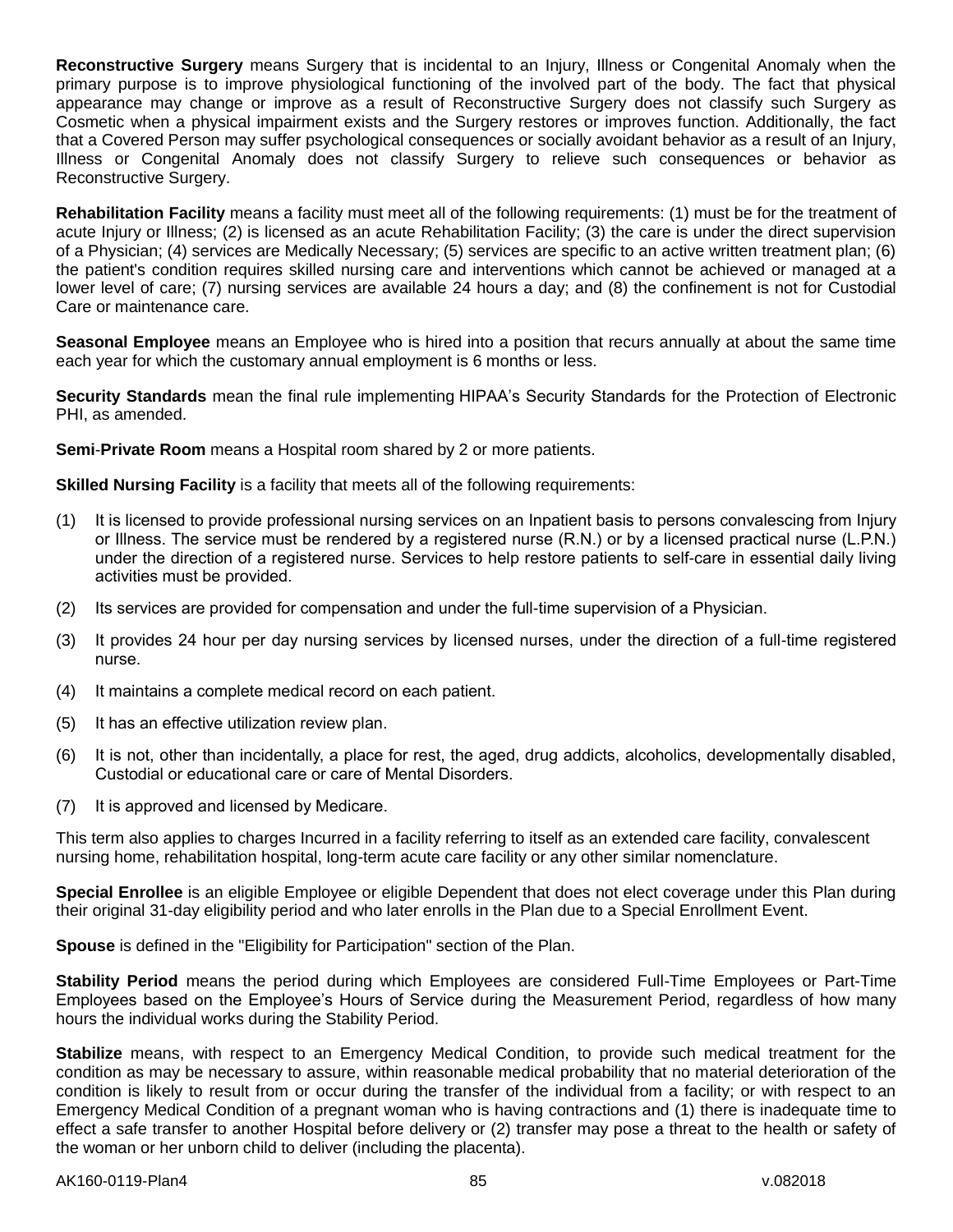**Standard Measurement Period** means the "look back period" during which an Employer measures the Hours of Service for its Ongoing Employees in order to determine their status as a Full-Time Employee or Part-Time Employee.

**Standard Stability Period** means for Ongoing Employees, must be at least 6 consecutive calendar months long, and must not be shorter than the Employer's elected Standard Measurement Period. (For example, if the Employer chose a 12 month Standard Measurement Period, the Standard Stability Period would also have to be 12 months.)

**Substance Use Disorder** means any disease or condition that is classified as a Substance Use Disorder in the current edition of the International Classification of Diseases published by the U.S. Department of Health and Human Services.

**Surgery** or **Surgical Procedure** means any of the following:

- (1) The incision, excision, debridement or cauterization of any organ or part of the body and the suturing of a wound;
- (2) The manipulative reduction of a fracture or dislocation or the manipulation of a joint including application of cast or traction;
- (3) The removal by endoscopic means of a stone or other foreign object from any part of the body or the diagnostic examination by endoscopic means of any part of the body;
- (4) The induction of artificial pneumothorax and the injection of sclerosing solutions;
- (5) Arthrodesis, paracentesis, arthrocentesis and all injections into the joints or bursa;
- (6) Obstetrical delivery and dilation and curettage; or
- (7) Biopsy.

**Third Party Administrator** means Meritain Health, Inc., P.O. Box 853921, Richardson, TX 75085-3921.

**Urgent Care Facility** means a facility which is engaged primarily in providing minor emergency and episodic medical care to a Covered Person. A board-certified Physician, a registered nurse and a registered x-ray technician must be in attendance at all times that the facility is open. The facility must include x-ray and laboratory equipment and a life support system. For the purpose of this Plan, a facility meeting these requirements will be considered to be an Urgent Care Facility, by whatever actual name it may be called; however, an after-hours clinic shall be excluded from the terms of this definition.

**USERRA** means the Uniformed Services Employment and Reemployment Rights Act of 1994 (USERRA), as may be amended from time to time.

**Usual and Customary Charge (U&C)** means, with respect to Non-Participating Providers, charges made for medical or dental services or supplies essential to the care of the individual that will be subject to a Usual and Customary determination. Subject to the rest of this definition, the Usual and Customary Charge means the lesser of the charge by other providers in the same geographic area or billed charges for the same or comparable service or supply. From time to time, the Plan may enter into an agreement with a Non-Participating Provider (directly or indirectly through a third party) which sets the rate the Plan will pay for a service or supply. In these cases the Usual and Customary Charge will be the rate established in such agreement with the Non-Participating Provider.

The Plan may reduce the Usual and Customary Charge by applying reimbursement policies administered by the Plan's Third Party Administrator. These reimbursement policies address the appropriate billing of services, taking into account factors that are relevant to the cost of the service such as:

- (1) The duration and complexity of a service;
- (2) Whether multiple procedures are billed at the same time but no additional overhead is required;
- (3) Whether an Assistant Surgeon is involved and necessary for the service;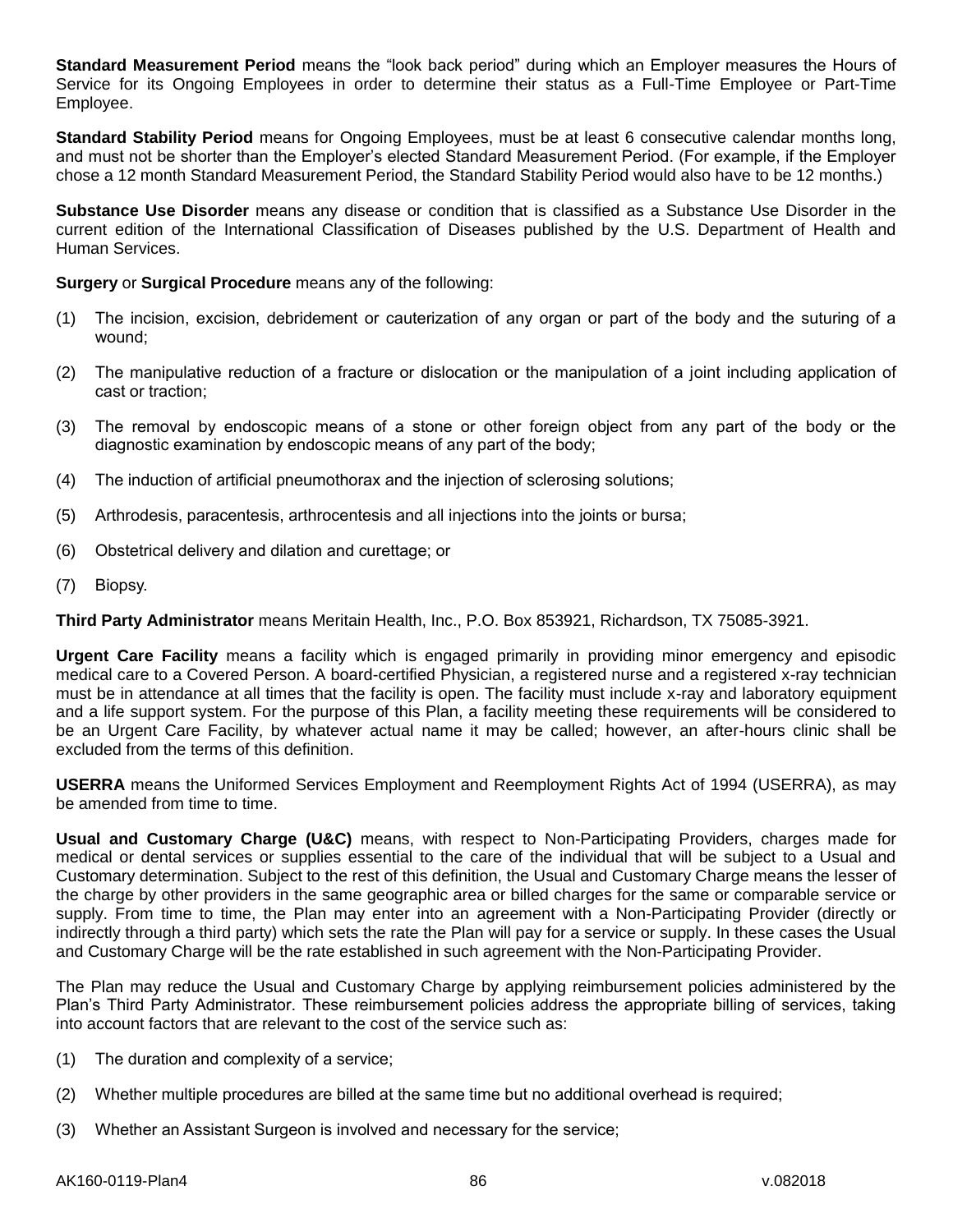- (4) If follow up care is included;
- (5) Whether there are any other characteristics that may modify or make a particular service unique; and
- (6) When a charge includes more than one claim line, whether any services described by a claim line are part of or incidental to the primary service provided.

The reimbursement policies utilized are based on review of the policies developed for Medicare; the generally accepted standards of medical and dental practice, which are based on credible scientific evidence published in peer-reviewed literature generally recognized by the relevant medical or dental community or which are otherwise consistent with Physician or dental specialty society recommendations; and the views of Physicians and Dentists practicing in the relevant clinical areas.

**Variable Hour Employee** means an Employee who, at the time of hire, the Employer cannot reasonably determine if he or she will average at least 20 Hours of Service per week.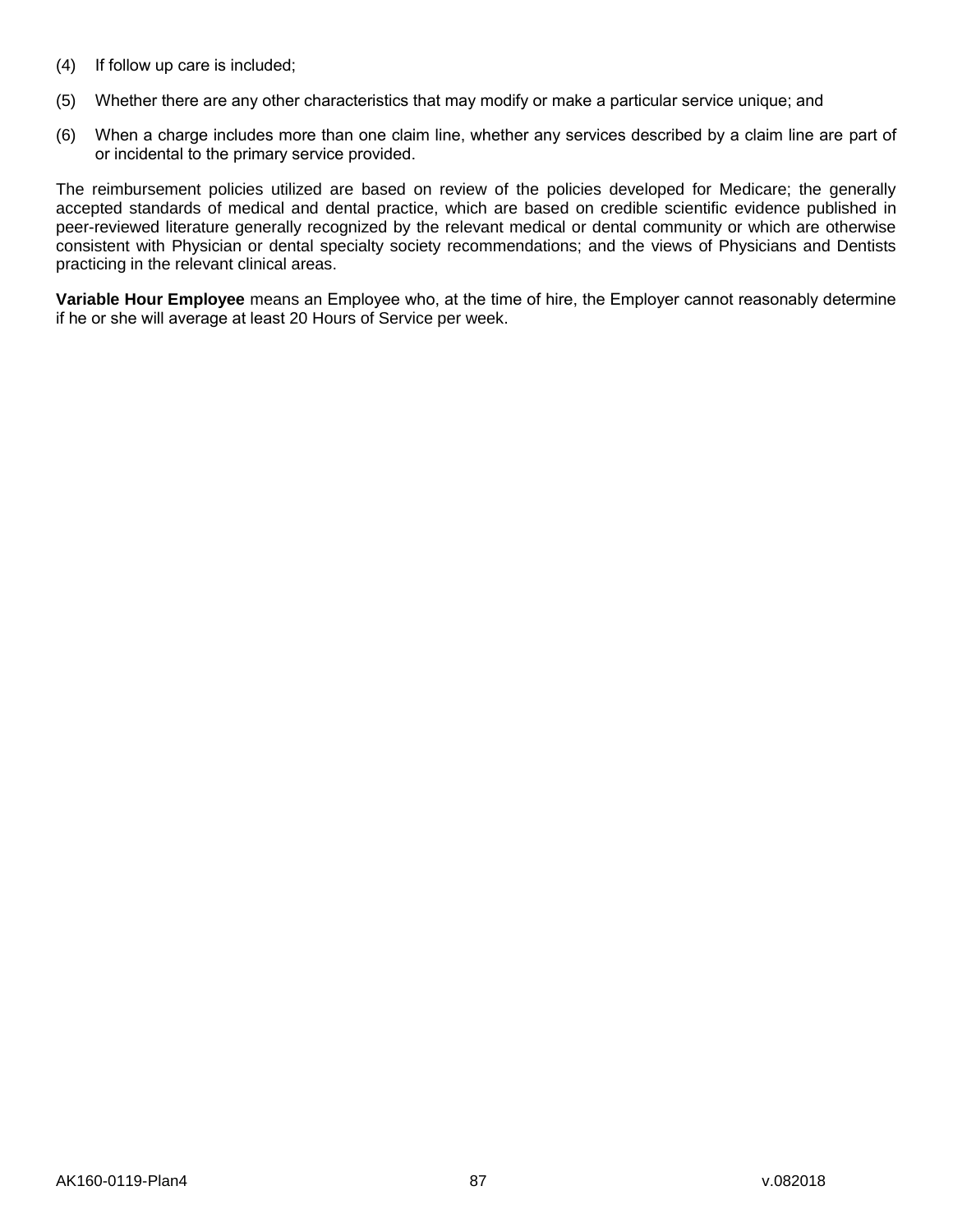# **PLAN ADMINISTRATION**

### **Delegation of Responsibility**

The Plan Sponsor is a named fiduciary of the Plan with full discretionary authority for the control and management of the operation and administration of the Plan. The Plan Sponsor may delegate fiduciary and other responsibilities to any individual or entity. Any person to whom any responsibility is delegated may serve in more than one fiduciary capacity with respect to the Plan and may be a participant in the Plan.

#### **Authority to Make Decisions**

The Plan is administered by the Plan Administrator. The Plan Administrator has retained the services of the Third Party Administrator to provide certain claims processing and other ministerial services. An individual or entity may be appointed by the Plan Sponsor to be Plan Administrator and serve at the convenience of the Plan Sponsor. If the Plan Administrator resigns, dies, is otherwise unable to perform, is dissolved or is removed from the position, the Plan Sponsor will appoint a new Plan Administrator as soon as reasonably possible.

The Plan Administrator will administer this Plan in accordance with its terms and establish its policies, interpretations, practices and procedures. It is the express intent of this Plan that the Plan Administrator will have maximum legal discretionary authority to construe and interpret the terms and provisions of the Plan, to make determinations regarding issues which relate to eligibility for benefits (including the determination of what services, supplies, care and treatments are Experimental and/or Investigational), to decide disputes which may arise relative to you and/or your Dependent's rights and to decide questions of Plan interpretation and those of fact and law relating to the Plan. The decisions of the Plan Administrator as to the facts related to any claim for benefits and the meaning and intent of any provision of the Plan or its application to any claim, shall receive the maximum deference provided by law and will be final and binding on all interested parties. Benefits under this Plan will be paid only if the Plan Administrator decides, in its discretion, that you and/or your Dependent (as applicable) are entitled to them.

The duties of the Plan Administrator include the following:

- (1) To administer the Plan in accordance with its terms;
- (2) To determine all questions of eligibility, status and coverage under the Plan;
- (3) To interpret the Plan, including the authority to construe possible ambiguities, inconsistencies, omissions and disputed terms;
- (4) To make factual findings;
- (5) To decide disputes which may arise relative to a Covered Person's rights;
- (6) To prescribe procedures for filing a claim for benefits, to review claim denials and appeals relating to them and to uphold or reverse such denials;
- (7) To keep and maintain the Plan documents and all other records pertaining to the Plan;
- (8) To appoint and supervise a Third Party Administrator to pay claims;
- (9) To perform all necessary reporting as required by federal or state law;
- (10) To establish and communicate procedures to determine whether a child support order or decree is a QMCSO;
- (11) To delegate to any person or entity such powers, duties and responsibilities as it deems appropriate; and
- (12) To perform each and every function necessary for or related to the Plan's administration.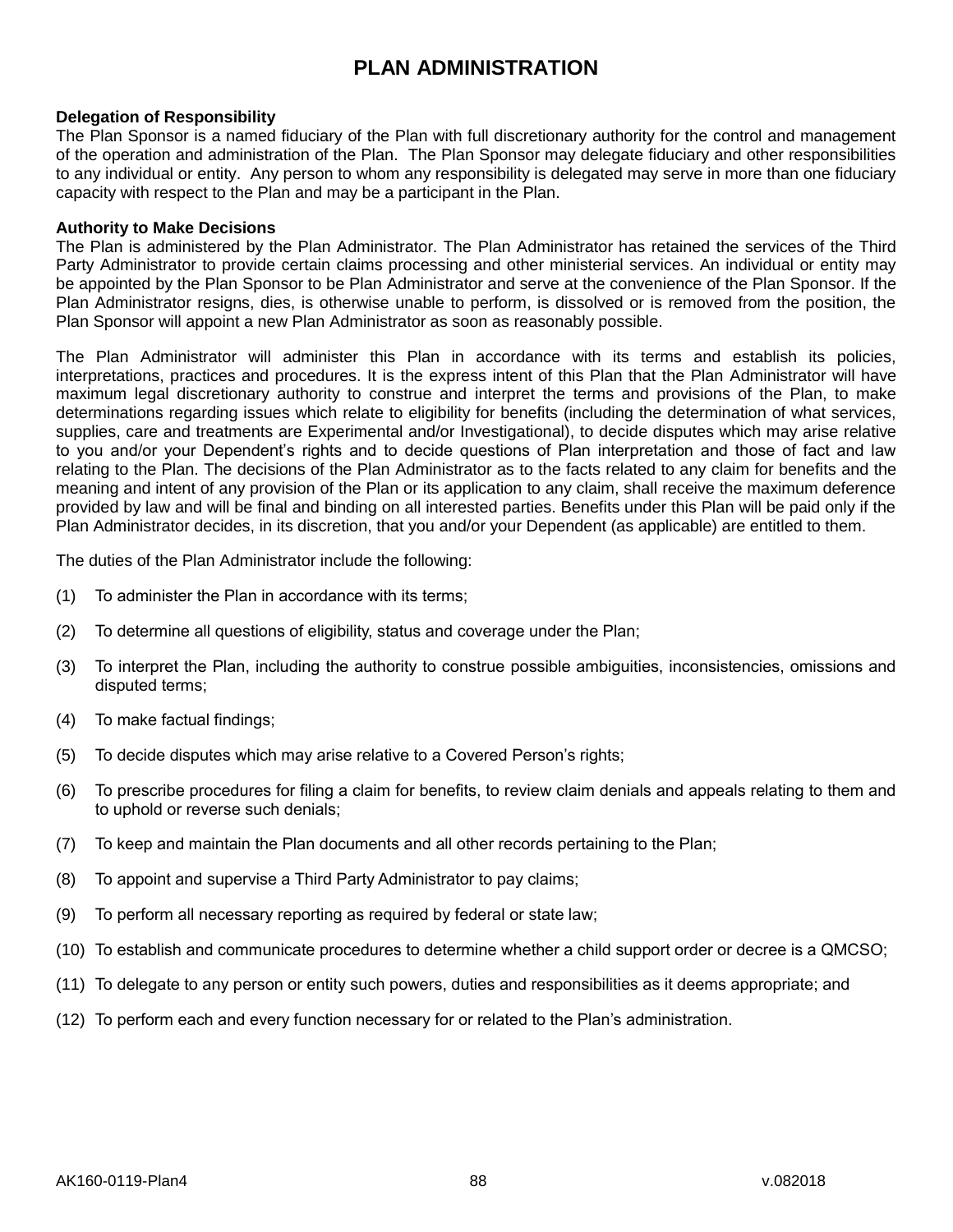## **Amendment or Termination of Plan**

The Plan Sponsor expects to maintain this Plan indefinitely; however, the Plan Sponsor may, in its sole discretion, at any time, amend, suspend or terminate the Plan in whole or in part, subject to the terms and conditions of any relevant collective bargaining agreements.

Any such amendment, suspension or termination shall be taken and enacted in accordance with applicable federal and state law and any applicable governing documents.

If the Plan is terminated, the rights of Covered Person*s* are limited to expenses Incurred before termination. All amendments to this Plan shall become effective as of a date established by the Plan Sponsor.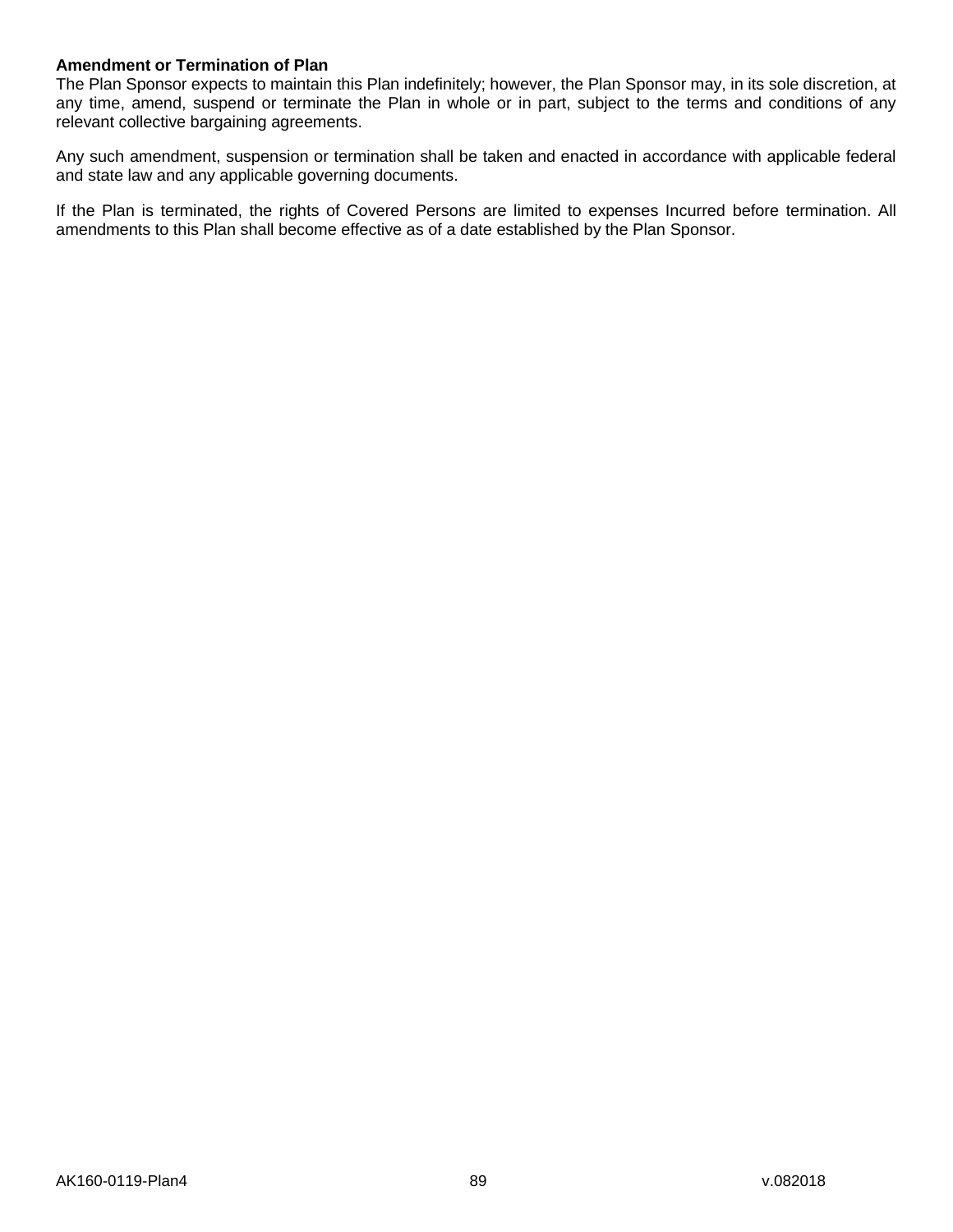## **MISCELLANEOUS INFORMATION**

### **Assignment Of Benefits**

No benefit under the Plan shall be subject in any manner to anticipation, alienation, sale, transfer, assignment, pledge, encumbrance or charge and any attempt to do so shall be void. No benefit under the Plan shall in any manner be liable for or subject to the debts, contracts, liabilities, engagements or torts of any person.

Notwithstanding the foregoing, the Plan will honor any Qualified Medical Child Support Order ("QMCSO") which provides for coverage under the Plan for an alternate recipient, in the manner described the Plan's QMCSO procedures.

## **Clerical Error**

Clerical errors made on the records of the Plan and delays in making entries on such records shall not invalidate coverage nor cause coverage to be in force or to continue in force. Rather, the effective dates of coverage shall be determined solely in accordance with the provisions of this Plan regardless of whether any contributions with respect to you and/or your Dependents have been made or have failed to be made because of such errors or delays. Upon discovery of any such error or delay, an equitable adjustment of any such contributions will be made.

#### **Conformity with Applicable Laws**

This Plan shall be deemed automatically to be amended to conform as required by any applicable law, regulation or the order or judgment of a court of competent jurisdiction governing provisions of this Plan, including, but not limited to, stated maximums, exclusions or limitations. In the event that any law, regulation or the order or judgment of a court of competent jurisdiction causes the Plan Administrator to pay claims that are otherwise limited or excluded under this Plan, such payments will be considered as being in accordance with the terms of Plan. It is intended that the Plan will conform to the requirements of any applicable federal or state law.

#### **Cost of the Plan**

The Plan Sponsor is responsible for funding the Plan and will do so as required by law. To the extent permitted by law, the Plan Sponsor is free to determine the manner and means of funding the Plan, including, but not limited to, payment of Plan expenses from the Employer's general assets. If applicable, a biometric evaluation to determine health risk factors associated with a wellness program will be paid from the general assets of the Employer. The amount of contribution (if any) for your coverage or coverage for your Dependents will be determined from time to time by the Plan Sponsor, in its sole discretion.

#### **Interpretation of this Document**

The use of masculine pronouns in this Plan shall apply to persons of both sexes unless the context clearly indicates otherwise. The headings used in this Plan are used for convenience of reference only. You and your Dependents are advised not to rely on any provision because of the heading.

The use of the words, "you" and "your" throughout this Plan applies to eligible or covered Employees and, where appropriate in context, their covered Dependents.

#### **Minimum Essential Coverage**

Refer to the Employer's Summary of Benefits and Coverage (SBC) for determination as to whether the Plan provides "minimum essential coverage" within the meaning of Code Section 5000A(f) and any accompanying regulations or guidance and whether it provides "minimum value" within the meaning of Code Section 36B(c)(2)(C)(ii) and any accompanying regulations or guidance (e.g. the Plan provides at least 60% actuarial value).

## **No Contract of Employment**

This Plan and any amendments constitute the terms and provisions of coverage under this Plan. The Plan shall not be deemed to constitute a contract of any type between the Employer and any person or to be consideration for or an inducement or condition of, the employment of any Employee. Nothing in this Plan shall be deemed to give any Employee the right to be retained in the service of the Employer or to interfere with the right of the Employer to discharge any Employee at any time.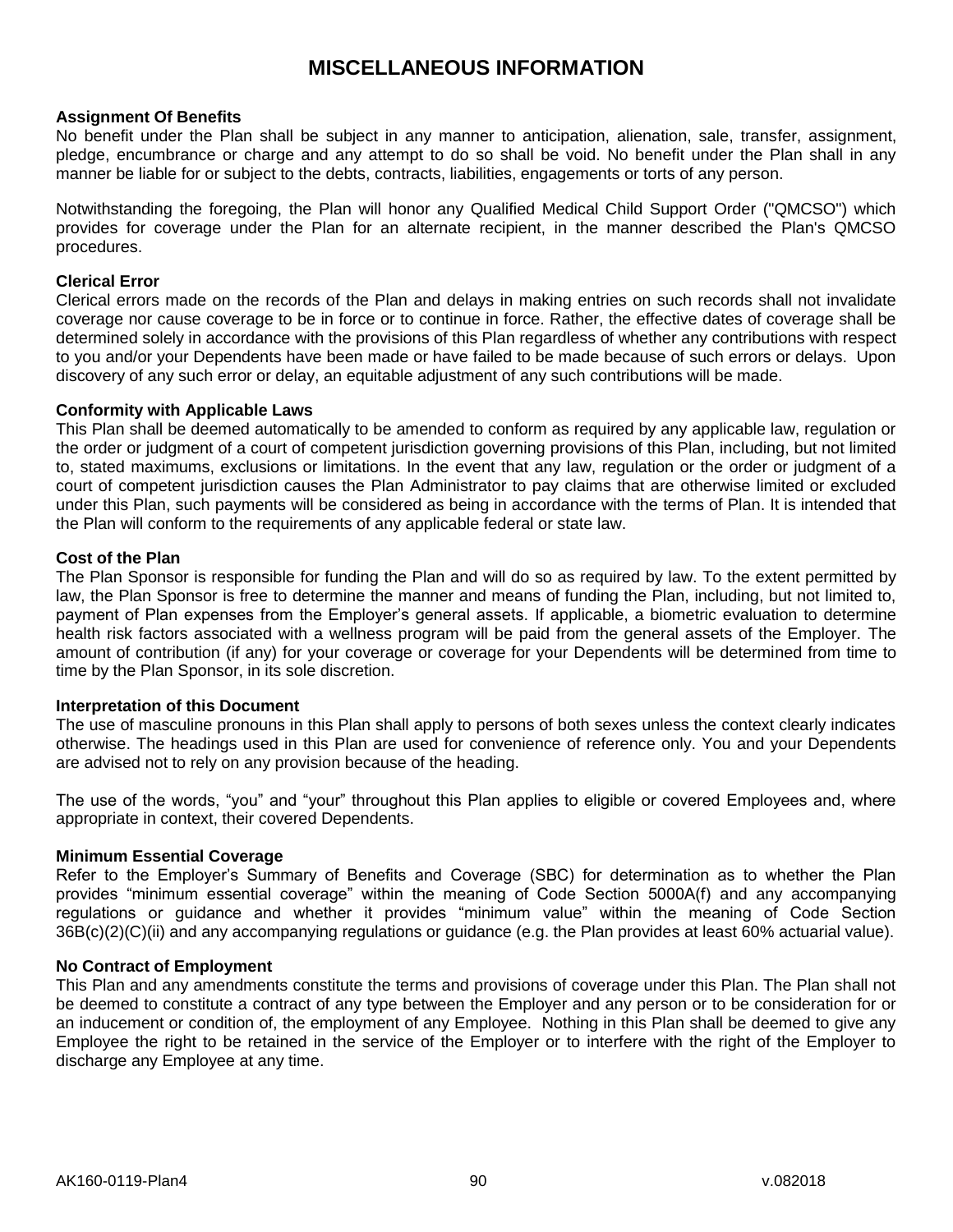#### **Release of Information**

For the purpose of determining the applicability of and implementing the terms of these benefits, the Plan Administrator may, without the consent of or notice to any person, release or obtain any information necessary to determine the acceptability of any applicant or person covered for benefits under this Plan. In so acting, the Plan Administrator shall be free from any liability that may arise with regard to such action; however, the Plan Administrator at all times will comply with the applicable privacy standards. Any Covered Person claiming benefits under this Plan shall furnish to the Plan Administrator such information as may be necessary to implement this provision.

### **Worker's Compensation**

This Plan excludes coverage for any Injury or Illness that is eligible for coverage under any Workers' Compensation policy or law regardless of the date of onset of such Injury or Illness. However, if benefits are paid by the Plan and it is later determined that you received or are eligible to receive Workers' Compensation coverage for the same Injury or Illness, the Plan is entitled to full recovery for the benefits it has paid. This exclusion applies to past and future expenses for the Injury or Illness regardless of the amount or terms of any settlement you receive from Workers' Compensation. The Plan will exercise its right to recover against you. The Plan reserves its right to exercise its rights under this section and the section entitled "Recovery of Payment" even though:

- (1) The Workers' Compensation benefits are in dispute or are made by means of settlement or compromise;
- (2) No final determination is made that the Injury or Illness was sustained in the course of or resulted from your employment;
- (3) The amount of Workers' Compensation benefits due specifically to health care expense is not agreed upon or defined by you or the Workers' Compensation carrier; or
- (4) The health care expense is specifically excluded from the Workers' Compensation settlement or compromise.

You are required to notify the Plan Administrator immediately when you file a claim for coverage under Workers' Compensation if a claim for the same Injury or Illness is or has been filed with this Plan. Failure to do so or to reimburse the Plan for any expenses it has paid for which coverage is available through Workers' Compensation, will be considered a fraudulent claim and you will be subject to any and all remedies available to the Plan for recovery and disciplinary action.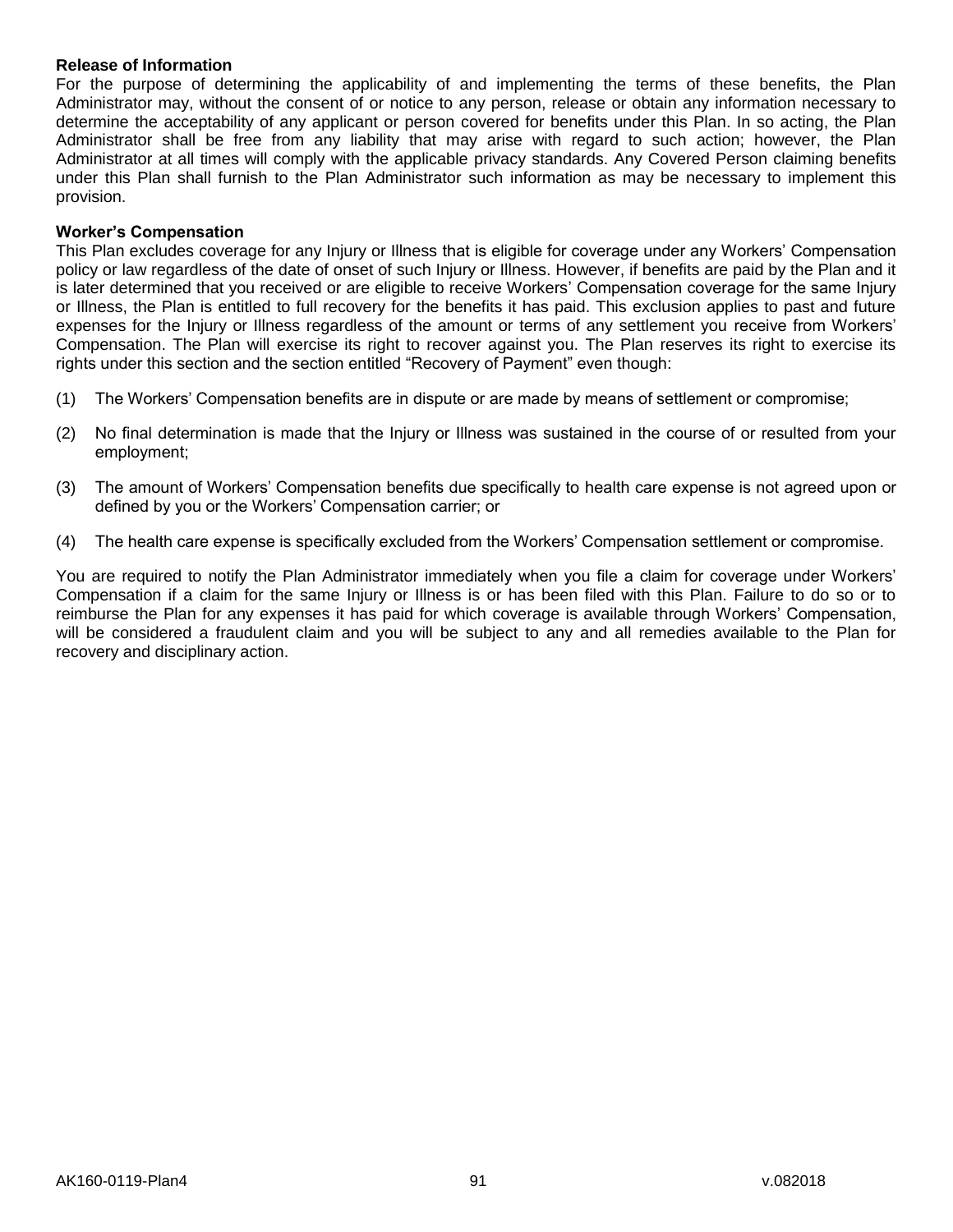# **HIPAA PRIVACY PRACTICES**

The following is a description of certain rules that apply to the Plan Sponsor regarding uses and disclosures of your health information.

## **Disclosure of Summary Health Information to the Plan Sponsor**

In accordance with HIPAA's standards for privacy of individually identifiable health information (the "privacy standards"), the Plan may disclose summary health information to the Plan Sponsor, if the Plan Sponsor requests the summary health information for the purpose of:

- (1) Obtaining premium bids from health plans for providing health insurance coverage under this Plan; or
- (2) Modifying, amending or terminating the Plan.

"Summary health information" is information, which may include individually identifiable health information, that summarizes the claims history, claims expenses or the type of claims experienced by individuals in the Plan, but that excludes all identifiers that must be removed for the information to be de-identified, except that it may contain geographic information to the extent that it is aggregated by 5-digit zip code.

**Disclosure of Protected Health Information ("PHI") to the Plan Sponsor for Plan Administration Purposes** Except as described under "Disclosure of Summary Health Information to the Plan Sponsor" above or under "Disclosure of Certain Enrollment Information to the Plan Sponsor" below or under the terms of an applicable individual authorization, the Plan may disclose PHI to the Plan Sponsor and may permit the disclosure of PHI by a health insurance issuer or HMO with respect to the Plan to the Plan Sponsor only if the Plan Sponsor requires the

PHI to administer the Plan. The Plan Sponsor by formally adopting this Plan document certifies that it agrees to:

- (1) Not use or further disclose PHI other than as permitted or required by the Plan or as required by law;
- (2) Ensure that any agents , to whom the Plan Sponsor provides PHI received from the Plan agree to the same restrictions and conditions that apply to the Plan Sponsor with respect to such PHI;
- (3) Not use or disclose PHI for employment-related actions and decisions or in connection with any other benefit or employee benefit plan of the Plan Sponsor;
- (4) Report to the Plan any PHI use or disclosure that is inconsistent with the uses or disclosures provided for of which the Plan Sponsor becomes aware;
- (5) Make available PHI in accordance with section 164.524 of the privacy standards;
- (6) Make available PHI for amendment and incorporate any amendments to PHI in accordance with section 164.526 of the privacy standards;
- (7) Make available the information required to provide an accounting of disclosures in accordance with section 164.528 of the privacy standards;
- (8) Make its internal practices, books and records relating to the use and disclosure of PHI received from the Plan available to the U.S. Department of Health and Human Services ("HHS"), for purposes of determining compliance by the Plan with part 164, subpart E, of the privacy standards;
- (9) If feasible, return or destroy all PHI received from the Plan that the Plan Sponsor still maintains in any form and retain no copies of such PHI when no longer needed for the purpose for which disclosure was made, except that, if such return or destruction is not feasible, limit further uses and disclosures to those purposes that make the return or destruction of the PHI infeasible; and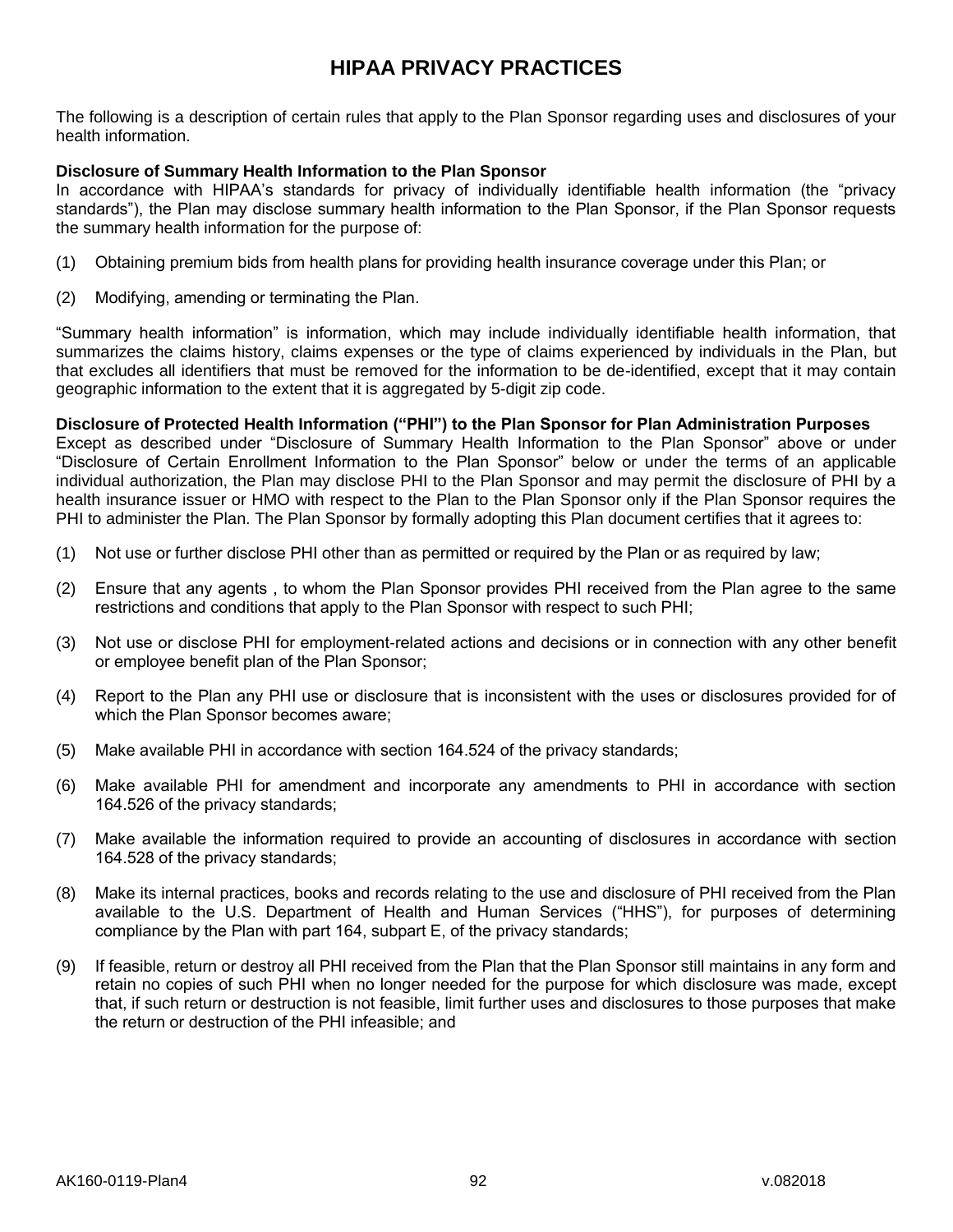- (10) Ensure that adequate separation between the Plan and the Plan Sponsor, as required in section 164.504(f)(2)(iii) of the privacy standards, is established as follows:
	- (a) The Plan Sponsor shall only allow certain named employees or classes of employees or other persons under control of the Plan Sponsor who have been designated to carry out plan administration functions, access to PHI. The Plan Sponsor will maintain a list of those persons and that list is incorporated into this document by this reference. The access to and use of PHI by any such individuals shall be restricted to plan administration functions that the Plan Sponsor performs for the Plan.
	- (b) In the event any of the individuals described in (a) above do not comply with the provisions of the Plan documents relating to use and disclosure of PHI, the Plan Administrator shall impose reasonable sanctions as necessary, in its discretion. Such sanctions shall be imposed progressively (for example, an oral warning, a written warning, time off without pay and termination), if appropriate and shall be imposed so that they are commensurate with the severity of the violation.

"Plan administration" activities are limited to activities that would meet the definition of payment or health care operations, but do not include functions to modify, amend or terminate the Plan or solicit bids from prospective issuers. "Plan administration" functions include quality assurance, claims processing, auditing, monitoring and management of carve-out plans, such as vision and dental. It does not include any employment-related functions or functions in connection with any other benefit or benefit plans.

The Plan shall disclose PHI to the Plan Sponsor only upon receipt of a certification by the Plan Sponsor that:

- (1) The Plan documents have been amended to incorporate the above provisions; and
- (2) The Plan Sponsor agrees to comply with such provisions.

## **Disclosure of Enrollment Information to the Plan Sponsor**

Pursuant to section 164.504(f)(1)(iii) of the privacy standards, the Plan may disclose to the Plan Sponsor information on whether an individual is participating in the Plan or is enrolled in or has disenrolled from a health insurance issuer or health maintenance organization offered under the Plan.

## **Disclosure of PHI to Obtain Stop-loss or Excess Loss Coverage; Disclosures of Genetic Information**

Except as otherwise provided below, the Plan Sponsor hereby authorizes and directs the Plan, through the Plan Administrator or the Third Party Administrator, to disclose PHI to stop-loss carriers, excess loss carriers or managing general underwriters ("MGUs") for underwriting and other purposes in order to obtain and maintain stoploss or excess loss coverage related to benefit claims under the Plan. Such disclosures shall be made in accordance with the privacy standards.

The Plan will not use or disclose Genetic Information, including information about genetic testing and family medical history, for underwriting purposes. The Plan may use or disclose PHI for underwriting purposes, assuming the use or disclosure is otherwise permitted under the privacy standards and other applicable law, but any PHI that is used or disclosed for underwriting purposes will not include Genetic Information.

"Underwriting purposes" is defined for this purpose under federal law and generally includes any Plan rules relating to (1) eligibility for benefits under the Plan (including changes in deductibles or other cost-sharing requirements in return for activities such as completing a health risk assessment or participating in a wellness program); (2) the computation of premium or contribution amounts under the Plan (including discounts or payments or differences in premiums based on activities such as completing a health risk assessment or participating in a wellness program); and (3) other activities related to the creation, renewal, or replacement of a contract for health insurance or health benefits. However, "underwriting purposes" does not include rules relating to the determination of whether a particular expense or claim is medically appropriate.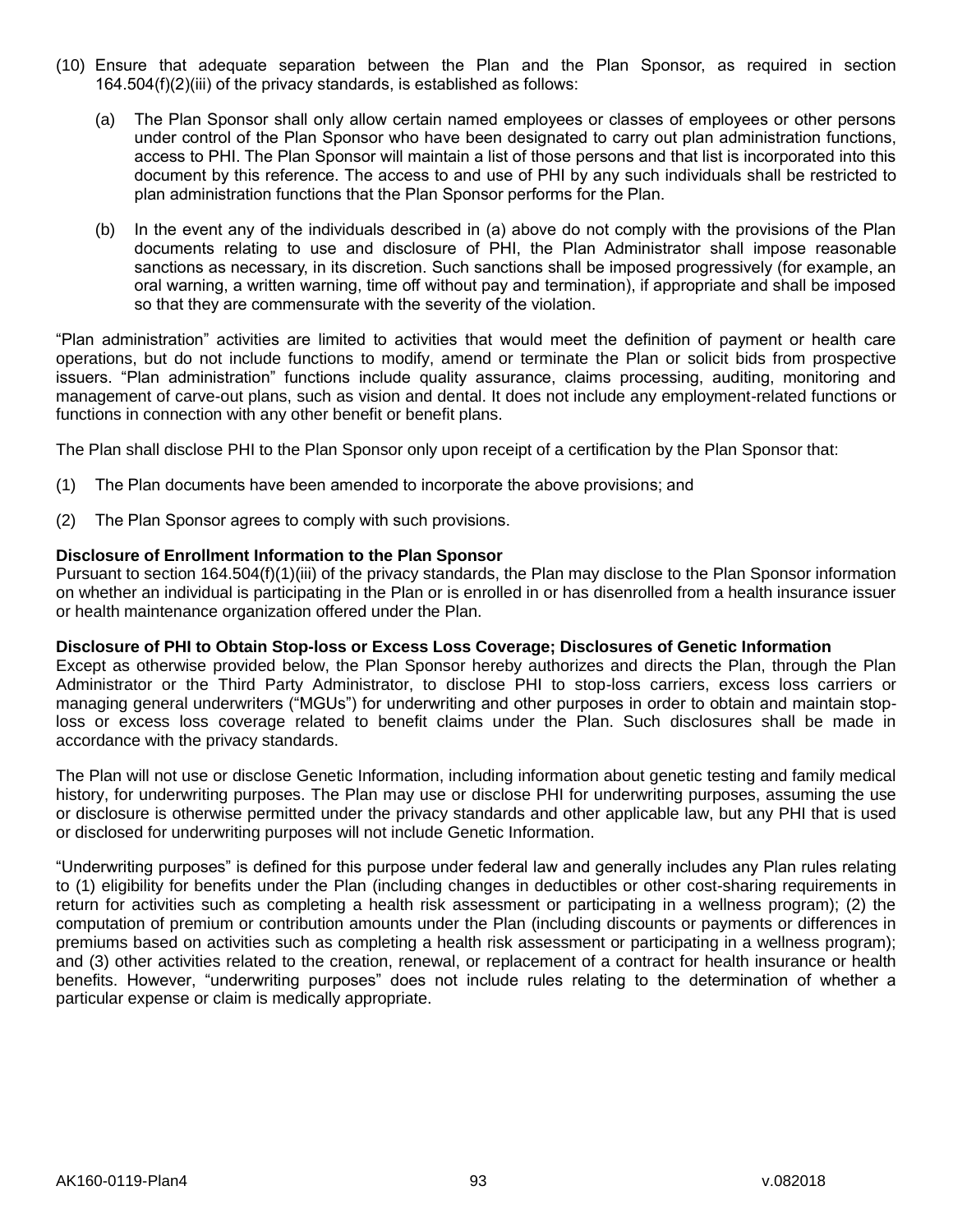# **HIPAA SECURITY PRACTICES**

## **Disclosure of Electronic Protected Health Information ("Electronic PHI") to the Plan Sponsor for Plan Administration Functions**

In accordance with HIPAA's standards for security (the "security standards"), to enable the Plan Sponsor to receive and use Electronic PHI for Plan administration functions (as defined in 45 CFR § 164.504(a)), the Plan Sponsor agrees to:

- (1) Implement and maintain administrative, physical and technical safeguards that reasonably and appropriately protect the confidentiality, integrity and availability of the Electronic PHI that it creates, receives, maintains or transmits on behalf of the Plan.
- (2) Ensure that adequate separation between the Plan and the Plan Sponsor, as required in 45 CFR § 164.504(f)(2)(iii), is supported by reasonable and appropriate Security Measures.
- (3) Ensure that any agent, including any business associate or subcontractor, to whom the Plan Sponsor provides Electronic PHI created, received, maintained or transmitted on behalf of the Plan, agrees to implement reasonable and appropriate Security Measures to protect the Electronic PHI.
- (4) Report to the Plan any Security Incident of which it becomes aware.
- (5) The Plan Sponsor will promptly report to the Plan any breach of unsecured Protected Health Information of which it becomes aware in a manner that will facilitate the Plan's compliance with the breach reporting requirements of the HITECH Act, based on regulations or other applicable guidance issued by the Department of Health and Human Services.

Any terms not otherwise defined in this section shall have the meanings set forth in the security standards.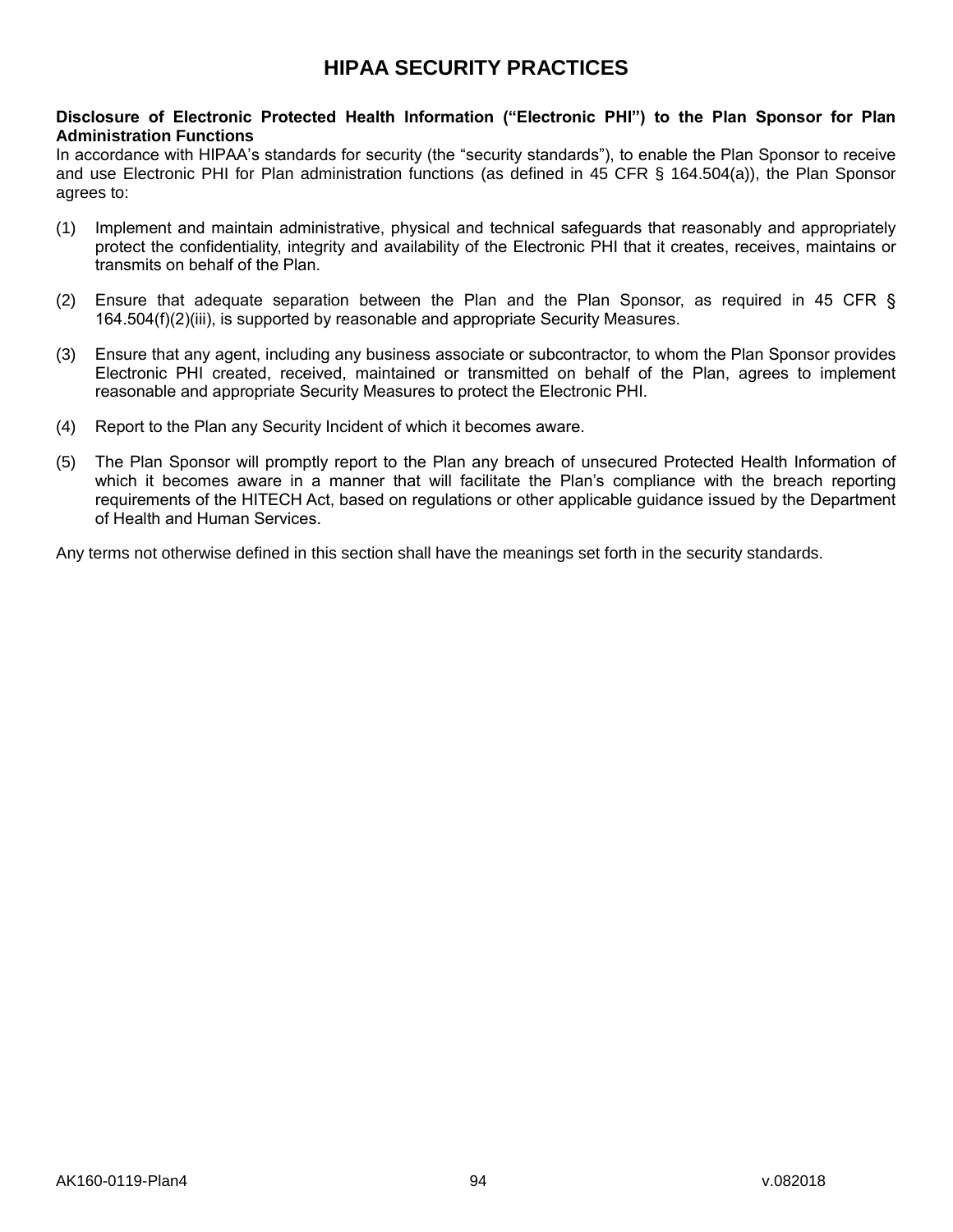# **GENERAL PLAN INFORMATION**

| Name of Plan:                                                  | Ketchikan Gateway Borough & School District Health Care Plan<br>School District Plan 4                                                                       |
|----------------------------------------------------------------|--------------------------------------------------------------------------------------------------------------------------------------------------------------|
| <b>Plan Sponsor:</b><br>(Named Fiduciary)                      | Ketchikan Gateway Borough & School District<br>1900 First Avenue, Suite 118<br>Ketchikan, AK 99901<br>907-228-6649                                           |
| <b>Plan Administrator:</b>                                     | Ketchikan Gateway Borough & School District<br>1900 First Avenue, Suite 118<br>Ketchikan, AK 99901<br>907-228-6649                                           |
| <b>Plan Sponsor EIN:</b>                                       | 92-0084626                                                                                                                                                   |
| <b>Plan Year:</b>                                              | July $1 -$ June 30                                                                                                                                           |
| <b>Plan Number:</b>                                            | 501                                                                                                                                                          |
| <b>Meritain Health, Inc. Group</b><br>Number:                  | AK160                                                                                                                                                        |
| <b>Plan Type:</b>                                              | Welfare benefit plan providing medical, prescription drug, dental and vision<br>benefits.                                                                    |
|                                                                | This Plan is maintained pursuant to one or more collective bargaining<br>agreements. For a copy of such agreement, please contact the Plan<br>Administrator. |
| <b>Plan Funding:</b>                                           | All benefits are paid from the general assets of the Employer.                                                                                               |
| <b>Contributions:</b>                                          | The cost of coverage under the Plan is funded in part by Employer<br>contributions and in part by Employee contributions.                                    |
| <b>Third Party Administrator:</b>                              | Meritain Health, Inc.<br>P.O. Box 853921<br>Richardson, TX 75085-3921<br>(866) 808-2609                                                                      |
| <b>COBRA Administrator:</b>                                    | Meritain Health, Inc.<br><b>ATTN: COBRA Department</b><br>P.O. Box 27935<br>Golden Valley, MN 55427<br>Fax: (716) 319-5736                                   |
| <b>Medical Management Program</b><br><b>Administrator:</b>     | Meritain Health Medical Management<br>7400 West Campus Road, F-510<br>New Albany, OH 43054-8725<br>(800) 242-1199                                            |
| <b>Prescription Drug Card Program</b><br><b>Administrator:</b> | ScripWorld/ESI<br>Attn: Commercial Claims<br>P.O. Box 66773<br>St. Louis, MO 63166-6773<br>(877) 468-6592<br>www.express-scripts.com                         |